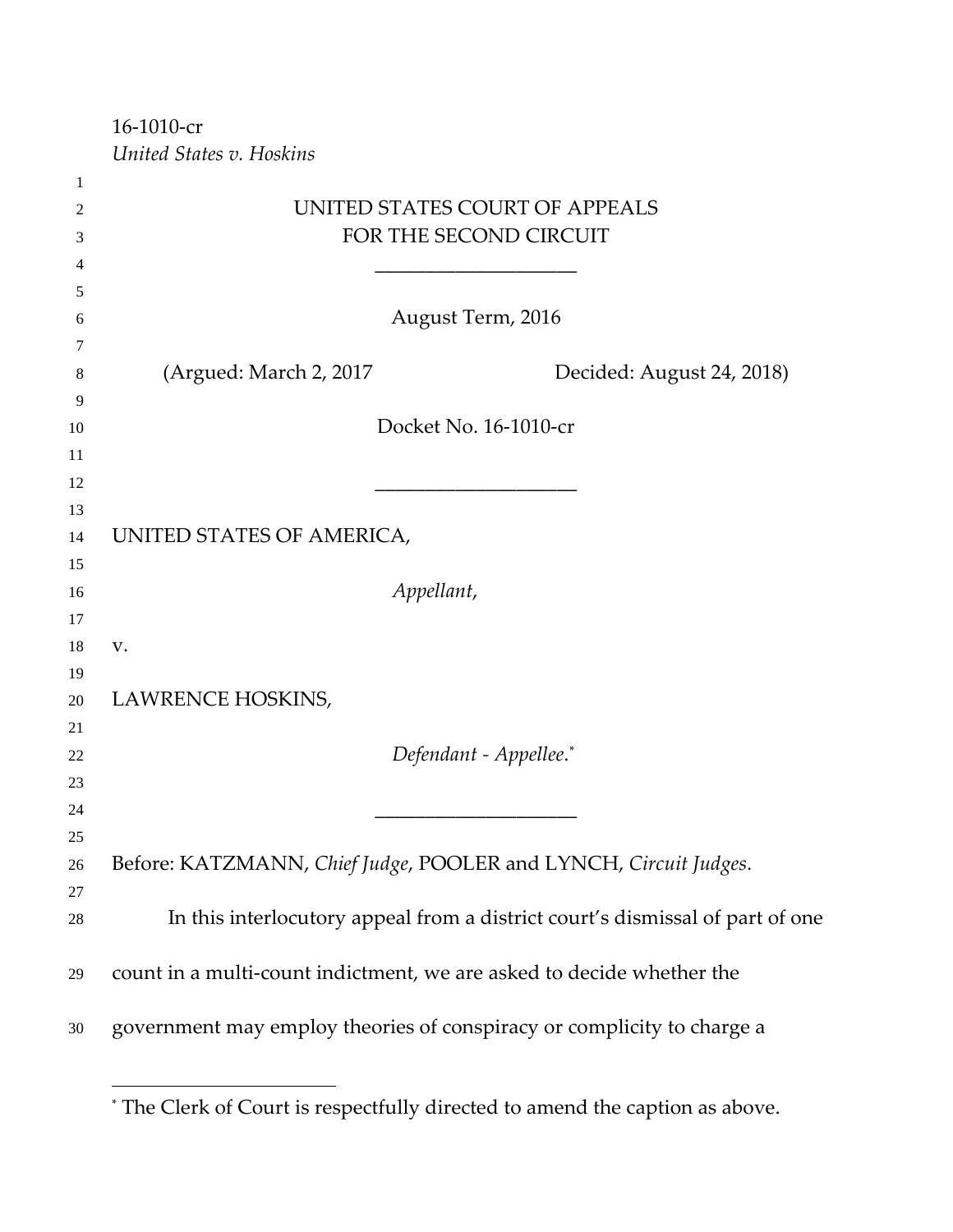| $\mathbf{1}$   | defendant with violating the Foreign Corrupt Practices Act ("FCPA"), even if he        |
|----------------|----------------------------------------------------------------------------------------|
| $\overline{c}$ | is not in the categories of persons directly covered by the statute.                   |
| 3              | We first decide that we have jurisdiction over the appeal under 18 U.S.C.              |
| $\overline{4}$ | § 3731. That statute, as amended, permits interlocutory appeals by the                 |
| $\mathfrak{S}$ | government when a part of a count of an indictment is dismissed.                       |
| $\sqrt{6}$     | We then address the merits of the district court's dismissal of the                    |
| 7              | government's FCPA charges. We determine that the FCPA defines precisely the            |
| $8\,$          | categories of persons who may be charged for violating its provisions. The             |
| 9              | statute also states clearly the extent of its extraterritorial application. Because we |
| 10             | agree with the district court that the FCPA's carefully-drawn limitations do not       |
| 11             | comport with the government's use of the complicity or conspiracy statutes in          |
| 12             | this case, we AFFIRM the district court's ruling barring the government from           |
| 13             | bringing the charge in question. We REVERSE the district court's holding on the        |
| 14             | Second Object of the Conspiracy, because the government's intention to prove           |
| 15             | that Hoskins was an agent of a domestic concern places him squarely within the         |
| 16             | terms of the statute and takes that provision outside our analysis on the other        |
| 17             | counts.                                                                                |

Affirmed in part and Reversed in part.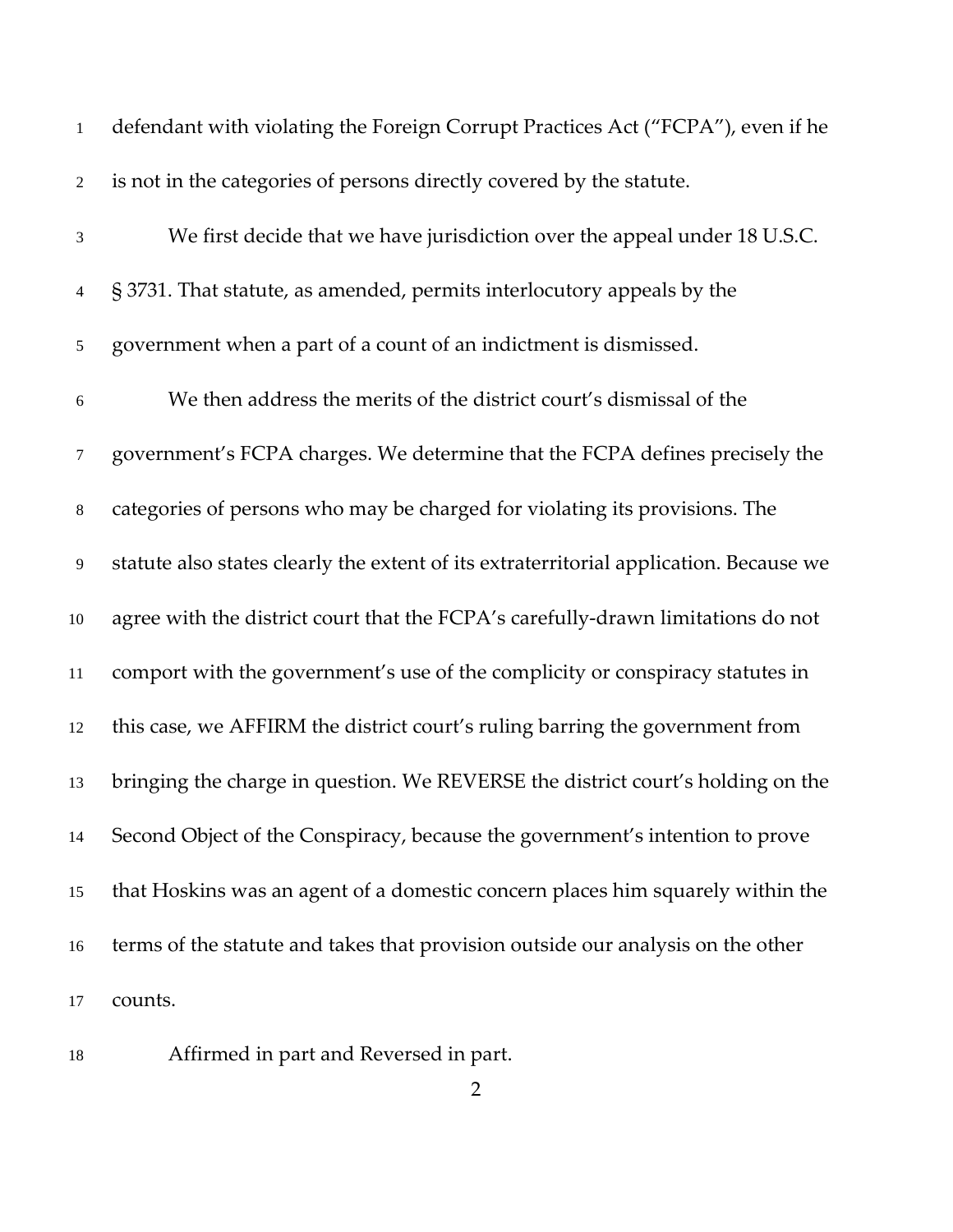2 JUDGE LYNCH concurs in the opinion and files a separate concurring opinion.

3 \_\_\_\_\_\_\_\_\_\_\_\_\_\_\_\_\_\_\_\_

SANGITA K. RAO, Department of Justice (Michael J. Gustafson, First Assistant United States Attorney, Leslie R. Caldwell, Assistant Attorney General, David E. Novick, Assistant United States Attorney, Sung-Hee Suh, Deputy Assistant Attorney General, Andrew Weissmann, Chief, Fraud Section, Daniel S. Kahn and Jeremy Sanders, Attorneys, Fraud Section, *on the brief*), Washington, D.C., *for Appellant United States of America*.

CHRISTOPHER J. MORVILLO, Clifford Chance US LLP (Daniel Silver and Benjamin Peacock, *on the brief*), New York, N.Y., *for Defendant-Appellee Lawrence Hoskins*.

Ira M. Feinberg and Derek Musa, *on the brief*, Hogan Lovells US LLP, New York, N.Y., *for Amicus Curiae the New York Council of Defense Lawyers in support of Defendant-Appellee Lawrence Hoskins*.

Jonathan Bach and Adam S. Gershenson, *on the brief*, Cooley LLP, New York, N.Y., *for Amicus Curiae the New York Council of Defense Lawyers in support of Defendant-Appellee Lawrence Hoskins*.

4

1

5 POOLER, *Circuit Judge*: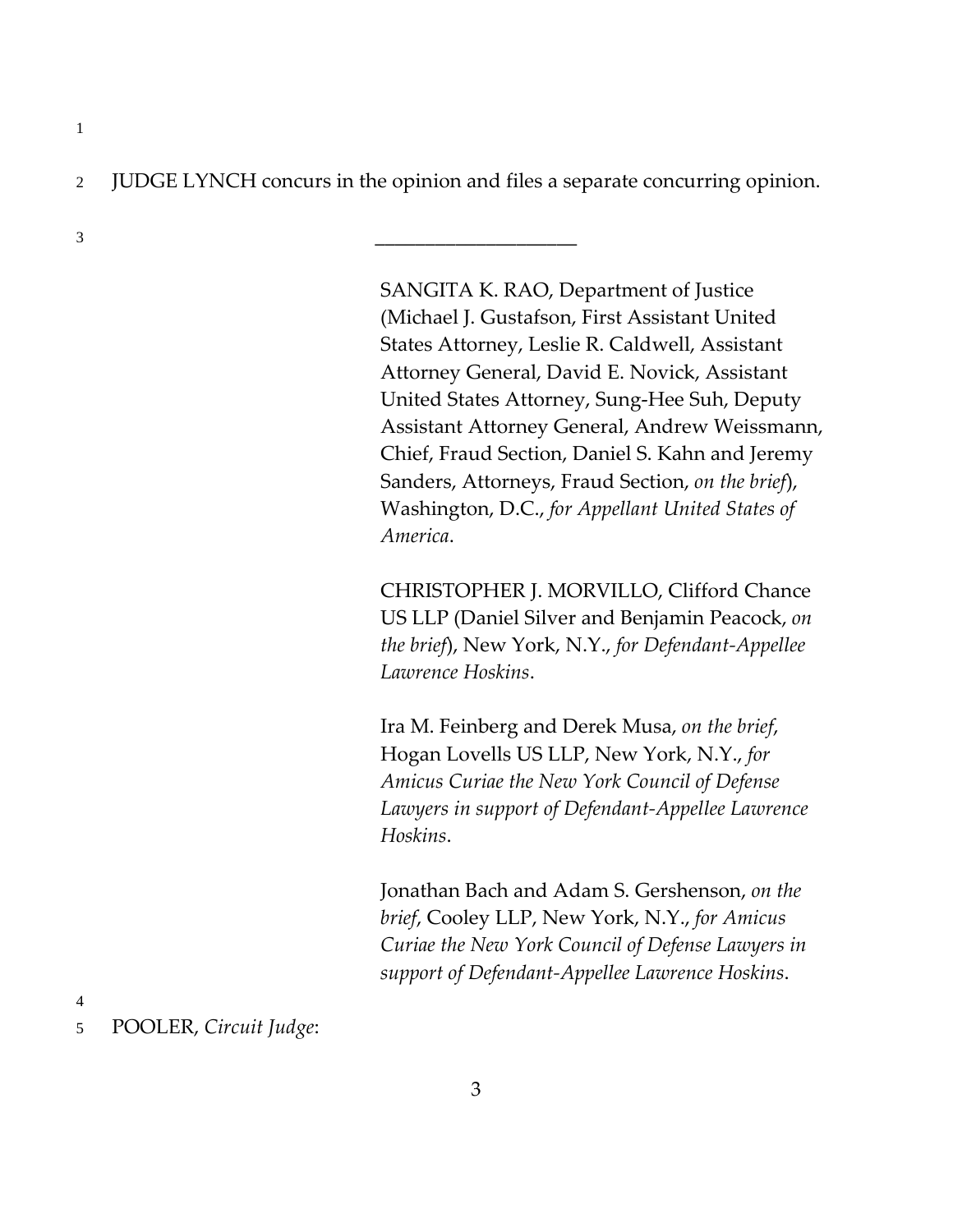| $\mathbf{1}$   | In this case, we are asked to decide whether the government may employ                   |
|----------------|------------------------------------------------------------------------------------------|
| $\overline{2}$ | theories of conspiracy or complicity to charge a defendant with violating the            |
| $\mathfrak{Z}$ | Foreign Corrupt Practices Act ("FCPA"), even if he is not in the category of             |
| $\overline{4}$ | persons directly covered by the statute. <sup>1</sup> We determine that the FCPA defined |
| 5              | precisely the categories of persons who may be charged for violating its                 |
| 6              | provisions. The statute also stated clearly the extent of its extraterritorial           |
| $\tau$         | application.                                                                             |
| $\,8\,$        | The FCPA establishes three clear categories of persons who are covered by                |
| $\overline{9}$ | its provisions: (1) Issuers of securities registered pursuant to 15 U.S.C. § 78l or      |
| $10\,$         | required to file reports under Section 78o(d), or any officer, director, employee, or    |
| 11             | agent of such issuer, or any stockholder acting on behalf of the issuer, using           |
| 12             | interstate commerce in connection with the payment of bribes, 15 U.S.C. § 78dd-          |
| 13             | 1; (2) American companies and American persons using interstate commerce in              |
| 14             | connection with the payment of bribes, 15 U.S.C. § 78dd-2; and (3) foreign               |

<span id="page-3-0"></span><sup>&</sup>lt;sup>1</sup> Because the question before us is whether conspiracy and complicity charges can be used to extend liability beyond the categories delineated in the statute, we assume that Hoskins is not an agent of Alstom U.S. only for the sake of arguments advanced on appeal and express no views on the scope of agency under the FCPA.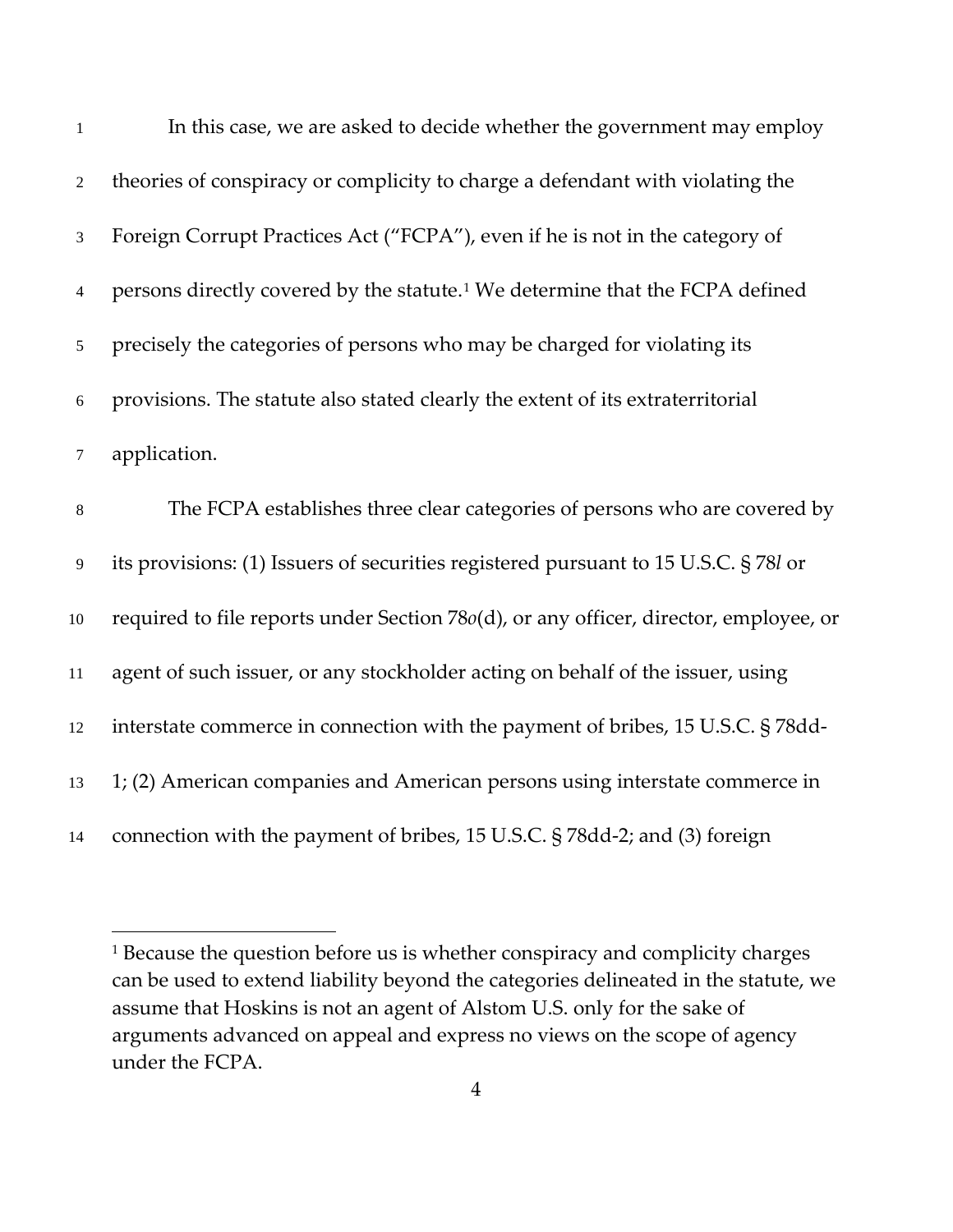persons or businesses taking acts to further certain corrupt schemes, including ones causing the payment of bribes, while present in the United States, 15 U.S.C. § 78dd–3.

| $\overline{4}$ | Because we agree with the district court that the FCPA's carefully-drawn            |
|----------------|-------------------------------------------------------------------------------------|
| 5 <sup>5</sup> | limitations do not comport with the government's use of the complicity or           |
| 6              | conspiracy statutes in this case, we AFFIRM the district court's ruling barring the |
| $\overline{7}$ | government from bringing the charge in question. We REVERSE the district            |
| 8              | court's holding on the Second Object of the Conspiracy, because the                 |
| 9              | government's intention to prove that Hoskins was an agent of a domestic             |
| 10             | concern places him squarely within the terms of the statute and takes that          |
| 11             | provision outside our analysis on the other counts.                                 |
|                |                                                                                     |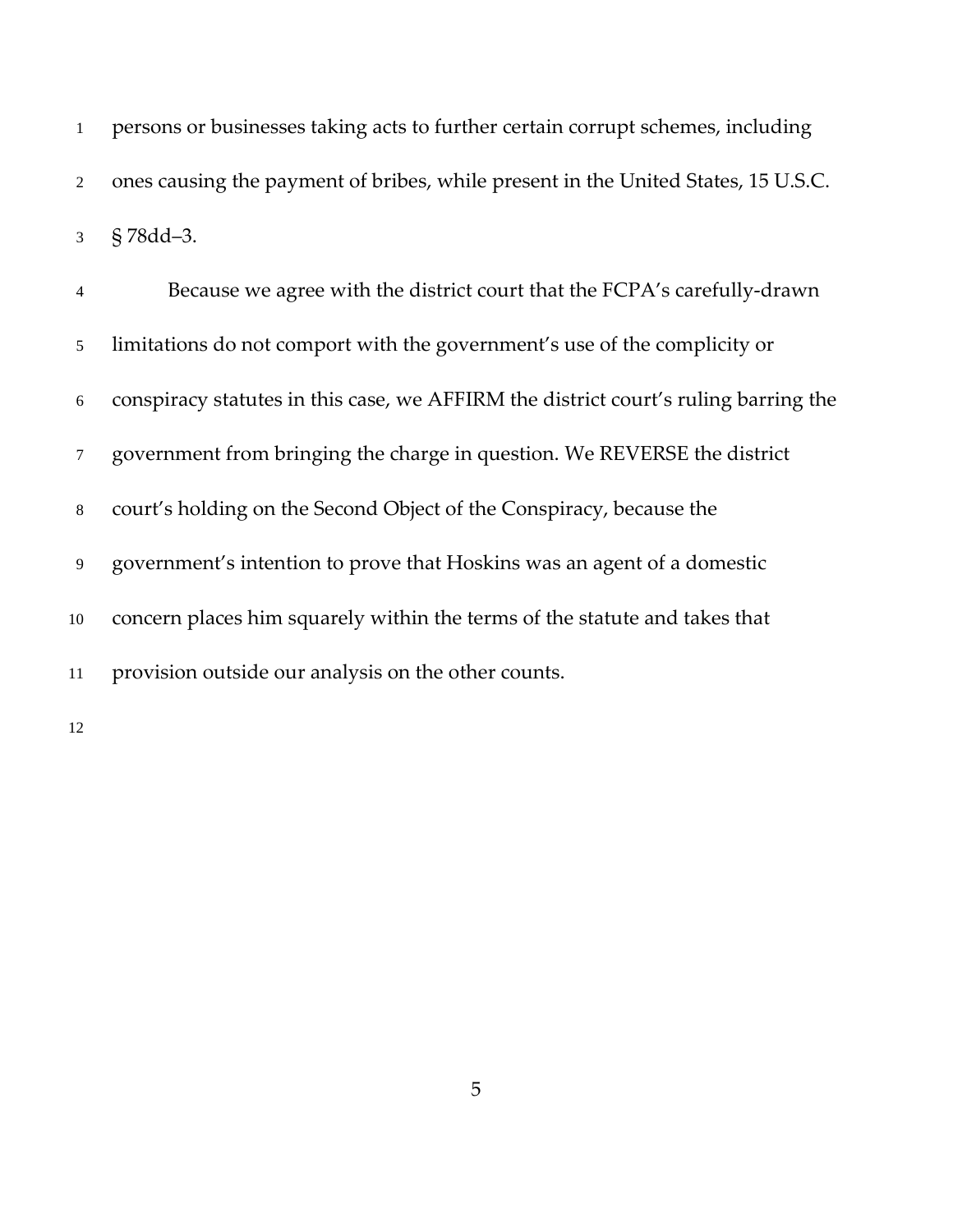#### **BACKGROUND**

### **I. The Allegations**

 The government alleges that several defendants, including Hoskins, were part of a scheme to bribe officials in Indonesia so that their company could secure a \$118 million contract from the Indonesian government. Hoskins worked for Alstom S.A. ("Alstom"), a global company headquartered in France that provides power and transportation services During the relevant time, which was from 2002 to 2009, Hoskins was employed by Alstom's UK subsidiary, but was assigned to work with another subsidiary called Alstom Resources Management, which is in France. The alleged bribery scheme centers on Alstom's American subsidiary, Alstom Power, Inc. ("Alstom U.S."), headquartered in Connecticut. The allegations are that Alstom U.S. and various individuals associated with Alstom S.A. retained two consultants to bribe Indonesian officials who could help secure the \$118 million power contract for the company and its associates. Hoskins never worked for Alstom U.S. in a direct capacity. But the government alleges that Hoskins, while working from France for Alstom Resources Management, was "one of the people responsible for approving the selection of, and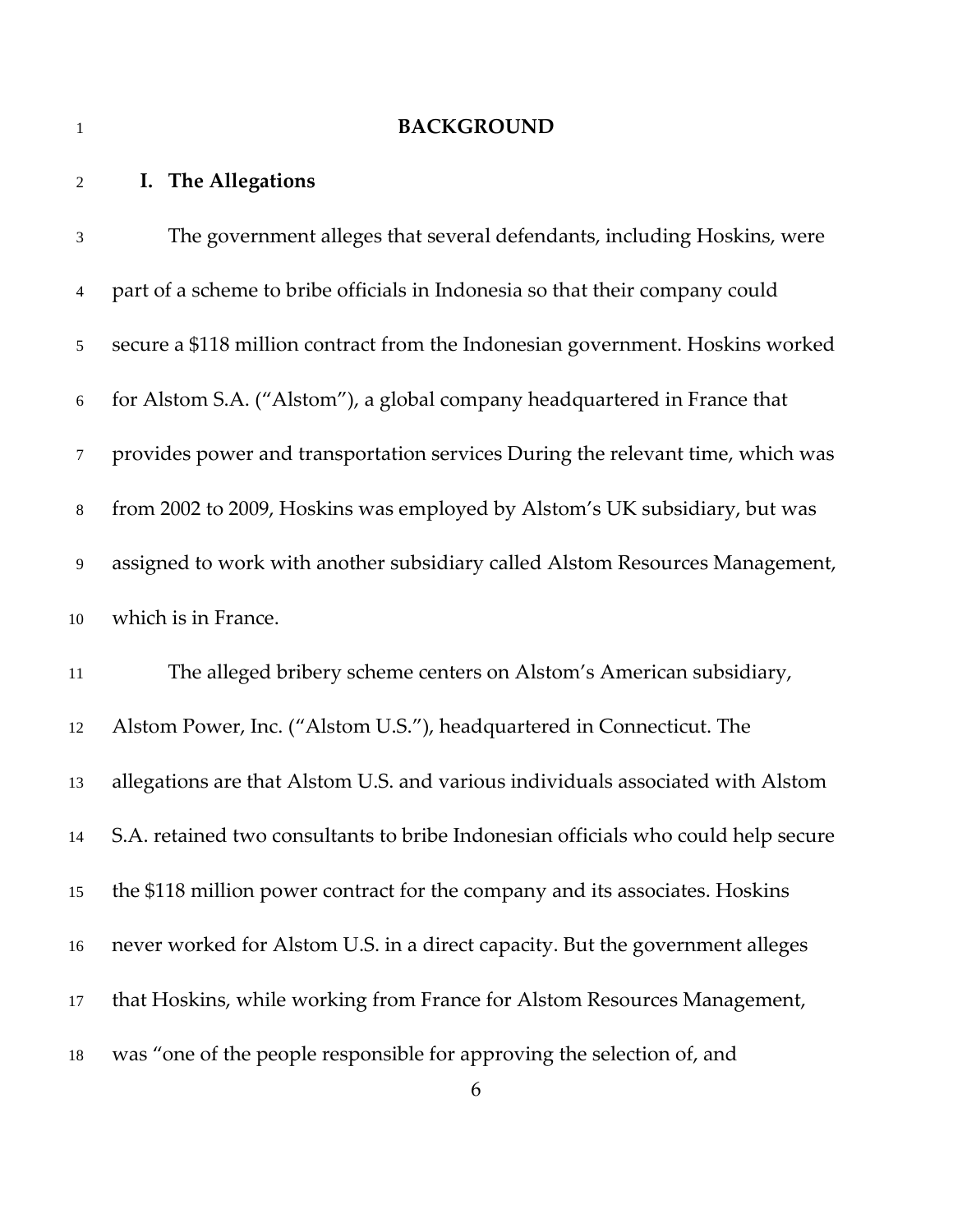| $\mathbf{1}$   | authorizing payments to, [the consultants], knowing that a portion of the                  |
|----------------|--------------------------------------------------------------------------------------------|
| $\sqrt{2}$     | payments to [the consultants] was intended for Indonesian officials in exchange            |
| 3              | for their influence and assistance in awarding the [contract.]" Third Superseding          |
| $\overline{4}$ | Indictment (hereinafter "Indictment") II 3, 8.                                             |
| 5              | The government alleges that several parts of the scheme occurred within                    |
| 6              | the United States. The indictment alleges that one of the consultants kept a bank          |
| $\overline{7}$ | account in Maryland. <sup>2</sup> In some cases, funds for bribes allegedly were paid from |
| 8              | bank accounts held by Alstom and its business partners in the United States, and           |
| 9              | deposited in the consultant's account in Maryland, for the purpose of bribing              |
| 10             | Indonesian officials. The indictment also states that several executives of Alstom         |
| 11             | U.S. held meetings within the United States regarding the bribery scheme and               |
| 12             | discussed the project by phone and email while present on American soil.                   |
| 13             | The government concedes that, although Hoskins "repeatedly e-mailed                        |
| 14             | and called U.S.-based coconspirators" regarding the scheme "while they were                |
| 15             | in the United States," Hoskins "did not travel here" while the bribery scheme              |
| 16             | was ongoing. Appellant's Br. at 7.                                                         |

<span id="page-6-0"></span><sup>&</sup>lt;sup>2</sup> Although not alleged in the indictment, the government also represents that one consultant was "based" in Maryland.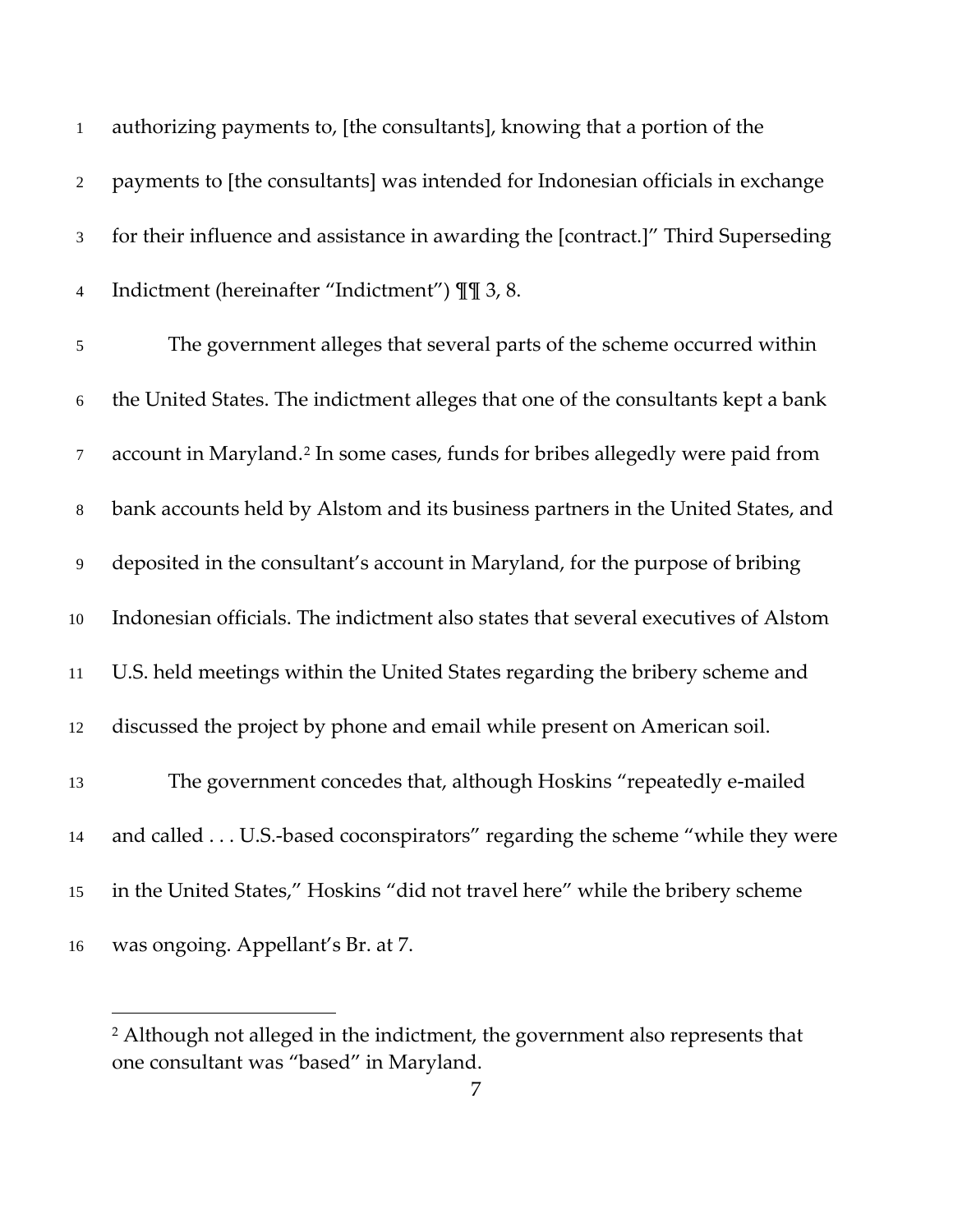### **II. The Indictment**

 The Third Superseding Indictment, the operative one in the case, brings twelve counts against Hoskins. This appeal concerns the first seven counts of the indictment. Count one charges Hoskins with conspiring to violate the FCPA. It alleges that Hoskins is liable because he was an agent of Alstom U.S., an American company, and, in that capacity, committed acts that violated the statute. It also alleges that, independently of his agency relationship with an American company, Hoskins conspired with the company and its employees, as well as foreign persons, to violate the FCPA, and also aided and abetted their violations. The Count focuses on two objects of the conspiracy, which correspond to two provisions of the FCPA that Hoskins supposedly violated as an accomplice and also conspired to violate. The first of the two FCPA provisions prohibits American companies and American persons, as well as their agents, from using interstate commerce in connection with the payment of bribes. 15 U.S.C. § 78dd- 2. The second prohibits foreign persons or businesses from taking acts to further certain corrupt schemes, including ones causing the payment of bribes, while

present in the United States. 15 U.S.C.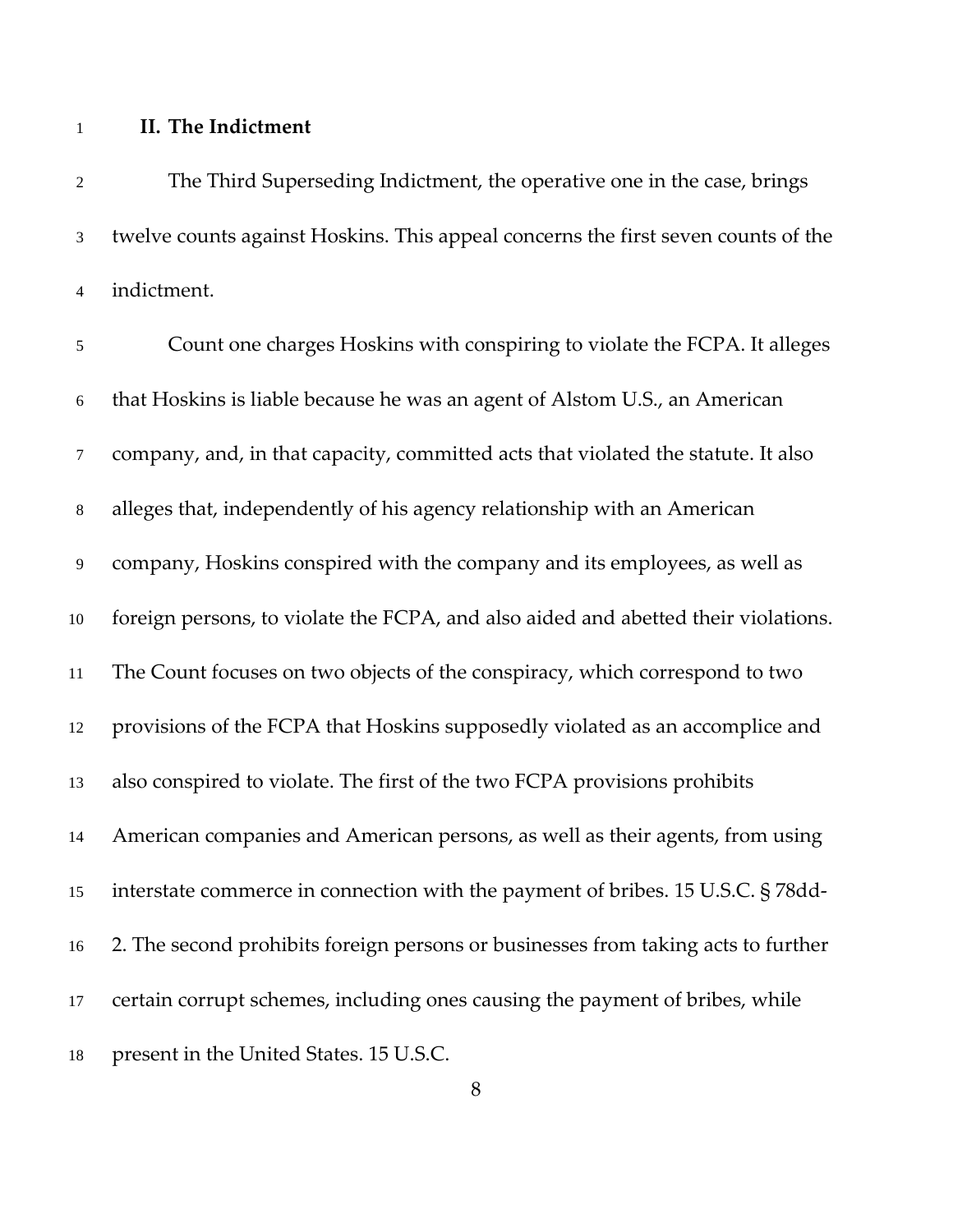§ 78dd–3.

| $\overline{2}$ | Counts two through seven charge substantive violations of the FCPA,                 |
|----------------|-------------------------------------------------------------------------------------|
| $\mathfrak{Z}$ | focusing on particular wire transfers from Alstom U.S.'s bank account to the        |
| $\overline{4}$ | consultants' accounts. These counts all charge Hoskins with violations of 15        |
| 5              | U.S.C. § 78dd-2. The counts allege that Hoskins violated this provision as "an      |
| 6              | agent" of an American company or person, and also "by aiding and abetting"          |
| $\tau$         | such a company or person. <sup>3</sup>                                              |
| $\,8\,$        | <b>Proceedings Below</b><br>III.                                                    |
| 9              | Before the district court Hoskins moved for dismissal of the first count of         |
| $10\,$         | the indictment. See United States v. Hoskins, 123 F. Supp. 3d 316 (D. Conn. 2015).  |
| 11             | He noted that the FCPA prescribes liability only for narrowly-circumscribed         |
| 12             | groups of people-American companies and citizens, and their agents,                 |
| 13             | employees, officers, directors, and shareholders, as well as foreign persons acting |
| 14             | on American soil. Hoskins argued that the government could not circumvent           |
| 15             | those limitations by charging him with conspiring to violate the FCPA, or aiding    |

<span id="page-8-0"></span><sup>&</sup>lt;sup>3</sup> The remainder of the indictment, which is not at issue in this appeal, charges Hoskins with one count of conspiracy to commit money, and four counts of money laundering.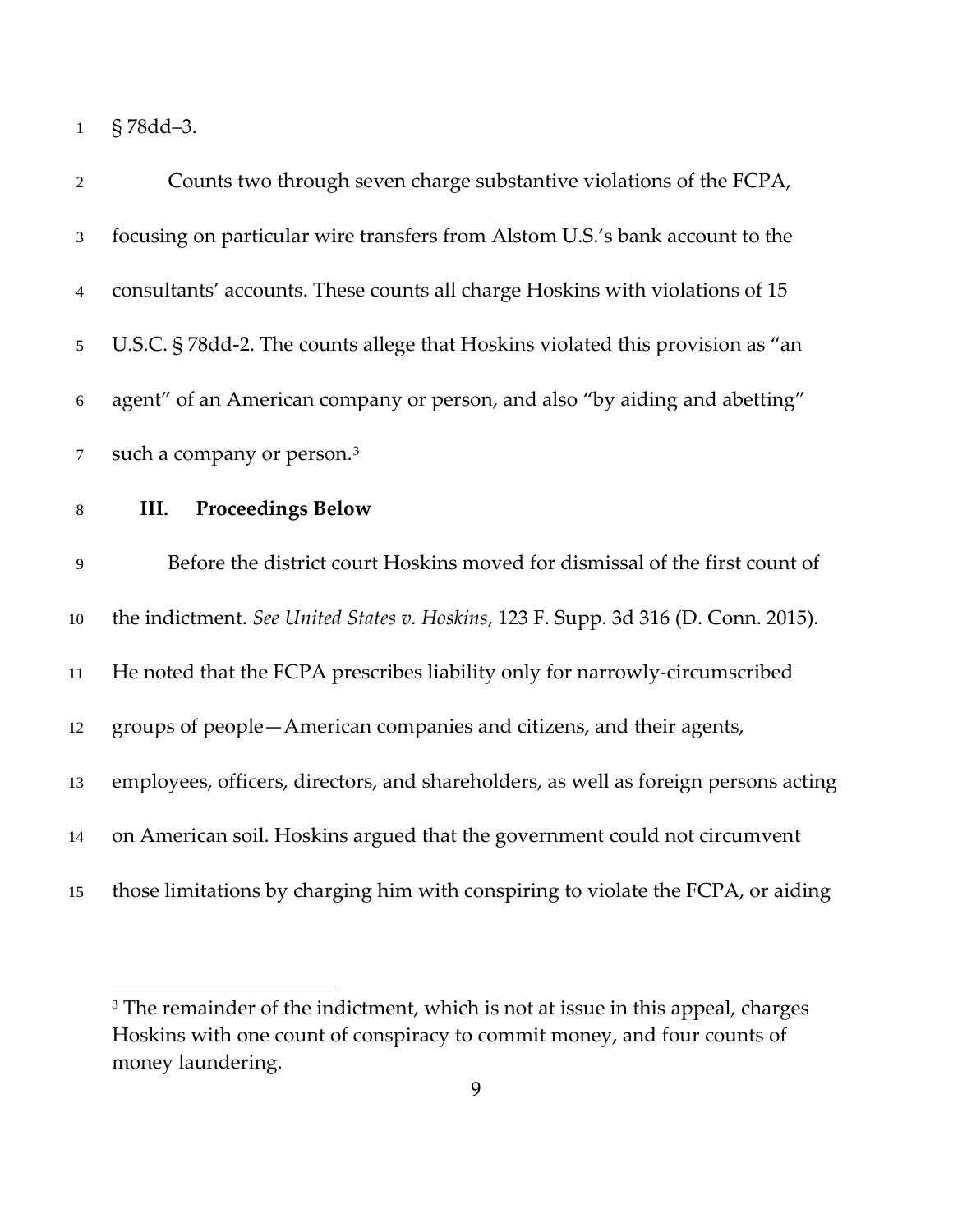| $\mathbf{1}$   | and abetting a violation of it, if he did not fit into one of the statute's categories of |
|----------------|-------------------------------------------------------------------------------------------|
| $\overline{2}$ | defendants. He thus moved for dismissal of Count One, as it charged that he was           |
| 3              | liable even if he did not fit into one of the statute's categories. Hoskins, 123 F.       |
| $\overline{4}$ | Supp. 3d at 317, 319.                                                                     |
| $\sqrt{5}$     | The government filed a closely-related motion in limine regarding Counts                  |
| $6\,$          | Two through Seven. Id. at 317. The motion sought to preclude Hoskins from                 |
| $\tau$         | arguing at trial that he could only be convicted of violating the statute under a         |
| $\,8\,$        | conspiracy or aiding-and-abetting theory if the government first proved that he           |
| 9              | fell within one of the FCPA's enumerated categories of defendants.                        |
| $10\,$         | The district court granted Hoskins's motion in part and denied the                        |
| 11             | government's motion. See id. at 327. The court explained that, under Gebardi v.           |
| 12             | United States, 287 U.S. 112 (1932), "where Congress chooses to exclude a class of         |
| 13             | individuals from liability under a statute, the Executive may not override the            |
| 14             | Congressional intent not to prosecute that party by charging it with conspiring to        |
| 15             | violate a statute that it could not directly violate." Hoskins, 123 F. Supp. 3d at 321    |
| 16             | (internal quotation marks and alterations omitted). Upon a thorough                       |
| 17             | consideration of the text, structure, and legislative history of the FCPA, the            |
| 18             | district court concluded that "Congress did not intend to impose accomplice<br>10         |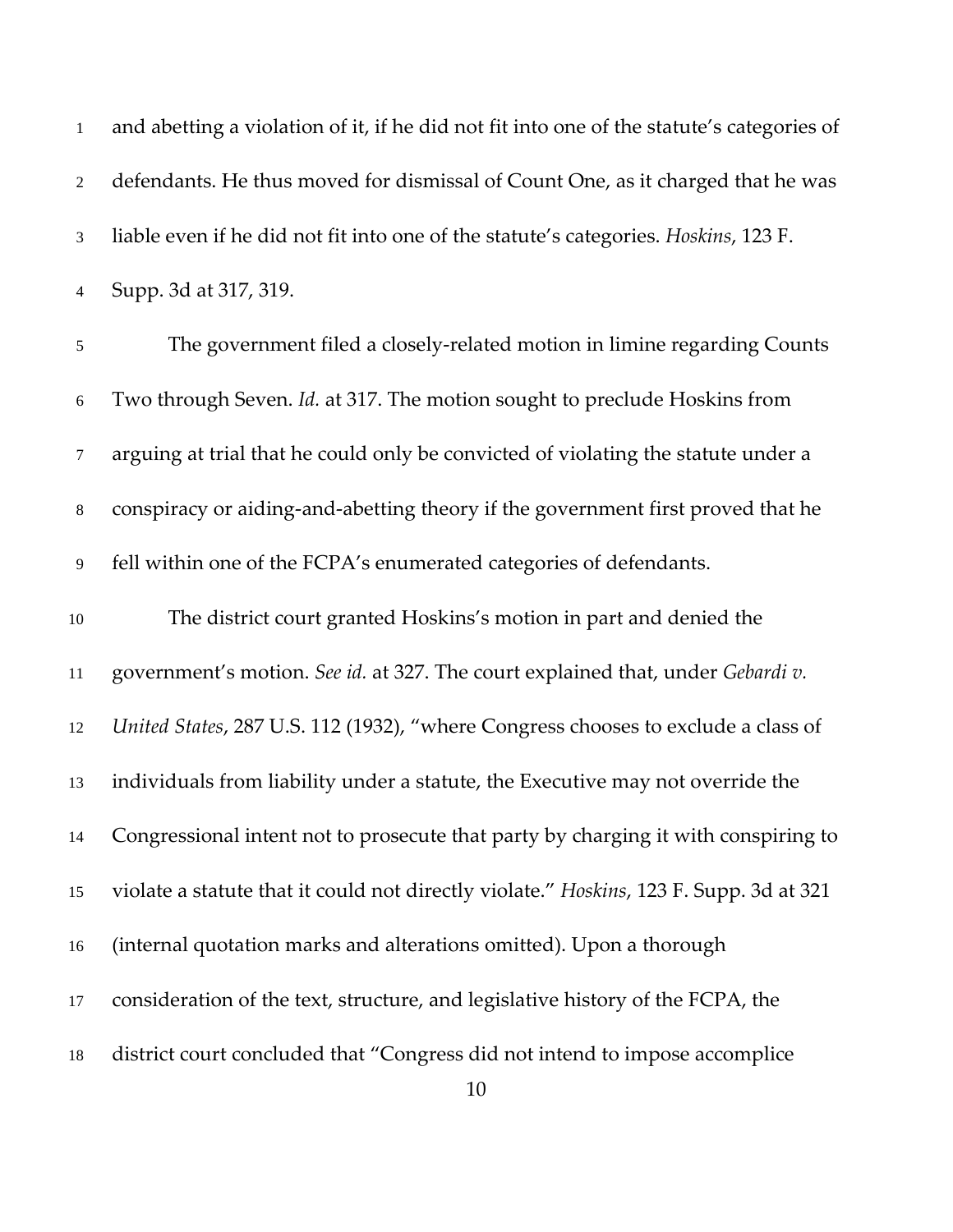| $\mathbf{1}$    | liability on non-resident foreign nationals who were not subject to direct           |
|-----------------|--------------------------------------------------------------------------------------|
| $\sqrt{2}$      | liability" under one of the statute's provisions. Id. at 327.                        |
| $\mathfrak{Z}$  | The court thus dismissed Count One of the indictment to the extent that it           |
| $\overline{4}$  | sought to charge Hoskins with conspiring to violate Section 78dd-2 of the FCPA       |
| $5\overline{)}$ | without demonstrating that Hoskins fell into one of the FCPA's enumerated            |
| 6               | categories. Id. The court also dismissed Count One to the extent it alleged that     |
| $\tau$          | Hoskins conspired to violate Section 78dd-3, which prohibits acts "while in the      |
| $8\,$           | territory of the United States," because Hoskins had never entered the United        |
| 9               | States during the relevant period. Id. at 327 n.14 ("[I]f Congress intended to limit |
| 10              | liability under this section to those within the territory of the United States, the |
| 11              | Government cannot circumvent this intention by resort to the conspiracy              |
| 12              | statute."). The district court denied Hoskins's motion in part, however, because     |
| 13              | the indictment charged him with conspiring to violate the FCPA, or aiding and        |
| 14              | abetting a violation, as an agent of an American company, a category covered by      |
| 15              | Section 78dd-2. Id. at 318 n.1, 327. The court also denied the government's motion   |
| 16              | in limine. Id. at 327.                                                               |

The government appeals all of the district court's rulings.

**DISCUSSION**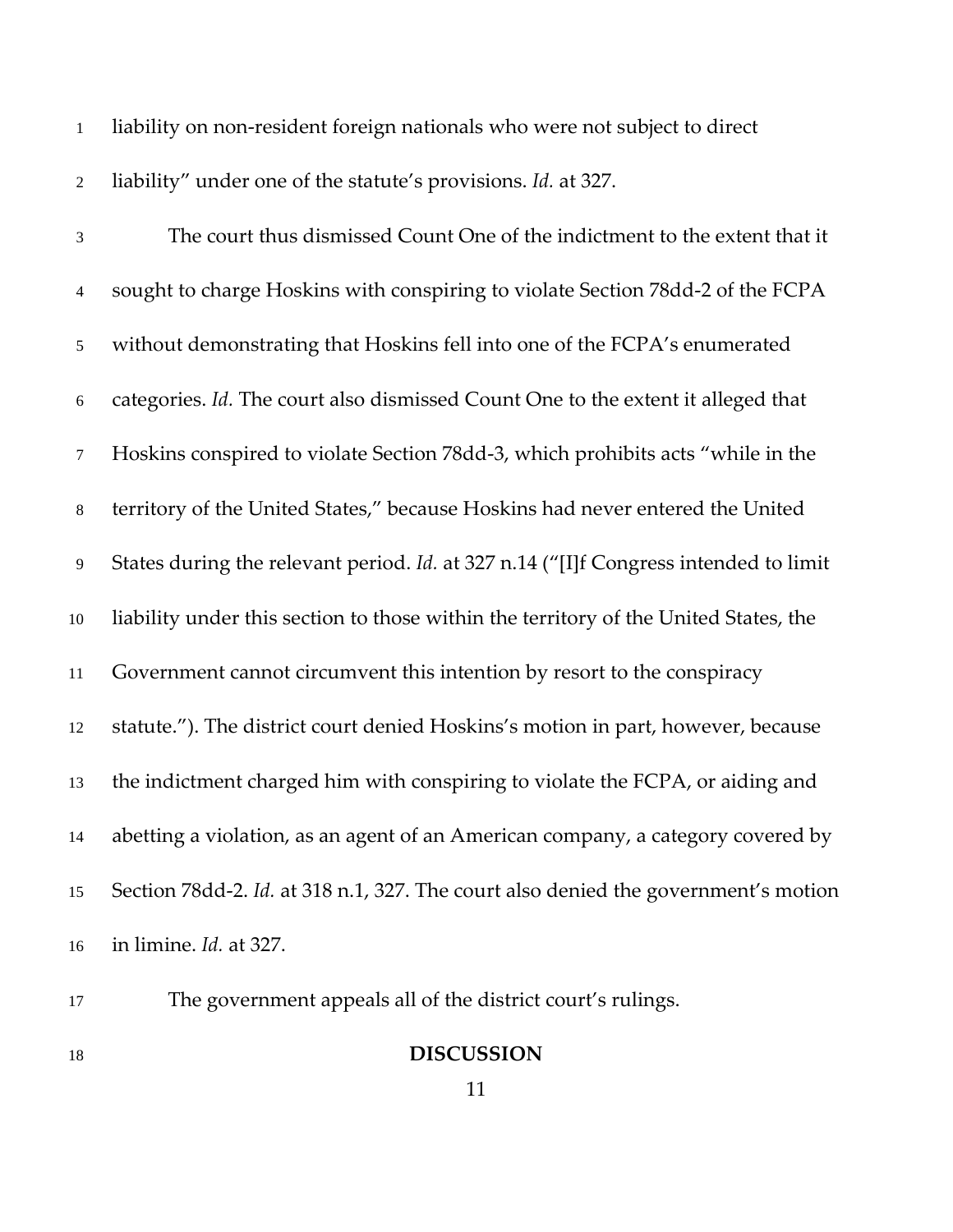# **I. Jurisdiction under 18 U.S.C. § 3731**

| $\sqrt{2}$ | Hoskins first argues that the court has no jurisdiction over this                  |
|------------|------------------------------------------------------------------------------------|
| 3          | interlocutory appeal. In the government's view, the court has jurisdiction under   |
| 4          | 18 U.S.C. § 3731, which permits the United States certain interlocutory appeals in |
| 5          | criminal cases. The statute reads as follows:                                      |
| 6          | In a criminal case an appeal by the United States shall lie to a court             |
| 7          | of appeals from a decision, judgment, or order of a district court                 |
| 8          | dismissing an indictment or information or granting a new trial after              |
| 9          | verdict or judgment, as to any one or more counts, or any part                     |
| 10         | thereof, except that no appeal shall lie where the double jeopardy                 |
| 11         | clause of the United States Constitution prohibits further                         |
| 12         | prosecution. The provisions of this section shall be liberally                     |
| 13         | construed to effectuate its purposes.                                              |
| 14         | 18 U.S.C. § 3731. The previous version of Section 3731 did not include the phrase  |
| 15         | "or any part thereof," which was added by Congress in 2002. The legislative        |
| 16         | history of the provision makes clear that, in making the change, Congress          |
| 17         | intended to broaden the scope of interlocutory appeals the government could        |
| 18         | bring:                                                                             |
| 19         | This section clarifies that 18 U.S.C. $\S 3731$ authorizes an appeal by            |
| 20         | the United States, consistent with the Double Jeopardy clause,                     |
| 21         | whenever a district court enters an order dismissing or striking part              |
| 22         | of an indictment or information. [The pre-2002 version of] the                     |
| 23         | statute has generally been generously interpreted to allow                         |

government appeals, even when its literal language does not clearly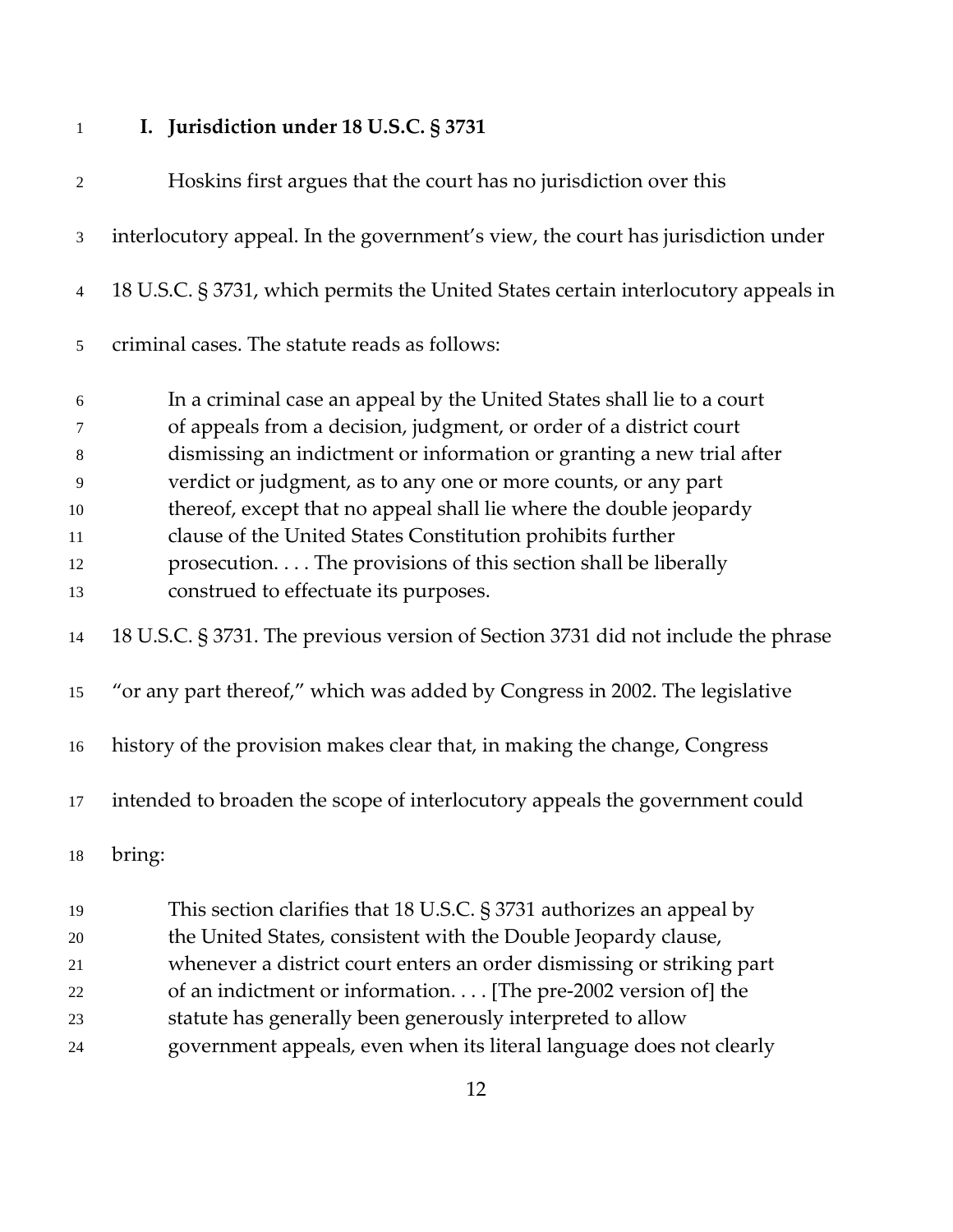| $\overline{1}$ | extend to the case, such as where a district court has dismissed only   |
|----------------|-------------------------------------------------------------------------|
| $\overline{2}$ | a portion of a count such as a predicate act in a RICO count or an      |
| $\mathcal{E}$  | overt act in a conspiracy count However, one federal circuit has        |
| $\overline{4}$ | held that section 3731 does not permit any government appeals from      |
| -5             | the dismissal of only part of a count. See United States v. Louisiana   |
| -6             | Pacific Corporation, 106 F.3d 345 (10th Cir. 1997). In other cases,     |
| 7              | appellate review of orders dismissing predicate acts or overt acts has  |
| -8             | been denied where the dismissed acts could not themselves have          |
| $\mathbf{Q}$   | been charged in separate counts. See United States v. Terry, 5 F.3d 874 |
| 10             | (5th Cir. 1993); United States v. Tom, 787 F.2d 65 (2d Cir. 1986).      |

 It is time to resolve these conflicting results definitively. The reach of section 3731 should clearly be extended to orders dismissing portions of counts. Although the Solicitor General, who must approve all appeals by the United States to a court of appeals, only seldom authorizes appeals from partial dismissals of counts in criminal cases, there is no reason not to permit the government to appeal when the issue involved is important and determined by the Solicitor General to be worthy of presentation to a higher court. Indeed, there are some cases where the dismissal of a predicate act or overt act may substantially weaken the government's ability to prove its case. The proposed amendment would therefore insert the phrase "or any part thereof" in section 3731 so as to make clear that dismissals of any part of a count are subject to appeal by the United States in appropriate circumstances.

H.R. Rep. No. 107-685, at 188 (2002) (Conf. Rep.), *reprinted in* 2002 U.S.C.C.A.N.

1120, 1140-41 (hereinafter "2002 Conference Report"). Following the 2002

amendment, the First and Ninth Circuits have recognized the statute's clear

- reach over government requests to appeal dismissals of portions of counts in an
- indictment. *United States v. DeCologero*, 364 F.3d 12, 20 (1st Cir. 2004) ("The first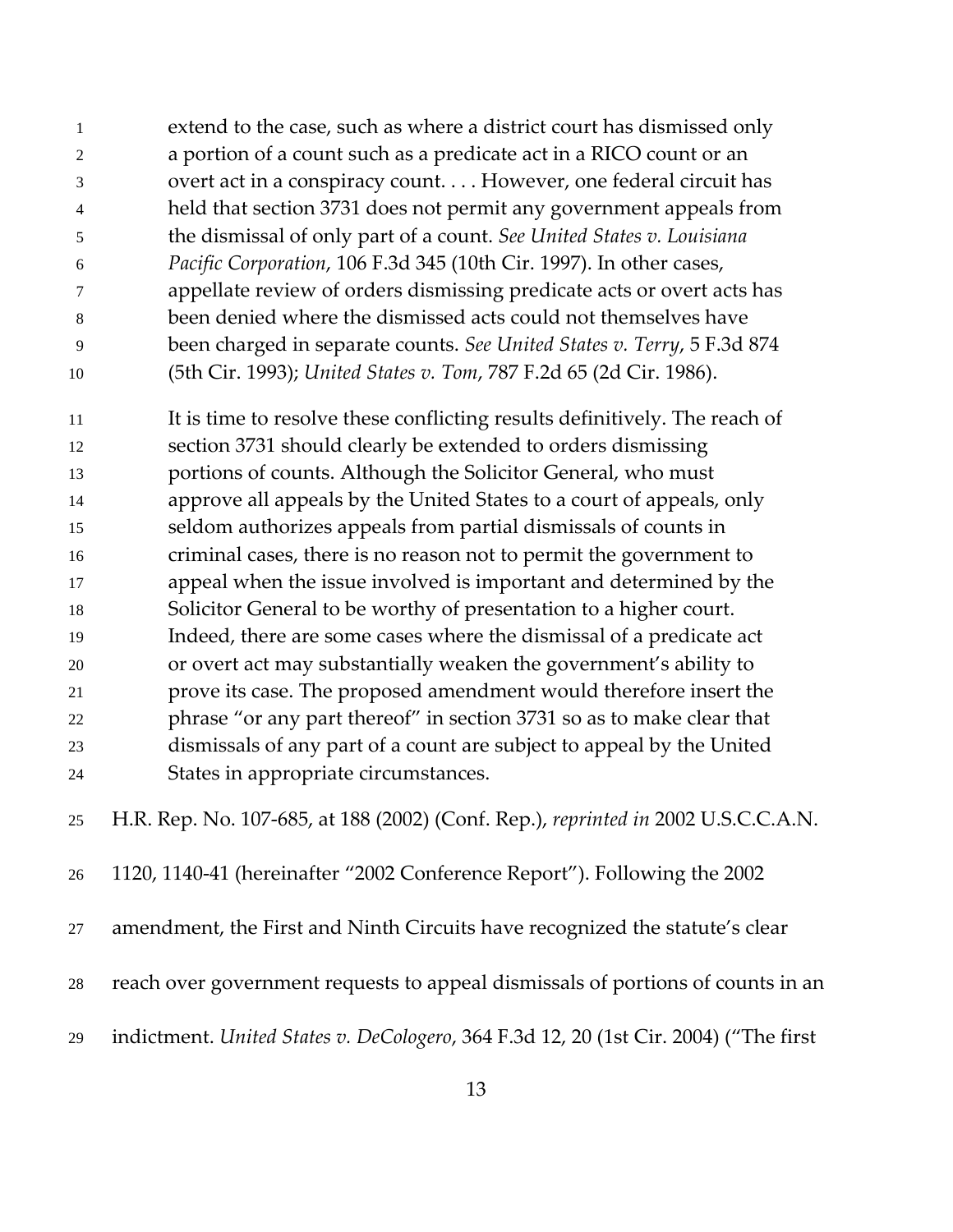| 1              | paragraph of the statute allows (in pertinent part) an appeal from a district                  |
|----------------|------------------------------------------------------------------------------------------------|
| $\overline{2}$ | court's dismissal of an indictment 'as to any one or more counts, or any part                  |
| 3 <sup>7</sup> | thereof'—the 'any part' language having been added in 2002 in part to resolve a                |
| $\overline{4}$ | circuit split" (quoting 18 U.S.C. § 3731 (2003)); United States v. Morales, 465 F.             |
| 5 <sup>7</sup> | App'x 734, 736 (9th Cir. 2012) ("The statute was amended in 2002 to permit                     |
| 6              | appeals from any "order of a district court [ $\ldots$ ] dismissing an indictment [ $\ldots$ ] |
|                | 7 or any part thereof.").                                                                      |
|                | $\text{Hole}$ is a second proof on our rulings in Huited Claim Mensiolly ((9 $\text{F2}$ )     |

 Hoskins argues, based on our rulings in *United States v. Margiotta*, 662 F.2d 131 (2d Cir. 1981), and *United States v. Tom*, 787 F.2d 65 (2d Cir. 1986), that the court lacks jurisdiction to hear the appeal under Section 3731. *Margiotta* and *Tom* laid down the rule that "the Government may appeal when an order precludes consideration of an independent ground for a conviction." *Tom*, 787 F.2d at 70 (internal quotation marks omitted). This rule permitted some appeals when a district court dismissed something less than a full count of an indictment. We explained that "an independent ground for a conviction" need not always be "formally pleaded as a separate count in the indictment," *Margiotta*, 662 F.2d at 140, and that dismissal of a "ground for a conviction" would be appealable even if not set out as a separate count.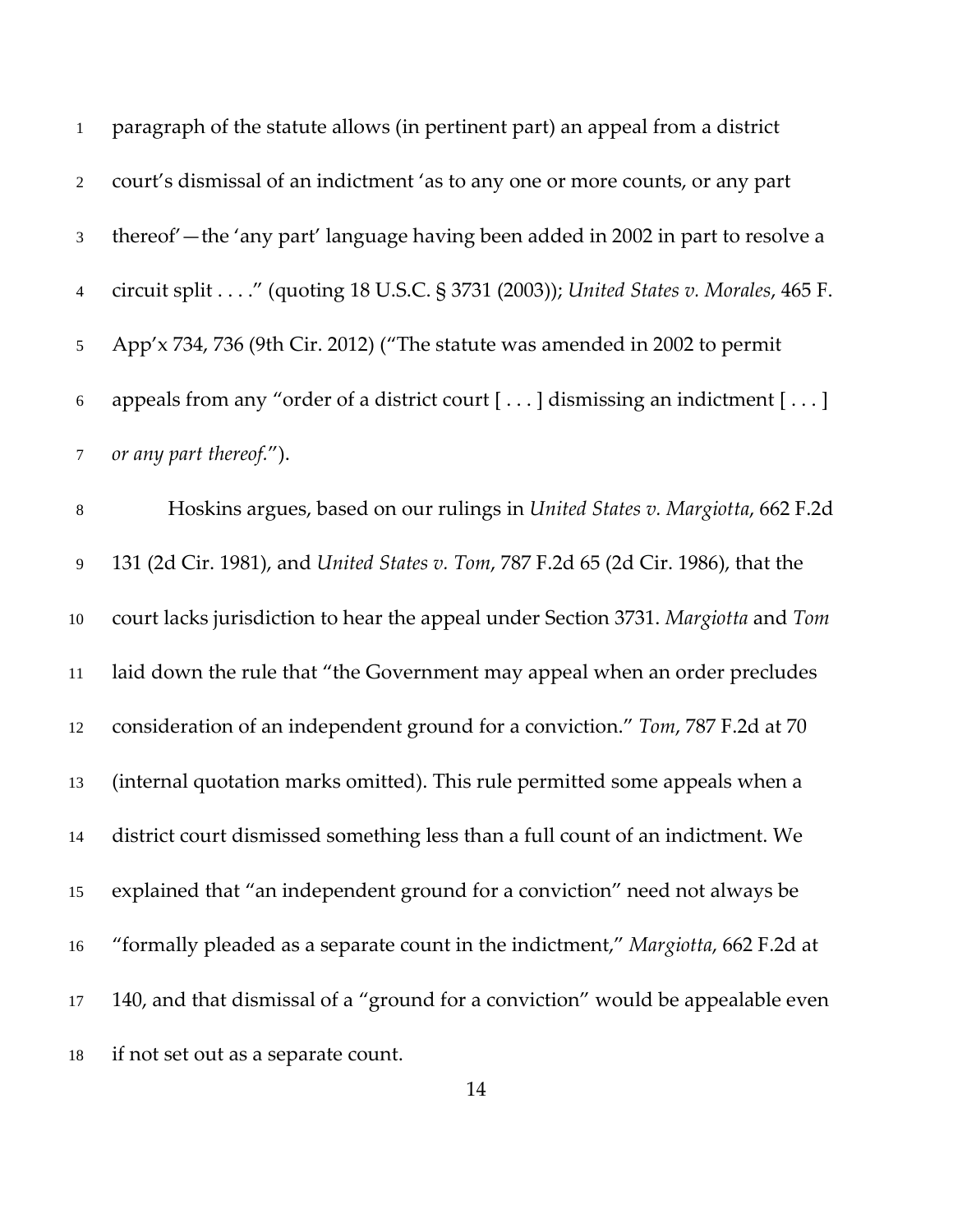| $\mathbf{1}$   | But, under the rule stated in Margiotta and Tom dismissal of a theory of                           |
|----------------|----------------------------------------------------------------------------------------------------|
| $\overline{2}$ | liability did not always remove a separate ground for a conviction, and thus did                   |
| $\mathfrak{Z}$ | not always give rise to a government appeal. As long as some path remained for                     |
| $\overline{4}$ | the defendant to be convicted under a given charge, the appeal was                                 |
| $\mathfrak{S}$ | impermissible. For example, in Margiotta, we did not allow the government to                       |
| 6              | appeal from the district court's dismissal of the theory that the defendant was                    |
| $\tau$         | liable as a principal for violation of the Hobbs Act when he was also charged                      |
| $\,8\,$        | with aiding and abetting Hobbs Act violations. Id. at 141. We reasoned that                        |
| 9              | "[a]ider and abettor activity $\dots$ is $\dots$ punishable $\dots$ to the same extent as activity |
| 10             | of a principal," and so "the court's jury instruction concerning the Hobbs Act                     |
| 11             | charges does not strike from the case an independent basis of liability." Id.                      |
| 12             | Similarly, in Tom, we dismissed an appeal from a district court's dismissal of                     |
| 13             | some, but not all, allegations of racketeering acts that undergirded a charge                      |
| 14             | under the Racketeer Influenced and Corrupt Organizations Act ("RICO Act").                         |
| 15             | 787 F.2d at 67, 71.                                                                                |
|                |                                                                                                    |

 In light of Congress's 2002 amendments to Section 3731, *Tom* and *Margiotta* are no longer authoritative regarding appeals from dismissals of portions of indictments. First, Congress's statement that appeals may be taken from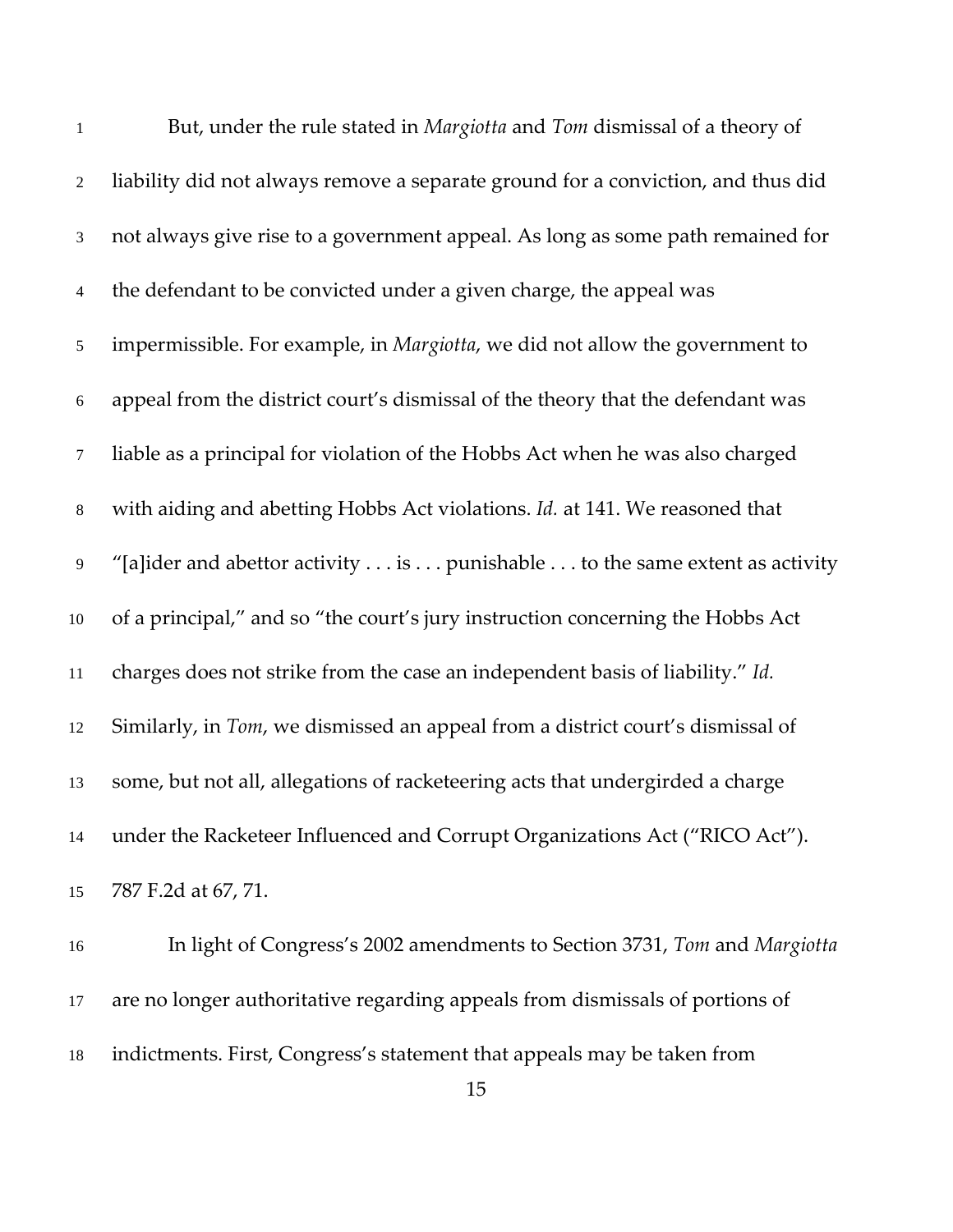dismissal of "*any* part" of a count of an indictment plainly conflicts with the rules stated in those cases, which did not permit appeals from dismissals of some parts of indictments. Second, the 2002 Conference Report rejected the rule established in *Tom*. *See* 2002 Conference Report at 188. Given that *Margiotta* and *Tom* stated the same rule, Congress's displeasure with both cases can be understood from the Conference Report.

 Under the revised version of Section 3731, the government's appeal in this case may go forward. The district court dismissed portions of the indictment charging Hoskins with conspiracy to violate 15 U.S.C. § 78dd–2, or violation of that provision as an accomplice, to the extent that the government could not also show Hoskins was an agent of an American company or person, or a director, employee, or stockholder of an American company. *Hoskins*, 123 F. Supp. 3d at 317, 327. Additionally, the court dismissed part of the indictment alleging that he conspired to violate 15 U.S.C. § 78dd–3, or violated that provision as an accomplice, because the government conceded that the defendant did not enter the United States during the relevant time period. *Id.* at 327 n.14. Although the court did not dismiss an entire count of the indictment, it dismissed two significant parts of a count. That suffices for an appeal, given Congress's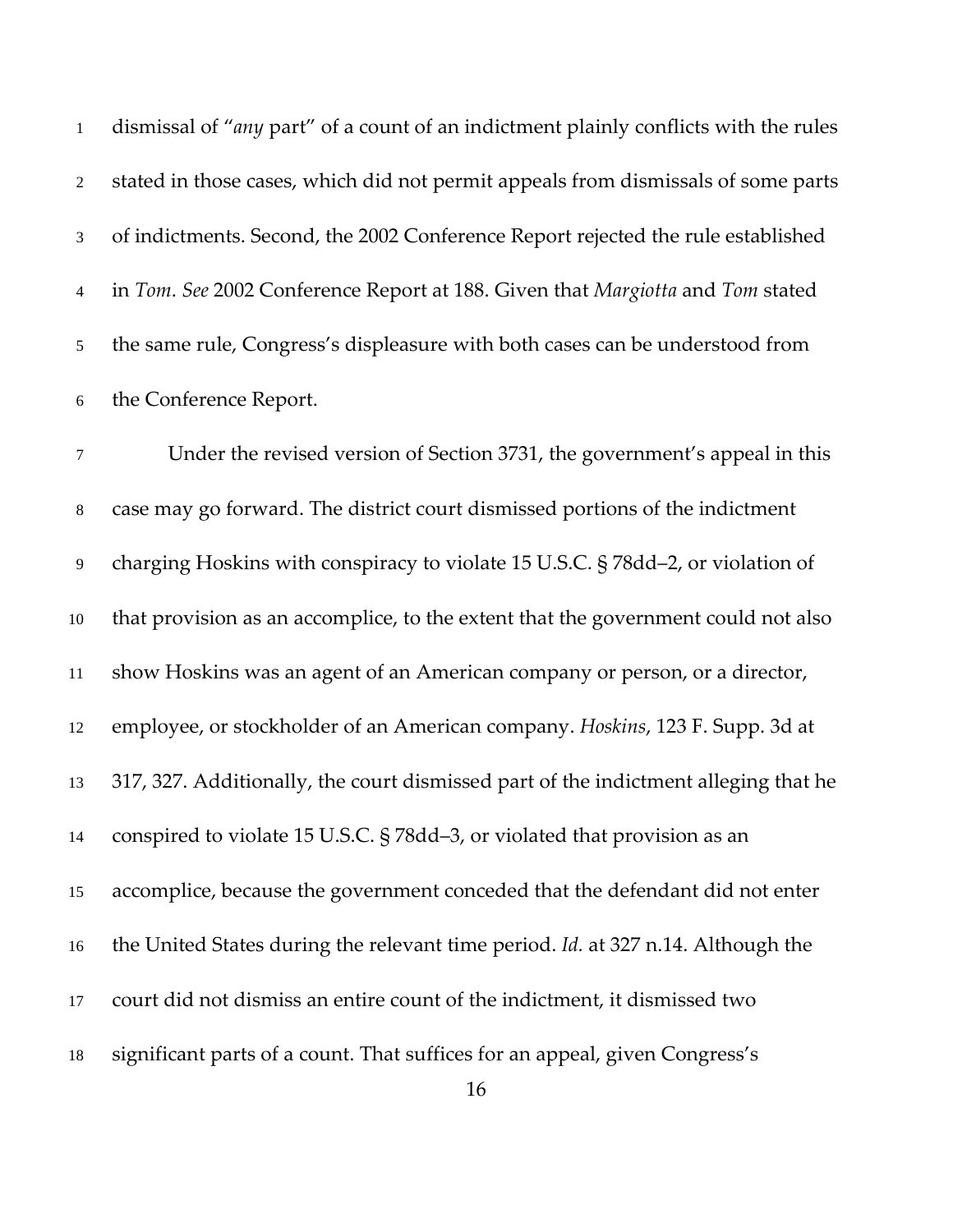statement that review may be sought after dismissal of "any part" of a count of an indictment.

 Because we have jurisdiction under 18 U.S.C. § 3731 to review the dismissal of portions of Count One, we will exercise pendent appellate jurisdiction to review the district court's denial of the government's motion in limine. The doctrine of pendent appellate jurisdiction permits review of "all matters inextricably bound up with" an issue over which the court has jurisdiction. *Lamar Advert. of Penn, LLC v. Town of Orchard Park, N.Y.*, 356 F.3d 365, 371 (2d Cir. 2004); *see also United States v. Zabawa*, 39 F.3d 279, 283 (10th Cir. 1994) (applying rules of pendent appellate jurisdiction to appeal taken under 18 U.S.C. § 3731). Because "the district court here denied" the government's motion in limine "for the very same reasons" that it granted in part Hoskins's motion to dismiss the indictment, the issues "are indeed inextricably intertwined with [the issues] over which we have appellate jurisdiction." *Lamar*, 356 F.3d at 372. And because "[i]t is surely in the interest of judicial economy" to consider both of the motions in the same appeal, we will do so. *Id.*

**II. The FCPA and the First Object of the Conspiracy**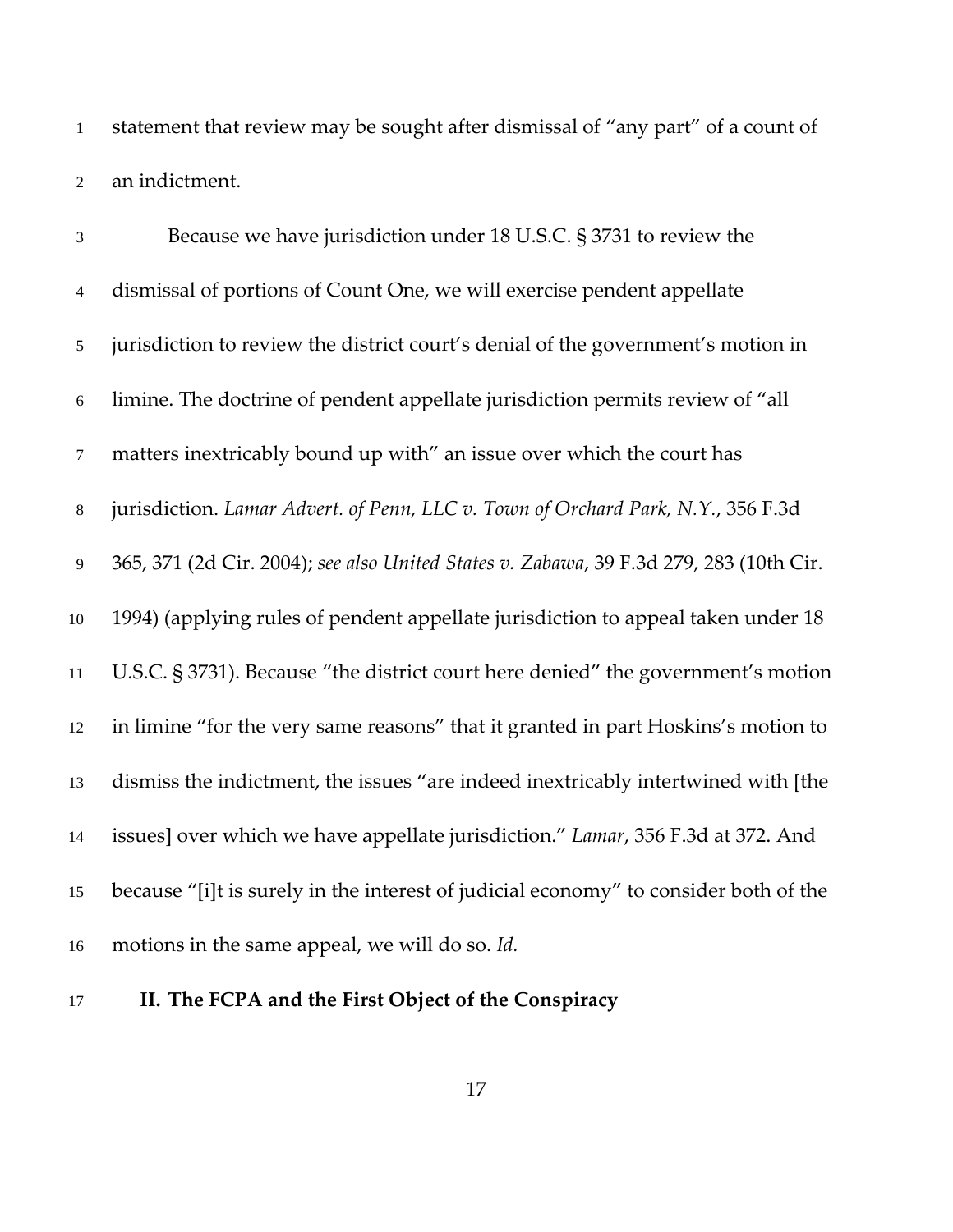| $\mathbf{1}$   | The central question of the appeal is whether Hoskins, a foreign national           |
|----------------|-------------------------------------------------------------------------------------|
| $\overline{2}$ | who never set foot in the United States or worked for an American company           |
| $\mathfrak{Z}$ | during the alleged scheme, may be held liable, under a conspiracy or complicity     |
| $\overline{4}$ | theory, for violating FCPA provisions targeting American persons and                |
| 5              | companies and their agents, officers, directors, employees, and shareholders, and   |
| 6              | persons physically present within the United States. In other words, can a person   |
| $\tau$         | be guilty as an accomplice or a co-conspirator for an FCPA crime that he or she is  |
| $\,8\,$        | incapable of committing as a principal?                                             |
| 9              | A. Conspiracy Liability                                                             |
| $10\,$         | For purposes of this appeal, we assume that Hoskins was neither an                  |
| 11             | employee nor an agent of a domestic concern and therefore does not fall within      |
| 12             | the terms of the statute. But accomplice and conspiracy liability are generally not |
| 13             | so limited. A get-away driver for a bank robbery team can still be prosecuted       |
| 14             | even though he has not "by force and violence take[n] from the person or            |
| 15             | presence of another any property belonging to any bank." 18 U.S.C.                  |
| 16             | $\S$ 2113(a). As the common law has long recognized, persons who intentionally      |
| 17             | direct or facilitate the crimes physically executed by others must be held          |
| 18             | accountable for their actions. This recognition was effectuated by developing the   |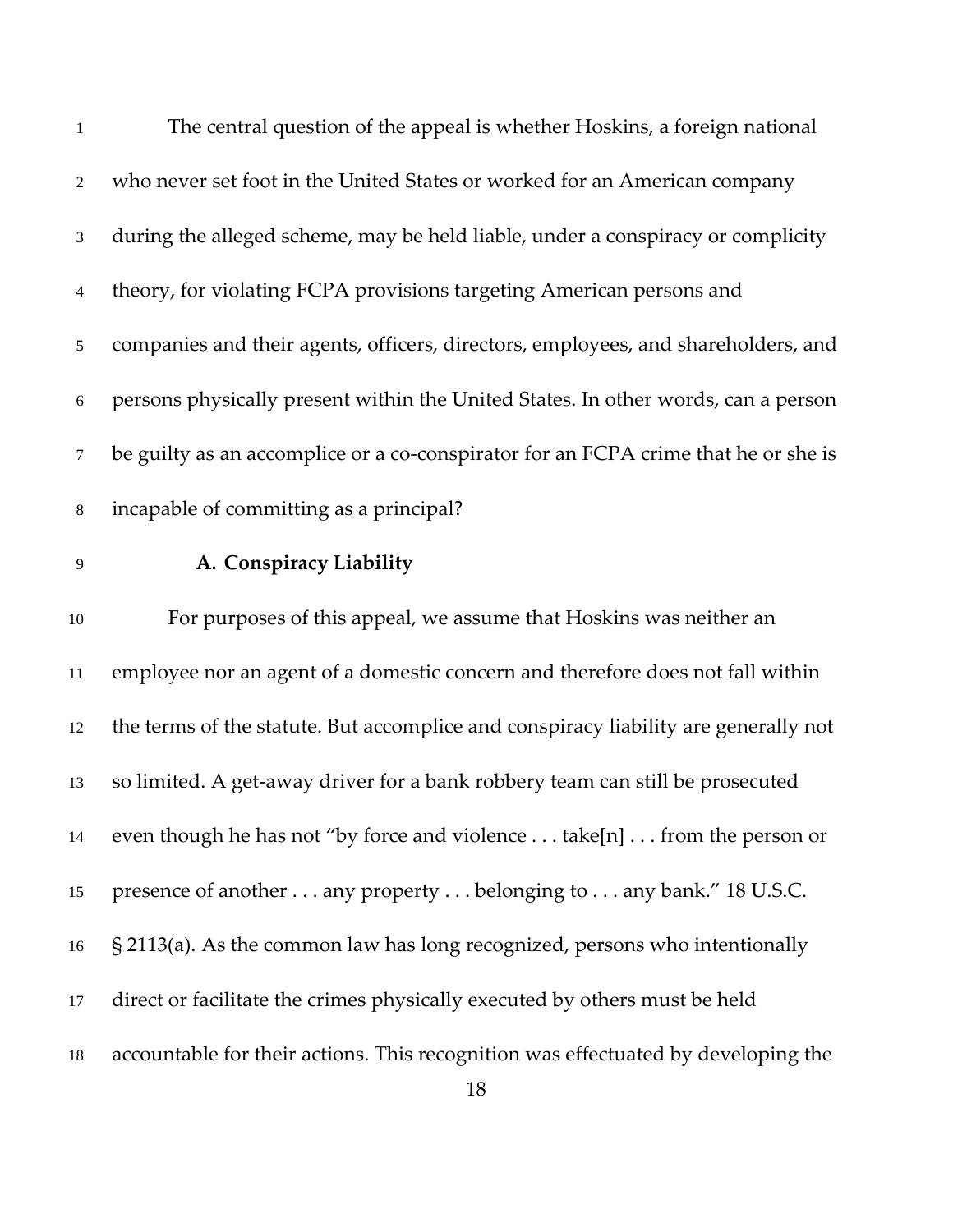| $\mathbf{1}$   | doctrines of conspiracy and complicity, principles that are now codified in            |
|----------------|----------------------------------------------------------------------------------------|
| $\overline{2}$ | statutes. Under 18 U.S.C. $\S$ 2(a), a person who does not personally commit the       |
| 3              | acts constituting an offense is liable as a principal if he or she "aids, abets,       |
| 4              | counsels, commands, induces or produces" the commission of those acts by               |
| 5              | another. In addition, 18 U.S.C. § 371 punishes anyone who "conspire[s]" with           |
| $\sqrt{6}$     | another to commit the offense. Thus, by the plain language of the general statutes     |
| $\tau$         | regarding conspiracy and accessorial liability - which nothing in the language of      |
| $8\,$          | the FCPA purports to overrule or limit-if Hoskins did what the indictment              |
| 9              | charges, he would appear to be guilty of conspiracy to violate the FCPA and (as        |
| $10\,$         | an accomplice) of substantive violations of that statute.                              |
| 11             | Conspiracy and complicity statutes do not cease to apply simply because a              |
| 12             | statute specifies particular classes of people who can violate the law. It is well     |
| 13             | established in federal criminal law that "[a] person may be liable for                 |
| 14             | conspiracy even though he was incapable of committing the substantive                  |
| 15             | offense." Salinas v. United States, 522 U.S. 52, 64 (1998). That principle was already |
| 16             | deeply ingrained when the Supreme Court unanimously ruled in 1915 that                 |
| 17             | persons not themselves bankrupt could be guilty of conspiring with someone             |
| 18             | who had declared bankruptcy to hide assets of the bankrupt's estate from the           |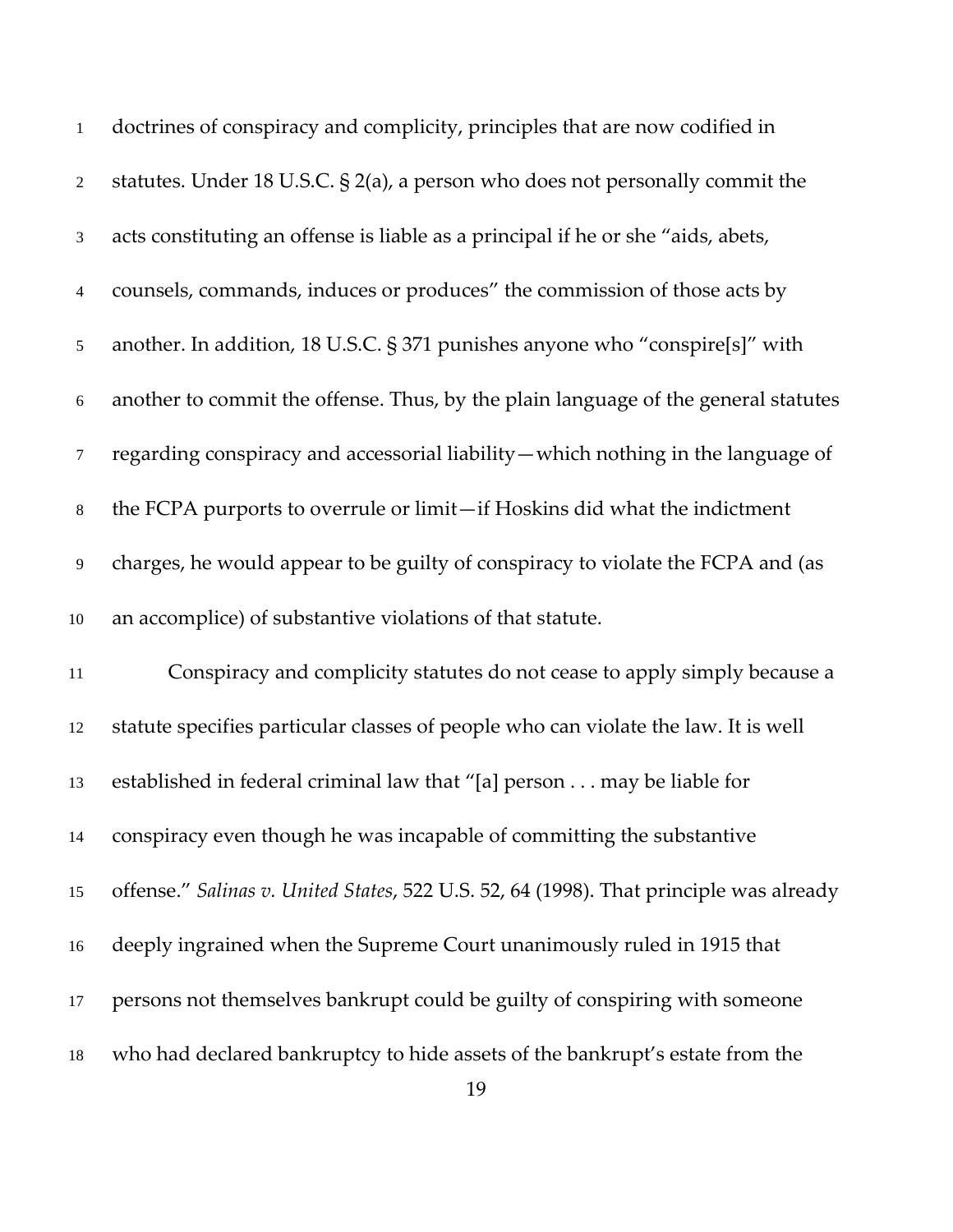| $\mathbf{1}$   | bankruptcy trustee, even if a non-bankrupt party could not be convicted of the       |
|----------------|--------------------------------------------------------------------------------------|
| 2              | principal offense. United States v. Rabinowich, 238 U.S. 78, 86 (1915). With respect |
| 3              | to complicity, the same principal was so clearly entrenched as a matter of the       |
| $\overline{4}$ | common law of crimes that the Supreme Court saw no need to cite a particular         |
| $\mathfrak{S}$ | precedent when it unanimously recognized in 1833 that someone who                    |
| 6              | "procure[d], advise[d] and assist[ed]" a postmaster to remove from the mail and      |
| $\tau$         | destroy a letter was guilty of violating, as an accomplice, a statute prohibiting    |
| 8              | postal employees from taking mail entrusted to them for delivery. United States v.   |
| 9              | Mills, 32 U.S. 138, 141 (1833).                                                      |
| 10             | Thus the firm baseline rule with respect to both conspiracy and complicity           |
| 11             | is that where the crime is so defined that only certain categories of persons, such  |
| 12             | as employees of a particular sort of entity, may commit the crime through their      |
| 13             | own acts, persons not within those categories can be guilty of conspiring to         |
| 14             | commit the crime or of the substantive crime itself as an accomplice. <sup>4</sup>   |

<span id="page-19-0"></span> *See* American Law Institute, Model Penal Code and Commentaries, § 2.06 at 323 (1985) ("Many crimes are designed to control the conduct of persons who occupy special positions, and thus can only be committed by those who actually occupy the designated position. It is universally held, on the other hand, that one who assists an occupant of the designated position in the commission of the offense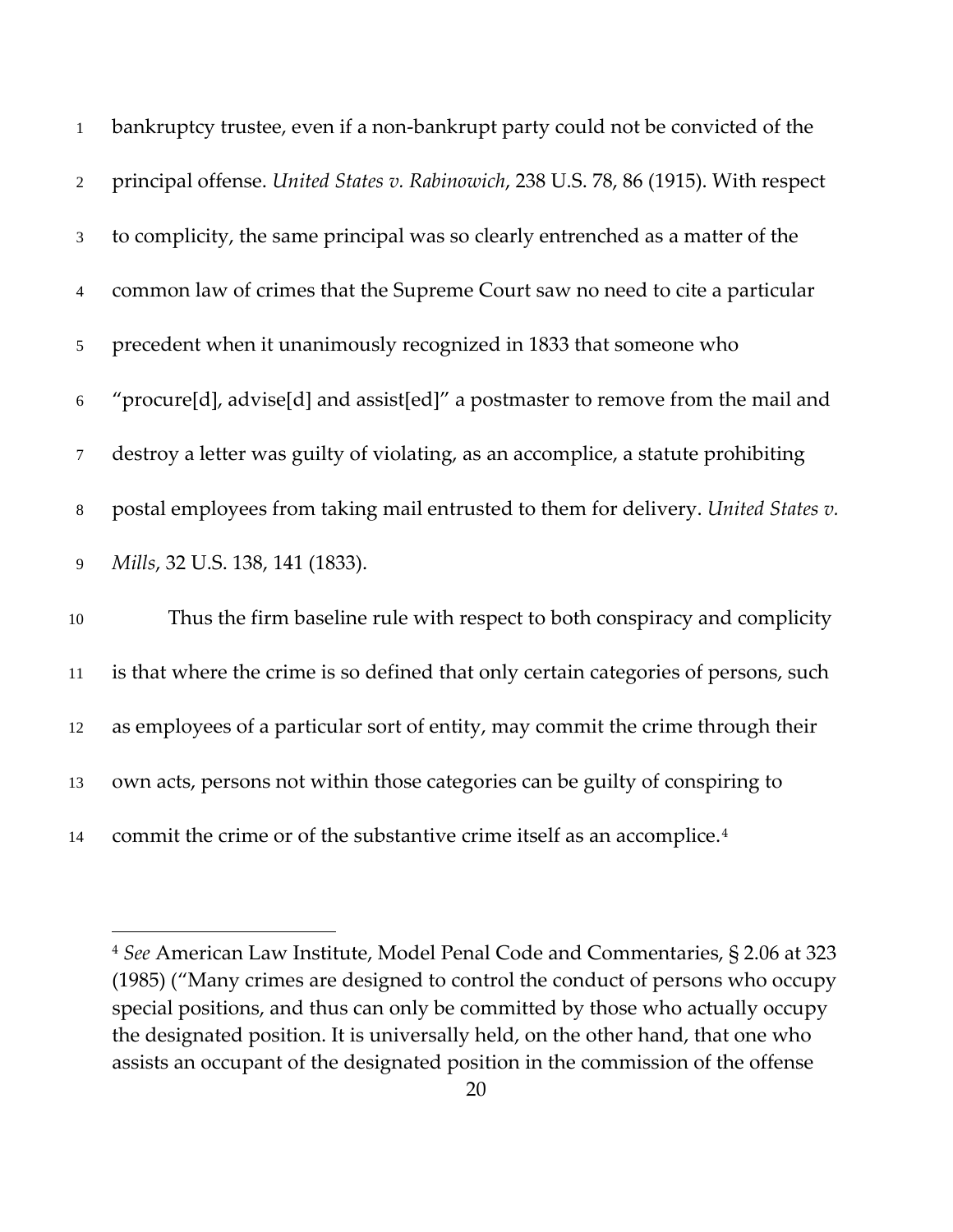Longstanding principle and precedent thus reinforces what the plain language of the conspiracy and aiding and abetting statutes command.

 $\overline{a}$ 

### **B. The Affirmative-Legislative-Policy Exception**

 There is a narrowly circumscribed exception to this common-law principle. In certain cases it is clear from the structure of a legislative scheme that the lawmaker must have intended that accomplice liability not extend to certain persons whose conduct might otherwise fall within the general common-law or statutory definition of complicity. A classic illustration is statutory rape, which makes it a crime to have sexual relations with a person who is under a statutorily defined age of consent. Applying the literal definitions of accomplice liability, a youthful participant who voluntarily consents to the act would be guilty of rape as well, because he or she intentionally aided or solicited the commission of the criminal act. But the legislature, in criminalizing the conduct of the adult participant and not that of the juvenile, obviously conceptualized the under-age party as the victim of the crime, and not a co-participant. Despite the common-law recognition of conspiracy and accomplice liability, and of the general

can nevertheless be held as an accomplice. Common sense requires this result in the normal case.").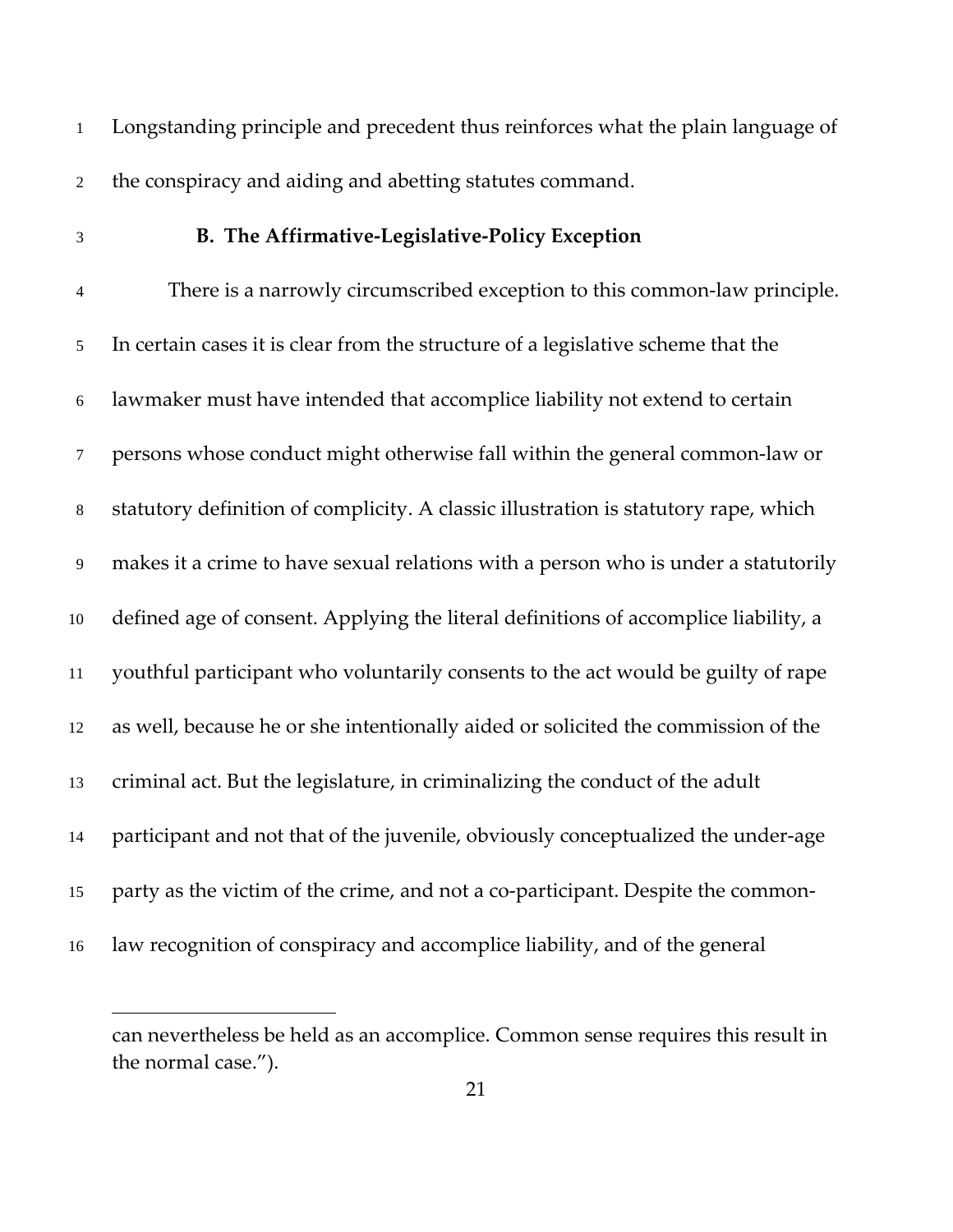| $\mathbf{1}$   | principle that one could be guilty as a conspirator or accomplice even if the      |
|----------------|------------------------------------------------------------------------------------|
| $\sqrt{2}$     | statute were defined in such a way that one was not capable of committing it as a  |
| $\mathfrak{Z}$ | principal, the common-law courts had no difficulty in recognizing an exception     |
| $\overline{4}$ | in those circumstances. See, e.g., Regina v. Tyrell, [1894] 1 Q.B. 710.            |
| $\sqrt{5}$     | Here the government concedes that the common-law principle of                      |
| $\sqrt{6}$     | conspiracy liability admits of exceptions but argues that the FCPA falls outside   |
| $\tau$         | those exceptions. Hoskins, by contrast, contends that the FCPA demonstrates "an    |
| $\,8\,$        | affirmative Congressional intent to exclude certain persons from liability" under  |
| $\overline{9}$ | the statute. Appellee's Br. at 20 (emphasis omitted). The parties' dispute focuses |
| 10             | on two cases, Gebardi v. United States, 287 U.S. 112 (1932), and United States v.  |
| $11\,$         | Amen, 831 F.2d 373 (2d Cir. 1987), and it is thus profitable to consider both in   |
| 12             | some detail.                                                                       |
| 13             | 1. Gebardi                                                                         |
| 14             | In Gebardi, the Supreme Court considered a conviction under the Mann               |
| 15             | Act, a statute that imposes a penalty upon                                         |
| 16             | any person who shall knowingly transport or cause to be                            |
| 17             | transported, or aid or assist in obtaining transportation for, or in               |
| 18             | transporting, in interstate or foreign commerce any woman or girl                  |
| 19             | for the purpose of prostitution or debauchery, or for any other                    |
| 20             | immoral purpose.                                                                   |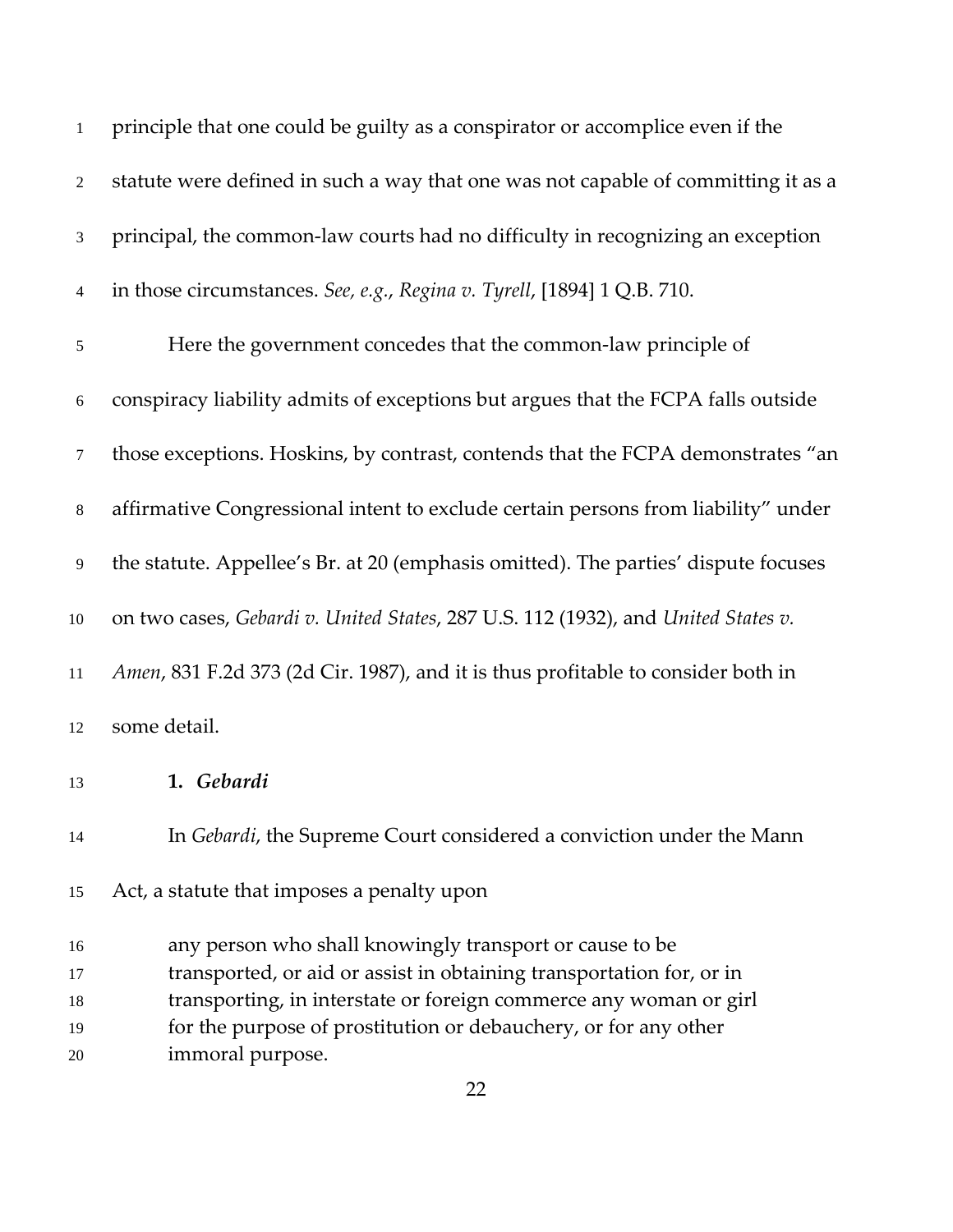287 U.S. at 118 (quoting 18 U.S.C. § 398 (1932)). The Mann Act criminalizes such transportation "with or without [the woman's] consent." *Id.* The government convicted both a man and woman for conspiracy to violate the Mann Act, on the 4 theory that the woman conspired to transport a person—herself—merely by consenting to the man's transportation of her. The Supreme Court reversed the convictions. The Court first noted that the Mann Act plainly covered cases where "the woman consents to her own transportation," rather than just cases where her transportation was forced, "[y]et it does not specifically impose any penalty upon her, although it deals in detail with the person by whom she is transported." *Id.* at 119. Because it would be obvious that women would participate in many violations of the statute, but the statute discussed no punishment for the women, the Court concluded that Congress intended for the women not to be liable for at least some class of violations of the Act. In particular, the Court determined it could not "infer that the mere acquiescence of the woman transported was intended to be condemned by the general language punishing those who aid and assist the transporter." *Id.* "The penalties of the statute are too clearly directed against the acts of the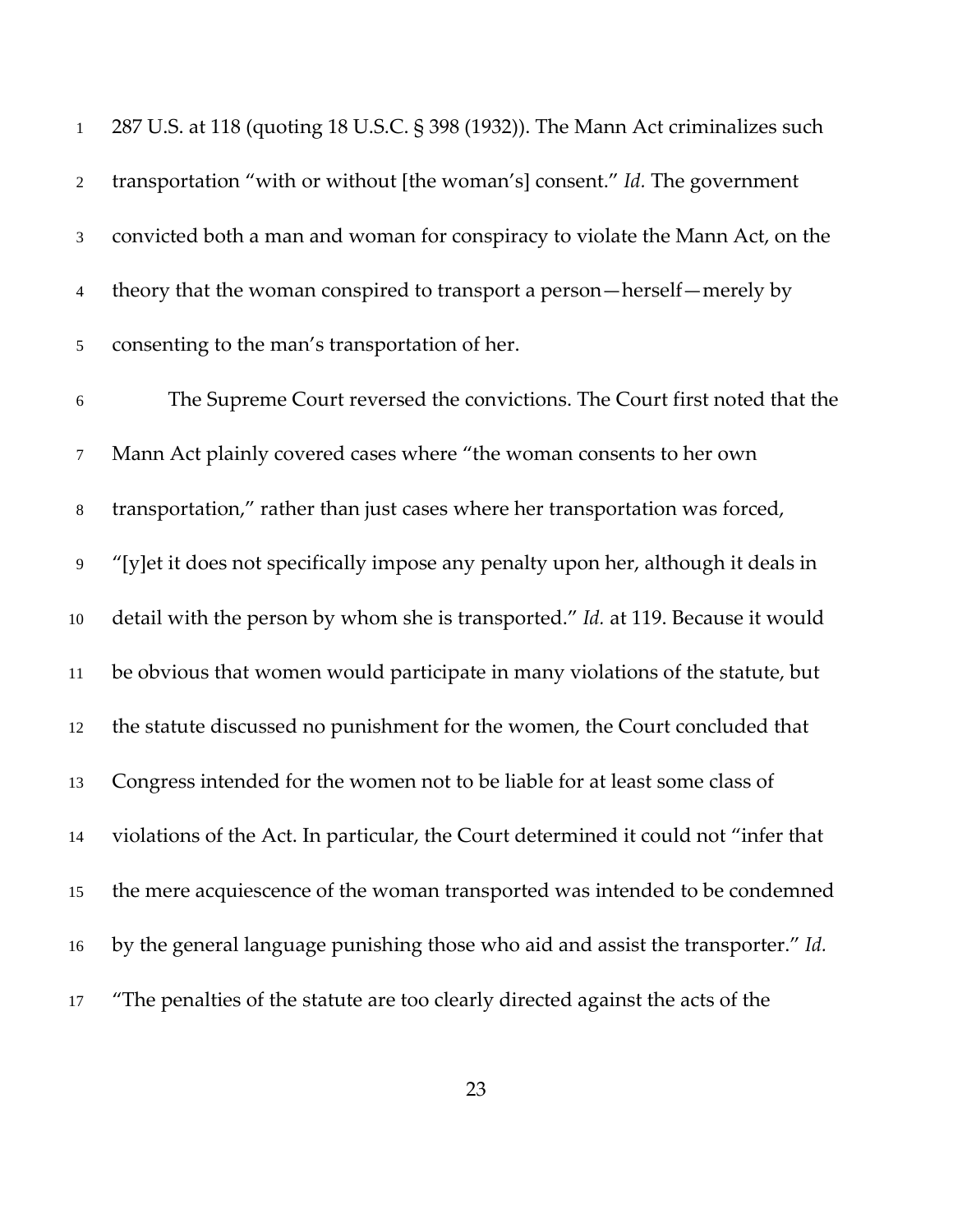transporter" to support the view that Congress intended the woman always to be liable. *Id.*

| $\mathfrak{Z}$ | Having decided that Congress intended to leave the woman unpunished               |
|----------------|-----------------------------------------------------------------------------------|
| $\overline{4}$ | when she merely acquiesced in her own illegal transportation, the Court next      |
| 5              | considered whether she could be convicted of conspiring to violate the statute in |
| $\sqrt{6}$     | such circumstances. Id. at 119-23. The Court concluded that she could not. The    |
| $\tau$         | Court emphasized, again, that "Congress set out in the Mann Act to deal with      |
| $\,8\,$        | cases which frequently, if not normally, involve consent and agreement on the     |
| 9              | part of the woman to the forbidden transportation," but that "this                |
| $10\,$         | acquiescence was not made a crime under the Mann Act itself." Id. at 121.         |
| 11             | Consequently, the Court "perceive[d] in the failure of the Mann Act to condemn    |
| 12             | the woman's participation in those transportations which are effected with her    |
| 13             | mere consent, evidence of an affirmative legislative policy to leave her          |
| 14             | acquiescence unpunished." Id. at 123. The Court explained that it was             |
| 15             | a necessary implication of that policy that when the Mann Act and                 |
| 16             | the conspiracy statute came to be construed together, as they                     |
| 17             | necessarily would be, the same participation which the former                     |
| 18             | contemplates as an inseparable incident of all cases in which the                 |
| 19             | woman is a voluntary agent at all, but does not punish, was not                   |
| 20             | automatically to be made punishable under the latter. It would                    |
| 21             | contravene that policy to hold that the very passage of the Mann Act              |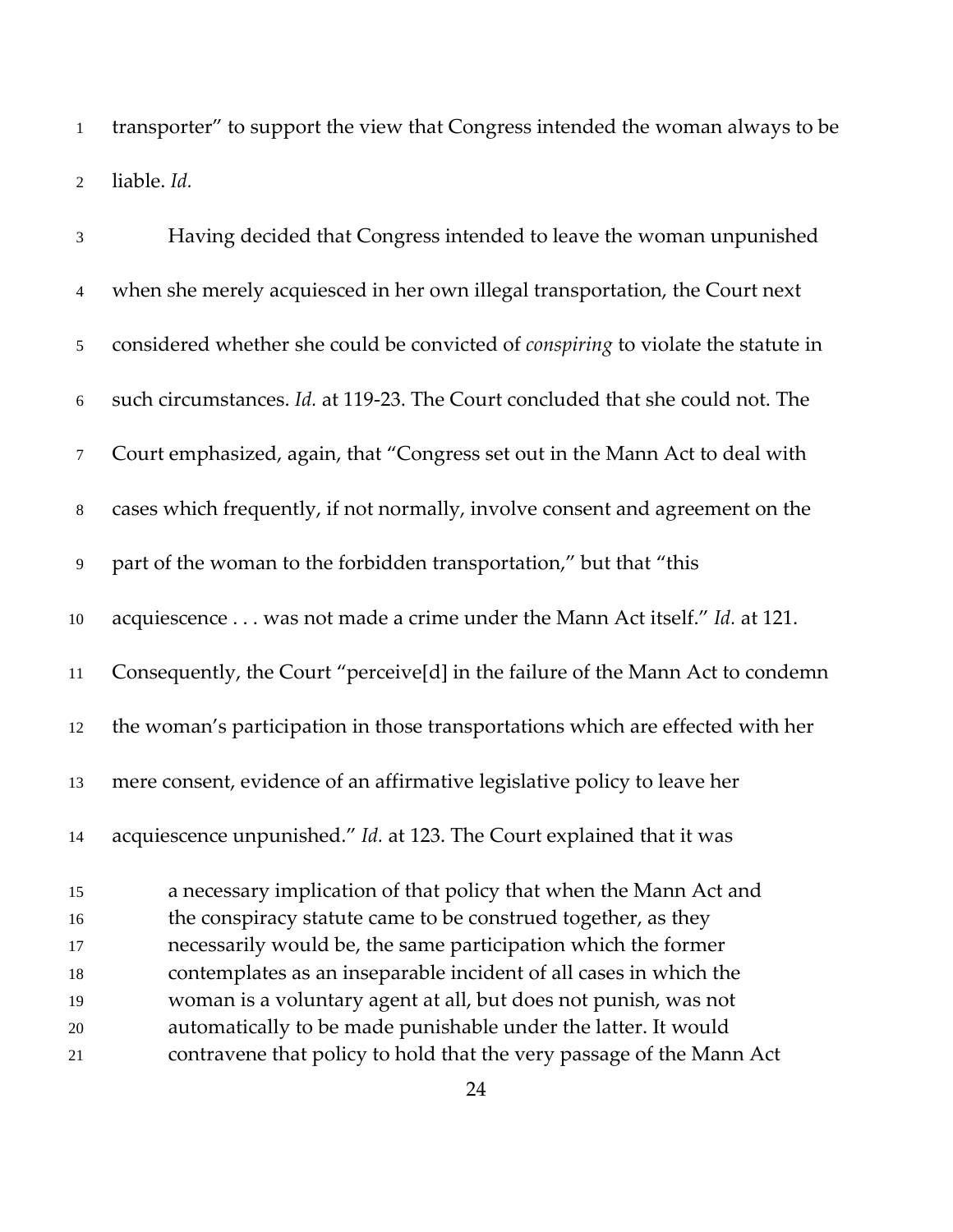| $\mathbf{1}$<br>$\mathbf{2}$ | effected a withdrawal by the conspiracy statute of that immunity<br>which the Mann Act itself confers. |
|------------------------------|--------------------------------------------------------------------------------------------------------|
| $\mathfrak{Z}$               | Id. at 123. Because the defendant in Gebardi had merely consented to her                               |
| $\overline{4}$               | transportation, the Court ruled that her conviction for conspiracy could not                           |
| $\mathfrak{S}$               | stand; and because she had not conspired to violate the Mann Act, her                                  |
| $6\,$                        | companion had no one with whom to conspire. Id. Both of their convictions for                          |
| $\tau$                       | conspiracy were reversed. Id.                                                                          |
| $\,8\,$                      | In determining that the woman in Gebardi was not liable as a conspirator                               |
| 9                            | because of Congress's "affirmative legislative policy" to leave her unpunished,                        |
| 10                           | id. at 123, the Gebardi Court distinguished its reasoning from an older common-                        |
| $11\,$                       | law limitation on conspiracy liability — a rule widely known as Wharton's Rule.                        |
| 12                           | See id. at 121-22; see also Iannelli v. United States, 420 U.S. 770, 773-76 (1975)                     |
| 13                           | (discussing Wharton's Rule and identifying Gebardi as a case that had previously                       |
| 14                           | discussed it). Wharton's Rule states that "[a]n agreement by two persons to                            |
| 15                           | commit a particular crime cannot be prosecuted as a conspiracy when the crime                          |
| 16                           | is of such a nature as to necessarily require the participation of two persons for                     |
| 17                           | its commission," such as dueling. <i>Iannelli</i> , 420 U.S. at 773 n.5 (quoting 1 R.                  |
| 18                           | Anderson, Wharton's Criminal Law and Procedure § 89, at 191 (1957)).                                   |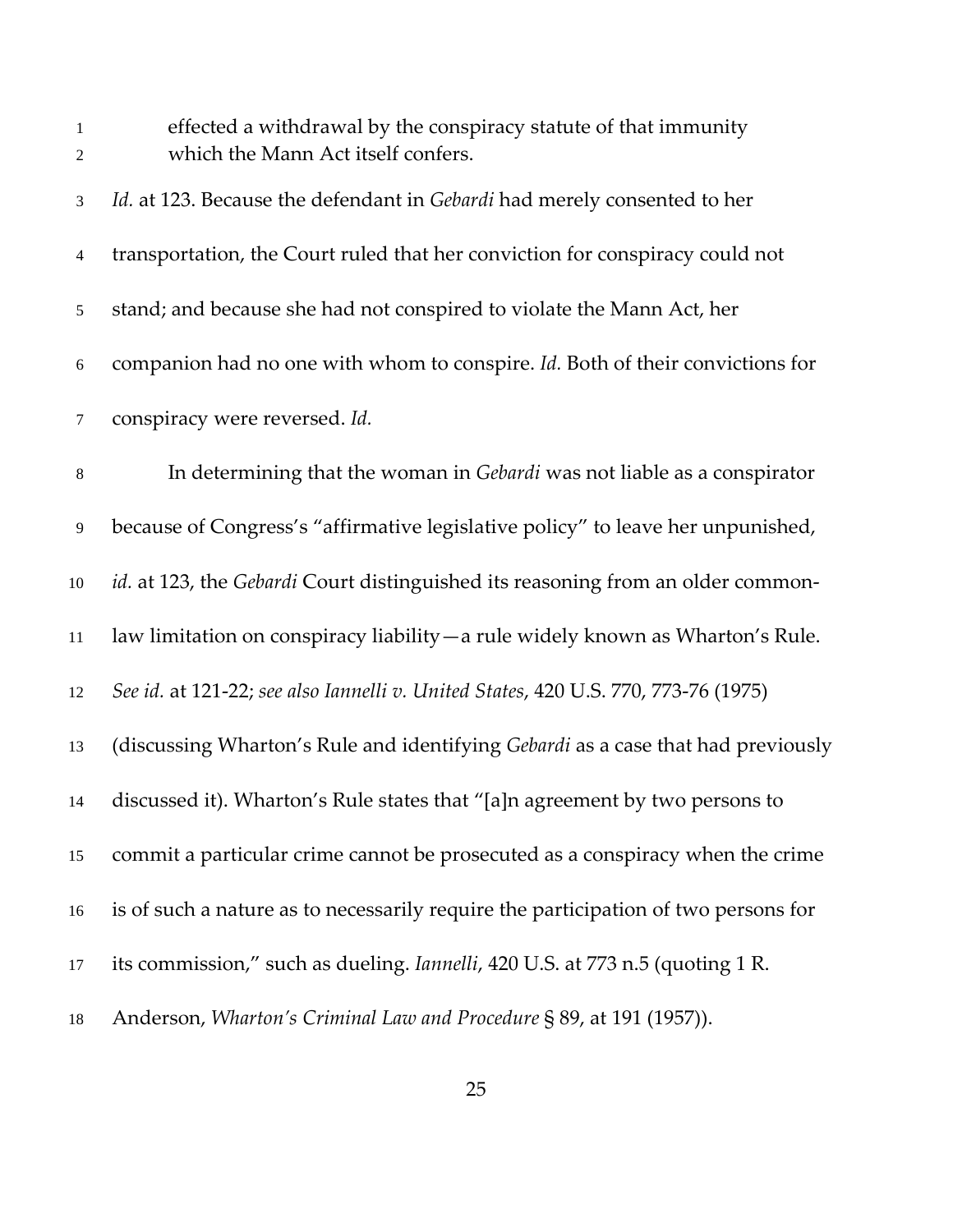| $\mathbf{1}$    | The Court in Gebardi alluded to Wharton's Rule. See Gebardi, 287 U.S. at              |
|-----------------|---------------------------------------------------------------------------------------|
| $\overline{2}$  | 122. But the Court stated that Wharton's Rule did not apply, because the Rule         |
| $\mathfrak{Z}$  | requires voluntary consent while "criminal transportation under the Mann Act          |
| 4               | may be effected without the woman's consent as in cases of intimidation or            |
| $5\overline{)}$ | force." Id. Consequently, the Court "d[id] not rest [the] decision upon [Wharton's    |
| 6               | Rule], nor upon the related one that the attempt is to prosecute as conspiracy acts   |
| $\tau$          | identical with the substantive offense." Id. at 122-23. Instead, the Court explicitly |
| $8\,$           | situated its ruling "upon the ground that we perceive in the failure of the Mann      |
| 9               | Act to condemn the woman's participation in those transportations which are           |
| $10\,$          | effected with her mere consent, evidence of an affirmative legislative policy to      |
| 11              | leave her acquiescence unpunished." Id. at 123.                                       |
| 12              | 2. Amen                                                                               |
| 13              | We applied the reasoning of Gebardi in United States v. Amen, 831 F.2d 373            |
| 14              | (2d Cir. 1987). In Amen, the Court considered the "continuing criminal                |
| 15              | enterprise" statute, 21 U.S.C. § 848, a provision "designed to reach the 'top brass'  |
| 16              | in the drug rings," Garrett v. United States, 471 U.S. 773, 781 (1985), or, to put it |
| 17              | differently, the "kingpin" in an enterprise. Amen, 831 F.2d at 382. A defendant       |
| 18              | was convicted on the theory that he conspired with, and aided and abetted, an         |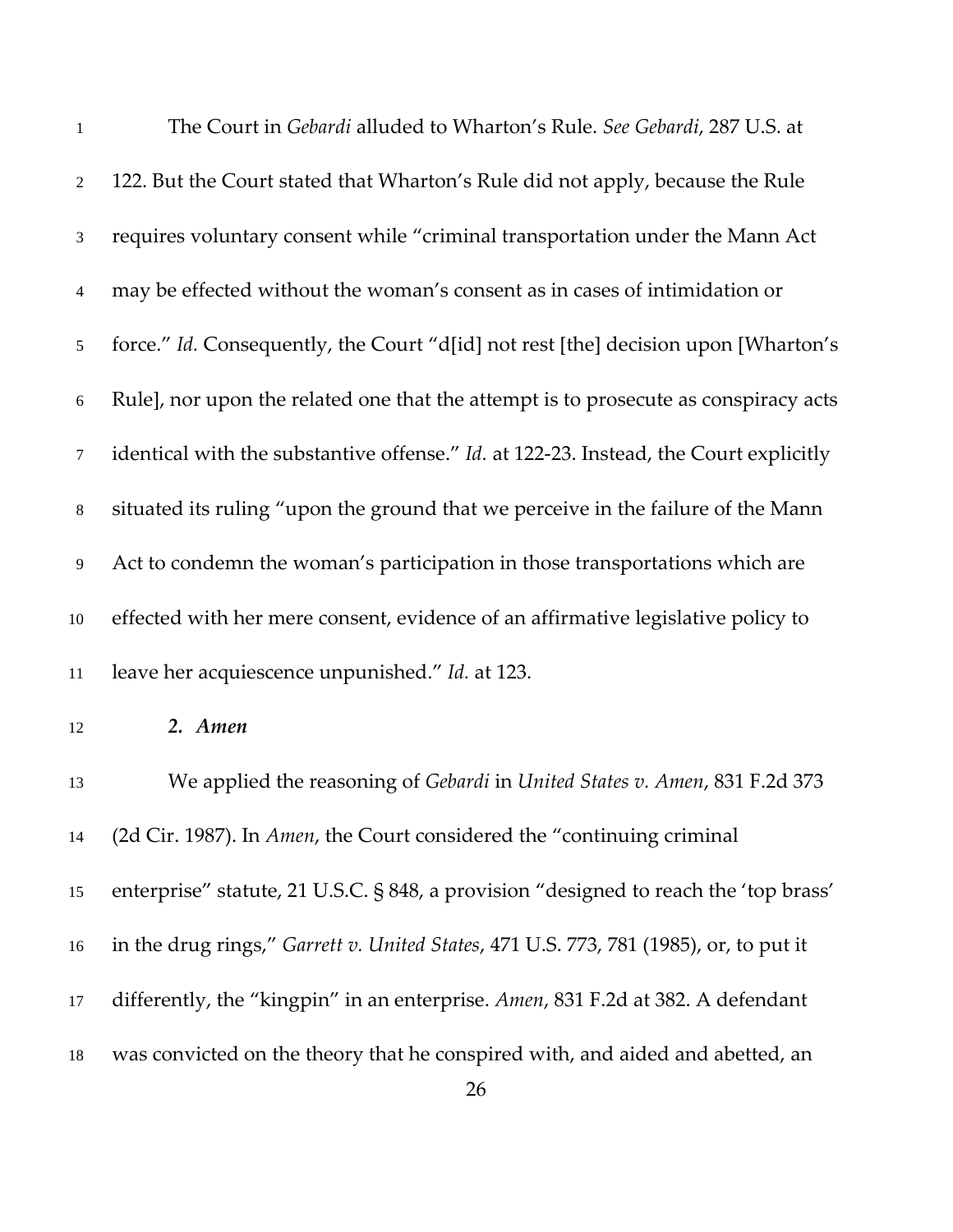enterprise's "kingpin," even though the defendant himself was not the "kingpin." *Id.*

 The government conceded that the statute did not apply to an enterprise's employees. *Id.* at 381. It nevertheless attempted to distinguish between "mere employees and those who otherwise 'help' the kingpin," and to argue that "non- employees who knowingly provide direct assistance to the head of the organization in supervising and operating the criminal enterprise can be . . . punished" for violating the "kingpin" statute under conspiracy and aiding-and- abetting theories. *Id.* at 381-82. We explained, however, that the government's theory "lack[ed] support in legislative history" and "seem[ed] totally unworkable" because many employees would provide greater assistance to the "kingpin" than non-employee third parties, and that it made little sense to extend the government's theory to one group if it concededly could not reach the other. *Id.* at 382. This application of complicity and conspiracy would disrupt the carefully defined statutory gradation of offenses; the low-level henchman would find himself subject to the more severe penalties applicable to the "kingpin." Because the Court determined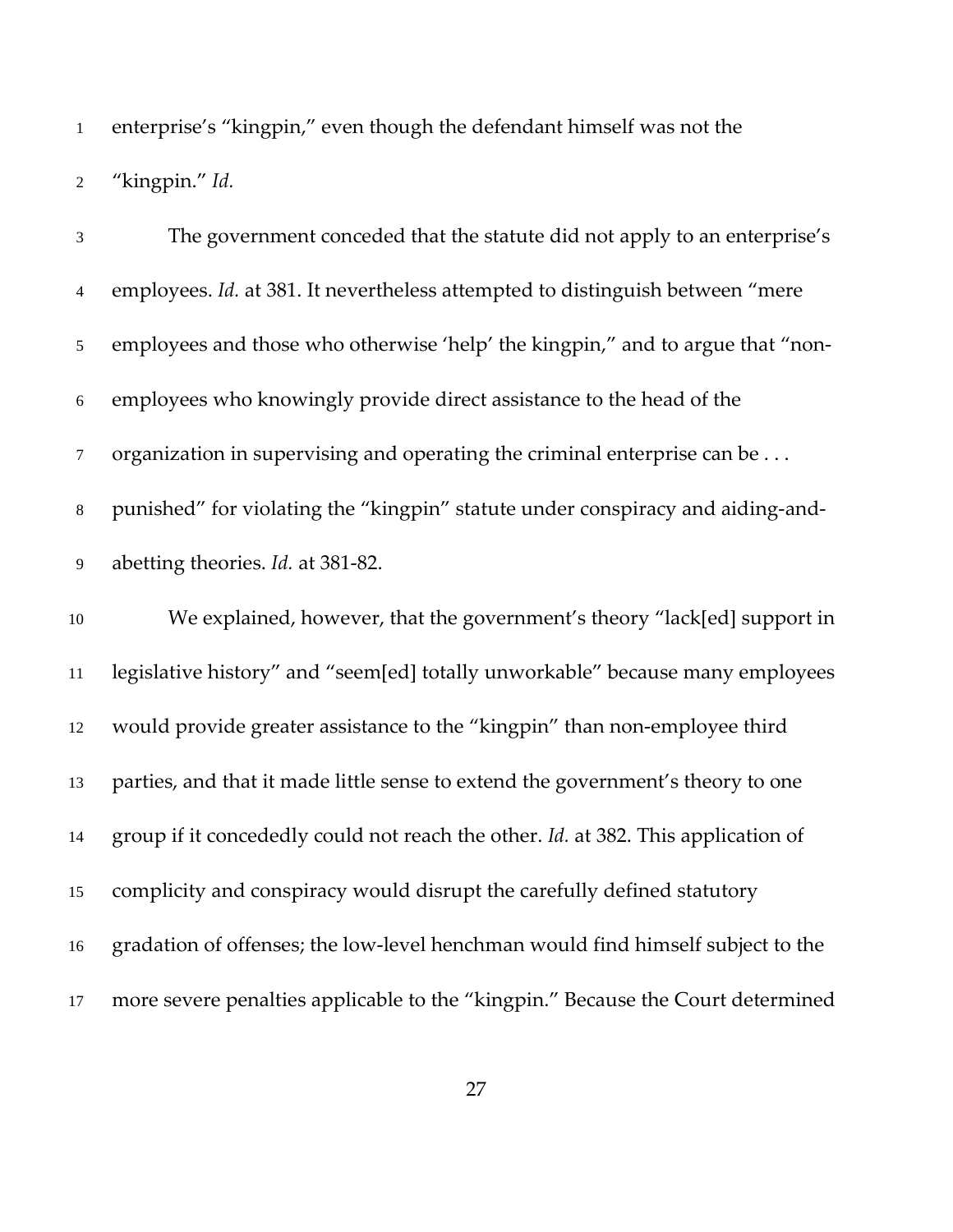that Congress did not intend for the "kingpin" statute to apply to the class of individuals involved in the case, the defendant's conviction was overturned. *Id.*

## **3. Identifying an Affirmative Legislative Policy**

 Accepting *Gebardi*'s teaching that conspiracy and complicity liability will not lie when Congress demonstrates an affirmative legislative policy to leave some type of participant in a criminal transaction unpunished, 287 U.S. at 123, the question becomes how to identify such a policy. As the common-law principle outlined above indicates, we cannot identify such a policy whenever a statute focuses on certain categories of persons at the exclusion of others. *Gebardi*  confirms this, emphasizing that its reasoning was "concerned with something more than an agreement between two persons for one of them to commit an offense which the other cannot commit." *Id.* at 121. In *Gebardi* that "something more" was a recognition that because a woman's participation was "an inseparable incident of all cases in which the woman is a voluntary agent" capable of entering into a conspiracy, Congress's silence as to the women's liability was a conferral of immunity. *Id.* at 121-23. Similarly, in *Amen* the Court saw that the continuing criminal enterprise provision "was designed to reach the top brass in the drug rings, not the lieutenants and foot soldiers" and broadening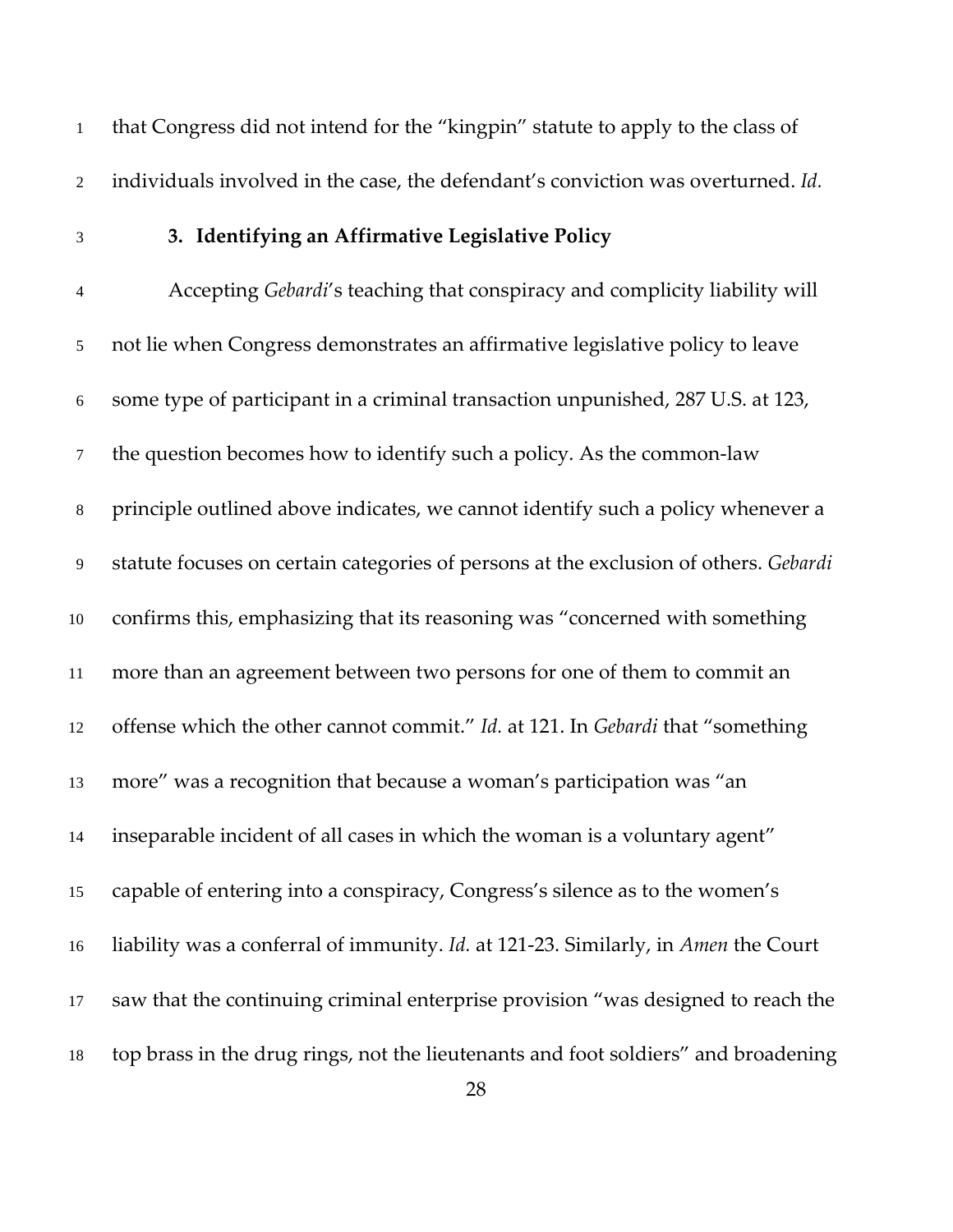| $\mathbf{1}$    | the scope of liability with the conspiracy statute would subvert that purpose. 831           |
|-----------------|----------------------------------------------------------------------------------------------|
| $\overline{2}$  | F.2d at 381 (brackets and internal quotation marks omitted). In both instances the           |
| 3               | courts looked to the text of the statute and the purpose that Congress was trying            |
| $\overline{4}$  | to achieve, thereby honoring their "over-arching obligation to give effect to                |
| $5\overline{)}$ | congressional intent" when interpreting statutes. United States v. Bonanno                   |
| 6               | Organized Crime Family of La Cosa Nostra, 879 F.2d 20, 21 (2d Cir. 1989). In keeping         |
| $7\phantom{.0}$ | with traditional principles of statutory interpretation, as well as the analysis             |
| 8               | employed in Gebardi and its progeny, an affirmative legislative policy can be                |
| 9               | discerned by looking to the statute's text, structure, and legislative history. <sup>5</sup> |
| 10              | 4. Government's Arguments for a Narrower Principle                                           |
|                 | $\cdots$ $\cdots$                                                                            |

11 The government argues for a much narrower reading of *Gebardi* that

 $\overline{a}$ 

<span id="page-28-0"></span>12 would effectively circumscribe the ability of the courts to ascertain congressional

<sup>5</sup> "Logic and precedent dictate that the starting point in every case involving construction of a statute is the language itself." *Greyhound Corp. v. Mt. Hood Stages, Inc.*, 437 U.S. 322, 330 (1978) (brackets and internal quotation marks omitted). "In evaluating ambiguity we look to the statutory scheme as a whole and place the particular provision within the context of that statute." *Raila v. United States*, 355 F.3d 118, 120 (2d Cir. 2004). "As a general matter, we may consider reliable legislative history where, as here, the statute is susceptible to divergent understandings and, equally important, where there exists authoritative legislative history that assists in discerning what Congress actually meant." *United States v. Gayle*, 342 F.3d 89, 94 (2d Cir. 2003).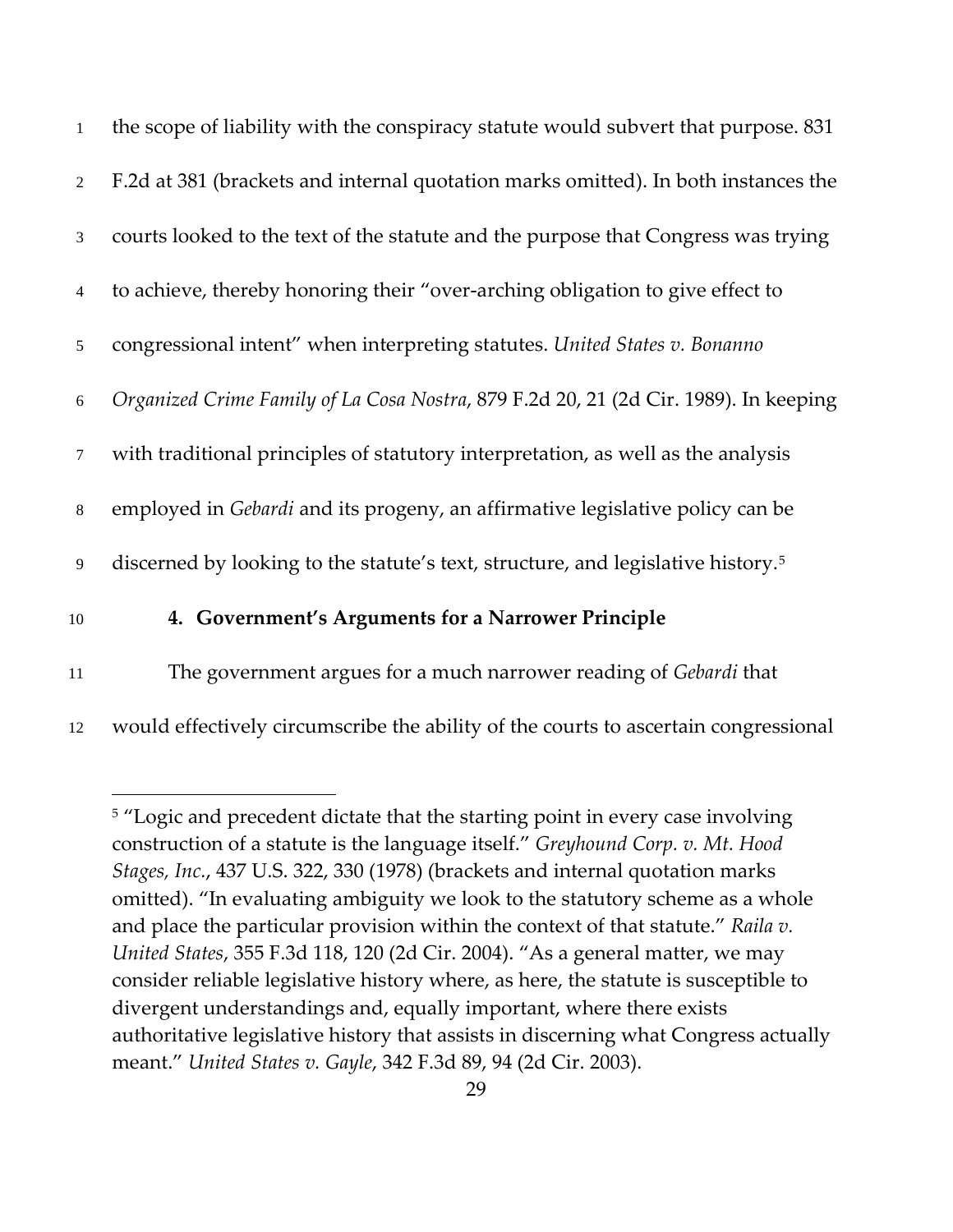| $\mathbf{1}$     | intent in enacting criminal statutes. The government argues that Gebardi                |
|------------------|-----------------------------------------------------------------------------------------|
| $\overline{2}$   | forecloses liability for conspiracy or complicity only when (1) "the defendant's        |
| 3                | consent or acquiescence is inherent in the [substantive] offense," or (2) "the          |
| $\overline{4}$   | defendant's participation in the crime is frequently, if not normally a feature of      |
| 5                | the [substantive] criminal conduct." Appellant's Opening Br. at 24 (internal            |
| 6                | quotation marks omitted).                                                               |
| $\tau$           | A number of problems arise with either of these narrow readings of                      |
| $8\,$            | Gebardi. The government's first reading of Gebardi is foreclosed because, at least      |
| $\boldsymbol{9}$ | in the conspiracy context, it is the same as Wharton's Rule. As noted, where a          |
| $10\,$           | substantive offense requires persons to agree in order to commit it, Wharton's          |
| 11               | Rule disallows liability for conspiracy based on the same agreement required for        |
| 12               | the substantive crime. See Iannelli, 420 U.S. at 773. Here, the government suggests     |
| 13               | that we should read the <i>Gebardi</i> principle to mean the same thing: that liability |
| 14               | for conspiracy is barred when "the defendant's consent or acquiescence is               |
| 15               | inherent in the [substantive] offense." Appellant's Opening Br. at 24 (internal         |
| 16               | quotation marks omitted). The opinion in Gebardi explicitly stated that its             |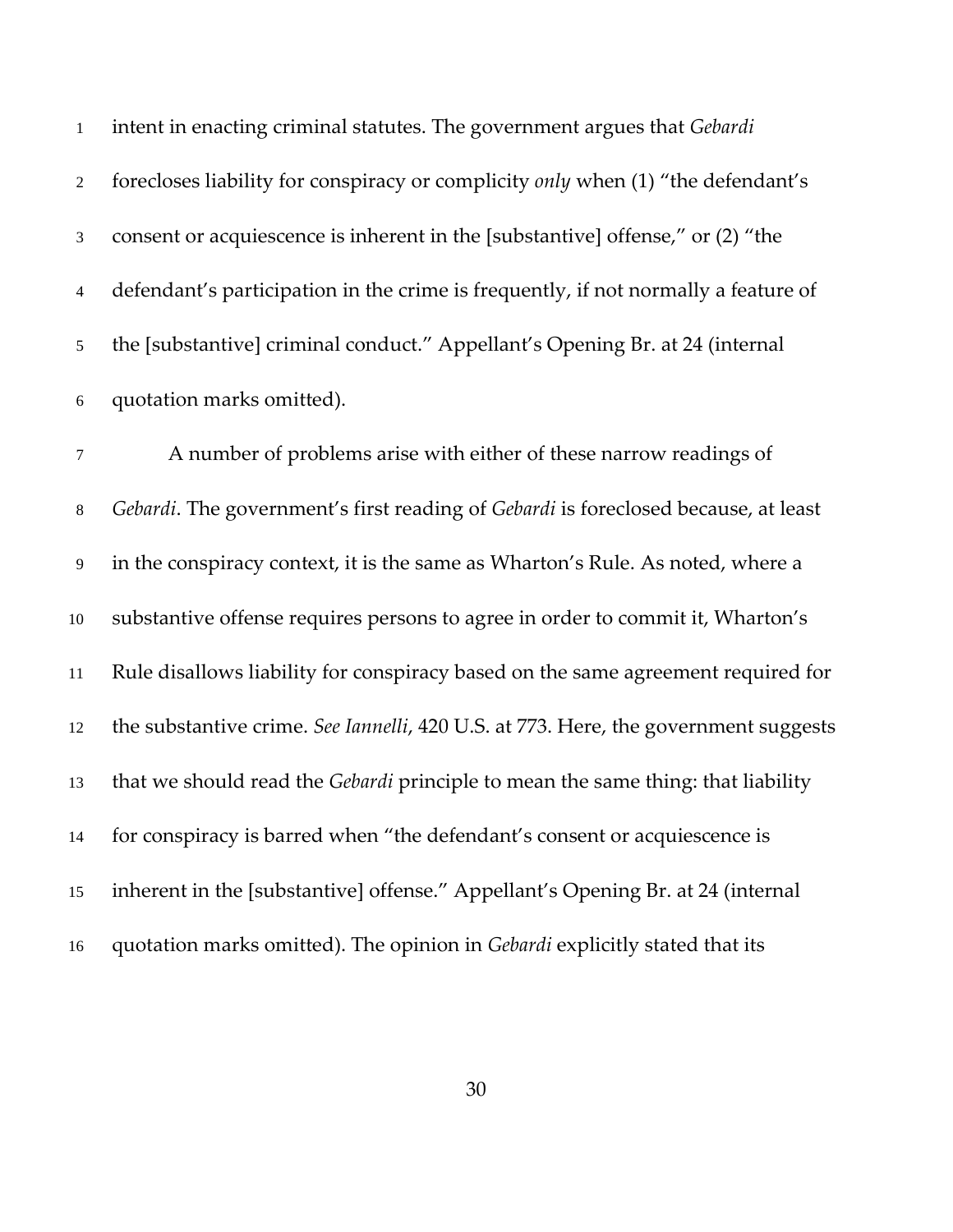1 reasoning was not based on Wharton's Rule; thus that cannot be the basis for the exception. *Gebardi*, 287 U.S. at 122-23.[6](#page-30-0) 2

 The government's argument that the exception is limited to situations where the defendant's conduct is inherent in the substantive offense is also inconsistent with *Amen*. Our holding in *Amen*, which considered an individual who was *not* an employee of the criminal enterprise, did not turn on the fact that the defendant was essential to the existence of the criminal transaction under consideration. *Amen*, 831 F.2d at 381. Although a "criminal enterprise" with a "kingpin" must have employees, and such employees are thus essential to the statute's application, the enterprise need not work with non-employee third parties. *Amen* held that the "kingpin" statute did not apply to third parties, and

<span id="page-30-0"></span><sup>6</sup> Wharton's Rule applies only to conspiracy, which means that there could be daylight between it and the government's proposed rule that *neither* conspiracy nor complicity liability will lie where "the defendant's consent or acquiescence is inherent in the [substantive] offense." Appellant's Opening Br. at 24 (internal quotation marks omitted)**.** But within *Gebardi* itself, the government's proposed rule would have operated identically to Wharton's Rule, since *Gebardi* dealt only with a conspiracy charge. And since the Supreme Court said in *Gebardi* that it was not relying on Wharton's Rule, the government's rule cannot be defended as the rule the Supreme Court meant to adopt.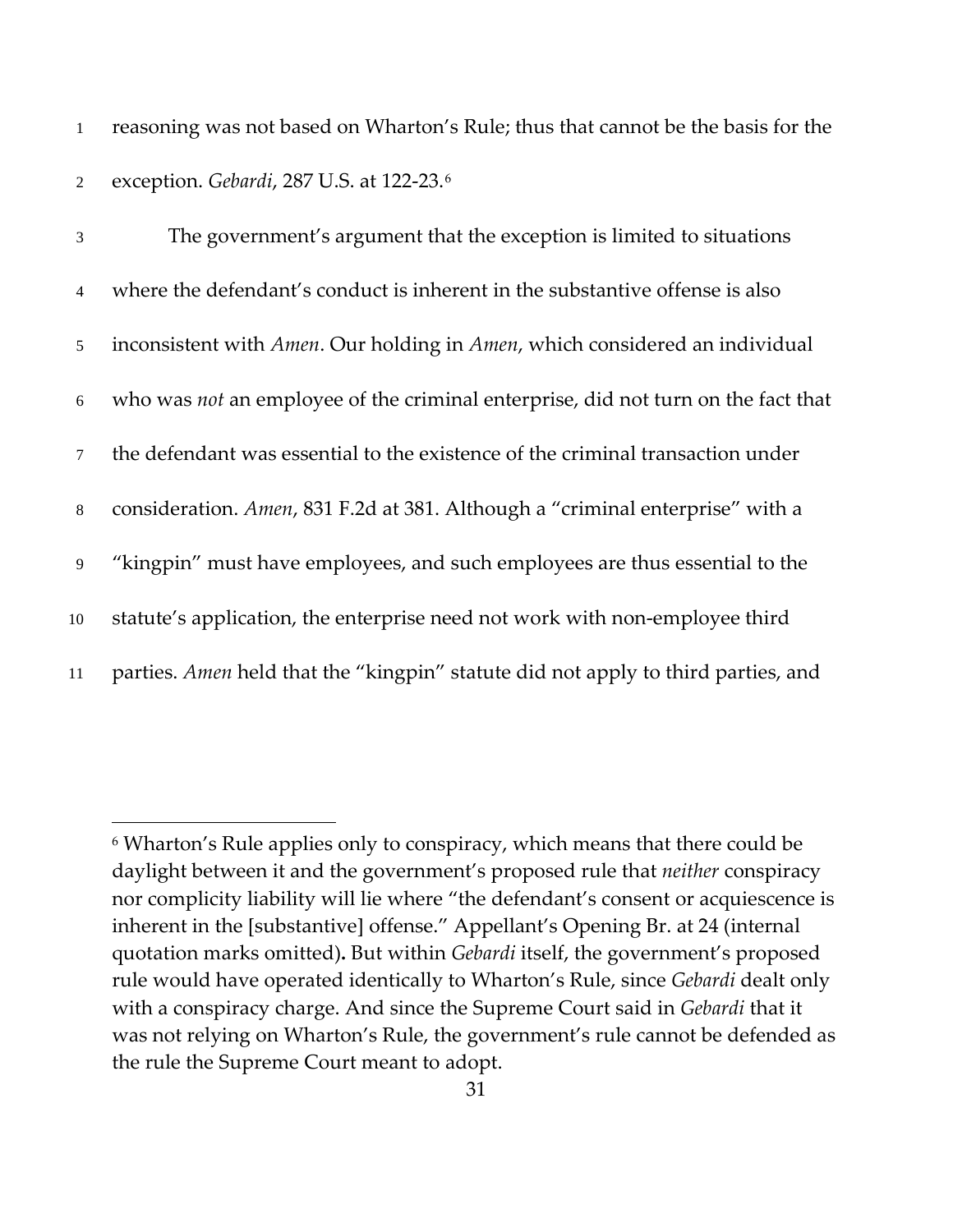| $\mathbf{1}$     | did so based on the intentions of Congress rather than because third parties were    |
|------------------|--------------------------------------------------------------------------------------|
| $\mathfrak{2}$   | required for a criminal enterprise to exist. See id. at 382.                         |
| $\mathfrak 3$    | Second, we do not share the government's view that Gebardi asks whether              |
| $\overline{4}$   | a certain type of defendant's conduct is "frequently, if not normally" involved in   |
| $\sqrt{5}$       | an offense. Gebardi, 287 U.S. at 121. With respect to the statute giving rise to     |
| $\sqrt{6}$       | Gebardi-the Mann Act-there was no question that a woman's participation in           |
| $\tau$           | the crime was "frequently, if not normally" a feature of a violation. Indeed, a      |
| $\,8\,$          | woman's participation, either willing or unwilling, was required in every            |
| $\boldsymbol{9}$ | violation. But the Court did not merely ask whether her involvement was              |
| $10\,$           | "frequently, if not normally" a feature of a violation; instead, the Court discerned |
| $11\,$           | the legislative policy of the Mann Act, and provided immunity only to the extent     |
| 12               | it comported with the Act's policy. Id. at 123.                                      |
| 13               | Indeed, in United States v. Holte, 236 U.S. 140 (1915), a predecessor case to        |
| 14               | <i>Gebardi</i> , the Court explicitly held that a woman could be found guilty for    |
| 15               | conspiring to violate the Mann Act. The Court described a hypothetical case          |
| 16               | where immunity would not be appropriate:                                             |
| 17               | Suppose, for instance, that a professional prostitute, as well able to               |
| 18               | look out for herself as was the man, should suggest and carry out a                  |
| 19               | journey within the [Mann Act] in the hope of black-mailing the man,                  |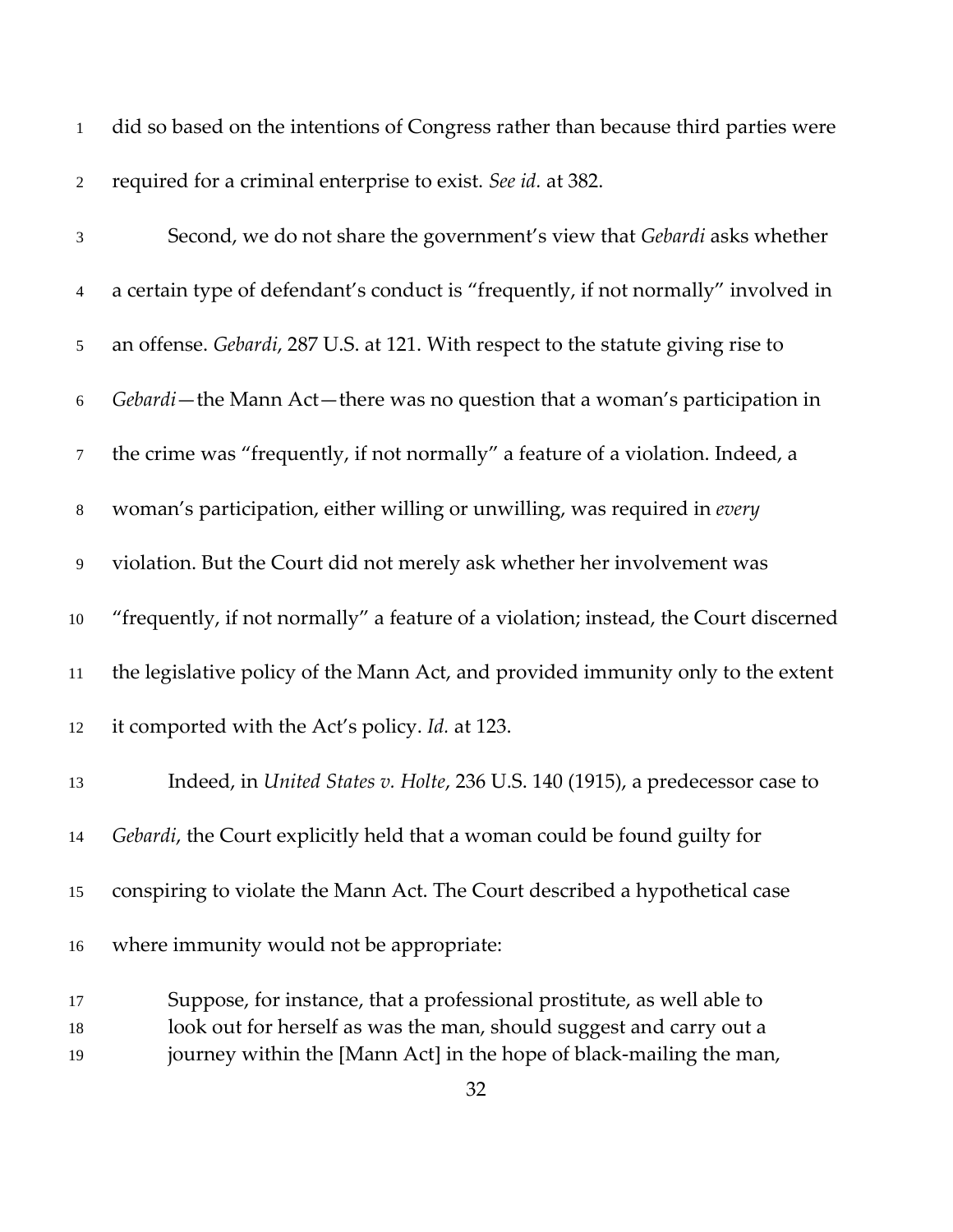| 1                | and should buy the railroad tickets, or should pay the fare from                                     |
|------------------|------------------------------------------------------------------------------------------------------|
| 2                | Jersey City to New York,-she would be within the letter of the                                       |
| 3                | [Mann Act], and we see no reason why the act should not be held to                                   |
| 4                | apply. We see equally little reason for not treating the preliminary                                 |
| 5                | agreement as a conspiracy that the law can reach, if we abandon the                                  |
| $6\,$            | illusion that the woman always is the victim.                                                        |
| 7                | 236 U.S. at 145. The Court's analysis in <i>Holte</i> , much like in <i>Gebardi</i> , did not merely |
| $\,8\,$          | ask whether a woman would "frequently if not normally" be present for                                |
| $\boldsymbol{9}$ | violations of the Mann Act. Instead, the Court determined Congress's policy in                       |
| 10               | enacting the statute, and limited liability consistent with that policy. To be sure,                 |
| 11               | the fact that a woman was invariably part of a violation of the Act was relevant                     |
| 12               | in discerning congressional policy. But the rule the Holte Court adopted was                         |
| 13               | much more nuanced than could be justified by simply observing those offenses                         |
| 14               | for which women would be present: by definition, a woman's presence was                              |
| 15               | required for every violation of the Act.                                                             |
| 16               | Finally, the government relies on Ocasio v. United States, 136 S. Ct. 1423                           |
| 17               | (2016), a recent decision that it believes to have drawn narrowly the exception                      |
| 18               | exemplified by Gebardi. The opinion in Ocasio considered an incident of bribery                      |
| 19               | charged under the Hobbs Act, and a charge of conspiracy to violate the Hobbs                         |
| 20               | Act by paying the same bribe. 136 S. Ct. at 1427. Although the language of the                       |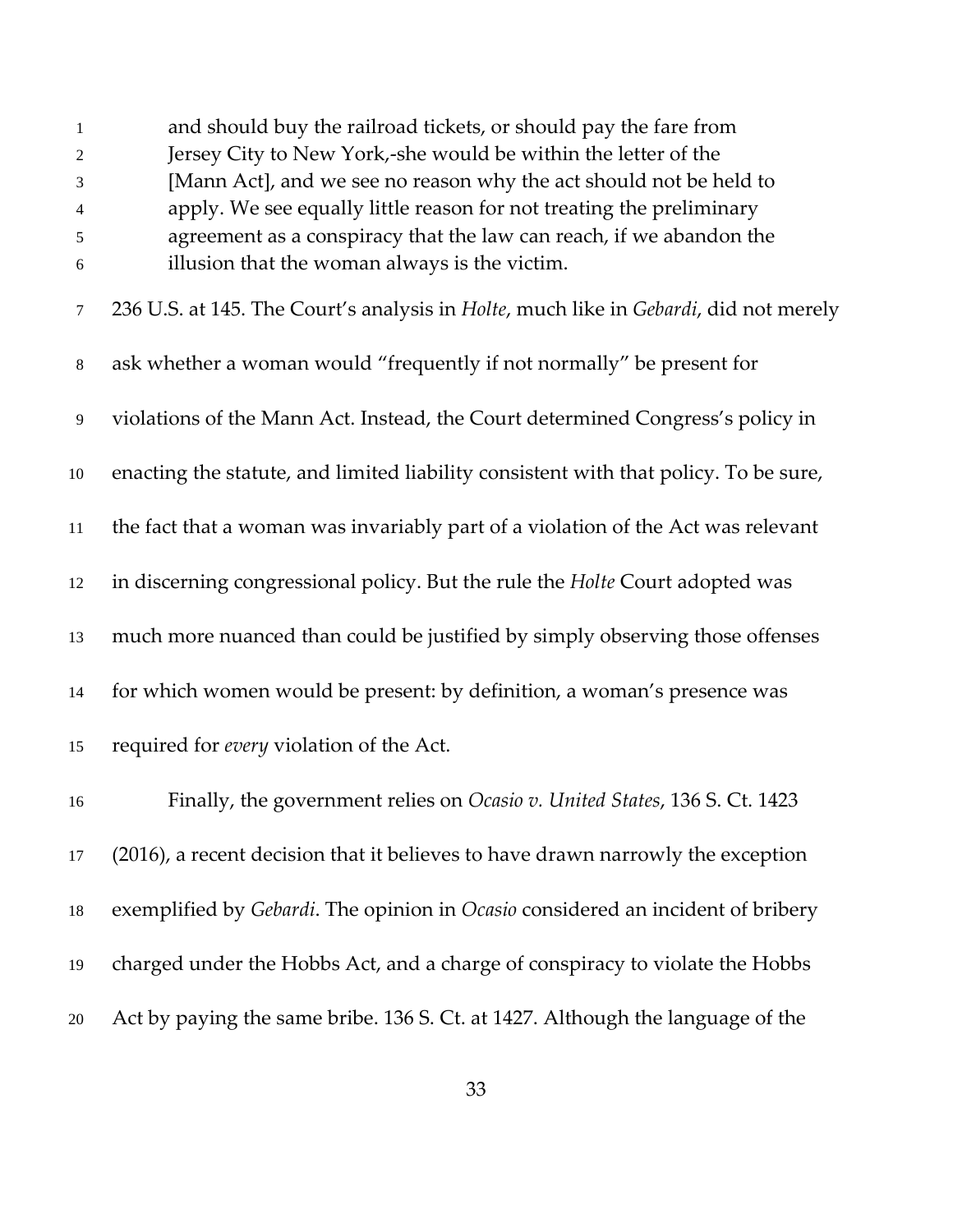| $\mathbf{1}$   | Hobbs Act prohibits "extortion" committed by "the obtaining of property from      |
|----------------|-----------------------------------------------------------------------------------|
| $\overline{2}$ | another, with his consent under color of official right," 18 U.S.C. § 1951(b)(2), |
| 3              | the Supreme Court has held that this tortured language is best understood as the  |
| $\overline{4}$ | "rough equivalent of what we would now describe as 'taking a bribe," Ocasio,      |
| $\mathfrak{S}$ | 136 S. Ct. at 1428 (quoting Evans v. United States, 504 U.S. 255, 260 (1992)). In |
| $6\,$          | other words, the Hobbs Act's text speaks as though a bribe-payer is being         |
| $\tau$         | "extorted," when, in reality, the bribe may be a consensual one paid to secure    |
| $8\,$          | some advantage.                                                                   |
| 9              | The defendant in <i>Ocasio</i> contended, using the language of the Hobbs Act,    |
| 10             | that he could not be convicted of conspiracy. He noted that the Hobbs Act         |
| 11             | criminalized "obtaining of property from another," 18 U.S.C. § 1951(b)(2)         |
| 12             | (emphasis added). He then contended that a conspiracy charge was not              |
| 13             | appropriate, because "the conspirators," who were the officials taking the bribe  |
| 14             | and the persons paying it, "had not agreed to obtain money from ["another" -      |
| 15             | that is, from] a person who was not a member of the conspiracy." Ocasio, 136 S.   |
| 16             | Ct. at 1429. The Court rejected this argument, explaining that it did not matter  |
| 17             | that the defendants who paid the bribes "did not have the objective of obtaining  |
| 18             | money 'from another' because the money in question was their own." Id. at 1433.   |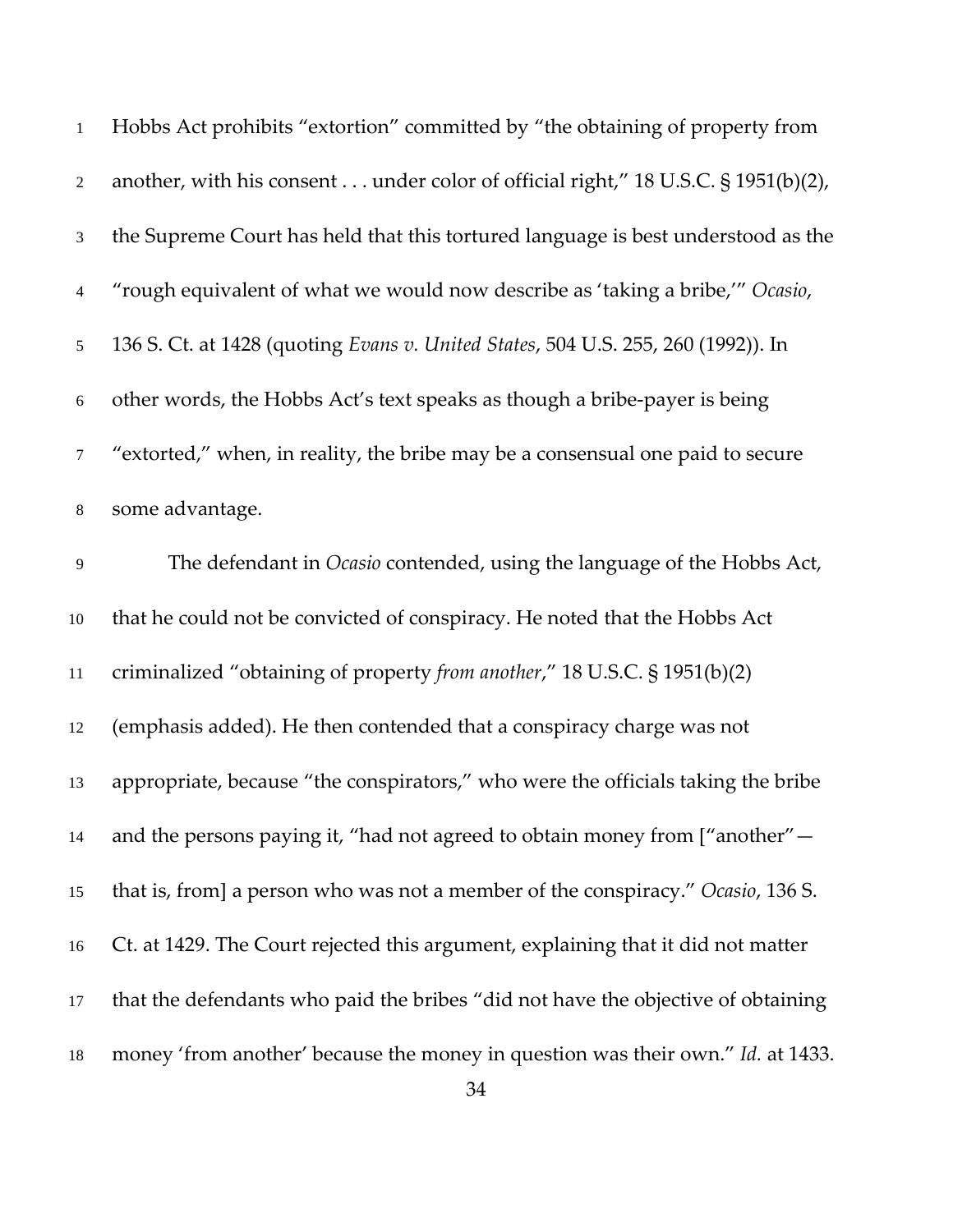| $\mathbf{1}$   | The Court simply reasoned that it was sufficient for the defendants to conspire      |
|----------------|--------------------------------------------------------------------------------------|
| $\overline{2}$ | with others who would take money "from another," even if that "[lother" person       |
| $\mathfrak{Z}$ | happened to be the conspirator himself. Id. at 1434.                                 |
| $\overline{4}$ | The opinion in Ocasio emphasized that the crime in question, Hobbs Act               |
| 5              | extortion, bears a meaning not readily discernible from its text. Because, as        |
| 6              | noted, the statute essentially criminalizes "taking a bribe," the Court was          |
| $\tau$         | unwilling to indulge the defendant's argument that the text indicated an             |
| $8\,$          | affirmative legislative policy to leave the "extorted" party unpunished, or a        |
| 9              | desire to punish only the party taking property "from another." 136 S. Ct. at        |
| $10\,$         | 1435-36.                                                                             |
| 11             | Although Ocasio arose in a setting where a statute's language arguably               |
| 12             | suggested that certain persons are spared from liability, the unique features of     |
| 13             | Hobbs Act extortion limit Ocasio's helpfulness to the government. Because the        |
| 14             | Supreme Court did not agree that the Hobbs Act manifested the "something             |
| 15             | more" present in Gebardi, namely any intention to limit liability for the payer of a |
| 16             | bribe, the Court rejected the argument that conspiracy liability should be           |
| 17             | circumscribed based on any such limitation. Id. at 1434-35 ("The subtext of          |
| 18             | [defendant's] arguments is that it seems unnatural to prosecute bribery on the<br>35 |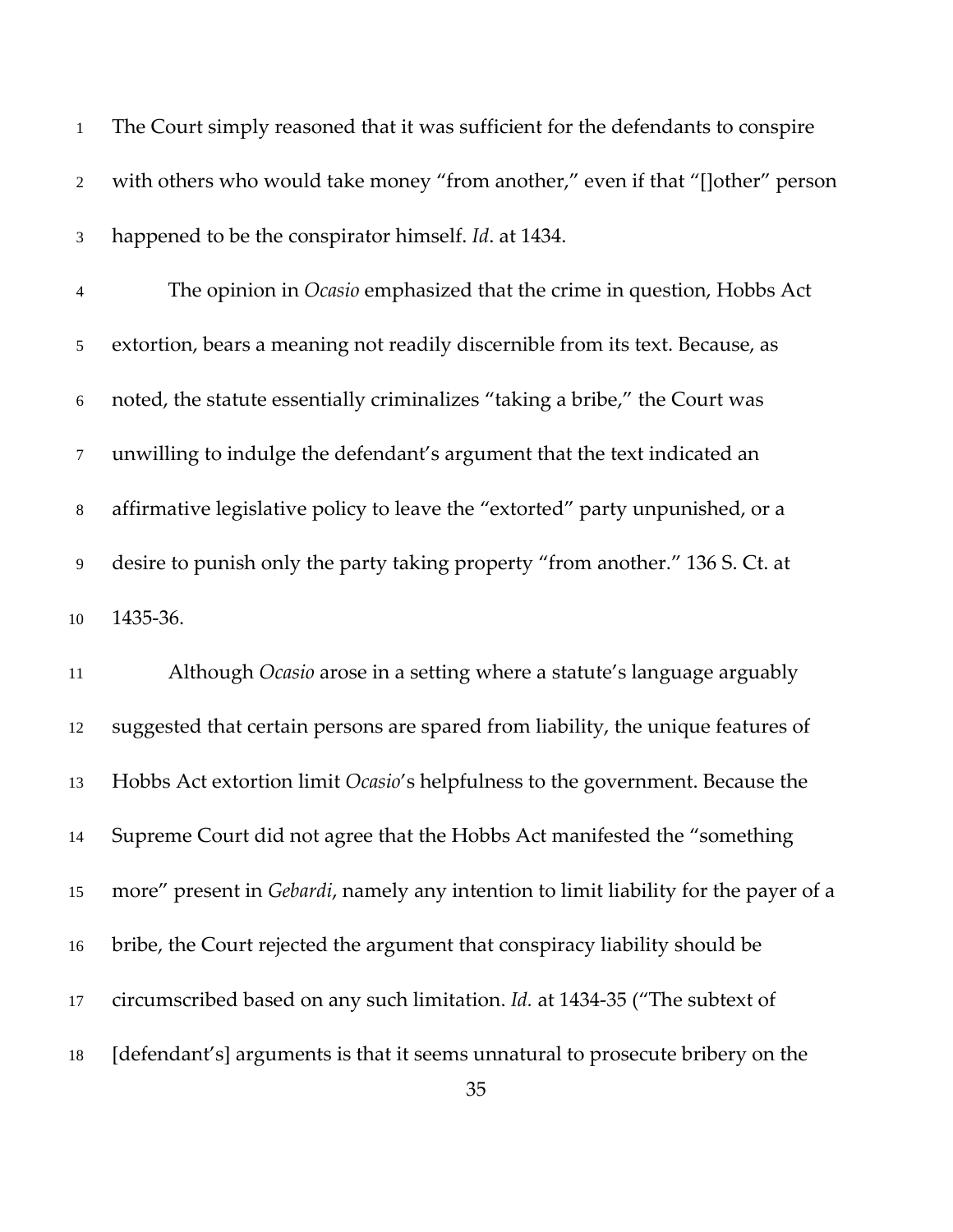| $\mathbf{1}$   | basis of a statute prohibiting 'extortion,' but this Court held in Evans that Hobbs    |
|----------------|----------------------------------------------------------------------------------------|
| $\overline{2}$ | Act extortion 'under color of official right' includes the rough equivalent of what    |
| $\mathfrak{Z}$ | we would now describe as 'taking a bribe.' [W] e have no occasion to                   |
| $\overline{4}$ | [overrule <i>Evans</i> .]" (internal quotation marks and citations omitted)).          |
| 5              | Consequently, the case does not demonstrate a narrowing of the affirmative-            |
| 6              | legislative-policy exception, but simply a situation where there was no                |
| $\tau$         | affirmative legislative policy to leave the bribe payers unpunished. Moreover,         |
| $8\,$          | Ocasio's independent ruling that incapacity to commit a substantive offense does       |
| 9              | not, without more, preclude conspiracy or complicity charges, is merely a              |
| $10\,$         | reaffirmation of the common-law principle addressed above, not an abdication of        |
| 11             | the affirmative-legislative-policy exception.                                          |
| 12<br>13       | C. The Affirmative Legislative Policy Regarding the FCPA's Coverage                    |
| 14             | Applying the teachings of Gebardi and Amen to the FCPA, we find the                    |
| 15             | "something more" that evinces an affirmative legislative policy to leave the           |
| 16             | category of defendants omitted from the statutory framework unpunished. In             |
| 17             | particular, the carefully tailored text of the statute, read against the backdrop of a |
| 18             | well-established principle that U.S. law does not apply extraterritorially without     |
| 19             | express congressional authorization and a legislative history reflecting that          |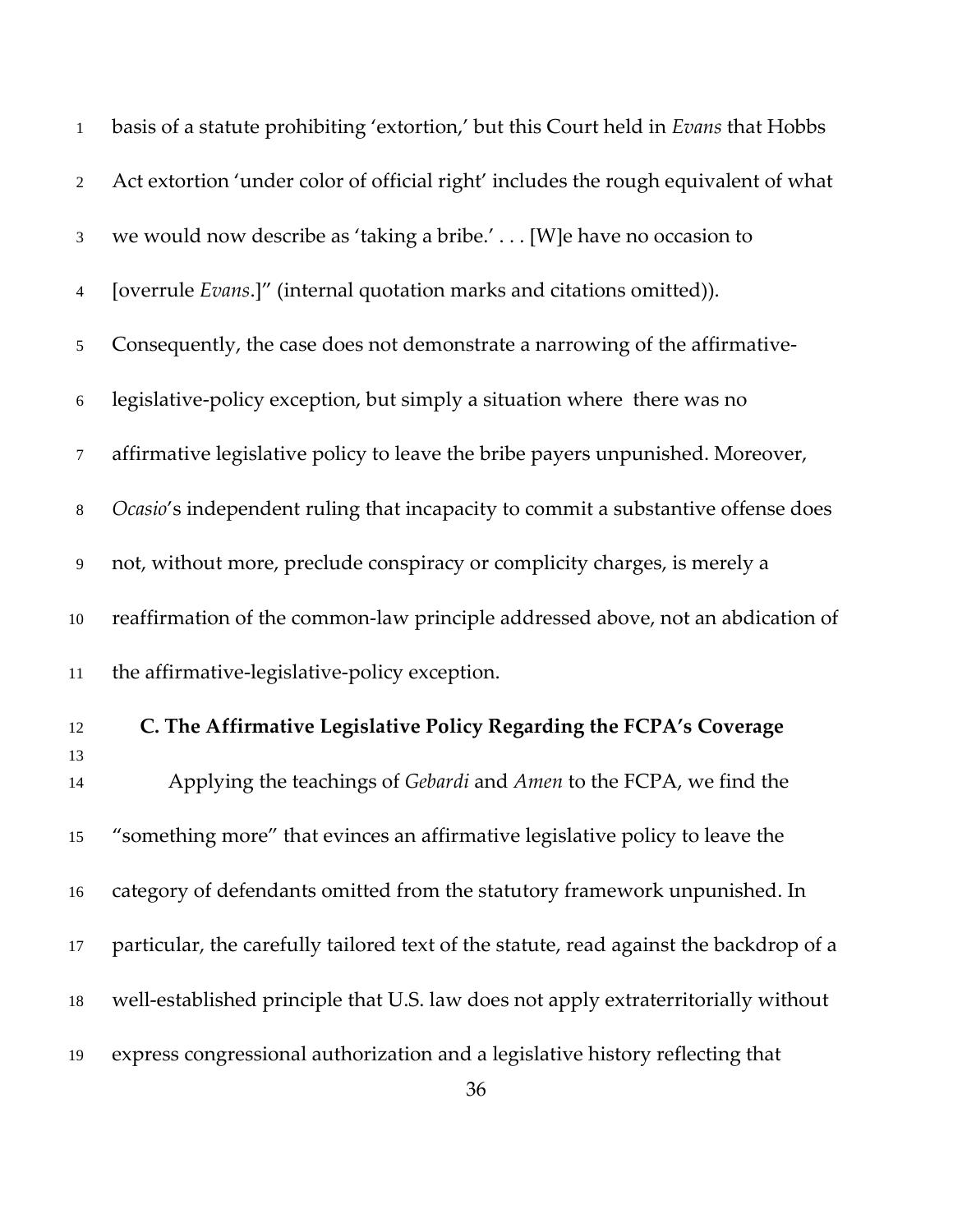| $\mathbf{1}$    | Congress drew lines in the FCPA out of specific concern about the scope of           |
|-----------------|--------------------------------------------------------------------------------------|
| $\overline{2}$  | extraterritorial application of the statute, persuades us that Congress did not      |
| 3               | intend for persons outside of the statute's carefully delimited categories to be     |
| $\overline{4}$  | subject to conspiracy or complicity liability. Our conclusion is consistent with the |
| 5 <sup>5</sup>  | reasoning of other courts that have addressed this question. See United States v.    |
| 6               | Castle, 925 F.2d 831 (5th Cir. 1991); United States v. Bodmer, 342 F. Supp. 2d 176   |
| $7\overline{ }$ | (S.D.N.Y. 2004).                                                                     |

# **1. Text of the FCPA**

 We begin with the text of the statute. Like the Mann Act, which "[did] not specifically impose any penalty upon" a woman for assisting in her own transportation across state lines, "although it deal[t] in detail with" other persons, *Gebardi*, 287 U.S. at 119, the FCPA contains no provision assigning liability to persons in the defendant's position—nonresident foreign nationals, acting outside American territory, who lack an agency relationship with a U.S. person, and who are not officers, directors, employees, or stockholders of American companies. *See* 15 U.S.C. §§ 78dd-1; 78dd-2; 78dd-3. Moreover, in *Gebardi*, the statute under consideration was less clear as to

Congress's intent to exclude the defendant from liability, compared to the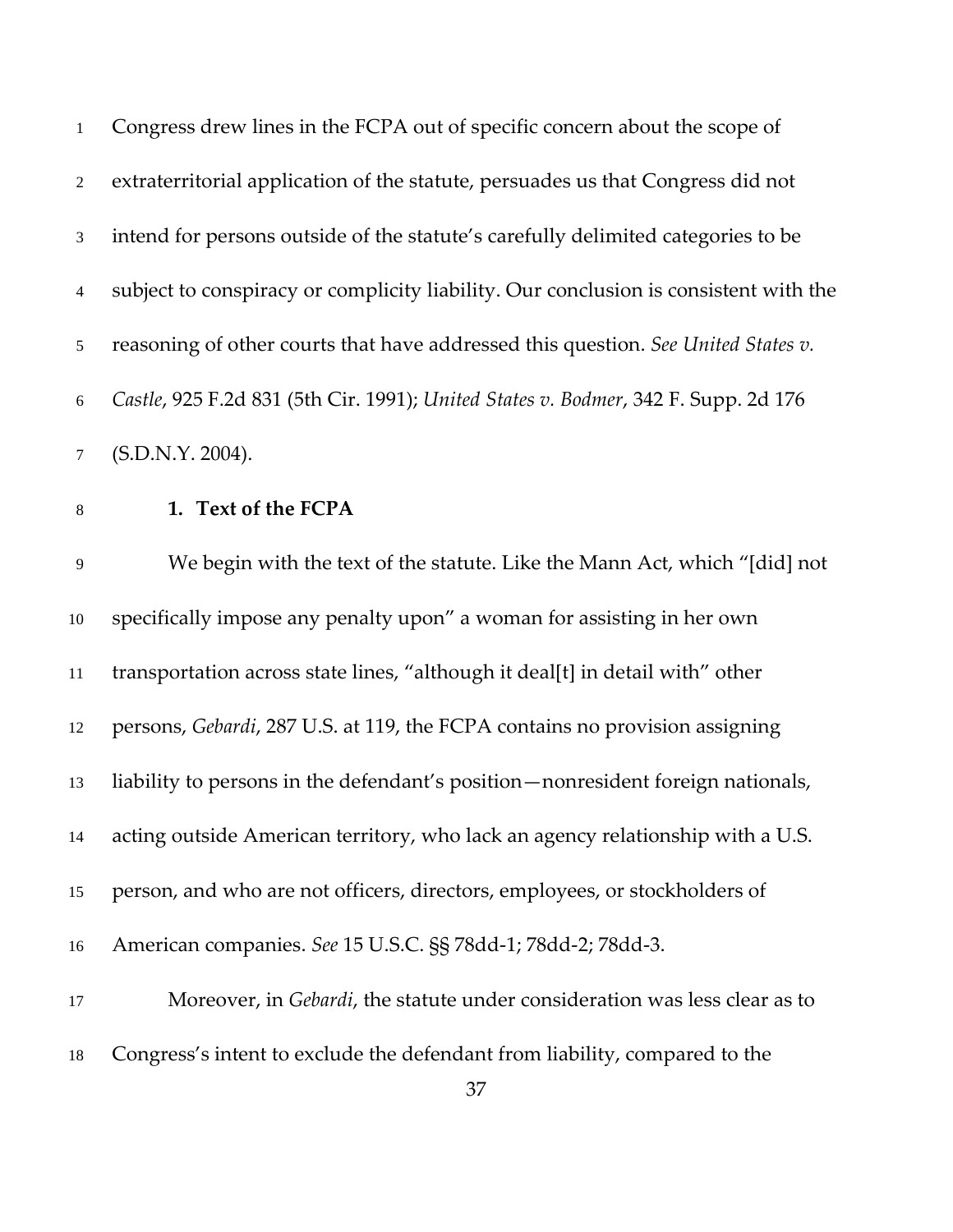| $\mathbf{1}$     | FCPA's utter silence regarding the class of defendants involved in this case. As   |
|------------------|------------------------------------------------------------------------------------|
| $\boldsymbol{2}$ | noted, the Mann Act placed a penalty upon "any person who shall knowingly          |
| $\mathfrak{Z}$   | transport or cause to be transported, or aid or assist in obtaining transportation |
| $\overline{4}$   | for any woman or girl for any immoral purpose." Id. at 118. The                    |
| $\mathfrak{S}$   | Supreme Court explained that, for a woman to be liable under the Mann Act, her     |
| 6                | role must "be more active than mere agreement on her part to the transportation    |
| $\tau$           | and its immoral purpose." Id. at 119. But the Court stated in Gebardi, much as it  |
| $\,8\,$          | did in Holte, that the Mann Act would cover the woman to the extent she were to    |
| 9                | "'aid or assist' some one else in transporting or in procuring transportation" for |
| 10               | her. Id. Thus, the statute created at least some potential for liability where a   |
| 11               | woman did more than exhibiting "mere agreement to the transportation." Id.         |
| 12               | In the present case, by contrast, there is no text that creates any liability      |
| 13               | whatsoever for the class of persons in question.                                   |

# **2. Structure of the FCPA**

 A second piece of evidence—the structure of the FCPA—confirms that Congress's omission of the class of persons under discussion was not accidental, but instead was a limitation created with surgical precision to limit its jurisdictional reach. The statute includes specific provisions covering every other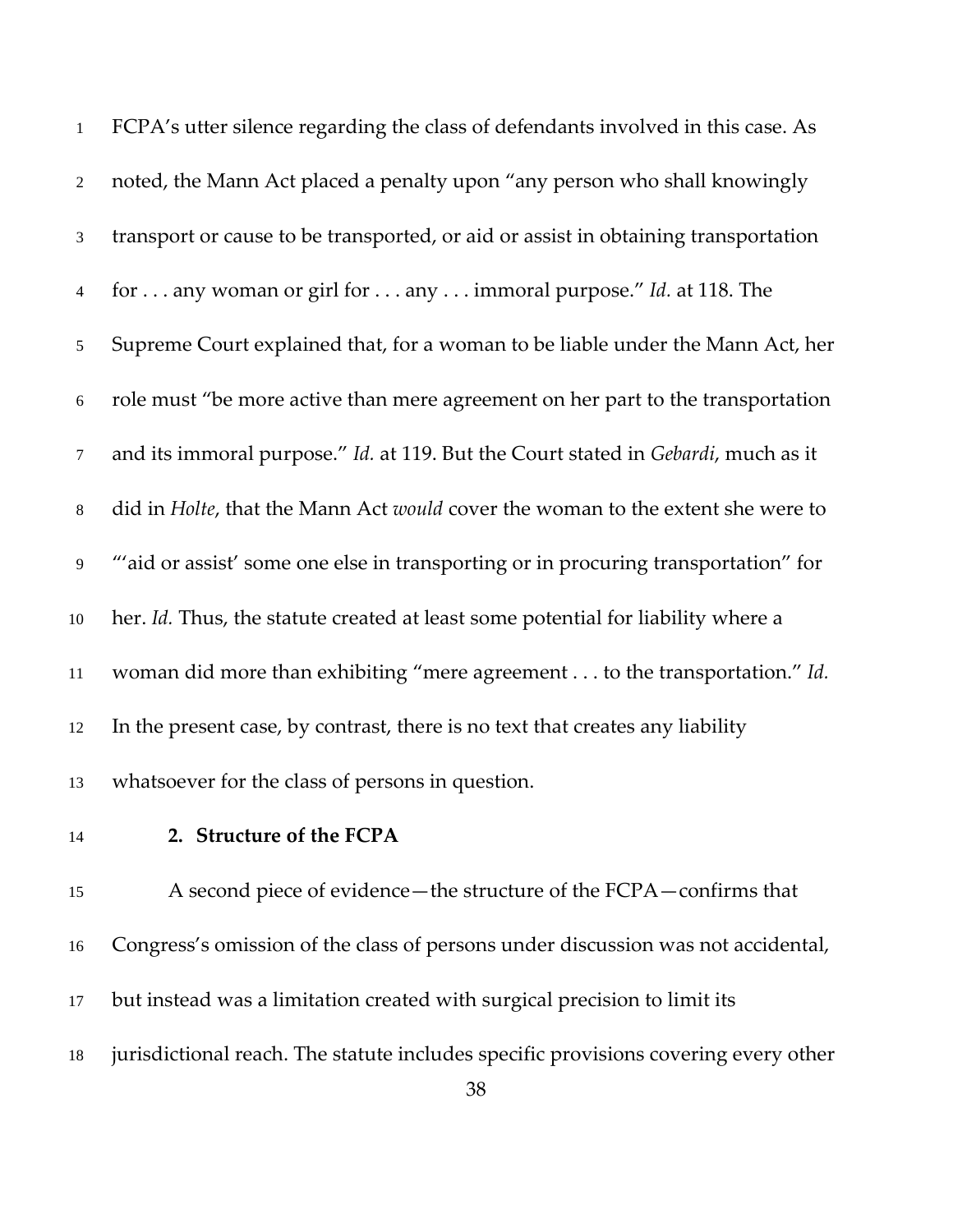| $\mathbf{1}$   | possible combination of nationality, location, and agency relation, leaving           |
|----------------|---------------------------------------------------------------------------------------|
| $\overline{2}$ | excluded only nonresident foreign nationals outside American territory without        |
| 3              | an agency relationship with a U.S. person, and who are not officers, directors,       |
| $\overline{4}$ | employees, or stockholders of American companies.                                     |
| 5              | The FCPA explicitly lays out several different categories of persons over             |
| 6              | whom the government may exercise jurisdiction. First, the statute prohibits a         |
| $\tau$         | company issuing securities regulated by federal law (an "issuer") from using          |
| $8\,$          | interstate commerce in connection with certain types of corrupt payments to           |
| 9              | foreign officials. 15 U.S.C. § 78dd-1(a). The same prohibitions apply to any          |
| $10\,$         | "domestic concern." 15 U.S.C. § 78dd-2(a). "Domestic concern" is a broad term         |
| 11             | that covers "any individual who is a citizen, national, or resident of the United     |
| 12             | States," 15 U.S.C. $\S 78dd-2(h)(1)(A)$ , wherever such a person happens to be in the |
| 13             | world. It also covers most businesses—including partnerships, sole                    |
| 14             | proprietorships, and unincorporated organizations-that are organized under            |
| 15             | state or federal law or have principal places of business in the United States. 15    |
| 16             | U.S.C. $\S 78dd - 2(h)(1)(B)$ .                                                       |
|                |                                                                                       |

 Importantly, the prohibitions on issuers and domestic concerns also apply to "any officer, director, employee, or agent of" the entity, "or any stockholder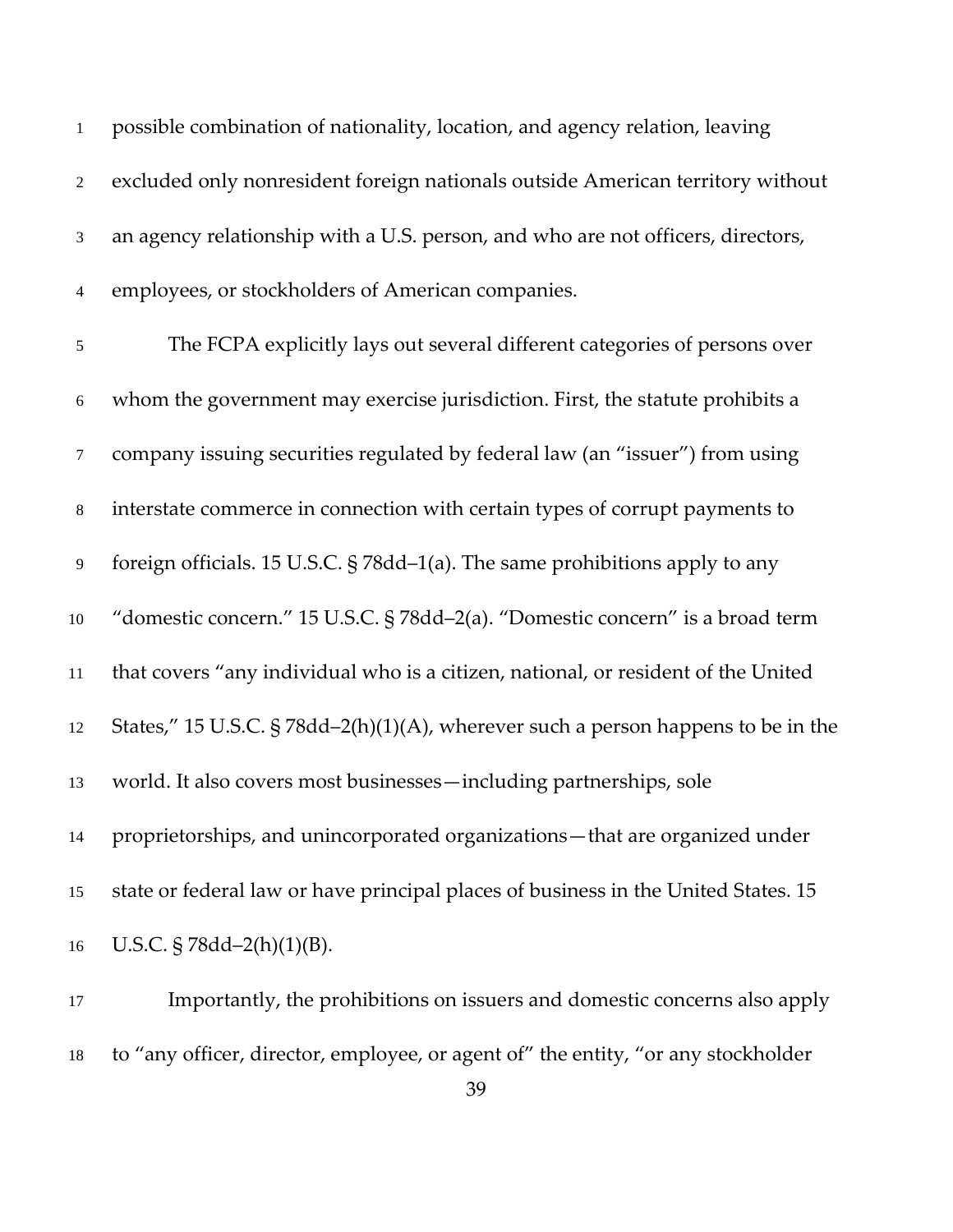| $\mathbf{1}$   | thereof acting on behalf of" the entity. 15 U.S.C. §§ 78dd-1(a), 78dd-2(a). The      |
|----------------|--------------------------------------------------------------------------------------|
| $\overline{2}$ | statute's prohibitions thus apply not only (for example) to partnerships             |
| 3              | organized under state law, but also to their executives, janitors, and travel        |
| $\overline{4}$ | agents. And, although a person must be a citizen, national, or resident of the       |
| 5              | United States to be charged as a domestic concern, no similar requirement limits     |
| 6              | the liability of officers, employees, or agents of domestic concerns and issuers.    |
| $\tau$         | Second, the statute prohibits "any person other than an issuer or a                  |
| $\,8\,$        | domestic concern" from using interstate commerce in furtherance of corrupt           |
| 9              | payments to foreign officials, but only while the person is "in the territory of the |
| $10\,$         | United States." 15 U.S.C. § 78dd-3(a). A "person" is "any natural person other       |
| 11             | than a national of the United States," as well as any business organized under       |
| 12             | foreign law. 15 U.S.C. § 78dd-3(f)(1).                                               |
| 13             | In sum, these provisions provide jurisdiction over the following persons,            |
| 14             | in the following scenarios:                                                          |
| 15             | (1) American citizens, nationals, and residents, regardless of whether they          |
| 16             | violate the FCPA domestically or abroad;                                             |
| 17             |                                                                                      |
| 18             | (2) most American companies, regardless of whether they violate the                  |
| 19             | FCPA domestically or abroad;                                                         |
| 20             |                                                                                      |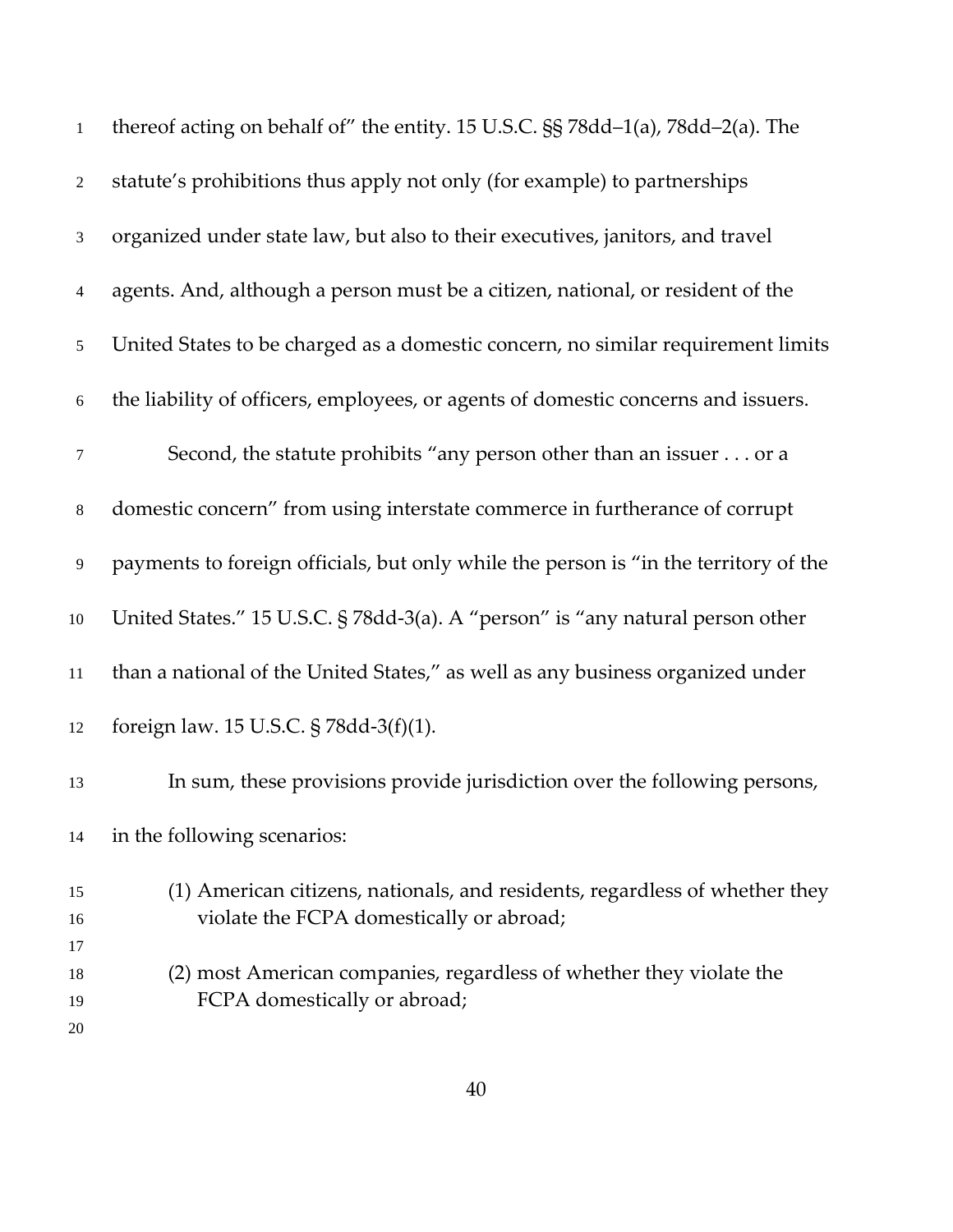| 1     | (3) agents, employees, officers, directors, and shareholders of most                 |
|-------|--------------------------------------------------------------------------------------|
| 2     | American companies, when they act on the company's behalf,                           |
| 3     | regardless of whether they violate the FCPA domestically or abroad;                  |
| 4     |                                                                                      |
| 5     | (4) foreign persons (including foreign nationals and most foreign                    |
| 6     | companies) not within any of the aforementioned categories who                       |
| 7     | violate the FCPA while present in the United States.                                 |
| $8\,$ | The single, obvious omission is jurisdiction over a foreign national who acts        |
| 9     | outside the United States, but not on behalf of an American person or company        |
| 10    | as an officer, director, employee, agent, or stockholder.                            |
| 11    | 3. Legislative History                                                               |
| 12    | The question thus becomes whether there is "something more," a policy                |
| 13    | basis for Congress to exclude Hoskins's category of defendants from criminal         |
| 14    | liability – something akin to the Mann Act's decision not to punish the woman        |
| 15    | who is frequently, if not normally involved in the offense or 21 U.S.C. § 848's      |
| 16    | gradation of punishment based on leadership in a criminal enterprise. We think       |
| 17    | there is. "It is a basic premise of our legal system that, in general, United States |
| 18    | law governs domestically but does not rule the world." RJR Nabisco, Inc. v.          |
| 19    | European Cmty., 136 S. Ct. 2090, 2100 (2016) (internal quotation marks omitted).     |
| 20    | Courts will therefore not apply a U.S. law extraterritorially unless "the            |
| 21    | affirmative intention of the Congress [is] clearly expressed." E.E.O.C. v. Arabian   |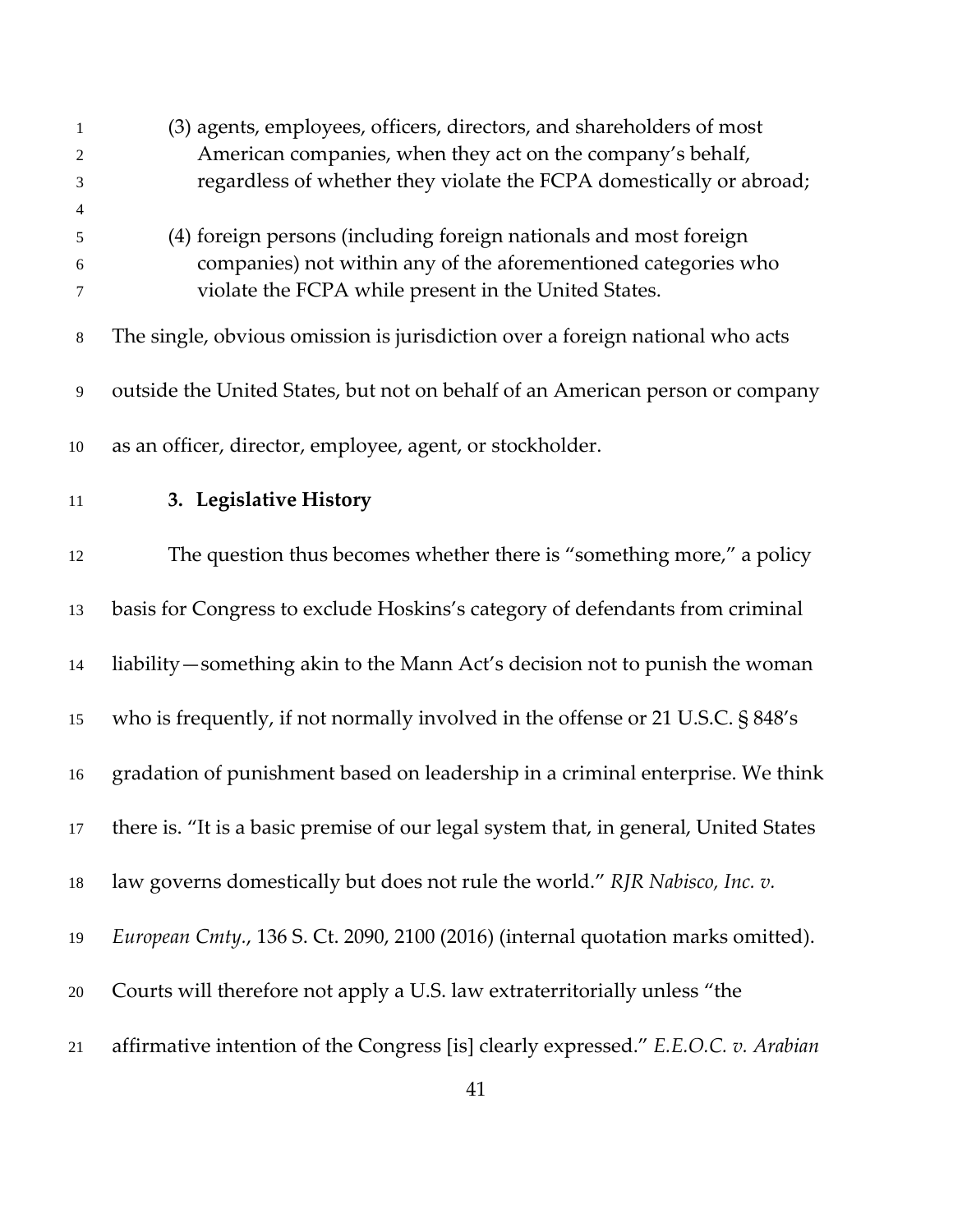*Am. Oil Co.*, 499 U.S. 244, 248 (1991). This principle stems from the risk of "unintended clashes between our laws and those of other nations which could result in international discord." *Id.* The legislative history of the FCPA makes it clear that Congress was attuned to these risks and carefully delimited the statute accordingly.

### **a. The Foreign Corrupt Practices Act of 1977**

 When President Carter took office in 1977, sponsors of the 1976 precursor to the FCPA exhorted the administration to take an active approach in promoting an anti-bribery statute comparable to the 1976 bill that passed the Senate but failed to pass the House. *See* Mike Koehler, *The Story of the Foreign Corrupt Practices Act,* 73 OHIO ST. L.J. 929, 996 (2012). The Carter Administration indicated its support for such a statute, and, in particular, suggested that "specific criminal penalties" for acts of bribery were the correct approach to solving the problem. *See Foreign Corrupt Practices and Domestic and Foreign Investment Disclosure: Hearing on S. 305 Before the S. Comm. on Banking, Hous., & Urban Affairs*, 95th Cong. 67 (1977) (statement of W. Michael Blumenthal, Secretary of the Treasury).

#### **i. The Administration and the Senate Bill**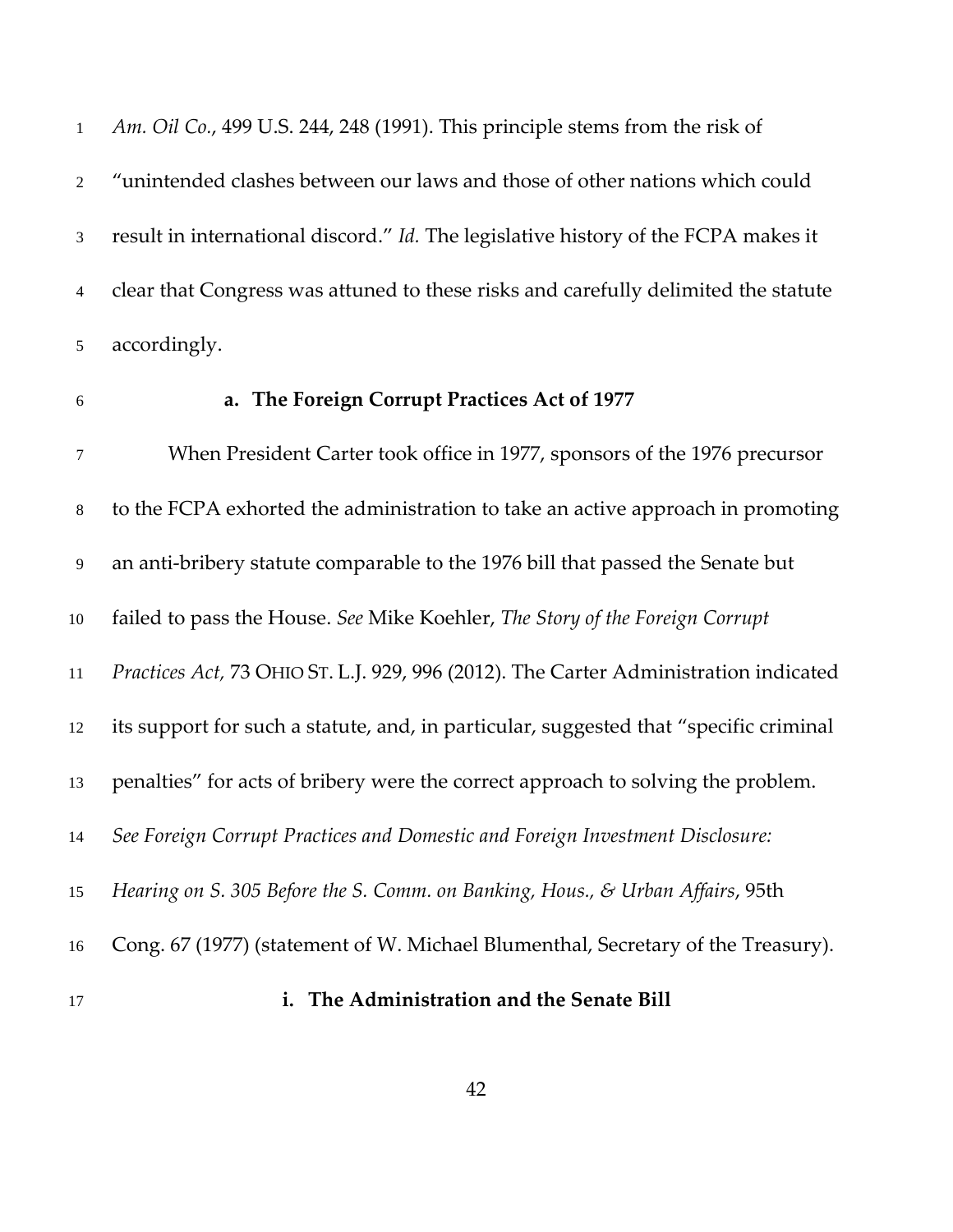| $\mathbf{1}$ | Although it hoped to pass aggressive anti-bribery legislation, the                    |
|--------------|---------------------------------------------------------------------------------------|
| 2            | Administration recognized that a statute focusing on criminalization, rather than     |
| 3            | disclosure, required a delicate touch where extraterritorial conduct and foreign      |
| 4            | nationals were concerned. The Secretary of the Treasury, W. Michael Blumenthal,       |
| 5            | noted as much at a hearing before the Senate Committee on Banking, Housing,           |
| 6            | and Urban Affairs on March 16, 1977:                                                  |
| 7            | [T]he Administration recognizes that great care must be taken with                    |
| 8            | an approach which makes certain types of extraterritorial conduct                     |
| 9            | subject to our country's criminal laws. Moreover, a law which                         |
| 10           | provides criminal penalties must describe the persons and acts                        |
| 11           | covered with a high degree of specificity in order to be enforceable,                 |
| 12           | to provide fair warning to American businessmen.                                      |
| 13           | <i>Id.</i> at 70 Secretary Blumenthal emphasized, in particular, the Administration's |
| 14           | concerns regarding the protection of foreign nationals:                               |
| 15           | There is a problem of extraterritoriality which needs to be carefully                 |
| 16           | addressed. There is also a question of insuring fairness and due                      |
| 17           | process, not only for American citizens but also for those foreign                    |
| 18           | citizens and foreign countries who may in some way become                             |
| 19           | involved and whose reputations become involved in particular                          |
| $20\,$       | allegations. We have to deal with the question of how we can write                    |
|              |                                                                                       |

the bill in such a way that it includes protections in this regard.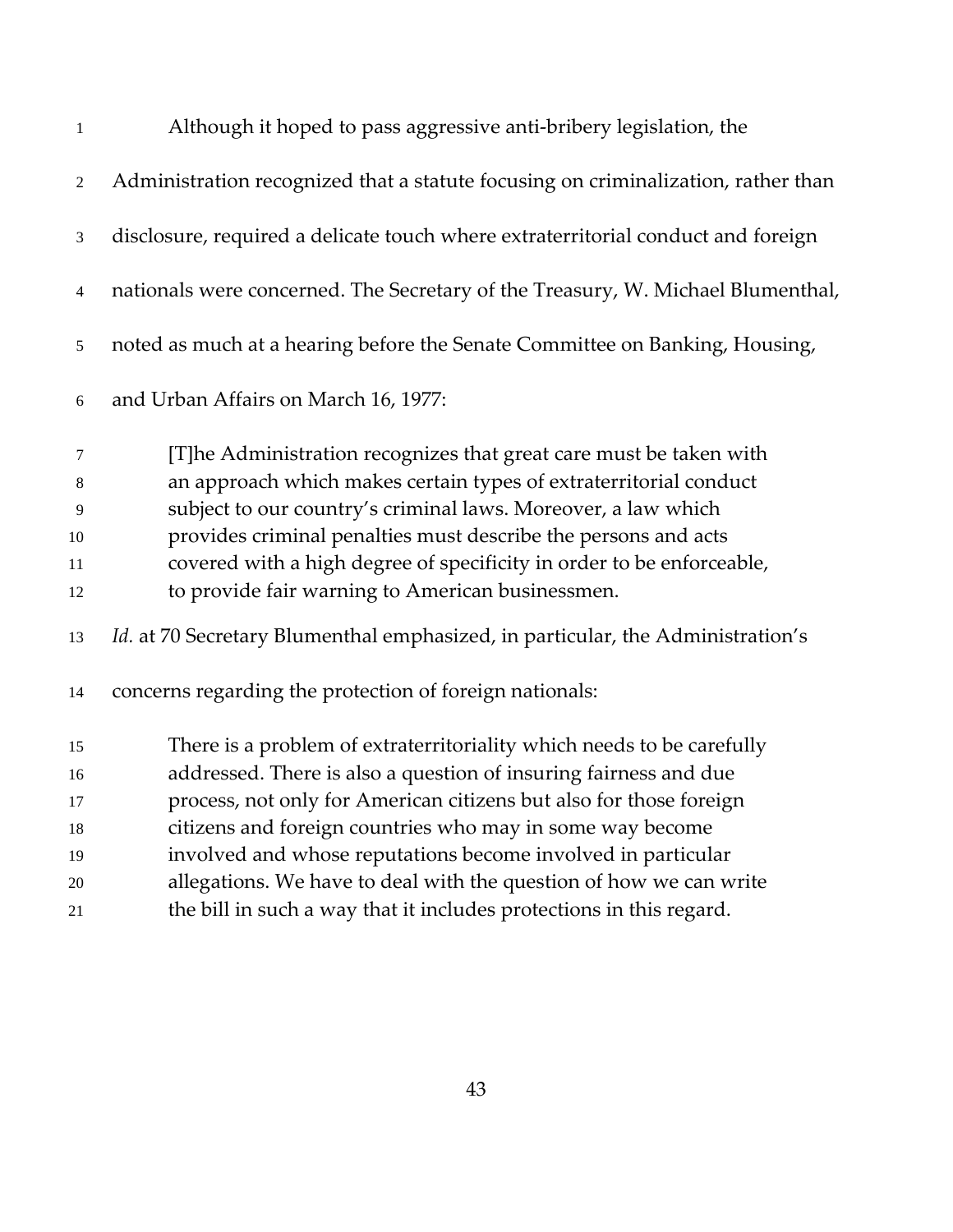| $\mathbf{1}$               | Id. at 94 The Secretary's requests, in other words, were for the Committee to                                                                                                                                                                      |
|----------------------------|----------------------------------------------------------------------------------------------------------------------------------------------------------------------------------------------------------------------------------------------------|
| $\overline{2}$             | enact a bill that clarified the extent of liability, and that provided protection for                                                                                                                                                              |
| 3                          | foreign persons.                                                                                                                                                                                                                                   |
| $\overline{4}$             | In the initial draft of the FCPA, individual liability for bribery was                                                                                                                                                                             |
| 5                          | chargeable largely through the conspiracy and complicity statutes. In the initial                                                                                                                                                                  |
| $\sqrt{6}$                 | draft, as in the current version of the FCPA, there were three categories of legal                                                                                                                                                                 |
| 7                          | rules:                                                                                                                                                                                                                                             |
| $\,8\,$<br>9<br>10         | first, obligations to create "books, records, and accounts, which accurately<br>٠<br>and fairly reflect the transactions" of the company, S. 305, 95th Cong., §<br>102(2)(A) (as introduced Jan. 18, 1977) (hereinafter "S. 305 as Introduced"),;  |
| 11<br>12<br>13<br>14<br>15 | second, obligations to "devise and maintain an adequate system of internal<br>п<br>accounting controls sufficient to provide reasonable assurances" that<br>transactions are properly authorized and recorded, <i>id.</i> at $\S$ § 102(2)(B); and |
| 16<br>17                   | third, provisions prohibiting the payment of bribes to foreign officials, id.<br>п<br>at §§ 103-104.                                                                                                                                               |
| 18                         | Individual liability was discussed for the first two classes of rules—the "books"                                                                                                                                                                  |
| 19                         | and records" and "internal accounting controls" provisions. See S. 305 as                                                                                                                                                                          |
| 20                         | Introduced, § 102(3) ("It shall be unlawful for any person, directly or indirectly,                                                                                                                                                                |
| 21                         | to falsify, or cause to be falsified, any book, record, account, or document").                                                                                                                                                                    |
| 22                         | But the anti-bribery provision, spread over Sections 103 and 104, covered only                                                                                                                                                                     |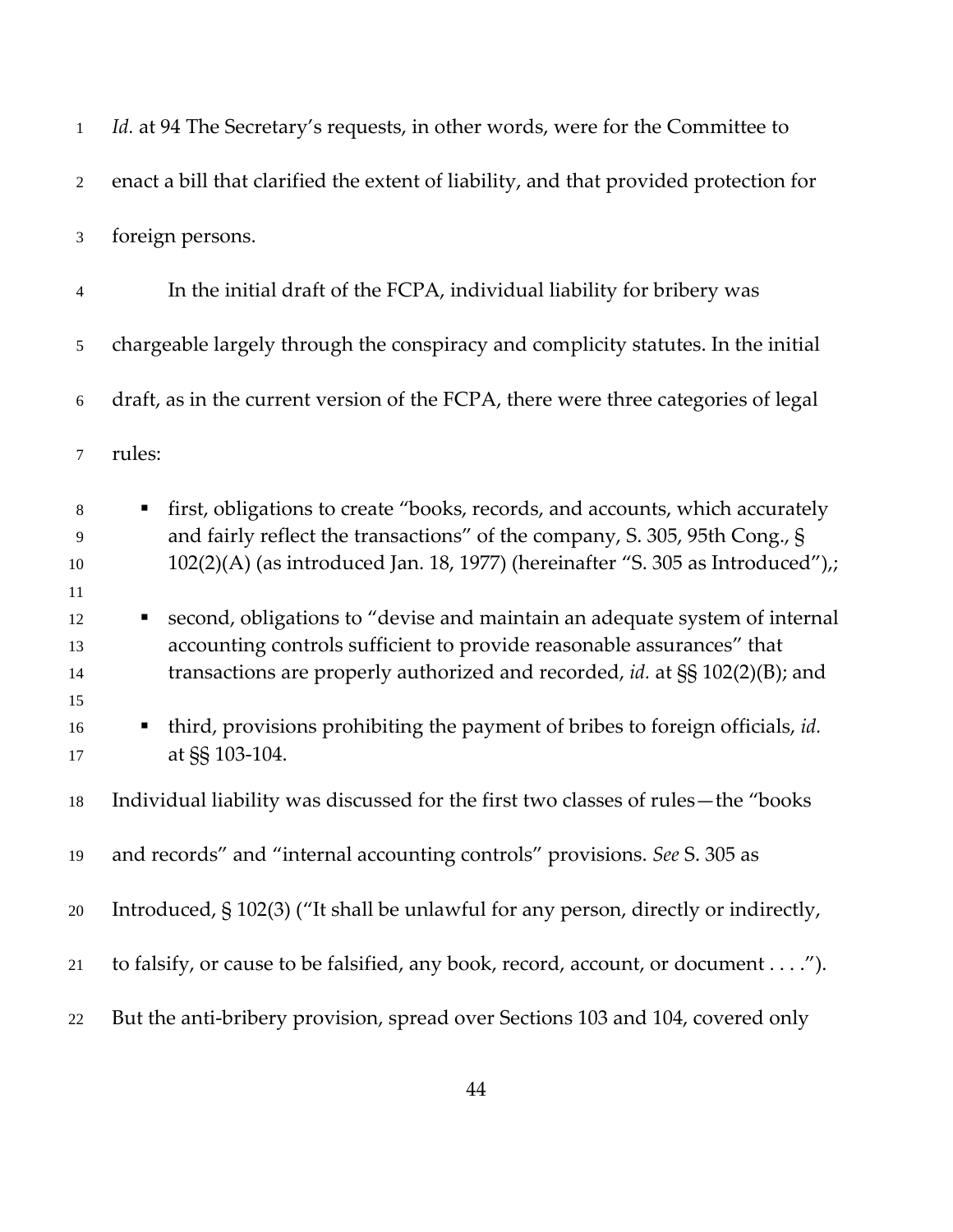| $\mathbf{1}$   | bribery by an "issuer" or a "domestic concern." Conspicuously absent was any          |
|----------------|---------------------------------------------------------------------------------------|
| $\overline{2}$ | provision creating liability for the employees of an "issuer," which meant that       |
| 3              | there would be no liability under a substantive provision of the statute for an       |
| $\overline{4}$ | employee of a publicly-traded company who approved a bribe. See S. 305 as             |
| $\mathfrak{S}$ | Introduced, § 103. Although the draft prohibited "domestic concerns, other than       |
| 6              | an issuer" from offering, paying, promising to pay, or "authoriz[ing] the             |
| $\tau$         | payment of" bribes, see S. 305 as Introduced, §104(a), and the draft included         |
| $8\,$          | among "domestic concerns" both "an individual who is a citizen or national of         |
| 9              | the United States," as well as most American companies, see S. 305 as Introduced,     |
| 10             | $\S104(c)(1)$ , the provision did not clarify that an individual employee of a non-   |
| 11             | issuer company would be liable for the <i>company's</i> payment of bribes. The result |
| 12             | was draft legislation that clearly did not create direct individual liability for     |
| 13             | employees of publicly-traded companies, and only arguably created it for              |
| 14             | employees of other companies. As explained below, the Senate's intention in this      |
| 15             | draft was to create individual liability using the conspiracy and complicity          |
| 16             | statutes rather than by enumerating particular individuals who could be liable        |
| 17             | within the statute's text.                                                            |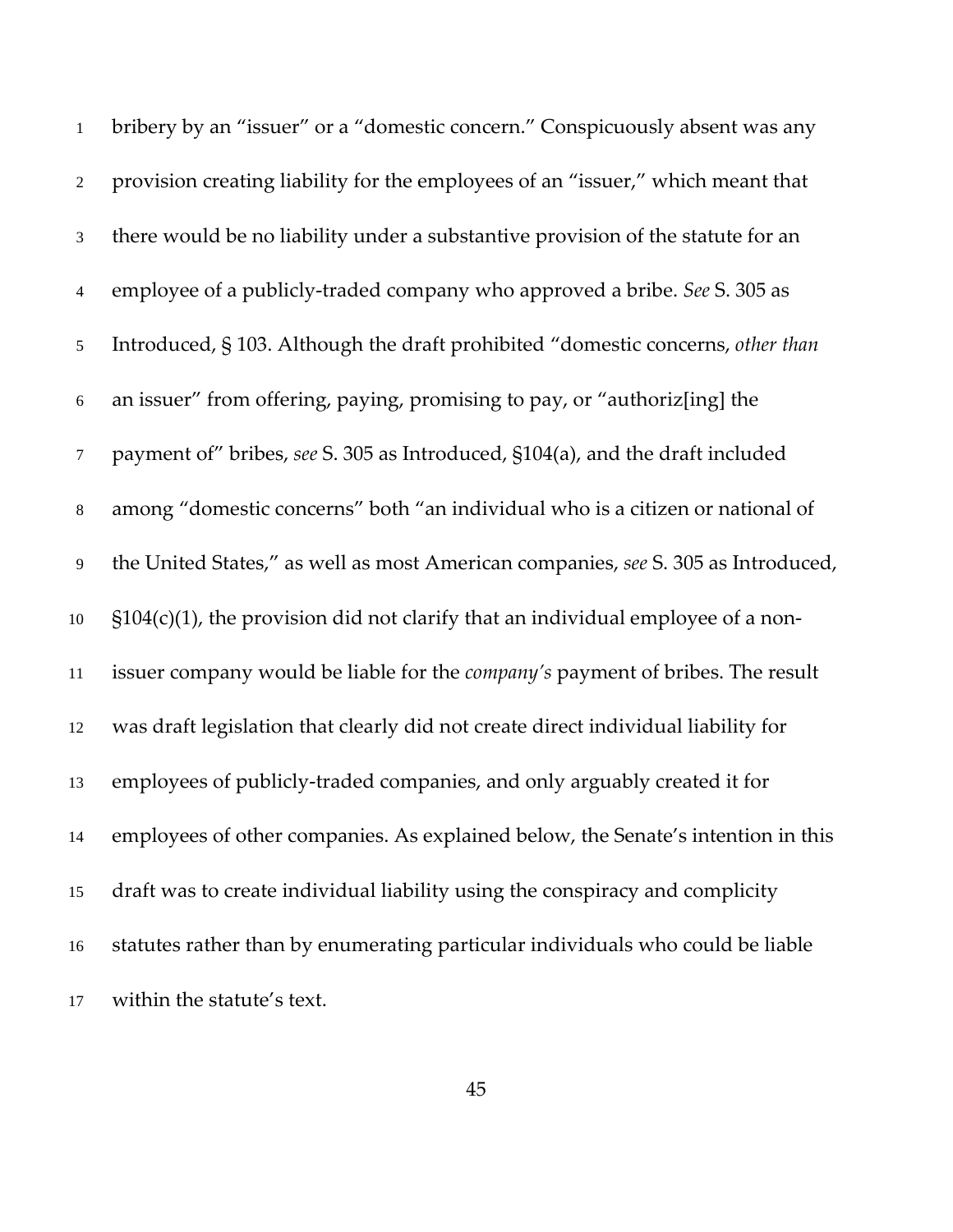| $\mathbf{1}$       | On April 6, 1977, less than a month after Secretary Blumenthal's testimony                                                                                                       |
|--------------------|----------------------------------------------------------------------------------------------------------------------------------------------------------------------------------|
| $\overline{2}$     | before a Senate committee, his concerns regarding individual liability under the                                                                                                 |
| $\mathfrak{Z}$     | nascent FCPA were specifically addressed in a markup session held by the same                                                                                                    |
| $\overline{4}$     | committee. During the session, the Committee on Banking, Housing and Urban                                                                                                       |
| 5                  | Affairs discussed the version of S. 305 that had been introduced to the Senate. See                                                                                              |
| 6                  | Markup Session on S. 305, Corporate Bribery, S. Comm. on Banking, Hous. and                                                                                                      |
| $\tau$             | Urban Affairs, 95th Cong. 1-2 (1977). The Committee adopted two amendments                                                                                                       |
| 8                  | that significantly clarified the classes of persons liable under the statute, and did                                                                                            |
| 9                  | so by reducing the bill's reliance on conspiracy and complicity theories:                                                                                                        |
| $10\,$<br>11<br>12 | Amendment number 3, on page 4, line 5 after the word "title" insert<br>the words "or any officer, director, employee or stockholder thereof<br>acting on behalf of such issuer." |
| 13<br>14<br>15     | On page 6, line 1 after "1934" insert the words: "or any officer,<br>director, employee or stockholder thereof acting on behalf of such<br>domestic concern."                    |
| 16                 | Id. at 12. These amendments clarified that particular individuals would be liable                                                                                                |
| 17                 | for certain violations of the statute. These amendments were explained in the                                                                                                    |
| 18                 | markup hearing as a change to the Senate's earlier plan to cover individuals                                                                                                     |
| 19                 | using theories of complicity and conspiracy instead of defining specifically the                                                                                                 |
| 20                 | persons who could be liable under the statute:                                                                                                                                   |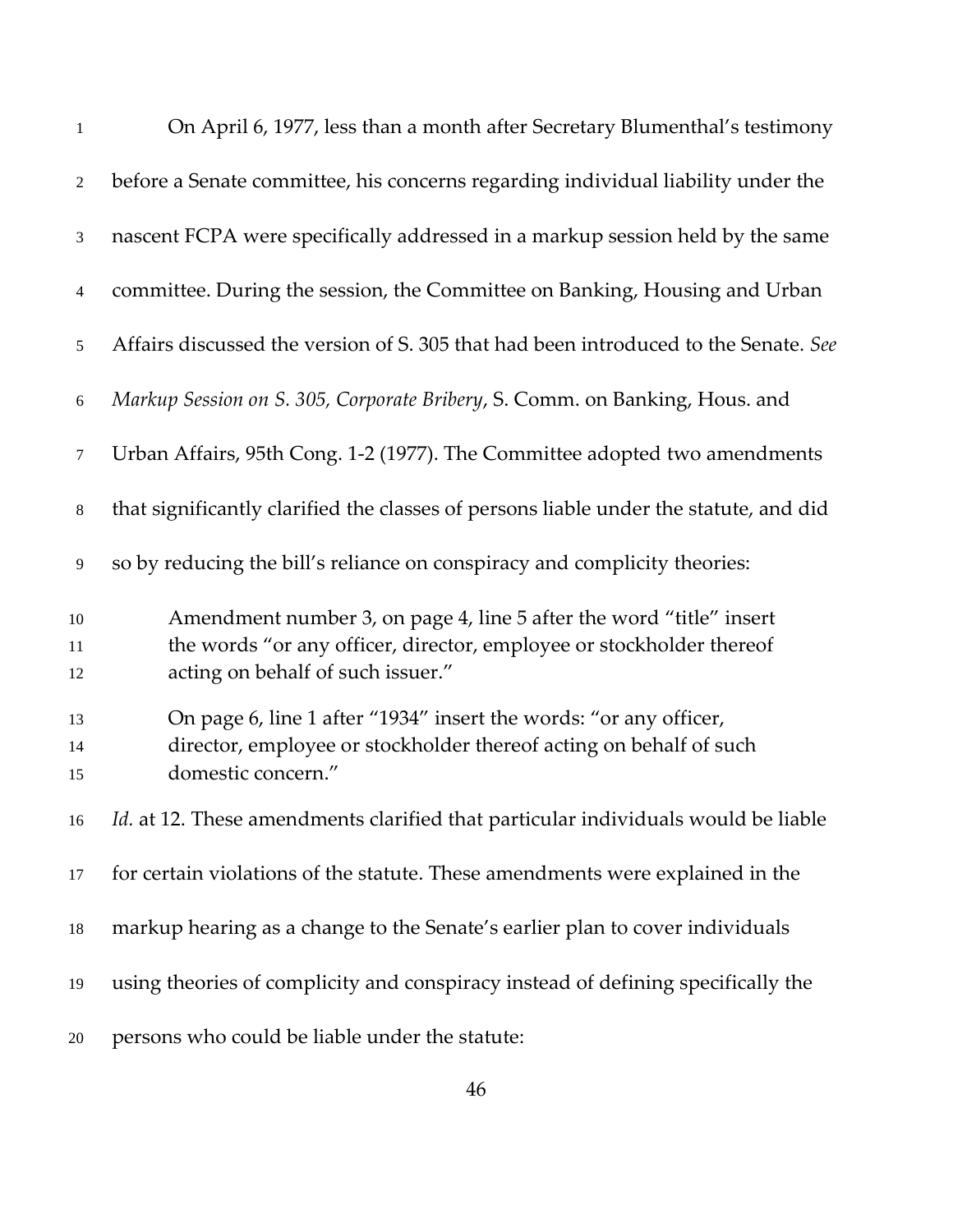[T]his amendment also reflects the Administration's position in recommending that individuals be covered. Indeed, I believe that the committee last year intended to cover individuals; however, it wasn't specifically stated. They were intended to be covered as aiders, abettors and conspirators and so on and so forth, and this makes clear that they are covered directly and also it makes it clear that they are covered in their capacity in acting on behalf of the company.

*Id.*

 The markup session provides powerful evidence of two points relevant to this case. First, before the Carter Administration's concerns and the markup hearing detailed above, the Senate had planned to adopt a bill that largely omitted references to individual liability, and that instead relied on theories of conspiracy and complicity to tie individual action to corporate misdeeds. In response to administration concerns—particularly concerns regarding the clarity of liability and its application to foreign persons—the Senate rejected its prior approach. Instead, it opted for a version of the bill that was *not* reliant on conspiracy or complicity theories. Rather, it defined, with great precision, who would be liable.

#### **ii. The House Bill and Final Legislation**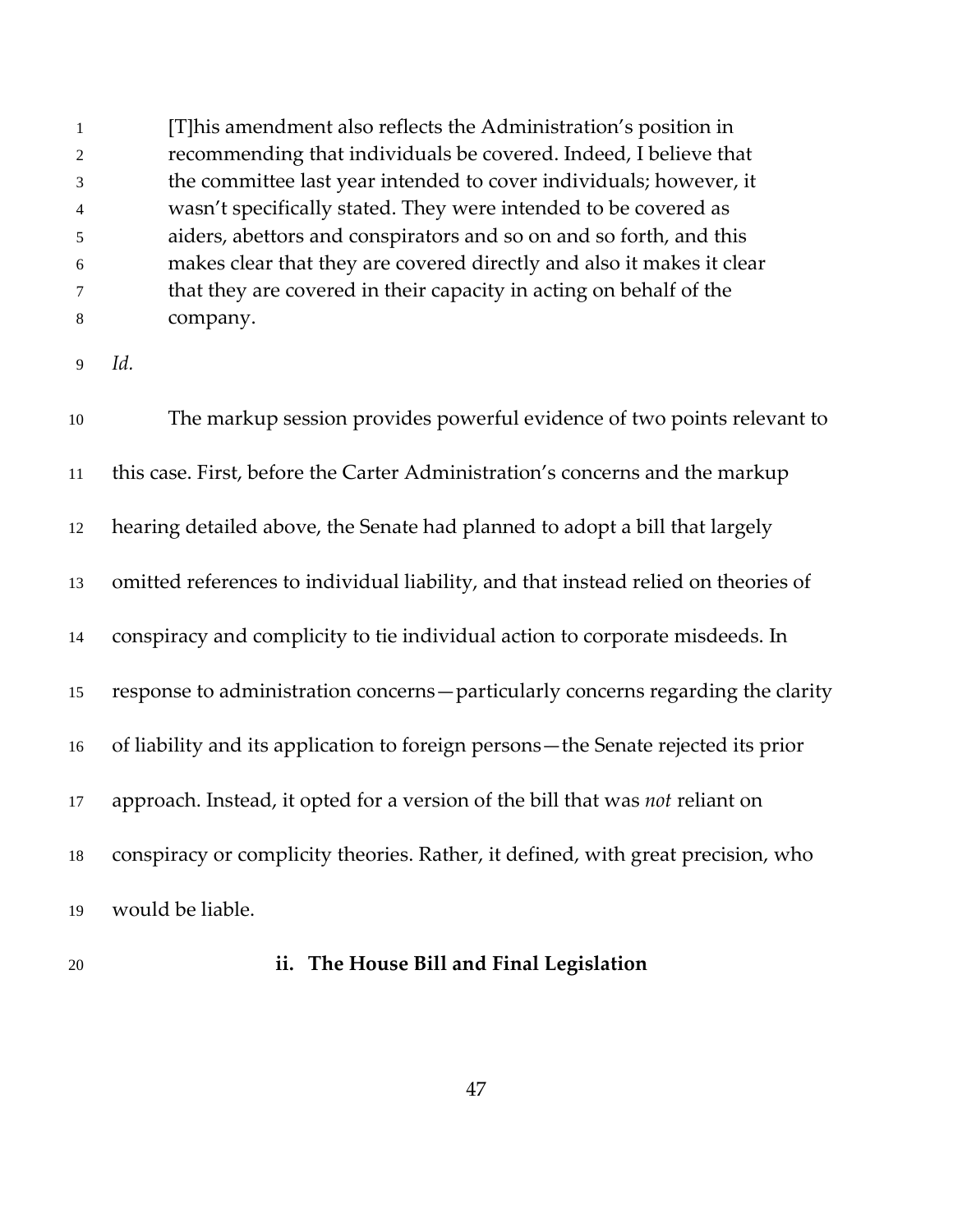| $\mathbf{1}$   | In the House, Representative Bob Eckhardt initially proposed a bill, the                 |
|----------------|------------------------------------------------------------------------------------------|
| $\sqrt{2}$     | Unlawful Corporate Payments Act of 1977, with broader coverage than the                  |
| 3              | Senate's initial legislation. See H.R. 3815, 95th Cong. (as introduced Feb. 22, 1977).   |
| $\overline{4}$ | The bill created liability not only for officers, directors, and employees of issuers    |
| 5              | and domestic concerns, id. at $\S$ $2(a)$ , $3(c)(1)$ , but also for "agents" who        |
| $\sqrt{6}$     | "knowingly and willfully carried out" bribes, id. at $\S § 2(a)$ , 3(c)(2). The sections |
| $\tau$         | covering individuals—including subsection (3)(c)(2), which covered "agents"              |
| $\,8$          | who "carried out" bribes-appeared to apply regardless of nationality or                  |
| 9              | location.                                                                                |
| $10\,$         | Several leading authorities, including Harvey L. Pitt, General Counsel of                |
| $11\,$         | the SEC, suggested to Representative Eckhardt and other Congressmen on the               |
| 12             | Committee on Interstate and Foreign Commerce that these provisions went too              |
| 13             | far. In a hearing discussing the bill, Mr. Pitt stated as follows:                       |
| 14             | At a minimum, I think the language of subsection $(c)(2)$ , applying to                  |
| 15             | any agent, might create some jurisdictional problems if the agent is                     |
| 16             | wholly situated overseas and has not been in this country. While I                       |
| 17             | think there are jurisdictional ties that could be asserted, the                          |
| 18             | problems you express in this case might be even worse in terms of                        |
| 19             | prosecution. But, I think you could so something along the lines you                     |
| 20             | are suggesting either by amending this subsection or by report                           |
| 21             | language that would clarify burdens of proof, obligations, and the                       |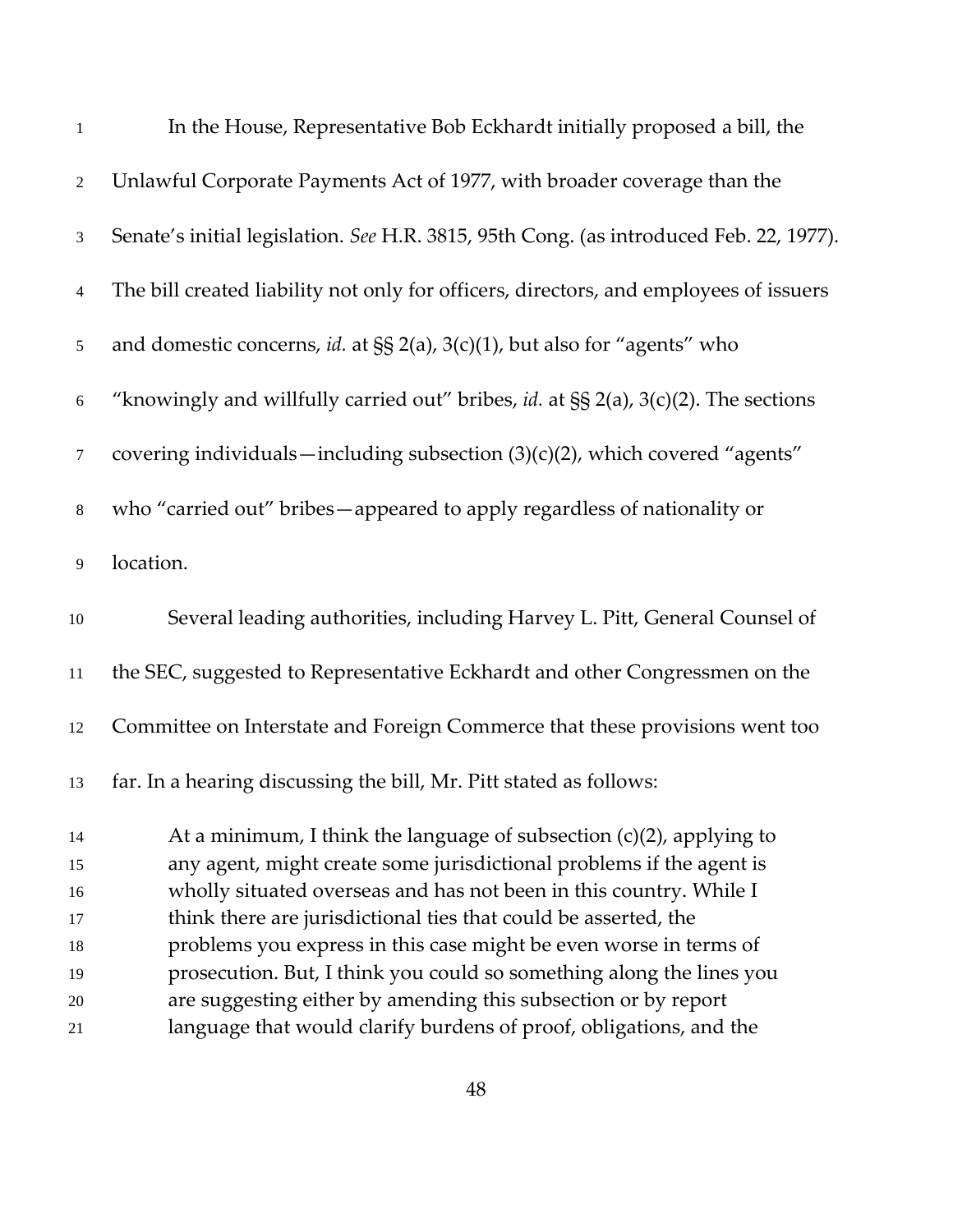| $\mathbf{1}$   | involvement of agents, to provide a fair opportunity for an agent to                            |
|----------------|-------------------------------------------------------------------------------------------------|
| 2              | present his defense. That does seem to be a very serious concern.                               |
| 3              | Unlawful Corporate Payments Act of 1977: Hearings Before the Subcomm. on Consumer               |
| $\overline{4}$ | Prot. and Fin. of the Comm. on Interstate and Foreign Commerce, 95th Cong. 232                  |
| 5 <sup>5</sup> | (1977) (statement of Harvey L. Pitt, General Counsel, Securities and Exchange                   |
| 6              | Commission). Following these hearings, the Committee on Interstate and Foreign                  |
| $\tau$         | Commerce reported an amended bill to the House. The revised version allowed                     |
| 8              | liability for agents and employees of issuers and domestic concerns only if the                 |
| 9              | <i>company</i> for which they worked was also found to be liable — a change that                |
| 10             | essentially increased the U.S. nexus required for an offense to be covered. <sup>7</sup> See H. |
| 11             | Rep. No. 95-831, at 13 (1977) (Conf. Rep.) (hereinafter "1977 Conference Report").              |

<span id="page-48-0"></span><sup>&</sup>lt;sup>7</sup> It is noteworthy that the Committee Report accompanying the amended House bill in September of 1977 discussed the legislation's purposes, and the need for the legislation, significantly more broadly than did the Senate's comparable report:

The payment of bribes to influence the acts or decisions of foreign officials, foreign political parties or candidates for foreign political office is unethical. It is counter to the moral expectations and values of the American public. But not only is it unethical, it is bad business as well. It erodes public confidence in the integrity of the free market system. It short-circuits the marketplace by directing business to those companies too inefficient to compete in terms of price, quality or service, or too lazy to engage in honest salesmanship, or too intent upon unloading marginal products. . . . Bribery of foreign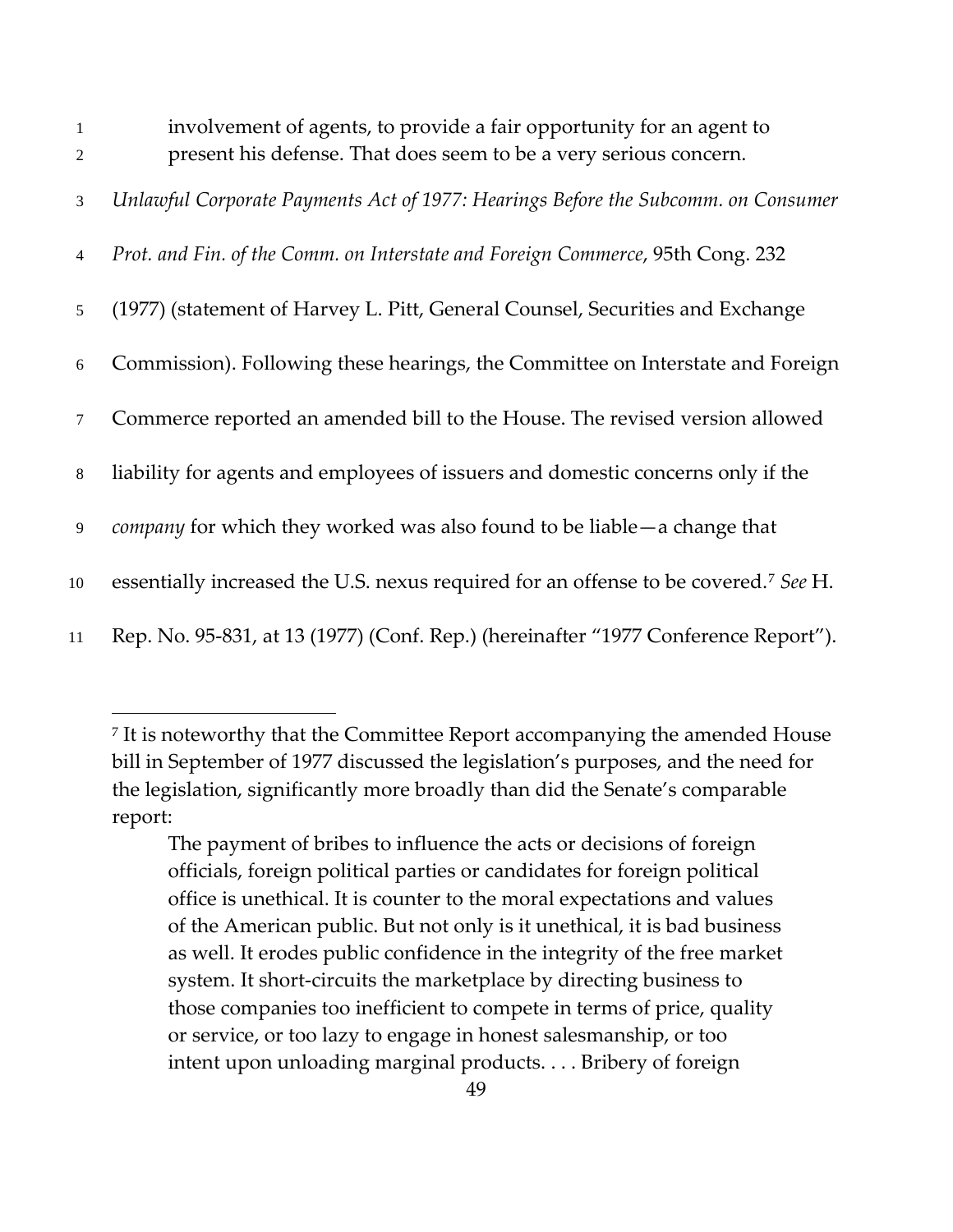| $\mathbf{1}$    | The final version of the FCPA, agreed to in conference, demonstrated a                 |
|-----------------|----------------------------------------------------------------------------------------|
| $\overline{2}$  | compromise between the House and Senate versions. Like the Senate's revised            |
| 3 <sup>1</sup>  | bill—and the House's original bill—it named particular categories of individuals       |
| $\overline{4}$  | who would be liable under the FCPA rather than relying on the use of conspiracy        |
| 5 <sup>1</sup>  | and complicity principles to create such liability. See Foreign Corrupt Practices      |
| 6               | Act, Pub. L. No. 95-213, § 103(a), 91 Stat. 1494, 1495 (creating liability for bribery |
| $7\overline{ }$ | committed by an "issuer" and "any officer, director, employee, or agent of such        |

officials by some American companies casts a shadow on all U.S. companies. The exposure of such activity can damage a company's image, lead to costly lawsuits, cause the cancellation of contracts, and result in the appropriation of valuable assets overseas. Corporate bribery is also unnecessary. . . . Corporate bribery also creates severe foreign policy problems for the United States. The revelation of improper payments invariably tends to embarrass friendly governments, lower the esteem for the United States among the citizens of foreign nations, and lend credence to the suspicions sown by foreign opponents of the United States that American enterprises exert a corrupting influence on the political processes of their nations. . . . Finally, a strong antibribery statute would actually help U.S. corporations resist corrupt demands.

H.R. Rep. 95-640, at 4-5 (1977). This strong language underlines what is otherwise clear throughout the legislative history: that the House was concerned chiefly with questions of morality and public propriety—and public perception—whereas the Senate appeared more concerned with the SEC's ability to obtain accurate disclosures and to police corporate filings.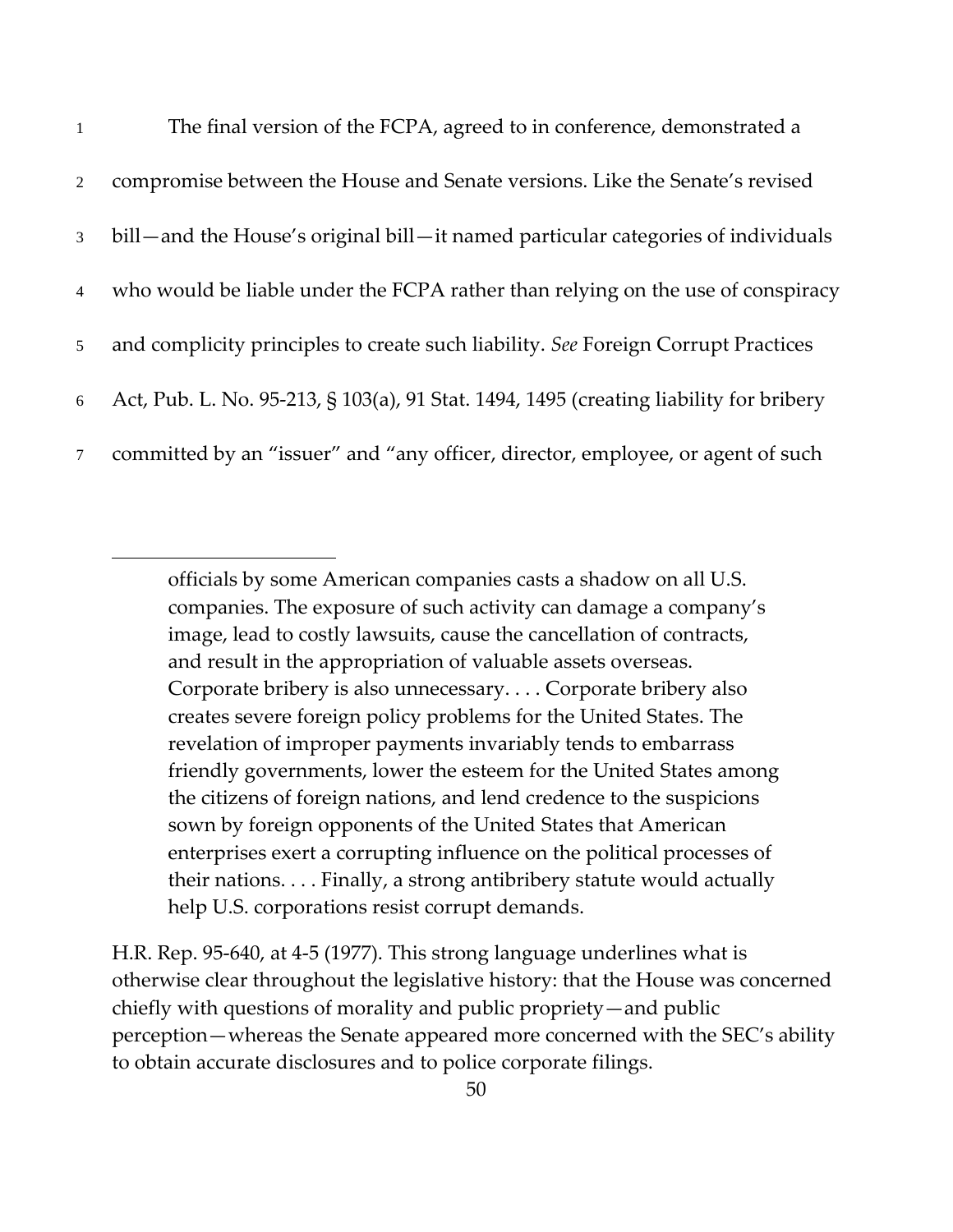| $\mathbf{1}$     | issuer or any stockholder thereof acting on behalf of such issuer"); id. at § 104(a),          |
|------------------|------------------------------------------------------------------------------------------------|
| $\overline{2}$   | 91 Stat. at 1496 (creating liability for bribery by a "domestic concern, other than            |
| $\mathfrak{Z}$   | an issuer," and for "any officer, director, employee, or agent of such domestic                |
| 4                | concern or any stockholder thereof acting on behalf of such domestic concern").                |
| $\sqrt{5}$       | It did allow liability for agents, but restricted the liability to an agent who was "a         |
| 6                | United States citizen, national, or resident or is otherwise subject to the                    |
| $\boldsymbol{7}$ | jurisdiction of the United States," <sup>8</sup> and also required a finding that the employer |
| $\,8\,$          | had been liable. Id. at § 103(a), 91 Stat. at 1496; id. at § 104(b)(3)(a), 91 Stat. at 1497.   |
| $\overline{9}$   | The bill also rejected liability for foreign affiliates of American companies.                 |
| $10\,$           | The Conference Report emphasized that the statute drew deliberate lines                        |
| 11               | regarding the liability of foreign persons, both corporate and natural:                        |
| 12               | [T]he conferees recognized the inherent jurisdictional, enforcement,                           |
| 13               | and diplomatic difficulties raised by the inclusion of foreign                                 |
| 14               | subsidiaries of U.S. companies in the direct prohibitions of the bill.                         |
| 15               | However, the conferees intend to make clear that any issuer or                                 |
| 16               | domestic concern which engages in bribery of foreign officials                                 |
| 17               | indirectly through any other person or entity would itself be liable                           |
| 18               | under the bill. The conferees recognized that such jurisdictional                              |

<span id="page-50-0"></span> In *United States v. Bodmer*, 342 F. Supp. 2d 176, 188 (S.D.N.Y. 2004), the district court ruled that the phrase "otherwise subject to the jurisdiction of the United States" did not expand the persons subject to liability under this section, because the phrase is superfluous. In any case, the government does not here suggest that it creates liability over foreign nationals.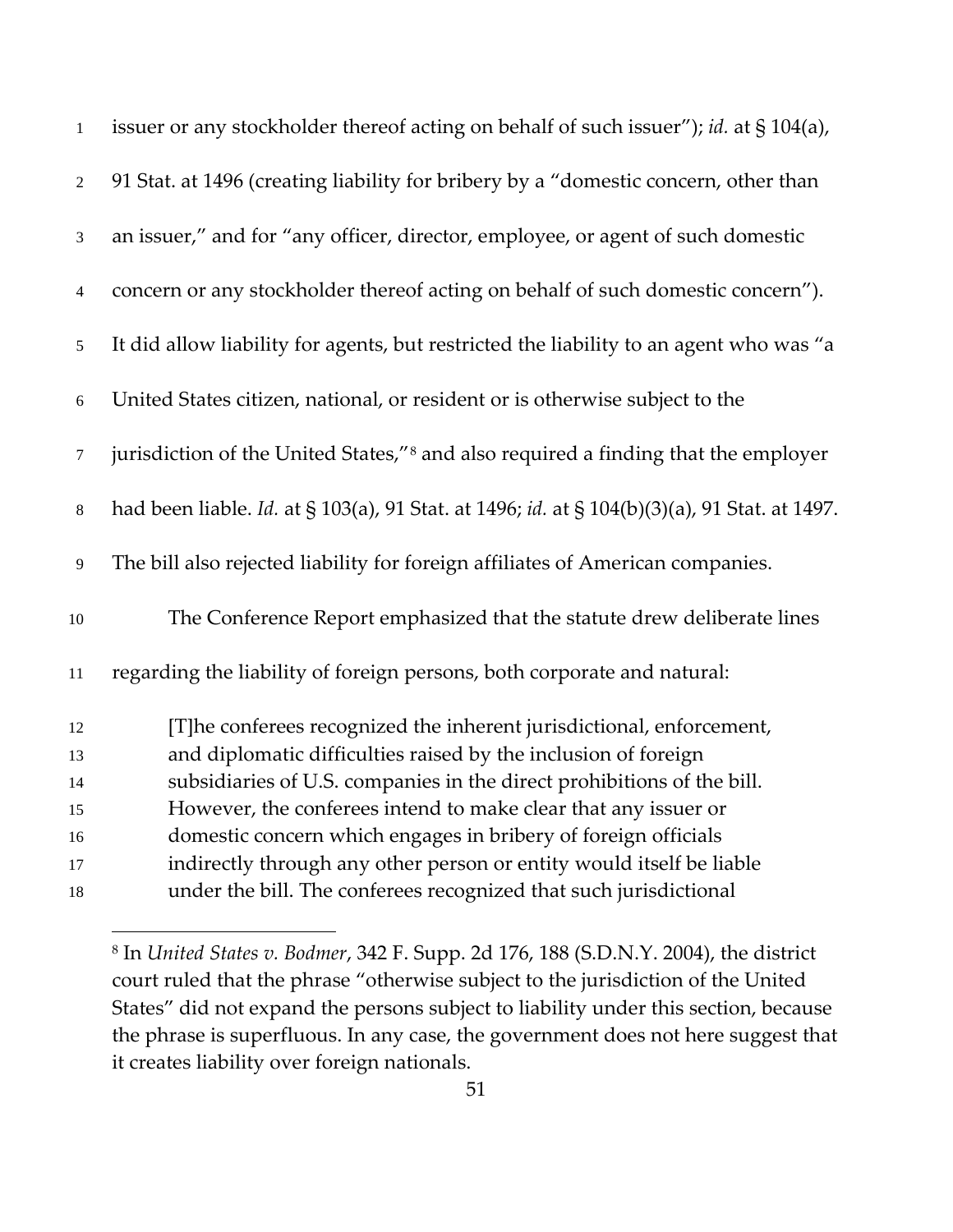enforcement, and diplomatic difficulties may not be present in the case of individuals who are U.S. citizens, nationals, or residents. Therefore, individuals other than those specifically covered by the bill (*e.g.*, officers, directors, employees, agents, or stockholders acting on behalf of an issuer or domestic concern) will be liable when they act in relation to the affairs of any foreign subsidiary of an issuer or domestic concern if they are citizens, nationals, or residents of the United States. In addition, the conferees determined that foreign nationals or residents otherwise under the jurisdiction of the United States would be covered by the bill in circumstances where an issuer or domestic concern engaged in conduct proscribed by the bill. 1977 Conference Report at 14. This discussion, much like the discussion in the earlier hearings on the Senate's 1976 legislation, largely resolves the problem of liability against foreign persons by noting that an American company will be liable if it acts through unreachable foreign affiliates. *See id.* (noting that "any issuer or domestic concern which engages in bribery of foreign officials indirectly through any other person or entity would itself be liable"). Its mention of situations where "foreign nationals or residents otherwise under the jurisdiction of the United States" would be liable because "an issuer or domestic concern engaged in conduct proscribed by the bill" clearly refers to the statute's liability for agents, which permits jurisdiction over foreign nationals. *Id.* The Conference Report made no mention of conspiracy or aiding-and-abetting theories of liability.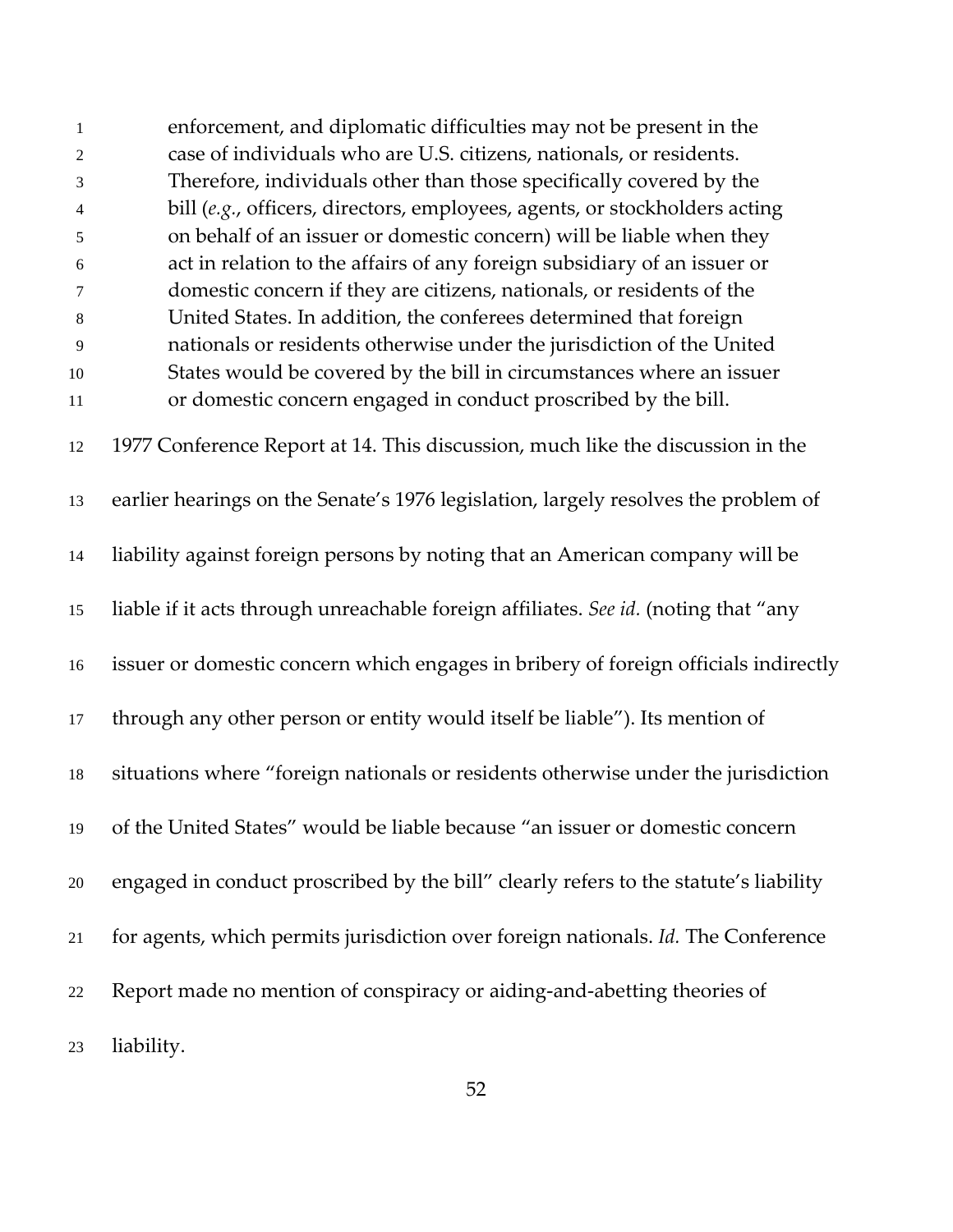### **b. The 1998 Revisions[9](#page-52-0)**

| $\mathfrak{2}$   | In 1998, Congress amended the FCPA. The Committee Report from the                   |
|------------------|-------------------------------------------------------------------------------------|
| $\mathfrak{Z}$   | Senate Committee on Banking, Housing, and Urban Affairs noted that "[s]ince         |
| $\overline{4}$   | the passage of the FCPA, American businesses have operated at a disadvantage        |
| 5                | relative to foreign competitors who have continued to pay bribes without fear of    |
| $\boldsymbol{6}$ | penalty," because their countries' laws did not include comparable prohibitions     |
| $\tau$           | on bribery. S. Rep. No. 105-277, at 2 (1998) (hereinafter "1998 Senate Report"). In |
| $8\,$            | response to this problem, "[i]n 1988, Congress directed the Executive Branch        |
| $\overline{9}$   | actively to seek to level the playing field by encouraging trading partners to      |
| $10\,$           | enact legislation similar to the FCPA." Id. "These efforts eventually culminated in |
| $11\,$           | the Organization for Economic Cooperation and Development Convention on             |
| 12               | Combating Bribery of Foreign Public Officials in International Business             |
| 13               | Transactions (the 'OECD Convention')," which asked signatory nations to enact       |
| 14               | anti-bribery laws containing certain minimum requirements. Id.                      |
|                  |                                                                                     |

 $\overline{a}$ 

# **i. Congress's View of the Amendments**

<span id="page-52-0"></span> Neither party relies significantly on changes to the statute that occurred in 1988, so the Court need not analyze that set of amendments.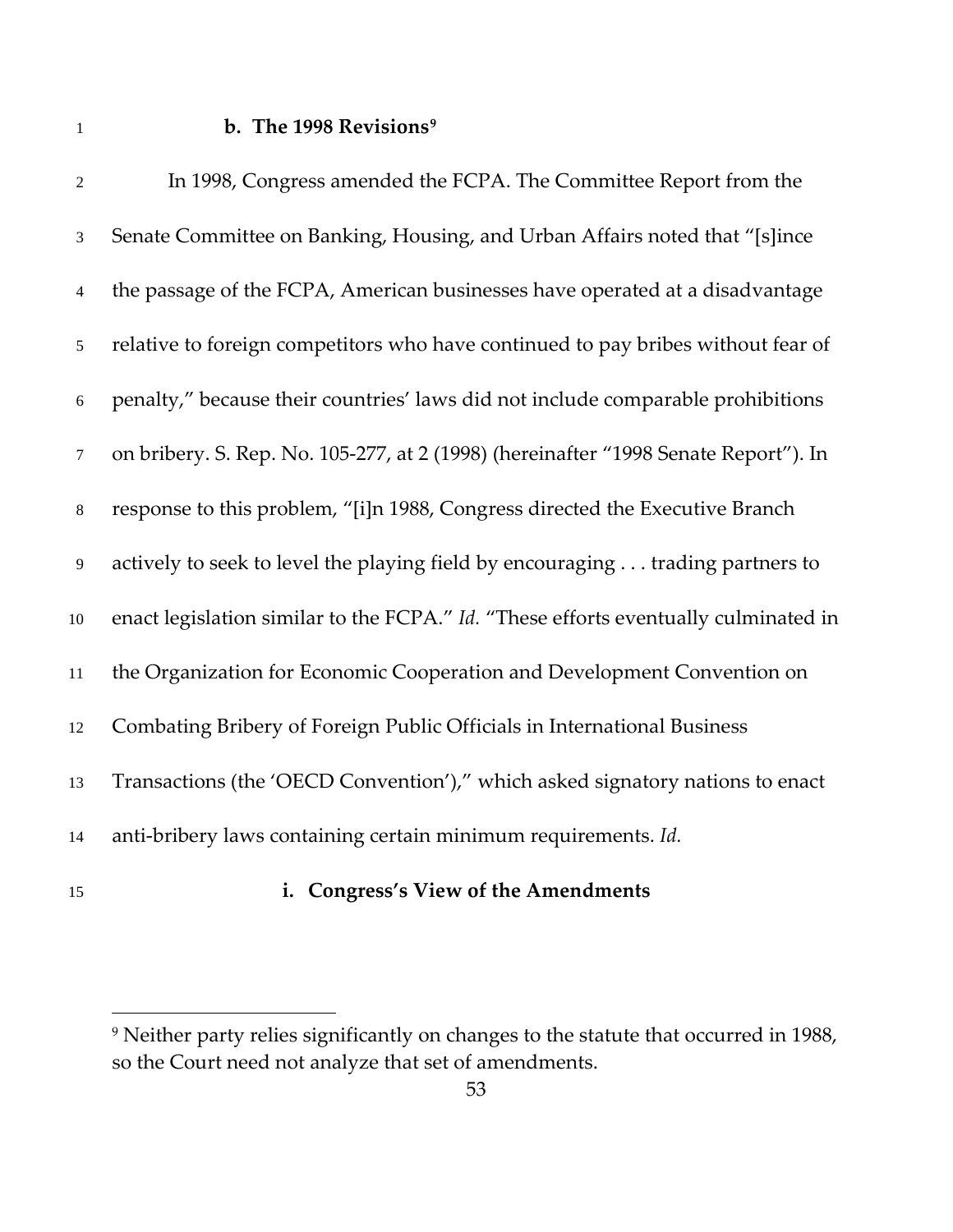| $\mathbf{1}$   | As the Committee Report explained, the 1998 statute aimed to "amend[]                        |
|----------------|----------------------------------------------------------------------------------------------|
| 2              | the FCPA to conform it to the requirements of and to implement the OECD                      |
| $\mathfrak{Z}$ | Convention." Id. The amendments served five major purposes, although only                    |
| $\overline{4}$ | three are pertinent here:                                                                    |
| 5              | [First], the OECD Convention calls on parties to cover "any person";                         |
| 6              | the [1977] FCPA cover[ed] only issuers with securities registered                            |
| 7              | under the 1934 Securities Exchange Act and "domestic concerns."                              |
| 8              | The Act, therefore, expands the FCPA's coverage to include all                               |
| 9              | foreign persons who commit an act in furtherance of a foreign bribe                          |
| 10             | while in the United States                                                                   |
| 11             | [Additionally], the OECD Convention calls on parties to assert                               |
| 12             | nationality jurisdiction when consistent with national legal and                             |
| 13             | constitutional principles. Accordingly, the Act amends the FCPA to                           |
| 14             | provide for jurisdiction over the acts of U.S. businesses and                                |
| 15             | nationals in furtherance of unlawful payments that take place                                |
| 16             | wholly outside the United States. This exercise of jurisdiction over                         |
| 17             | U.S. businesses and nationals for unlawful conduct abroad is                                 |
| 18             | consistent with U.S. legal and constitutional principles                                     |
| 19             | [F]inally, the Act amends the FCPA to eliminate the current                                  |
| 20             | disparity in penalties applicable to U.S. nationals and foreign                              |
| 21             | nationals employed by or acting as agents of U.S. companies. In the                          |
| 22             | [1977] statute, foreign nationals employed by or acting as agents of                         |
| 23             | U.S. companies [were] subject only to civil penalties. The Act                               |
| 24             | eliminates this restriction and subjects all employees or agents of                          |
| 25             | U.S. businesses to both civil and criminal penalties.                                        |
| 26             | <i>Id.</i> at 2-3. The relevant changes to the statute, in short, were liability for foreign |

persons who committed acts within the United States, assertion of jurisdiction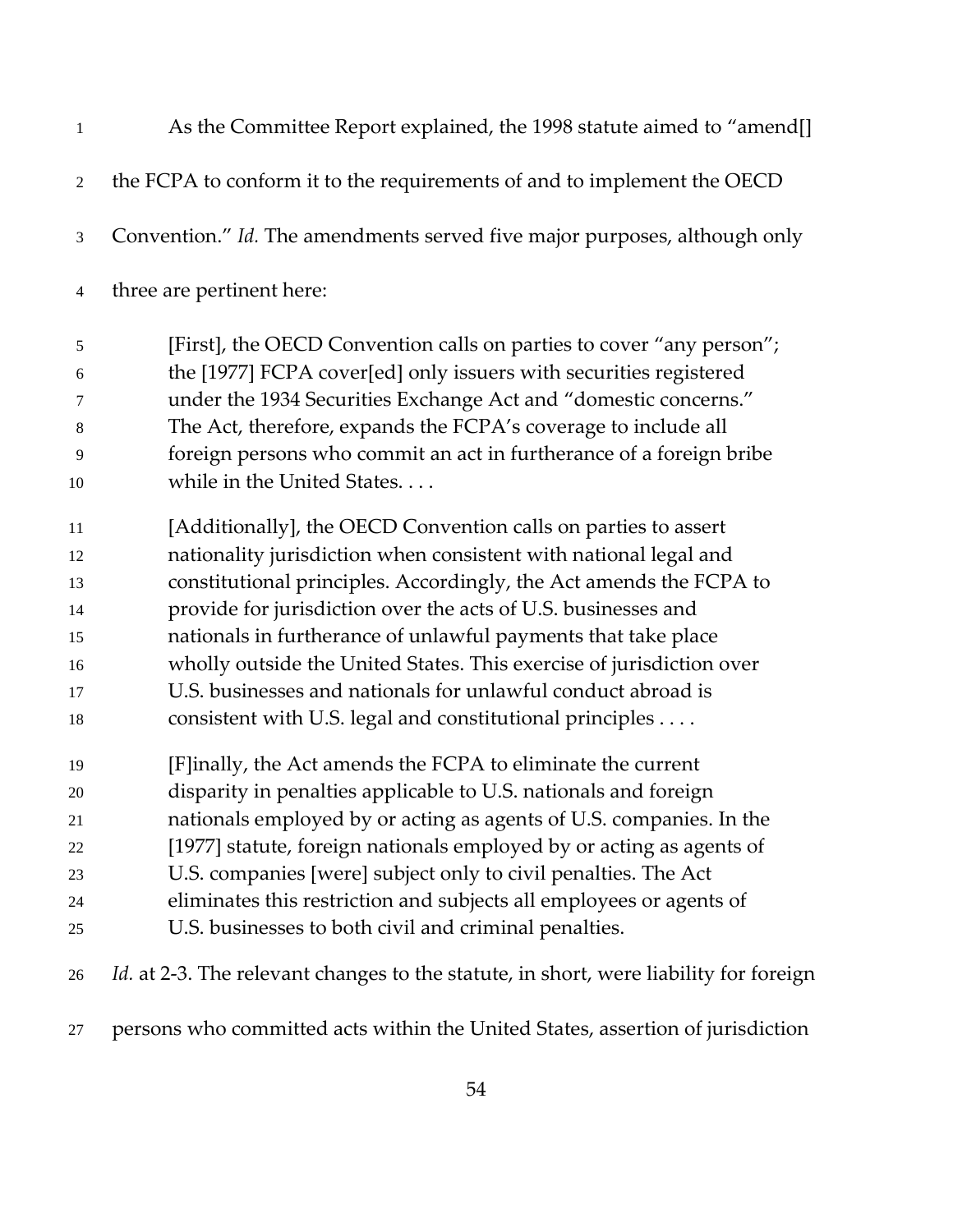| $\mathbf{1}$   | over American businesses and nationals bribing persons wholly outside the              |
|----------------|----------------------------------------------------------------------------------------|
| $\overline{2}$ | United States, and creation of criminal, rather than just civil, penalties for foreign |
| $\mathfrak{Z}$ | nationals who are employees or agents of American companies. Clearly, none of          |
| $\overline{4}$ | these goals have an impact on the question at issue in this case — whether a           |
| $\sqrt{5}$     | nonresident foreign national, acting entirely outside the United States, and who       |
| 6              | is not an employee or agent of an American company, may be liable based on a           |
| 7              | conspiracy or complicity theory.                                                       |
| $\,8\,$        | Moreover, the Committee Report took great pains to emphasize that the                  |
| $\overline{9}$ | foreign nationals covered under the statute fit within three categories: (1) those     |
| 10             | who acted on American soil, (2) those who were officers, directors, employees, or      |
| $11\,$         | shareholders of U.S. companies, and (3) those who were agents of U.S.                  |
| 12             | companies. The following examples illustrate the Report's care in making the           |
| 13             | matter clear:                                                                          |
| 14             | Section $2(d)$ implements the OECD Convention by amending $\S 32(c)$                   |
| 15             | of the Securities Exchange Act of 1934 to eliminate the current                        |
| 16             | disparity in treatment between U.S. nationals that are employees or                    |
| 17             | agents of issuers and foreign nationals that are employees or agents                   |
| 18             | of issuers. Presently, foreign nationals who are employees or agents (as               |
| 19             | opposed to officers or directors) are subject only to civil sanctions.                 |
| 20             | [I]t is expected that the established principles of liability, including               |
| 21             | principles of vicarious liability, that apply under the current version                |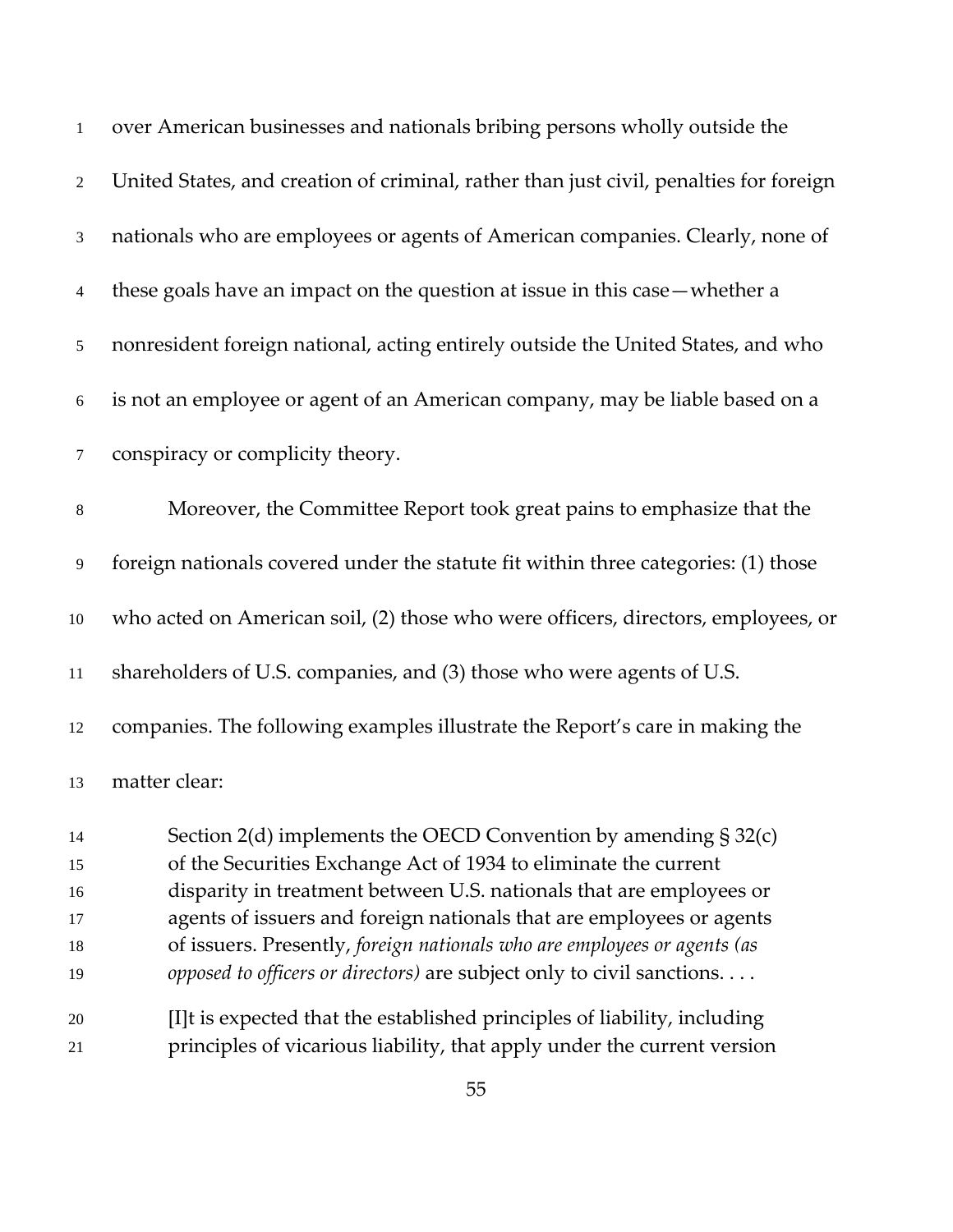| 1<br>$\overline{2}$ | of the FCPA shall apply to the liability of U.S. businesses for acts<br>taken on their behalf by their officers, directors, employees, agents, or |
|---------------------|---------------------------------------------------------------------------------------------------------------------------------------------------|
| 3                   | stockholders outside the United States, regardless of the nationality of the                                                                      |
| 4                   | officer, director, employee, agent, or stockholder.                                                                                               |
| 5                   | The new offense provid[es] for criminal jurisdiction in this                                                                                      |
| $\sqrt{6}$          | country over bribery by foreign nationals of foreign officials when the                                                                           |
| 7                   | foreign national takes some act in furtherance of the bribery within the                                                                          |
| $8\,$               | territory of the United States.                                                                                                                   |
| $\overline{9}$      | <i>Id.</i> at 4-5 (emphases added). Each mention of foreign nationals is carefully                                                                |
| 10                  | followed by clarifications—often highly repetitive ones—noting that foreign                                                                       |
| 11                  | nationals are liable only because they fall within one of the three categories.                                                                   |
| 12                  | There is no mention, in any of these seemingly exhaustive descriptions of how                                                                     |
| 13                  | foreign nationals are covered under the statute, of liability based on conspiring                                                                 |
| 14                  | or aiding and abetting an offense even though the foreign national is not an                                                                      |
| 15                  | agent, employee, officer, director, or shareholder of the American company, and                                                                   |
| 16                  | even though the foreign national is operating entirely outside the territory of the                                                               |
| 17                  | <b>United States.</b>                                                                                                                             |
| 18                  | ii. Language of the OECD Convention                                                                                                               |
| 19                  | The government's argument-that Congress must have intended to cover                                                                               |
| 20                  | foreign nationals acting abroad who are not employees or agents of an American                                                                    |
| 21                  | company-focuses heavily on the OECD Convention with which Congress                                                                                |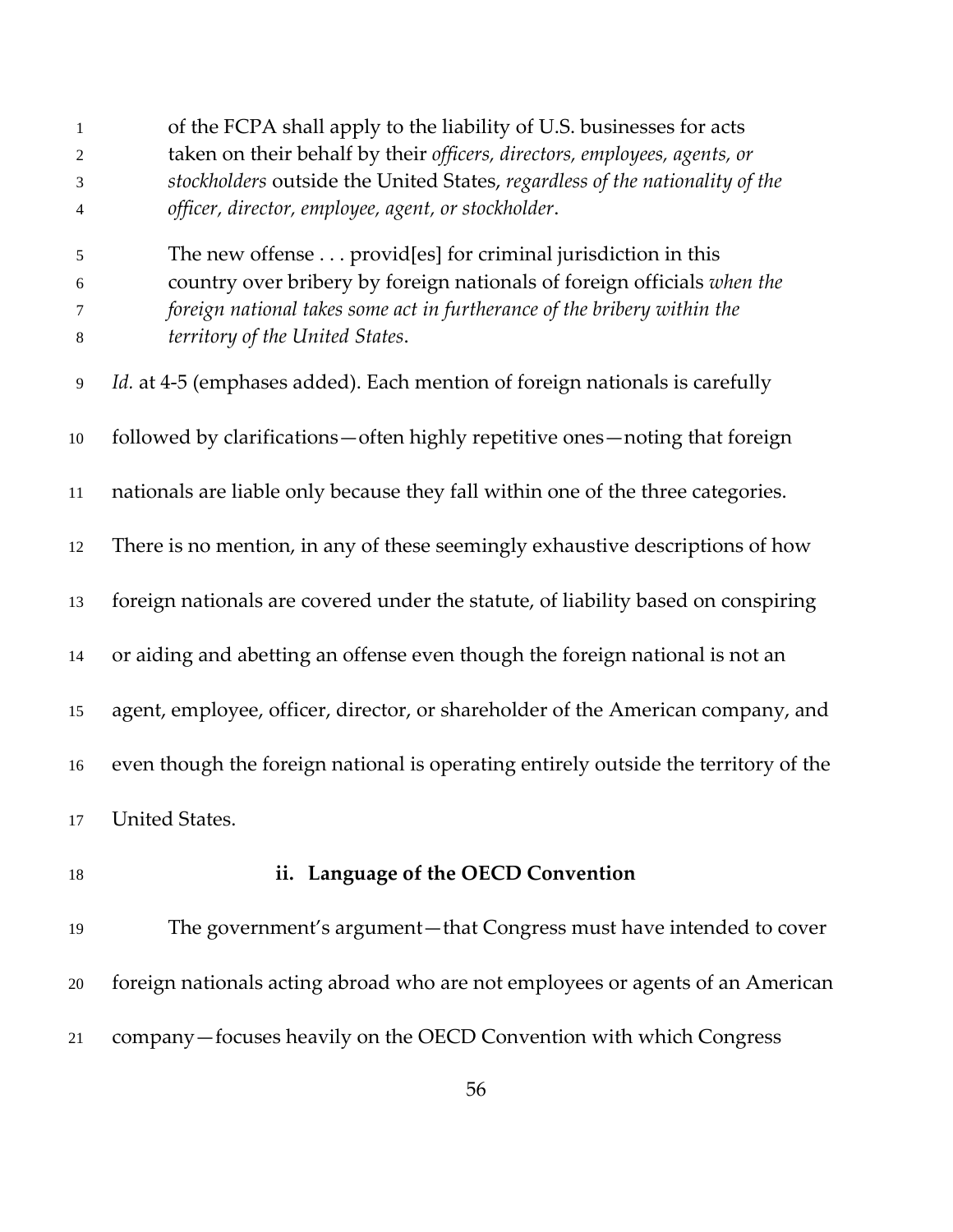| $\mathbf{1}$   | intended to make American law comply. The government first contends that the                |
|----------------|---------------------------------------------------------------------------------------------|
| $\overline{2}$ | OECD Convention shows that the United States agreed to "take such measures                  |
| $\mathfrak{Z}$ | as may be necessary to establish that it is a criminal offence under its law for <i>any</i> |
| $\overline{4}$ | person intentionally to" engage in bribery of foreign officials. Convention on              |
| 5              | Combating Bribery and Foreign Public Officials in International Business                    |
| $\sqrt{6}$     | Transactions art. 1.1, Dec. 17, 1997, S. Treaty Doc. No. 105-43, 37 I.L.M. 1 (1998)         |
| $\tau$         | (hereinafter "OECD Convention") (emphasis added). The government reads the                  |
| $\,8\,$        | words "any person" to apply expansively, including to nonresident foreign                   |
| 9              | nationals who do not have direct connections to American businesses.                        |
| $10\,$         | The government's argument falters for two reasons. First, the requirement                   |
| $11\,$         | that intentional bribery by "any person" is illegal is a highly general one; it does        |
| 12             | not require approval of the precise type of complicity or conspiracy theory                 |
| 13             | involved in this case. Second, Congress carefully considered the "any person"               |
| 14             | language, and interpreted it in a way that does not involve the government's                |
| 15             | theory of liability here. The Senate's Committee Report first noted that the "any           |
| 16             | person" text was effectuated by expanding the FCPA to include conduct by                    |
| 17             | foreign nationals within the United States:                                                 |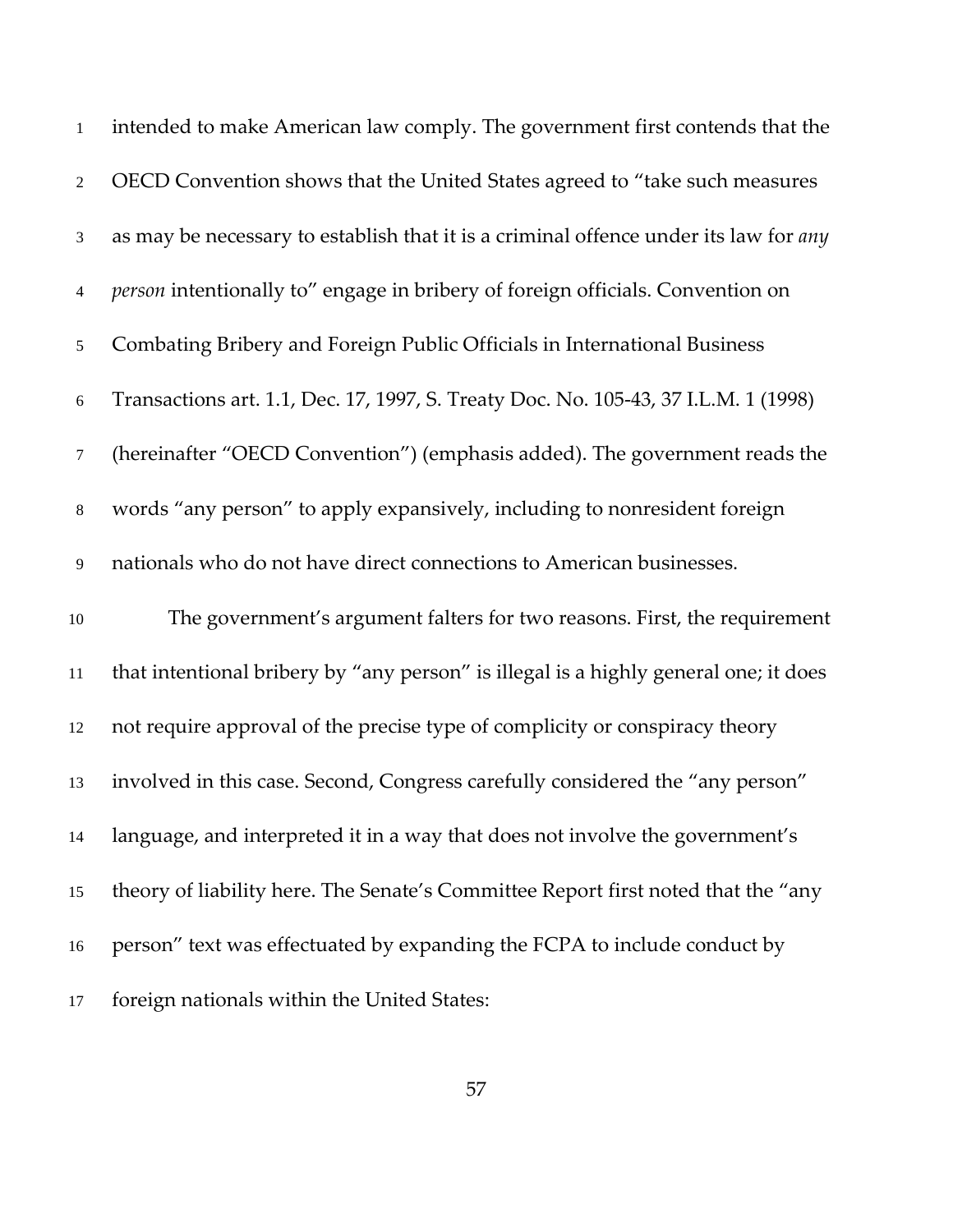| 1                | [T]he OECD Convention calls on parties to cover "any person"; the                   |
|------------------|-------------------------------------------------------------------------------------|
| $\overline{c}$   | current FCPA covers only issuers with securities registered under                   |
| 3                | the 1934 Securities Exchange Act and "domestic concerns." The Act,                  |
| 4                | therefore, expands the FCPA's coverage to include all foreign                       |
| 5                | persons who commit an act in furtherance of a foreign bribe while in                |
| $\boldsymbol{6}$ | the United States.                                                                  |
| 7                | 1998 Senate Report, at 2-3. Congress also associated the "any person" language      |
| $\,8\,$          | with applying criminal, rather than civil, penalties to foreign nationals who       |
| 9                | violated the statute as employees or agents of issuers or domestic concerns. Id. at |
| $10\,$           | 4, 5. In short, Congress focused specifically on the text the government discusses, |
| $11\,$           | and employed it in a reasonable way that is not connected to complicity or          |
| 12               | conspiracy liability for foreign nationals.                                         |
| 13               | The government next notes that the OECD Convention specifically                     |
| 14               | mentions ancillary theories of liability such as conspiracy and complicity:         |
| 15               | Each Party shall take any measures necessary to establish that                      |
| 16               | complicity in, including incitement, aiding and abetting, or                        |
| 17               | authorisation of an act of bribery of a foreign public official shall be            |
| 18               | a criminal offence. Attempt and conspiracy to bribe a foreign public                |
| 19               | official shall be criminal offences to the same extent as attempt and               |
| 20               | conspiracy to bribe a public official of that Party.                                |
| 21               | OECD Convention art. 1.2. The government contends that the text of this             |
| 22               | provision, requiring that conspiracy to bribe a foreign official "shall be [a]      |
| 23               | criminal offence[] to the same extent as conspiracy to bribe a public official      |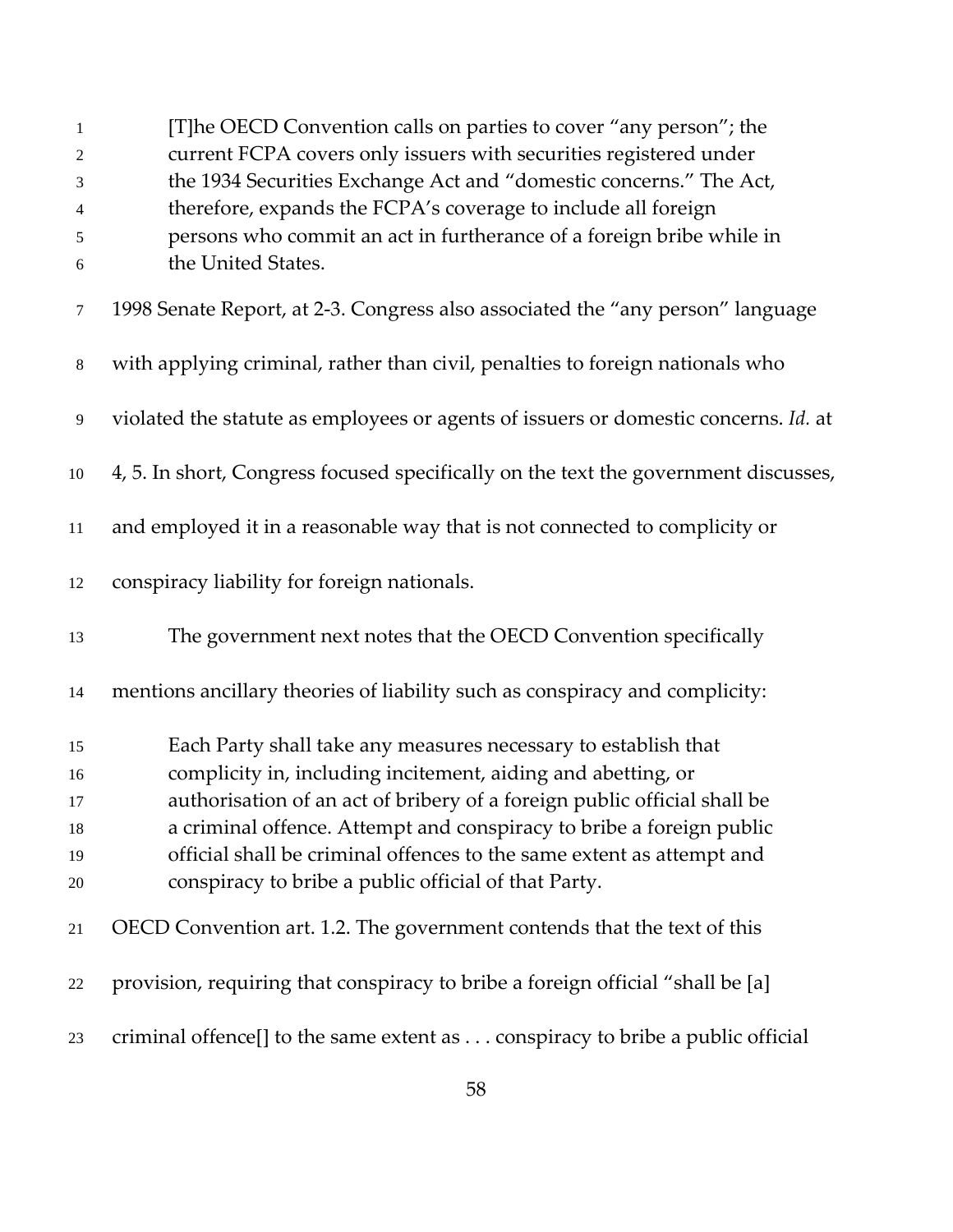| 1              | of" the United States, demands that a conspiring foreign national operating              |
|----------------|------------------------------------------------------------------------------------------|
| $\overline{2}$ | abroad be covered by the FCPA. The government's argument is that federal                 |
| 3              | bribery statutes would indeed cover situations where overseas defendants                 |
| 4              | conspire to bribe an American official.                                                  |
| 5              | The difficulty with the government's position, however, is that this                     |
| 6              | provision covers the <i>content</i> of substantive law—the particular acts prohibited by |
| $\tau$         | it—not the law's jurisdictional aspects. A separate part of the Convention               |
| 8              | addresses jurisdictional questions. See OECD Convention art. 4. Moreover,                |
| 9              | adopting the government's view that the jurisdictional reach of the FCPA must            |
| $10\,$         | be coterminous with that of bribery of American officials would transform the            |
| 11             | FCPA into a law that purports to rule the world. The defendant notes, for                |
| 12             | example, that bribery statutes covering American officials prohibit not only             |
| 13             | crimes with foreign national conspirators acting overseas, therefore, under the          |
| 14             | government's theory, these statutes likely cover situations in which the entire          |
| 15             | offense occurred overseas - that is, where there is no U.S. nexus at all except that     |
| 16             | the official to be bribed is stateside. The government does not dispute this point.      |
| 17             | Consequently, if read as the government proposes, the above-quoted provision             |
| 18             | of the Convention would cover conspiracies to bribe foreign officials consisting         |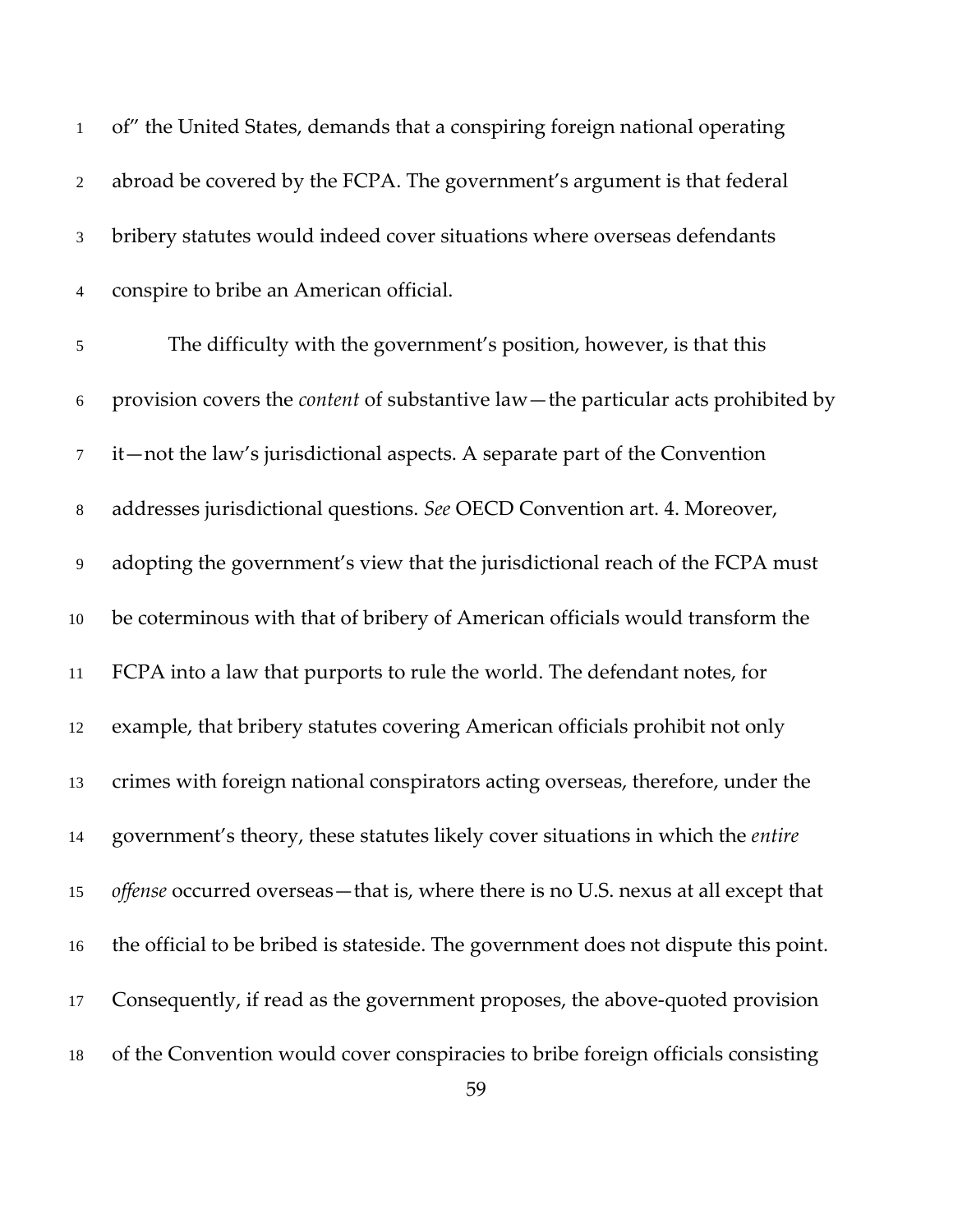| $\mathbf{1}$   | entirely of actions taken abroad. That is obviously not consistent with the                                                                                                                                   |
|----------------|---------------------------------------------------------------------------------------------------------------------------------------------------------------------------------------------------------------|
| $\overline{2}$ | legislation Congress wrote, and it cannot be what the OECD Convention                                                                                                                                         |
| 3              | requires.                                                                                                                                                                                                     |
| 4              | The government also points to provisions about the territorial reach of the                                                                                                                                   |
| 5              | OECD Convention. In particular, the government emphasizes the following                                                                                                                                       |
| 6              | passage:                                                                                                                                                                                                      |
| 7<br>8<br>9    | Each Party shall take such measures as may be necessary to establish<br>its jurisdiction over the bribery of a foreign public official when the<br>offence is committed in whole or in part in its territory. |
| 10             | OECD Convention art. 4.1. The government essentially believes this passage to                                                                                                                                 |
| 11             | establish that, where "any part" of the offense occurs within the United States,                                                                                                                              |
| 12             | the country is required to exercise jurisdiction over someone whose conduct is                                                                                                                                |
| 13             | related to the offense, no matter how attenuated the person's connection to the                                                                                                                               |
| 14             | acts taken on American soil.                                                                                                                                                                                  |
| 15             | The government's reading is undercut by the commentaries to the OECD                                                                                                                                          |
| 16             | Convention, and by Congress's careful consideration of the provision's meaning.                                                                                                                               |
| 17             | The accompanying commentary to the Convention states, regarding Article 4.1,                                                                                                                                  |
| 18             | that "[t]he territorial basis for jurisdiction should be interpreted broadly so that                                                                                                                          |
| 19             | an extensive physical connection to the bribery act is not required." OECD                                                                                                                                    |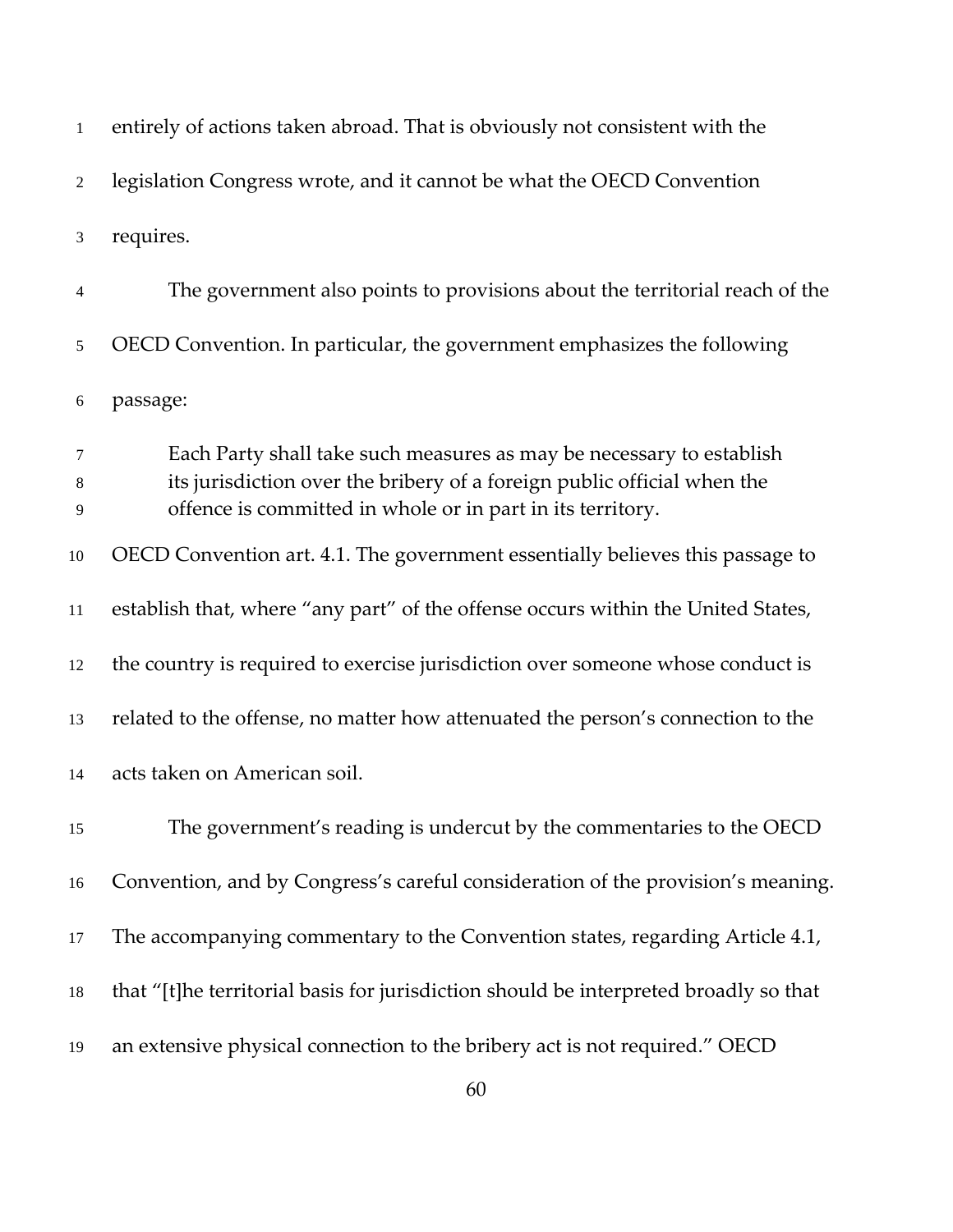| 21<br>22       | c. The Legislative History's Demonstration of an Affirmative<br><b>Legislative Policy</b>                                                  |
|----------------|--------------------------------------------------------------------------------------------------------------------------------------------|
| 20             | commit acts within the nation's own borders.                                                                                               |
| 19             | that has agreed to the Convention must enact a law covering persons who                                                                    |
| 18             | with only distant connections to the offense. It is fairly read to mean that a nation                                                      |
| 17             | official" does not say that it must create jurisdiction over persons in foreign lands                                                      |
| 16             | that a nation "establish its jurisdiction over the bribery of a foreign public                                                             |
| 15             | commentaries both comport with the Convention provision's text. A requirement                                                              |
| 14             | 1998 Senate Report, at 5. Congress's reading, and the view described in the                                                                |
| 13             | bribery within the territory of the United States.                                                                                         |
| 12             | when the foreign national takes some act in furtherance of the                                                                             |
| 11             | this country over bribery by foreign nationals of foreign officials                                                                        |
| 10             | complies with this section by providing for criminal jurisdiction in                                                                       |
| 9              | part in its territory." OECD Convention, Art. 4, $\P$ 1. The new offense                                                                   |
| 8              | foreign public official when the offense is committed in whole or in                                                                       |
| 6<br>7         | The OECD Convention requires each Party to "take such measures"<br>as may be necessary to establish its jurisdiction over the bribery of a |
| 5              | Committee Report noted:                                                                                                                    |
| $\overline{4}$ | actions at all. Congress plainly shared this view of the provision. As the                                                                 |
| 3              | if not an "extensive" one, rather than persons with no physical connection to the                                                          |
| 2              | jurisdiction over persons with <i>some</i> "physical connection to the bribery act," even                                                  |
| $\mathbf{1}$   | Convention cmt. 4.1. This language suggests that the Convention contemplated                                                               |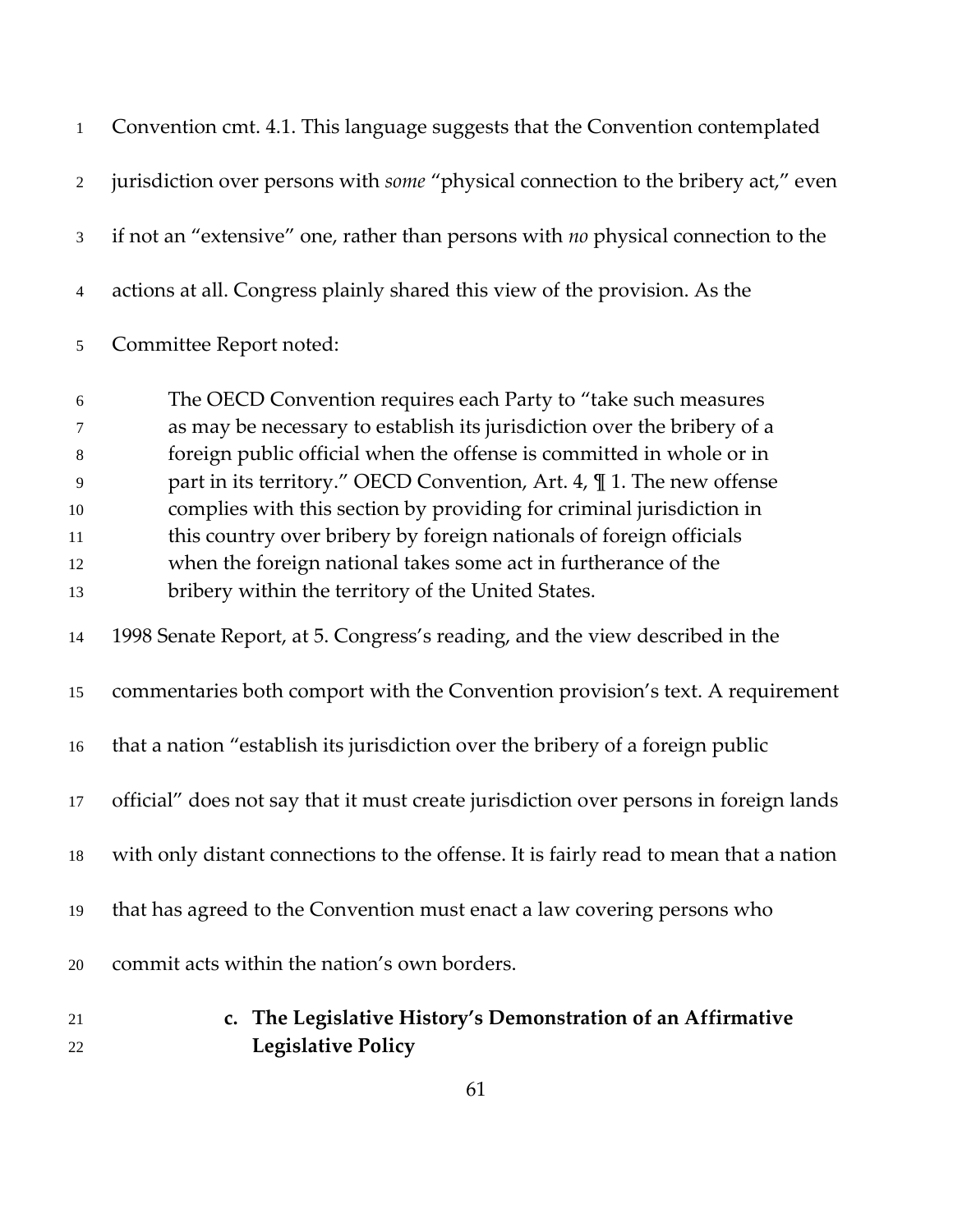| $\mathbf{1}$   | The strands of the legislative history demonstrate, in several ways, the            |
|----------------|-------------------------------------------------------------------------------------|
| $\overline{2}$ | affirmative policy described above: a desire to leave foreign nationals outside the |
| $\mathfrak{Z}$ | FCPA when they do not act as agents, employees, directors, officers, or             |
| $\overline{4}$ | shareholders of an American issuer or domestic concern, and when they operate       |
| $\mathfrak{S}$ | outside United States territory.                                                    |
| 6              | First, it is clear that the FCPA's enumeration of the particular individuals        |
| $\tau$         | who may be held liable under the Act demonstrated a conscious choice by             |
| $8\phantom{.}$ | Congress to avoid creating individual liability through use of the conspiracy and   |
| 9              | complicity statutes. As discussed above, the statute's initial approach was to      |
| 10             | place liability for bribery largely upon companies, and then to allow prosecution   |
| 11             | of individuals for conspiring with companies or aiding and abetting their           |
| 12             | violations of the law. But the Carter Administration objected to that approach,     |
| 13             | voicing concerns for due process protections and clarity of rules for foreign       |
| 14             | persons. The statute was amended; the amended version narrowly tailored the         |
| 15             | liability for foreign individuals, and did not contemplate a reversal of that       |
| 16             | narrow tailoring by means of conspiracy and complicity theories. These changes      |
| 17             | were principally discussed in the Senate. But the House bill, and the final         |
| 18             | legislation, were structured similarly to the Senate's revised bill. At the same    |
|                | 62                                                                                  |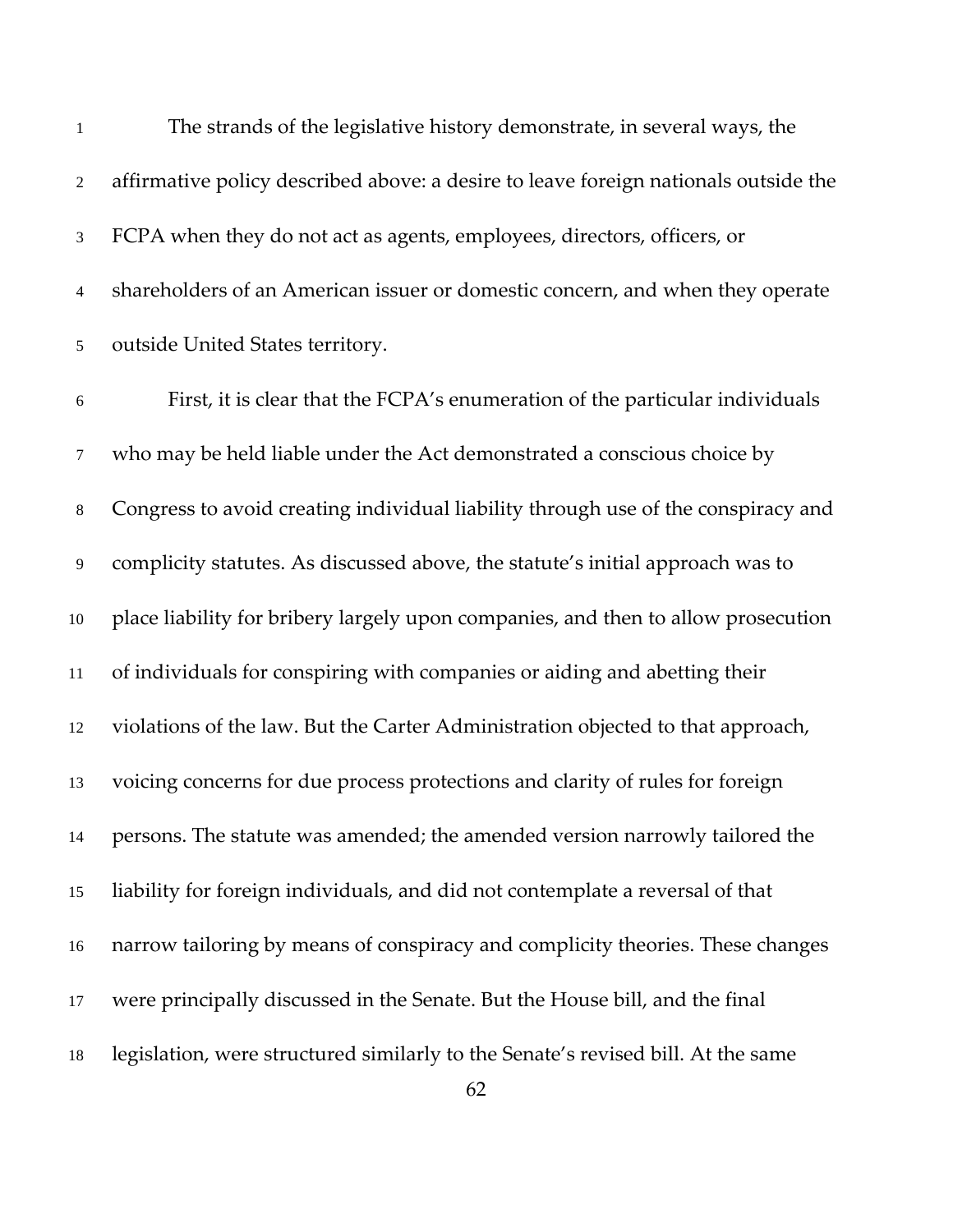| 1              | time that the Senate made these changes, the House was revising its own               |
|----------------|---------------------------------------------------------------------------------------|
| 2              | legislation to cut back on liability placed upon foreign agents, again because of     |
| 3              | specific concerns expressed by executive-branch officials regarding overreach.        |
| $\overline{4}$ | The 1998 amendments surely extended the statute's jurisdictional reach.               |
| 5              | But in doing so, Congress delineated as specifically as possible the persons who      |
| $\sqrt{6}$     | would be liable, and under what circumstances liability would lie. None of the        |
| 7              | changes included liability for the class of individuals involved in this case. And    |
| $\,8\,$        | despite the government's urging to the contrary, nothing in the OECD                  |
| 9              | Convention required Congress to create such liability.                                |
| $10\,$         | Congress also repeatedly emphasized that out-of-reach foreign entities                |
| 11             | should not create concern because American companies would be liable for              |
| 12             | violating the Act even if they did so indirectly through such persons. See 1998       |
| 13             | Senate Report at 5 ("Although this section imposes liability only on U.S. persons,    |
| 14             | it is expected that the established principles of liability, including principles of  |
| 15             | vicarious liability, that apply under the current version of the FCPA shall apply     |
| 16             | to the liability of U.S. businesses for acts taken on their behalf by their officers, |
| 17             | directors, employees, agents or stockholders outside the United States, regardless    |
| 18             | of the[ir] nationality"); 1977 Conference Report at 14 (noting, despite               |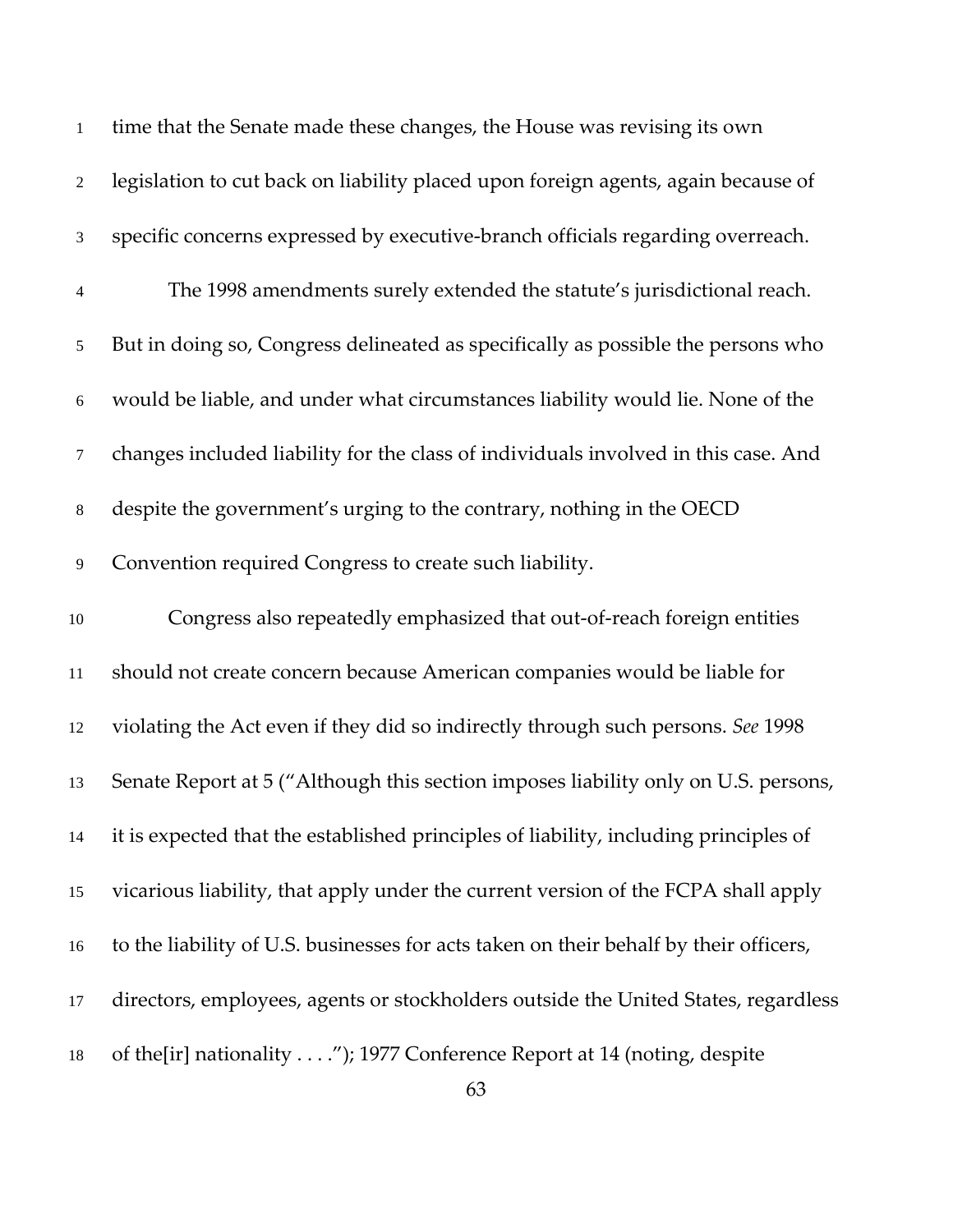| $\mathbf{1}$   | "inherent jurisdictional, enforcement, and diplomatic difficulties raised by the    |
|----------------|-------------------------------------------------------------------------------------|
| $\overline{2}$ | inclusion of foreign subsidiaries," "the conferees intend to make clear that any    |
| $\mathfrak{Z}$ | issuer or domestic concern which engages in bribery of foreign officials indirectly |
| $\overline{4}$ | through any other person or entity would itself be liable under the bill").         |
| $\sqrt{5}$     | Finally, limitations on liability for foreign nationals based on conspiracy         |
| 6              | and complicity theories were sensible given congressional concerns and              |
| $\tau$         | aspirations in enacting the FCPA. In passing the statute, Congress was largely      |
| $\,8\,$        | concerned with ensuring the SEC's ability to supervise and police companies, S.     |
| 9              | Rep. No. 95-114, at 2 (1977), reprinted in 1977 U.S.C.C.A.N. 4098, 4099, as well as |
| 10             | the negative perception that bribery could create for American companies, its       |
| 11             | effect on the marketplace, and the foreign policy implications of the conduct, see  |
| 12             | H.R. Rep. No. 95-640, at 4-6 (1977). But Congress also desired that the statute not |
| 13             | overreach in its prohibitions against foreign persons. Protection of foreign        |
| 14             | nationals who may not be learned in American law is consistent with the central     |
| 15             | motivations for passing the legislation, particularly foreign policy and the public |
| 16             | perception of the United States. And the desire to protect such persons is          |
| 17             | pressing when considering the conspiracy and complicity statutes: these             |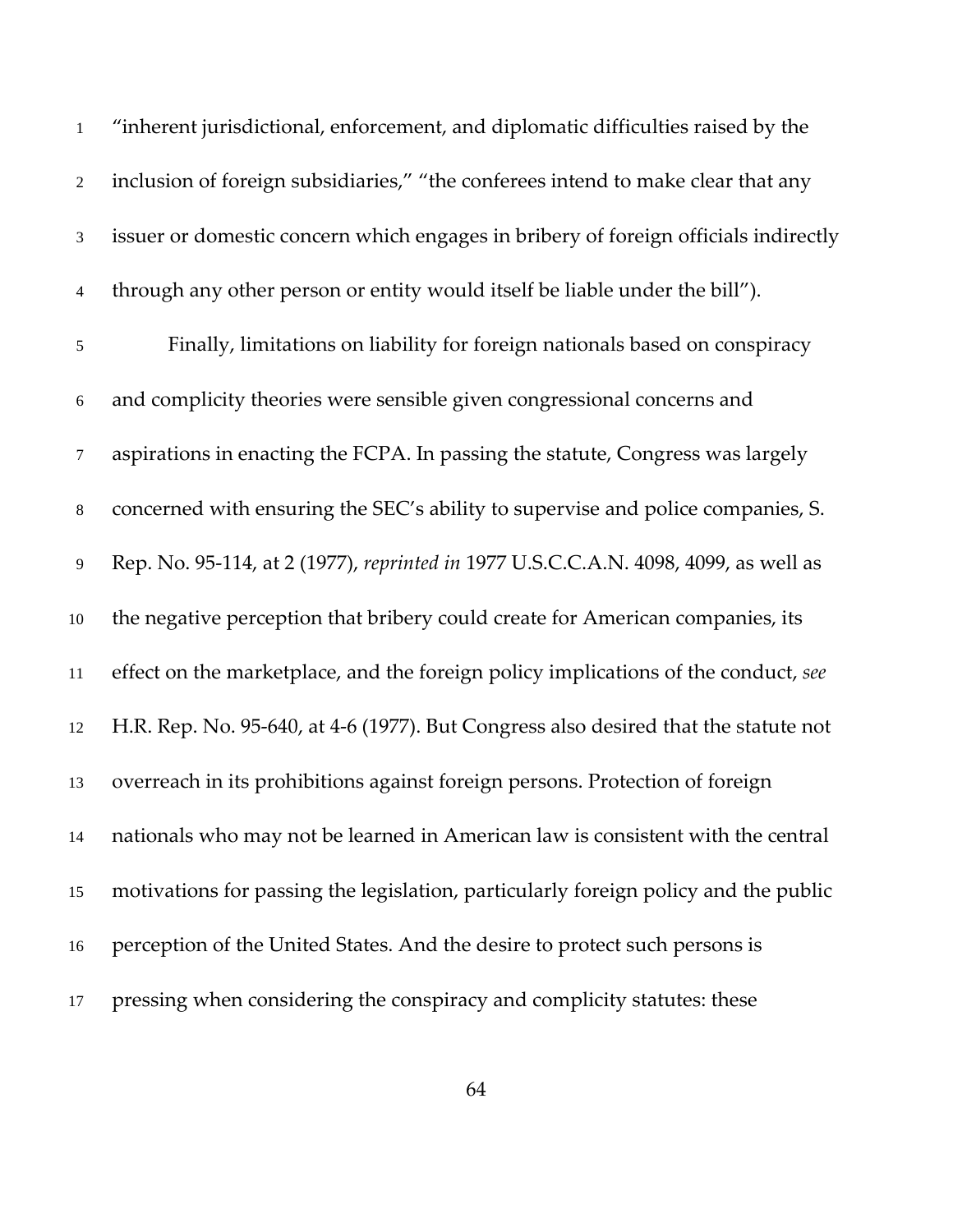| $\mathbf{1}$     | provisions are among the broadest and most shapeless of American law, and          |
|------------------|------------------------------------------------------------------------------------|
| $\boldsymbol{2}$ | may ensnare persons with only a tenuous connection to a bribery scheme.            |
| 3                | In short, the legislative history of the FCPA further demonstrates                 |
| 4                | Congress's affirmative decision to exclude from liability the class of persons     |
| 5                | considered in this case and we thus hold that the government may not override      |
| $\sqrt{6}$       | that policy using the conspiracy and complicity rules.                             |
| 7                | D. Presumption Against Extraterritorial Application                                |
| 8                | Even if we were not persuaded that Congress had demonstrated an                    |
| 9                | affirmative legislative policy in the FCPA to limit criminal liability to the      |
| $10\,$           | enumerated categories of defendants, we would still rule for Hoskins because the   |
| $11\,$           | government has not established a ""clearly expressed congressional intent to"      |
| 12               | allow conspiracy and complicity liability to broaden the extraterritorial reach of |
| 13               | the statute. RJR Nabisco, 136 S. Ct. at 2100.                                      |
| 14               | The Supreme Court's recent opinion in RJR Nabisco explained a "two-step"           |
| 15               | framework for analyzing extraterritoriality issues":                               |
| 16               | At the first step, we ask whether the presumption against                          |
| 17               | extraterritoriality has been rebutted - that is, whether the statute               |
| 18               | gives a clear, affirmative indication that it applies extraterritorially           |
| 19               | If the statute is not extraterritorial, then at the second step we                 |
| 20               | determine whether the case involves a domestic application of the                  |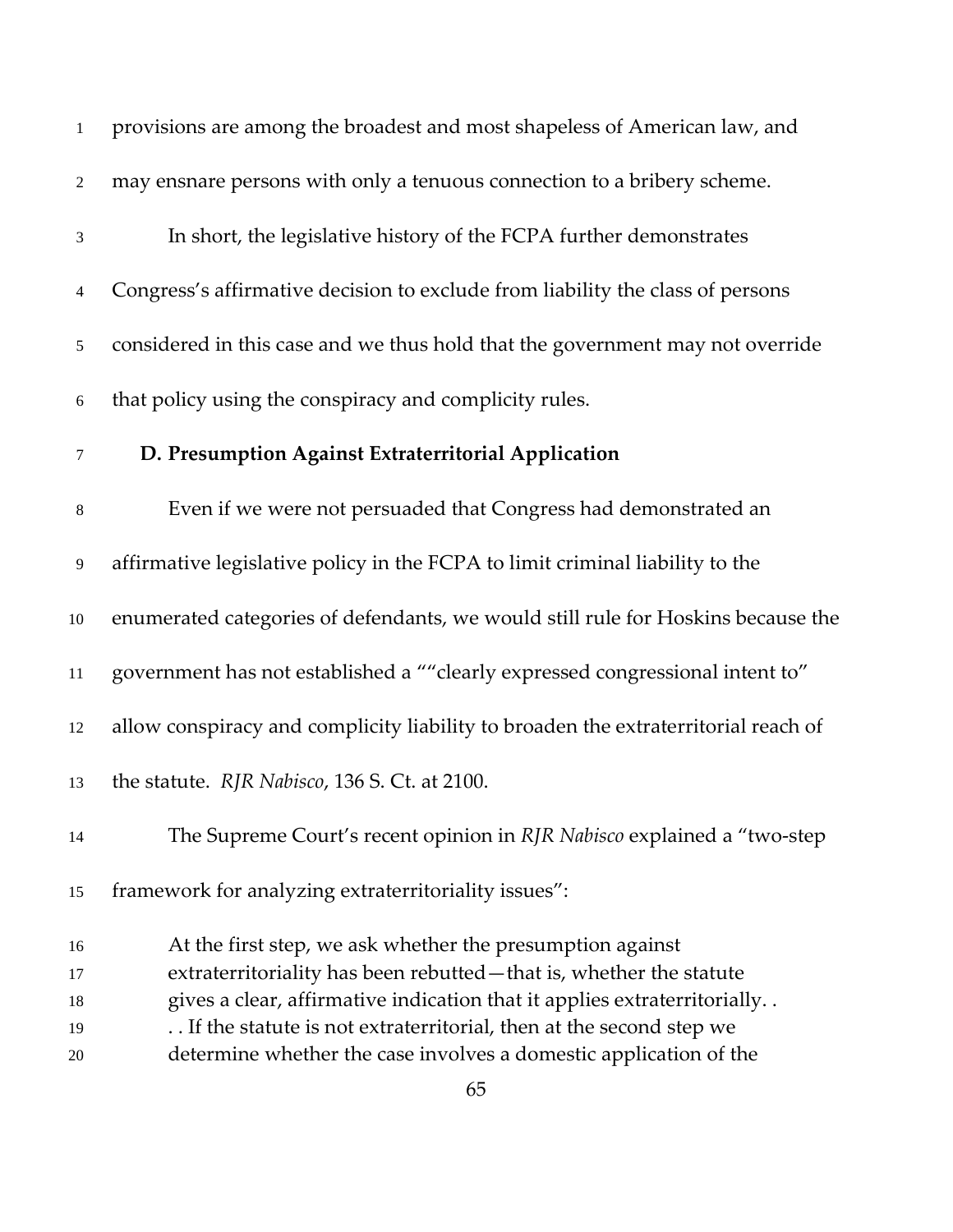statute, and we do this by looking to the statute's "focus." If the conduct relevant to the statute's focus occurred in the United States, then the case involves a permissible domestic application even if other conduct occurred abroad; but if the conduct relevant to the focus occurred in a foreign country, then the case involves an impermissible extraterritorial application regardless of any other conduct that occurred in U.S. territory.

 What if we find at step one that a statute clearly *does* have extraterritorial effect? . . . . [W]e addressed this issue in *Morrison [v. National Australia Bank Ltd.,* 561 U.S. 247 (2010)] explaining that it was necessary to consider § 10(b)'s "focus" only because we found that the statute does not apply extraterritorially: "If § 10(b) did apply abroad, we would not need to determine which transnational frauds it applied to; it would apply to all of them (barring some other limitation)." The scope of an extraterritorial statute thus turns on the limits Congress has (or has not) imposed on the statute's foreign application, and not on the statute's "focus."

| 18 |  | Id. at 2101 (internal citation omitted). |  |
|----|--|------------------------------------------|--|
|----|--|------------------------------------------|--|

| 19 | In RJR Nabisco, the Court evaluated the extraterritorial application of the              |
|----|------------------------------------------------------------------------------------------|
| 20 | RICO Act. As the Court noted, the RICO Act does not describe distinctive                 |
| 21 | conduct not punished by other laws. <i>Id.</i> at 2096-97. A given violation of the RICO |
| 22 | Act is based on a pattern of violations of other criminal statutes – so-called           |
| 23 | "predicate offense[s]" — named within the RICO Act. Id. When a defendant                 |
| 24 | commits several "predicate offenses" within a given period of time, the                  |
| 25 | defendant may be sued for a separate racketeering offense under RICO.                    |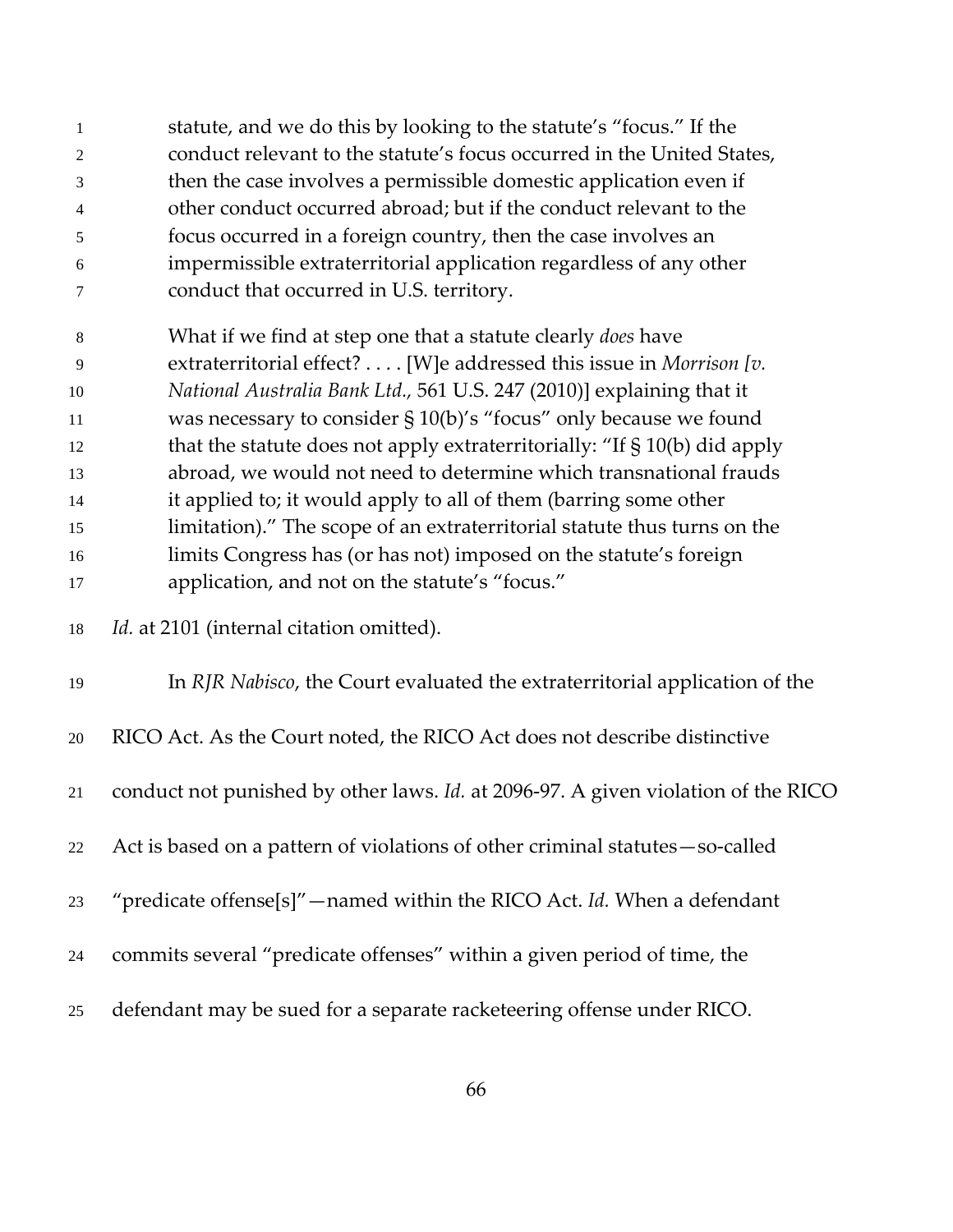| $\mathbf{1}$   | Applying the test quoted above, the Court determined that the RICO Act               |
|----------------|--------------------------------------------------------------------------------------|
| $\overline{2}$ | "applie[d] to foreign racketeering activity — but only to the extent that the        |
| $\mathfrak{Z}$ | predicates alleged in a particular case themselves apply extraterritorially." Id. at |
| $\overline{4}$ | 2102. The Court emphasized that "foreign conduct must violate a predicate            |
| 5              | statute that manifests an unmistakable congressional intent to apply                 |
| $6\,$          | extraterritorially." Id (internal quotation marks omitted). That is because, "'when  |
| $\tau$         | a statute provides for some extraterritorial application, the presumption against    |
| $\,8\,$        | extraterritoriality operates to limit that provision to its terms." Id. (quoting     |
| 9              | Morrison, 561 U.S. at 265).                                                          |
| $10\,$         | Even after determining that certain substantive provisions of the RICO Act           |
| 11             | applied extraterritorially, the Court ruled that the statute's provision allowing a  |
| 12             | private right of action—the basis of the legal claims in RJR Nabisco—did not         |
| 13             | apply extraterritorially. Id. at 2110. The Court's conclusion was based on its       |
| 14             | reading of the statute, as well as its observation that "providing a private civil   |
| 15             | remedy for foreign conduct creates a potential for international friction beyond     |
| 16             | that presented by merely applying U.S. substantive law to that foreign conduct."     |
| 17             | Id. at 2106.                                                                         |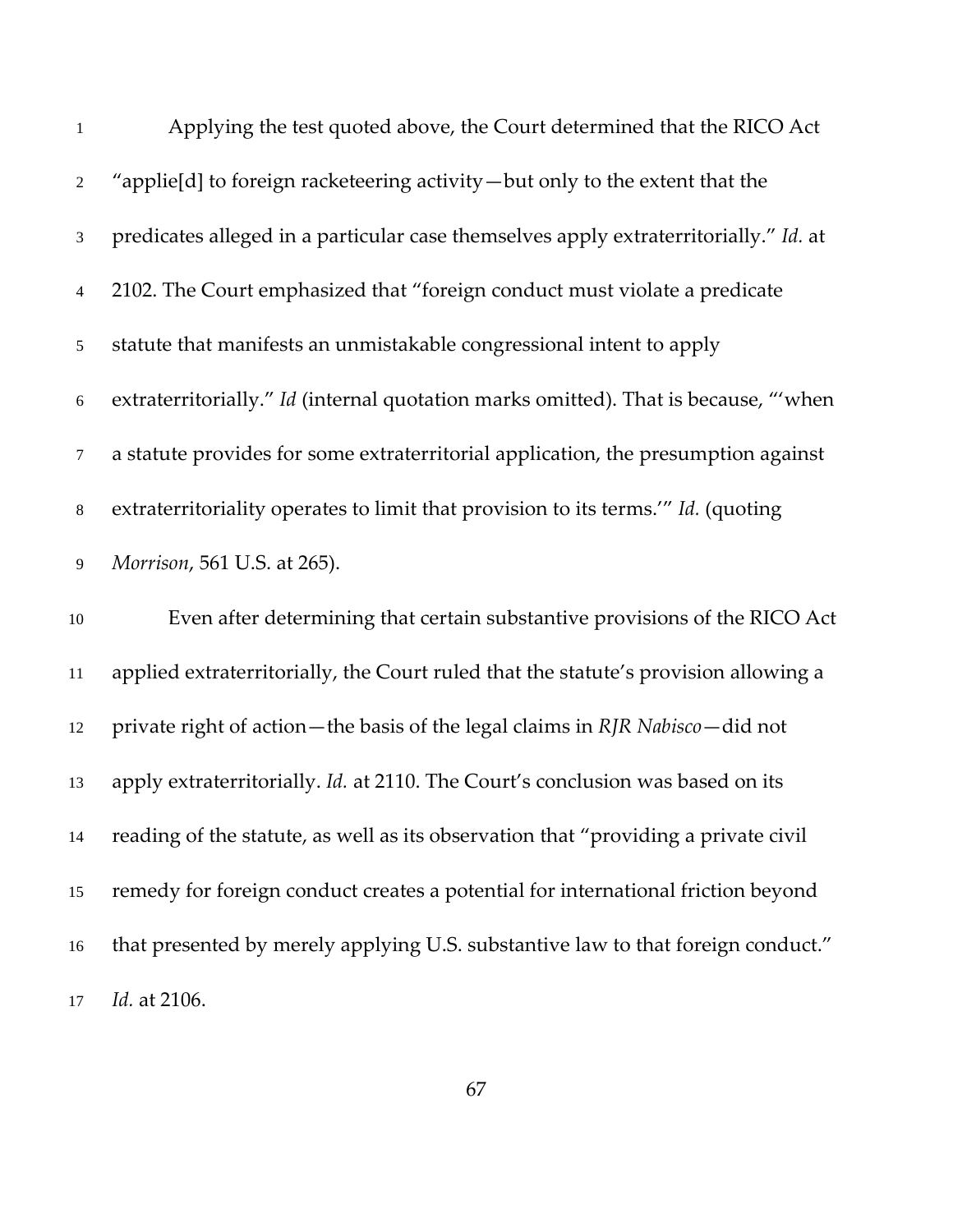| $\mathbf{1}$   | In brief, the Supreme Court's teachings in RJR Nabisco were that (1) when a              |
|----------------|------------------------------------------------------------------------------------------|
| $\overline{2}$ | statute includes some extraterritorial application, that application is limited by       |
| $\mathfrak{Z}$ | the statute's terms, and that (2) remedial provisions must be analyzed                   |
| $\overline{4}$ | independently to discern whether they permit extraterritorial application. <sup>10</sup> |
| 5              | These principles, though articulated in the RICO context, are consistent with            |
| $6\,$          | prior rulings by a number of courts regarding extraterritorial liability based on        |
| $\tau$         | the conspiracy and complicity statutes. Those statutes, like RICO, do not create         |
| $8\,$          | new substantive offenses, but merely allow liability for other legal violations.         |
| 9              | Accordingly, courts have repeatedly ruled that "[g]enerally, the extraterritorial        |
| 10             | reach of an ancillary offense like aiding and abetting or conspiracy is                  |
| 11             | coterminous with that of the underlying criminal statute." United States v. Ali, 718     |
| 12             | F.3d 929, 939 (D.C. Cir. 2013); see also United States v. Yakou, 428 F.3d 241, 252       |
| 13             | (D.C. Cir. 2005) ("The aiding and abetting statute, however, is not so broad as to       |

<span id="page-67-0"></span> The government cites *European Cmty. v. RJR Nabisco, Inc.*, 764 F.3d 129, 142 (2d Cir. 2014), *rev'd,* 136 S. Ct. 2090 (2016) for the proposition that if all elements of a statute are satisfied, "that statute is violated even if some further conduct contributing to the violation occurred outside the United States." [**Gray 14-15.]**  But the government neglects to mention that the text directly preceding this statement instructs that the proposition only applies to a statute "that does not apply extraterritorially." *Id.* Clearly, the FCPA applies extraterritorially, so the proposition the government cites is inapplicable here.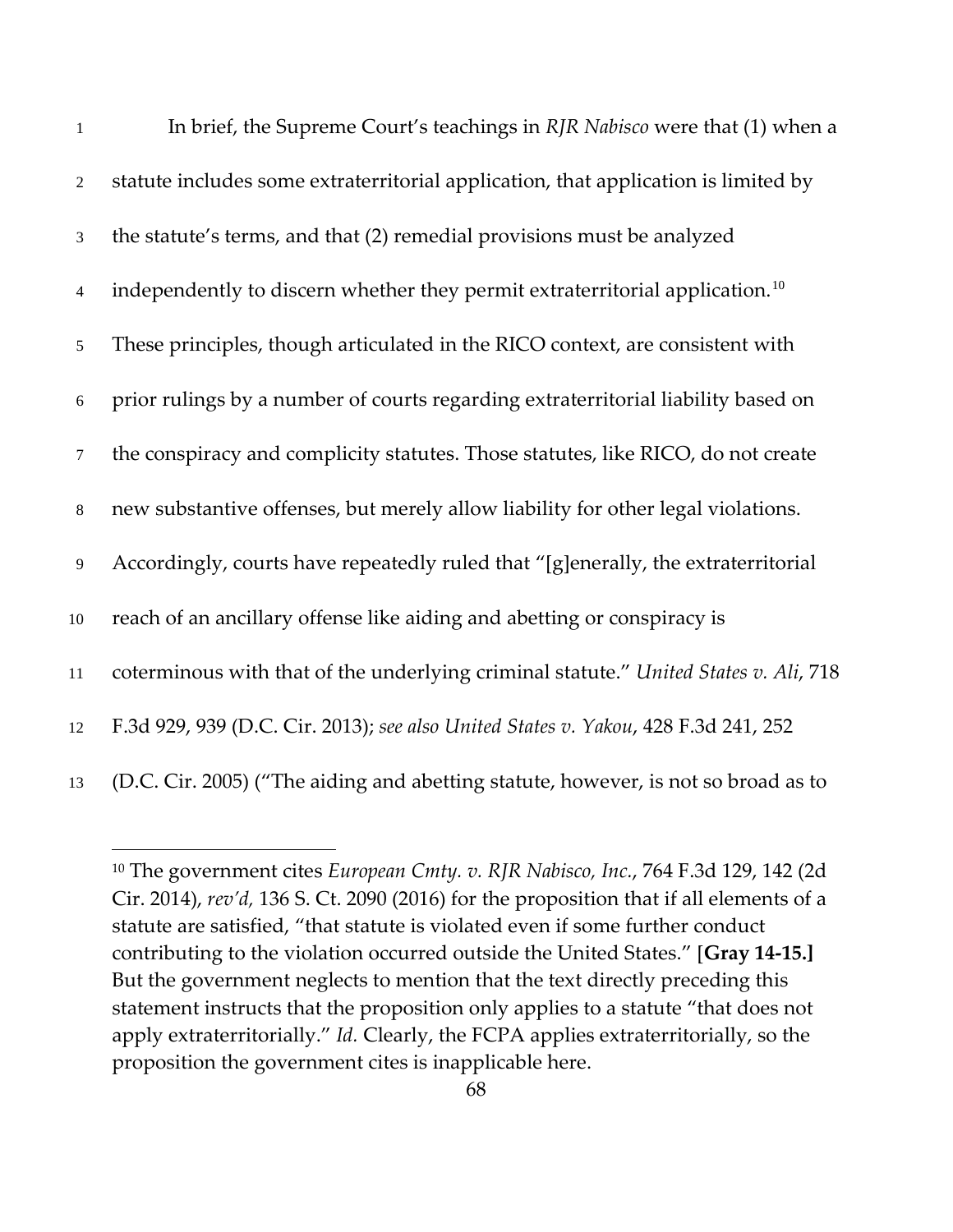| 1              | expand the extraterritorial reach of the underlying statute."); United States v. Hill, |
|----------------|----------------------------------------------------------------------------------------|
| $\overline{2}$ | 279 F.3d 731, 739 (9th Cir. 2002) ("[A]iding and abetting, and conspiracy have         |
| 3              | been deemed to confer extraterritorial jurisdiction to the same extent as the          |
| 4              | offenses that underlie them."); see also United States v. Bowman, 260 U.S. 94 (1922)   |
| 5              | (considering the extraterritorial application of the substantive offense and of a      |
| $\sqrt{6}$     | conspiracy charge without distinction).                                                |
| $\tau$         | These rules demonstrate that the conspiracy and complicity statutes may                |
| $\,8\,$        | not be used to bring the charges involved in this appeal. Because some                 |
| 9              | provisions of the FCPA have extraterritorial application, "the presumption             |
| 10             | against extraterritoriality operates to limit th[ose] provision[s] to [their] terms,"  |
| 11             | RJR Nabisco, 136 S. Ct. at 2102 (quoting Morrison, 561 U.S. at 265). And, as           |
| 12             | detailed at length above, the FCPA does not impose liability on a foreign national     |
| 13             | who is not an agent, employee, officer, director, or shareholder of an American        |
| 14             | issuer or domestic concern— <i>unless</i> that person commits a crime within the       |
| 15             | territory of the United States, see 15 U.S.C. § 78dd-3 (providing liability for        |
| 16             | persons "other than an issuer or a domestic concern or any officer,                    |
| 17             | director, employee, or agent of such person or any stockholder thereof" only if        |
| 18             | the person's conduct is undertaken "while in the territory of the United States").     |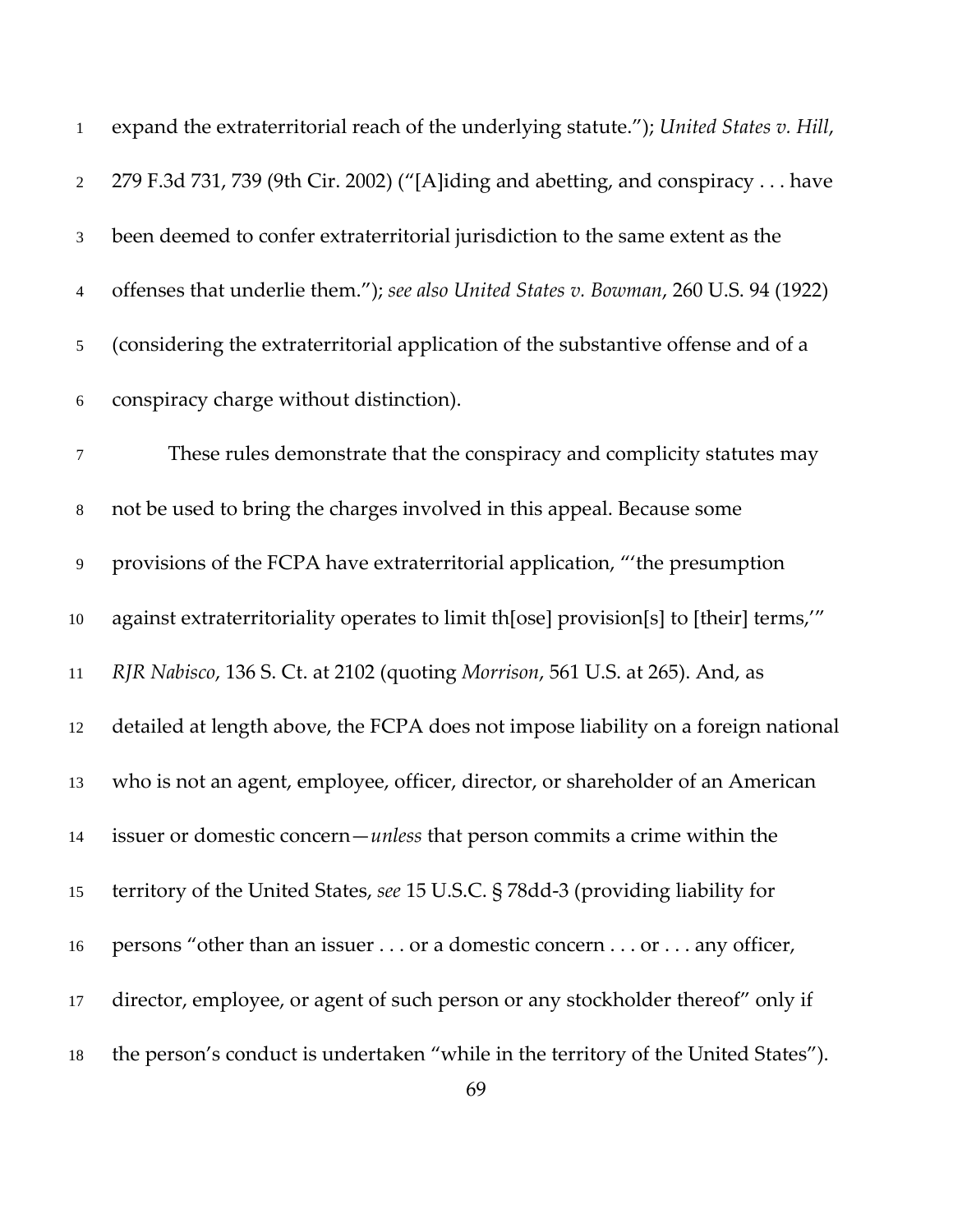| $\mathbf{1}$   | In other words, the territorial limitations of the FCPA preclude liability for such a  |
|----------------|----------------------------------------------------------------------------------------|
| 2              | person. The government may not expand the extraterritorial reach of the FCPA           |
| 3              | by recourse to the conspiracy and complicity statutes.                                 |
| $\overline{4}$ | The government cites numerous cases that it believes to stand for the                  |
| 5              | proposition that the conspiracy and complicity statutes can cover extraterritorial     |
| $\sqrt{6}$     | conduct even when the underlying statute does not. See, e.g., Ford v. United States,   |
| $\tau$         | 273 U.S. 593 (1927); United States v. Inco Bank & Tr. Corp., 845 F.2d 919 (11th Cir.   |
| 8              | 1988); United States v. Winter, 509 F.2d 975 (5th Cir. 1975); United States v. Lawson, |
| 9              | 507 F.2d 433 (7th Cir. 1974); Rivard v. United States, 375 F.2d 882 (5th Cir. 1967).   |
| 10             | But these cases all considered statutes prohibiting illegal importation of various     |
| $11\,$         | items-statutes that certainly contemplated the punishment of extraterritorial          |
| 12             | action of precisely the kind that the defendants in the cases were convicted. See      |
| 13             | Ford, 273 U.S. at 600-01 (conspiracy to import liquor into the United States); Inco    |
| 14             | Bank, 845 F.2d at 919-20 (conspiracy to defraud the United States by laundering        |
| 15             | money); Winter, 509 F.2d at 977 (importation of marijuana); Lawson, 507 F.2d at        |
| 16             | 435 (importation of cocaine); Rivard, 375 F.2d at 887 (importation of heroin). The     |
| 17             | government cites no case in which a statute drew specific lines as to its              |
| 18             | extraterritorial application, and those lines were exceeded using the conspiracy       |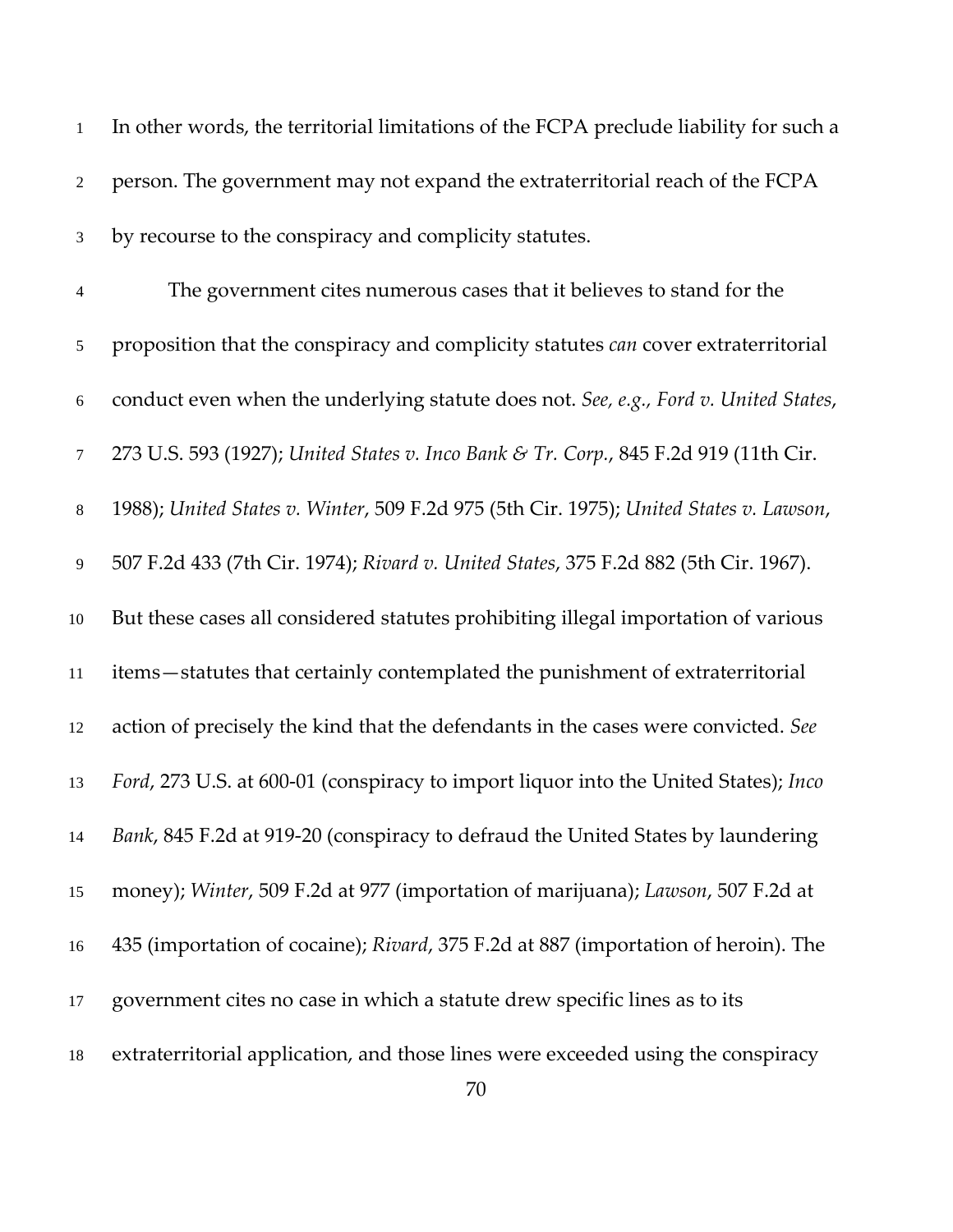| 1              | or complicity theories. The argument thus poses no difficulty for our                 |
|----------------|---------------------------------------------------------------------------------------|
| $\overline{2}$ | understanding of RJR Nabisco and related principles of the extraterritorial           |
| $\mathfrak{Z}$ | application of conspiracy and complicity rules.                                       |
| 4              | Consequently, the presumption against extraterritoriality bars the                    |
| 5              | government from using the conspiracy and complicity statutes to charge Hoskins        |
| $\sqrt{6}$     | with any offense that is not punishable under the FCPA itself because of the          |
| 7              | statute's territorial limitations. That includes both charges that are the subject of |
| $8\,$          | this motion — conspiracy to violate Sections 78dd-2 and 78dd-3 of the FCPA, and       |
| 9              | liability as an accomplice for doing so-because the FCPA clearly dictates that        |
| 10             | foreign nationals may only violate the statute outside the United States if they      |
| 11             | are agents, employees, officers, directors, or shareholders of an American issuer     |
| 12             | or domestic concern. To hold Hoskins liable, the government must demonstrate          |
| 13             | that he falls within one of those categories or acted illegally on American soil.     |
| 14             | The Second Object of the Conspiracy<br>III.                                           |
| 15             | Notwithstanding this Court's conclusion that Hoskins cannot be held                   |
| 16             | liable under the FCPA if he is not in the categories of persons directly covered by   |
| 17             | the statute, the government argues that it was error for the district court to        |

dismiss the second object of the conspiracy. We agree.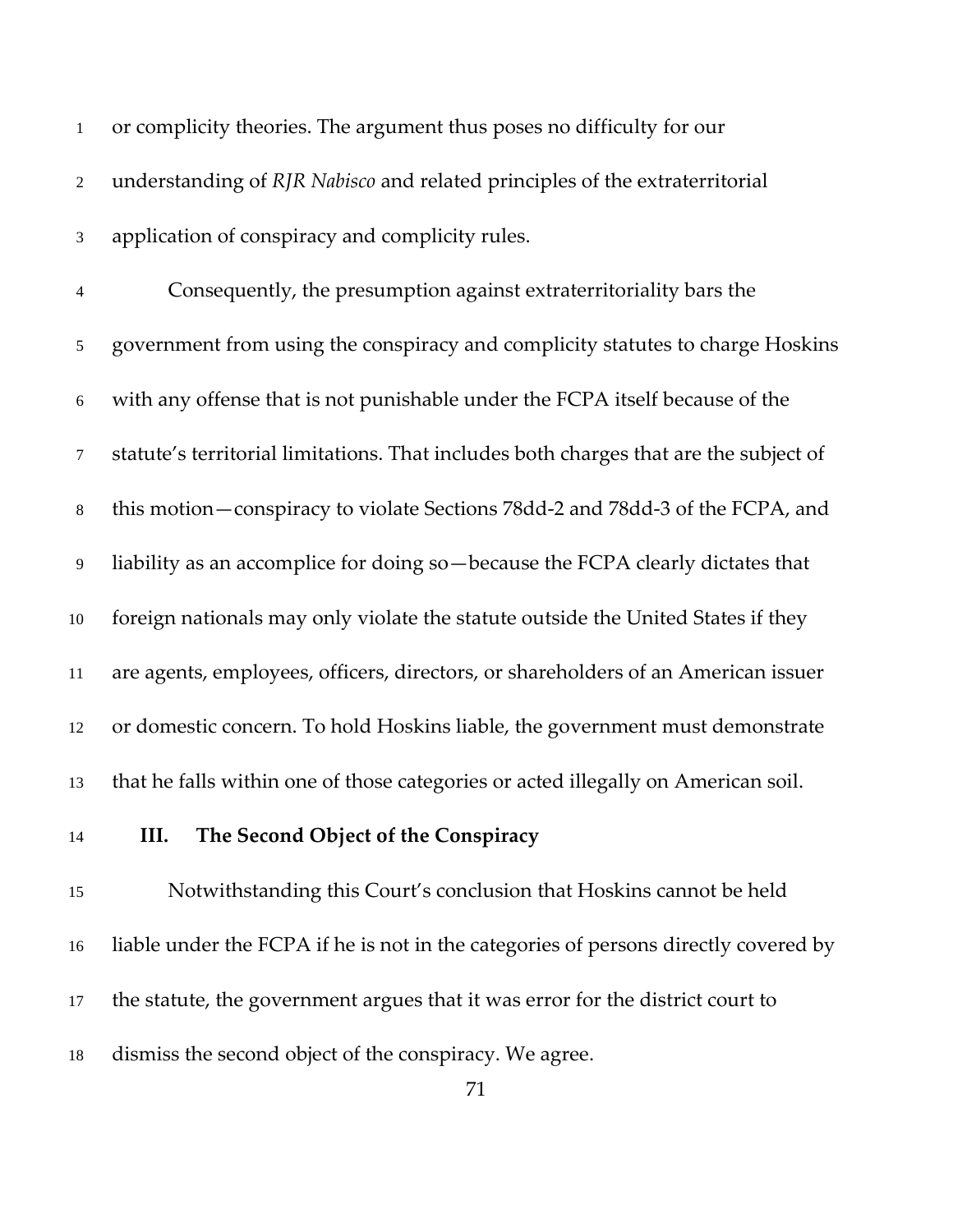| $\mathbf{1}$   | The second object alleges that Hoskins willfully conspired with various co-          |
|----------------|--------------------------------------------------------------------------------------|
| $\overline{2}$ | defendants to, "while in the territory of the United States," commit acts in         |
| 3              | furtherance of bribing foreign officials in violation of Section 78dd-3. Indictment  |
| 4              | If 26(b). The district court held that, because "it is undisputed that Mr. Hoskins   |
| 5              | never entered the territory of the United States and thus could not be prosecuted    |
| $\sqrt{6}$     | under this section," Gebardi barred the government from charging Hoskins with        |
| $\tau$         | the second object of the conspiracy. Hoskins, 123 F. Supp. 3d at 327 n.14. This      |
| $8\,$          | Court agrees that Hoskins cannot be directly liable under Section 78dd-3.            |
| 9              | However, the government "maintains that it still intends to prove that [Hoskins]     |
| 10             | acted as an agent of a domestic concern liable as a principal for the substantive    |
| 11             | FCPA counts charged in the indictment" in violation of Section 78dd-2. Id. at 318-   |
| 12             | 19 n.1. Provided that the government makes this showing, there is no affirmative     |
| 13             | legislative policy to leave his conduct unpunished, nor is there an extraterritorial |
| 14             | application of the FCPA. Accordingly, the government should be allowed to            |
| 15             | argue that, as an agent, Hoskins committed the first object by conspiring with       |
| 16             | employees and other agents of Alstom U.S. and committed the second object by         |
| 17             | conspiring with foreign nationals who conducted relevant acts while in the           |
| 18             | United States.                                                                       |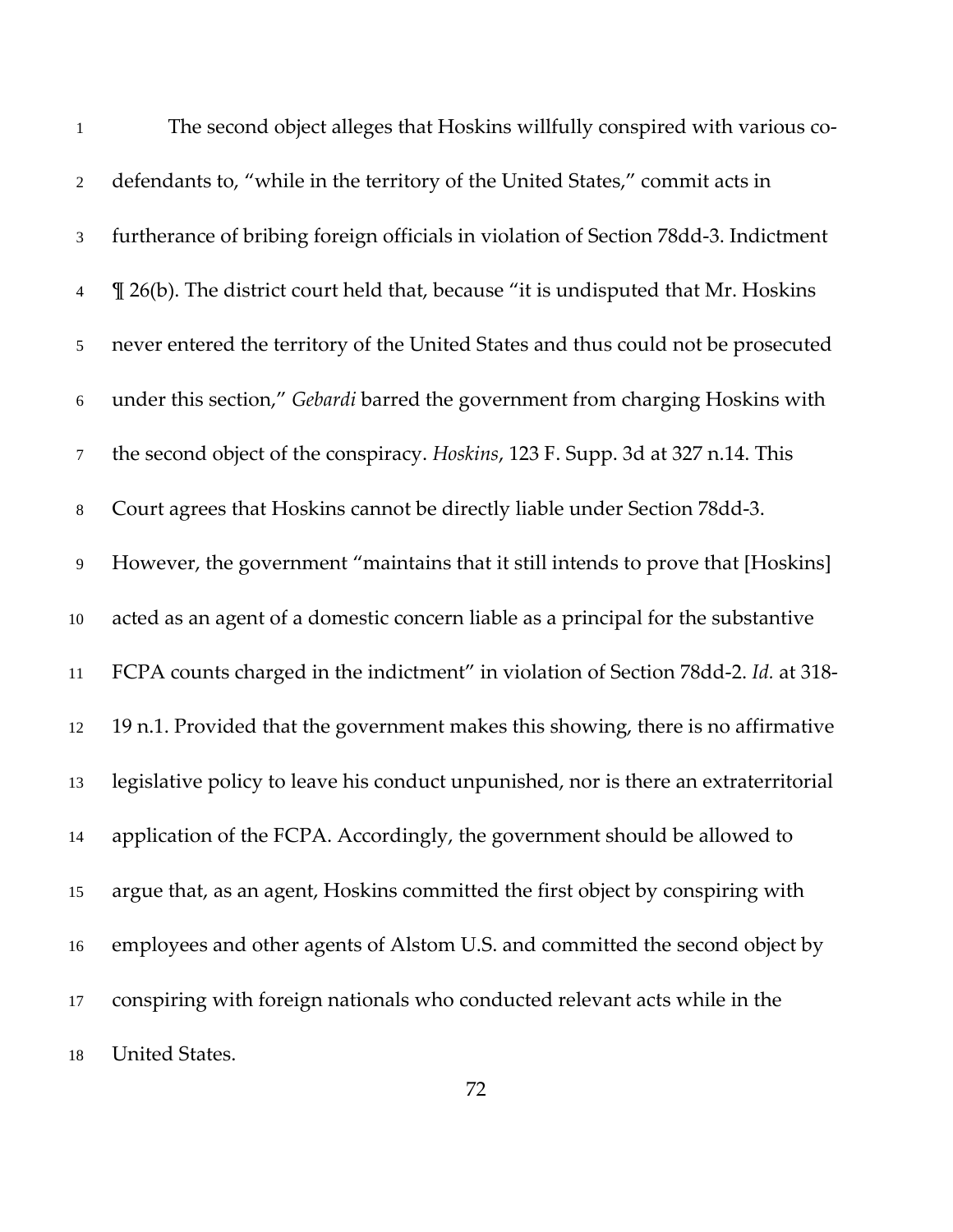| 8              | in part and REVERSED in part.                                                          |
|----------------|----------------------------------------------------------------------------------------|
| $\overline{7}$ | them to be without merit. Accordingly, the district court's orders are <b>AFFIRMED</b> |
| 6              | We have considered the government's remaining arguments and find                       |
| 5              | <b>CONCLUSION</b>                                                                      |
| $\overline{4}$ | district court to reinstate the second object of the conspiracy.                       |
| 3              | United States and we reverse this portion of the holding with instructions for the     |
| $\overline{2}$ | incapable of conspiring to violate Section 78dd-3 because he was never in the          |
| $\mathbf{1}$   | Accordingly, the district court erred in concluding that Hoskins was                   |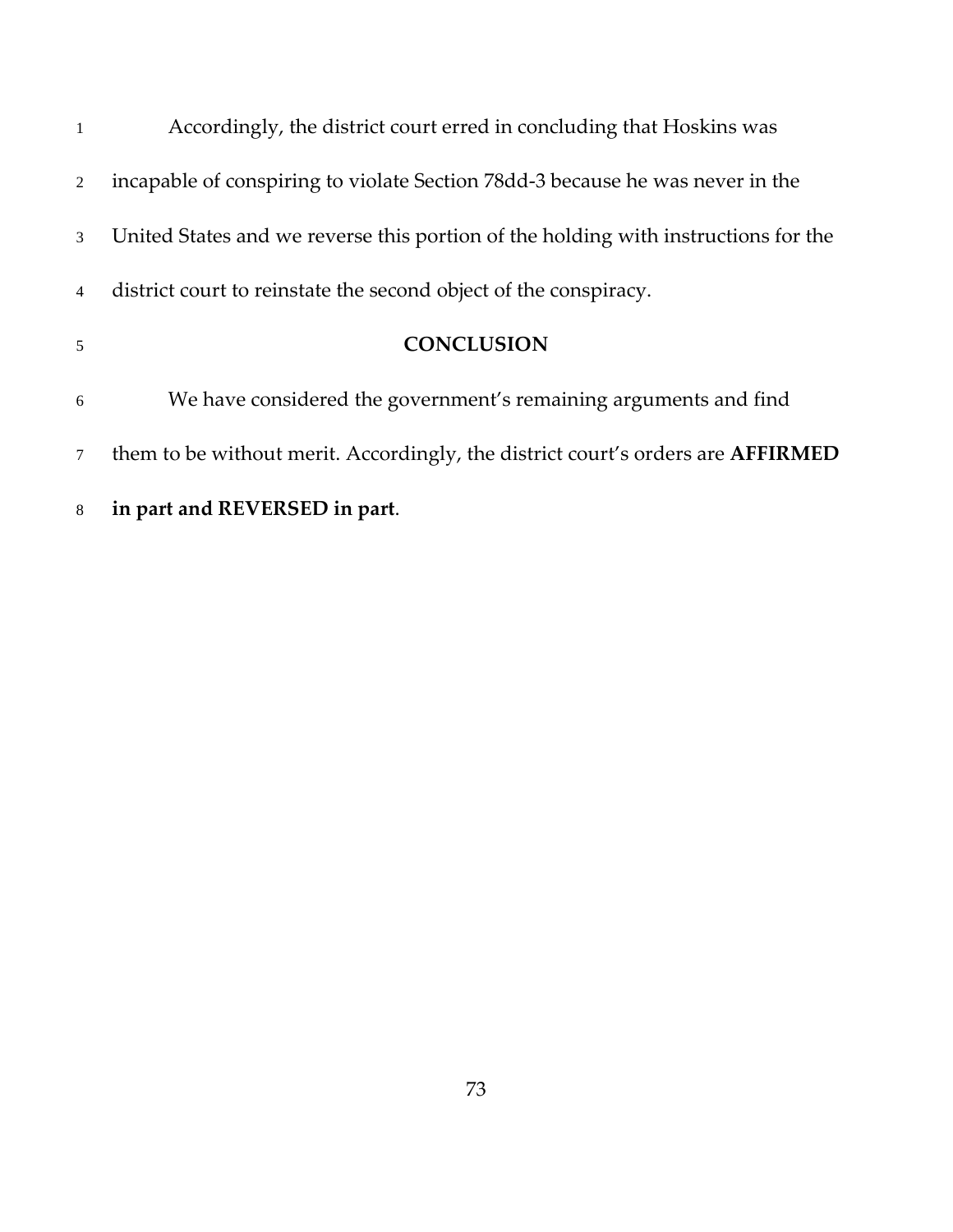| $\mathbf{1}$   | GERARD E. LYNCH, Circuit Judge, concurring:                                                 |
|----------------|---------------------------------------------------------------------------------------------|
| $\overline{2}$ | I join in Judge POOLER's thorough opinion for the Court, and write only to                  |
| 3              | state why I regard this as a close and difficult case.                                      |
| $\overline{4}$ | $\mathbf I$                                                                                 |
| 5              | The operative indictment in this case charges, among other things, that                     |
| 6              | Lawrence Hoskins, a senior vice president of a foreign corporation based abroad,            |
| 7              | (1) conspired with others, among them named employees of a Connecticut power                |
| $8\,$          | company that is a subsidiary of the foreign corporation for which Hoskins                   |
| 9              | worked, to commit offenses against the United States, including to violate the              |
| 10             | Foreign Corrupt Practices Act ("FCPA"), 15 U.S.C. § 78dd-2, by bribing                      |
| 11             | Indonesian public officials, and (2) committed substantive violations of that               |
| 12             | statute in that he aided and abetted those American individuals who engaged in              |
| 13             | the charged bribery.                                                                        |
| 14             | For purposes of this appeal, we assume that Hoskins was neither an                          |
| 15             | employee nor an agent of a domestic concern. <sup>1</sup> He therefore does not fall within |
| 16             | the terms of the statute, any more than the get-away driver for a bank robbery              |
|                |                                                                                             |

<sup>&</sup>lt;sup>1</sup> See Court Op. 4 n.1. The district court dismissed the indictment only insofar as it relies on the conspiracy and aiding and abetting theories, and left the charges against Hoskins intact insofar as he is charged as an "agent" of an American entity.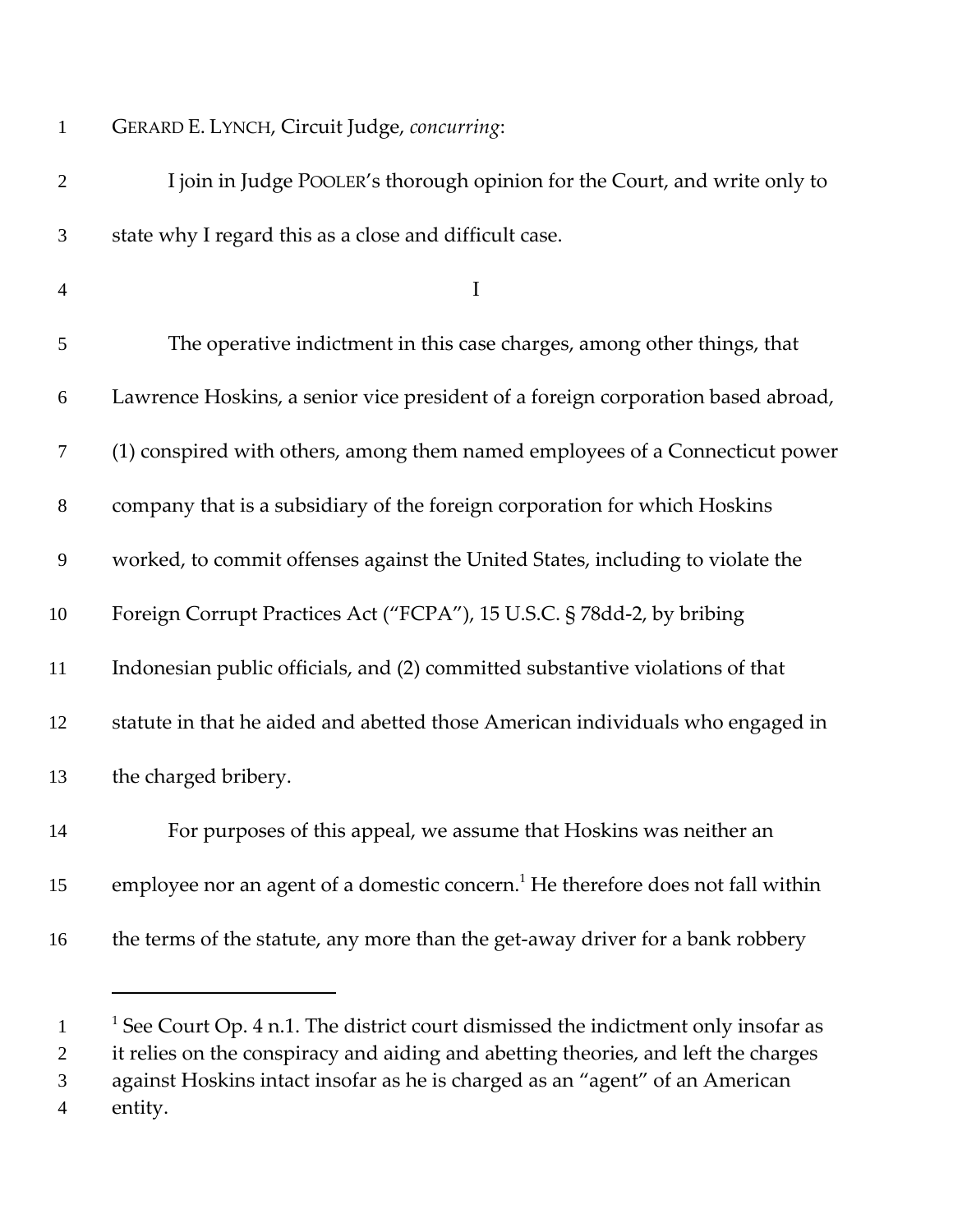| $\mathbf{1}$   | team has personally "by force and violence take[n] from the person or                    |
|----------------|------------------------------------------------------------------------------------------|
| $\mathbf{2}$   | presence of another any property belonging to any bank." 18 U.S.C.                       |
| $\mathfrak{Z}$ | § 2113(a). He did not, by his own actions, commit the acts prohibited by the             |
| $\overline{4}$ | FCPA, nor is he within the class of individuals who could commit the prohibited          |
| $\mathfrak s$  | acts.                                                                                    |
| 6              | The problem for Hoskins, however, as for the get-away driver, is that 18                 |
| $\tau$         | U.S.C. § 2 punishes "as a principal" anyone who, although he or she does not             |
| $\,8\,$        | personally commit the acts constituting the offense, "aids, abets, counsels,             |
| $\overline{9}$ | commands, induces or procures" the commission of those acts by another; in               |
| 10             | addition, 18 U.S.C. § 371 punishes anyone who "conspire[s]" with another to              |
| $11\,$         | commit the offense. The indictment in this case expressly charges that someone           |
| 12             | (specifically the alleged co-conspirator Pomponi, who was an employee or agent           |
| 13             | of a domestic concern) <i>did</i> engage in substantive violations of the FCPA, and that |
| 14             | Hoskins conspired with, and aided and directed, that person in the commission            |
| 15             | of the offense.                                                                          |
| 16             | As the opinion for the Court expressly recognizes, were we to rely solely                |
| 17             | on "the plain language of the general statutes regarding conspiracy and                  |
| 18             | accessorial liability $-$ which nothing in the text of the FCPA purports to override     |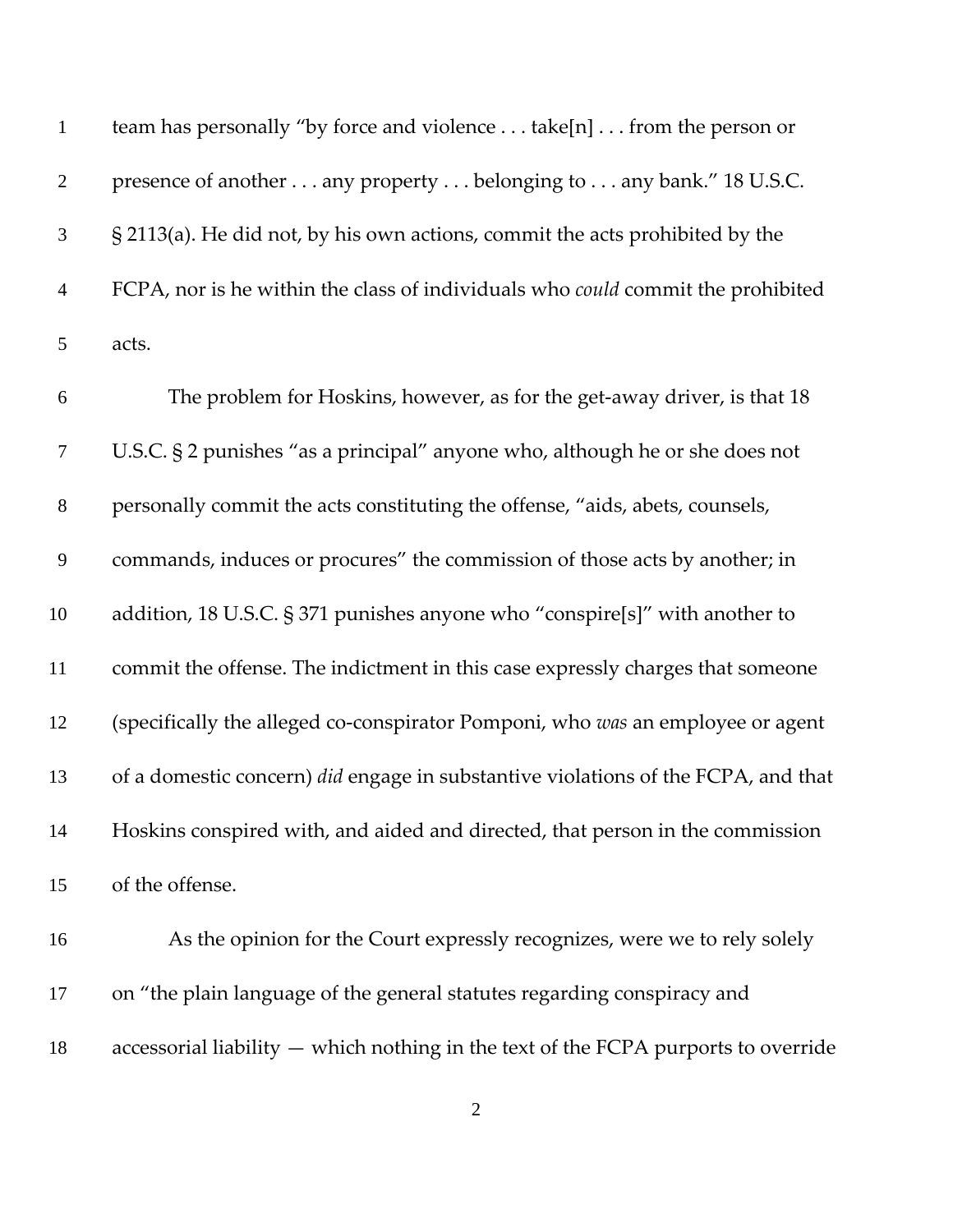| $\mathbf{1}$     | or limit – if Hoskins did what the indictment charges, he would appear to be         |
|------------------|--------------------------------------------------------------------------------------|
| $\overline{2}$   | guilty of conspiracy to violate the FCPA and (as an accomplice) of substantive       |
| $\mathfrak{Z}$   | violations of that statute," Court Op. 19-20, just as the wheelman for the bank      |
| $\overline{4}$   | robbery team is guilty of conspiracy and of substantive violations of the bank       |
| $\mathfrak{S}$   | robbery statute. That is precisely the result that the conspiracy and complicity     |
| 6                | statutes, and the common-law doctrines that long preceded such statutes and          |
| $\boldsymbol{7}$ | which the statutes codify, are designed to effect.                                   |
| $8\,$            | Moreover, as the Court also recognizes, the fact that the FCPA specifies             |
| $\overline{9}$   | that only particular classes of people can violate the law by bribing foreign        |
| 10               | officials does not in itself restrict the reach of conspiratorial or aiding and      |
| 11               | abetting liability to those same classes of people. Many offenses are defined such   |
| 12               | that they may be committed only by the actions of particular types of people. But    |
| 13               | as the Court's opinion ably documents, "the firm baseline rule with respect to       |
| 14               | both conspiracy and complicity is that where the crime is so defined that only       |
| 15               | certain categories of persons may commit the crime through their own acts,           |
| 16               | persons not within those categories can be guilty of conspiring to commit the        |
| 17               | crime or of the substantive crime itself as accomplices." Court Op. 21. That is not  |
| 18               | only the rule established by federal precedent; as the Court notes, that position is |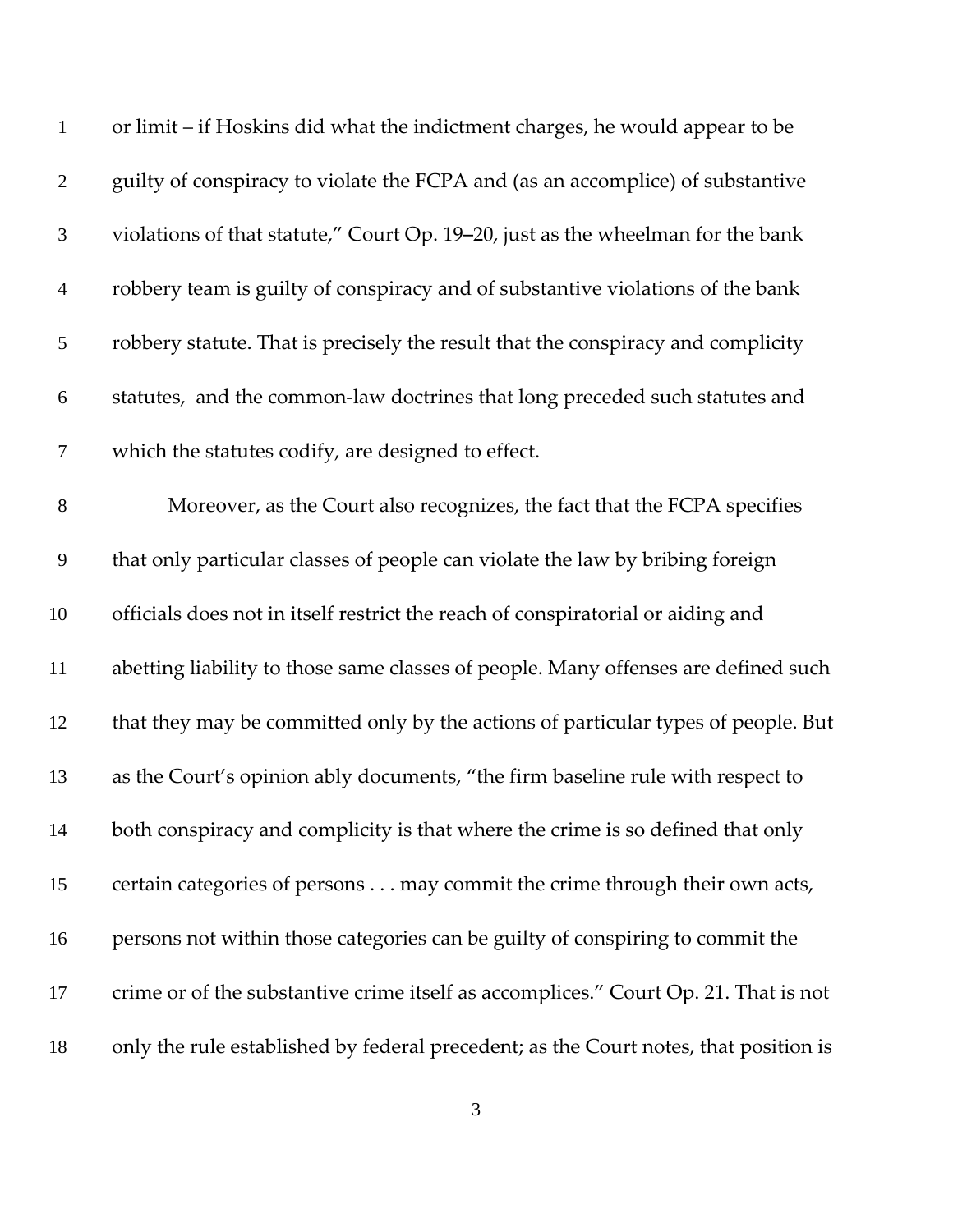| $\mathbf{1}$   | "universally held" in the states and in other Anglo-American jurisdictions. Id.       |
|----------------|---------------------------------------------------------------------------------------|
| $\overline{2}$ | n.4, quoting the American Law Institute, Model Penal Code and Commentaries,           |
| 3              | § 2.06 at 323 (1985). <sup>2</sup>                                                    |
| $\overline{4}$ | That baseline principle, like most principles, admits of exceptions, some of          |
| 5              | which have longstanding common-law roots. One such exception, as the Court's          |
| 6              | opinion notes, is exemplified by the Supreme Court's opinion in Gebardi v. United     |
| $\overline{7}$ | States, 287 U.S. 112 (1932). Sometimes we can infer from the apparent purpose of      |
| $8\,$          | the statute that the legislature cannot have intended to extend accessorial liability |
| 9              | to a class of persons who might better be thought of as victims of the crime (such    |
| 10             | as a willing underage participant in a sex act defined as rape because of the         |
| 11             | underage party's incapacity to consent, even where the minor intentionally            |
| 12             | facilitates the act and is old enough to have the capacity to commit a crime), or     |

<sup>2</sup> For example, 18 U.S.C. § 656 makes it a crime for an "officer, director, agent or employee of" certain banking institutions to "embezzle[ ] . . . or misappl[y]" the bank's funds. But it would be quite peculiar if the language of the law defining the kinds of persons who could be the *principals* of an embezzlement scheme precluded from liability, by that very definition, those who aid or induce a bank officer to engage in acts of embezzlement. Thus, if a bank officer persuades a friend with computer expertise to write code that could be insinuated into the bank's computers to divert funds into the officer's account, in exchange for a share of the proceeds of the crime, the computer‐savvy friend would of course be punishable for knowingly joining and assisting the criminal plan.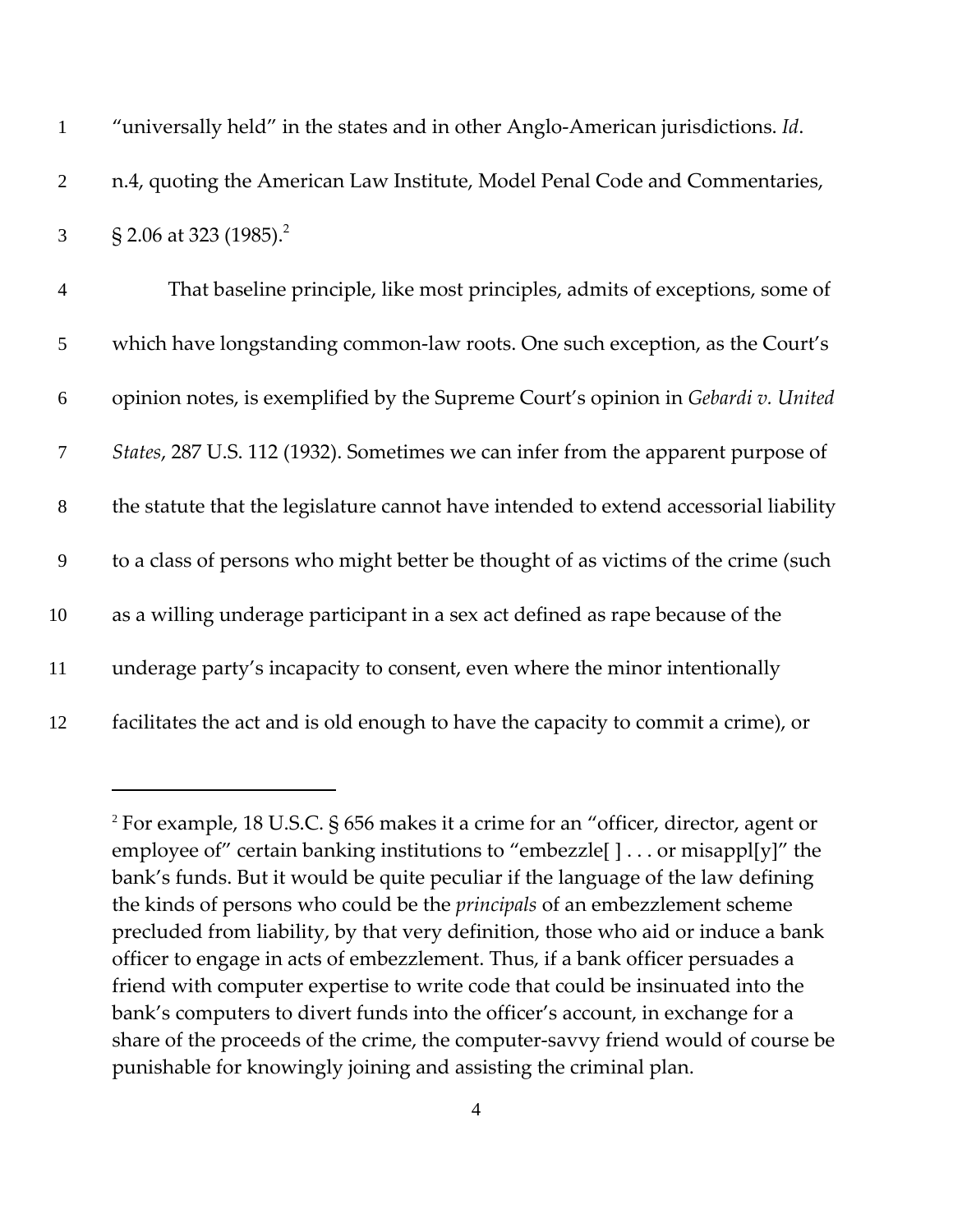| $\mathbf{1}$     | where a legislative sentencing scheme distinguishes levels of culpability among                       |
|------------------|-------------------------------------------------------------------------------------------------------|
| $\overline{2}$   | various participants, and treating the less culpable party as an accomplice of the                    |
| 3                | more culpable one would undermine that scheme (as in the case of narcotics                            |
| $\overline{4}$   | transactions, where possessors of illegal drugs for their own use are punished                        |
| 5                | less severely than distributors; the purchaser is not treated as the accomplice of                    |
| $\boldsymbol{6}$ | the seller even though he or she intentionally facilitates the sale). <sup>3</sup>                    |
| $\tau$           | This exception, however, must be construed narrowly. Discerning when                                  |
| $8\,$            | the legislature "must have" intended to exempt a particular class of persons from                     |
| 9                | the plain text of its statutes is a tricky business. What, after all, in the language or              |
| 10               | structure of the statute distinguishes one statute that limits the category of                        |
| 11               | principal offenders from another, such that some few should be singled out as                         |
| 12               | clearly intending to preclude some persons outside that category from liability,                      |
| 13               | and distinguished from the general run of statutes where no such intention can                        |
| - 1              | <sup>3</sup> The latter aspect of the exception largely accounts for <i>United States v. Amen</i> 831 |

<sup>3</sup> The latter aspect of the exception largely accounts for *United States v. Amen*, 831 F.2d 373 (2d Cir. 1987). The "continuing criminal enterprise" or "kingpin" statute, 21 U.S.C. § 848, is essentially a sentence‐enhancing statute that identifies some drug dealers as worthy of increased punishment because of the extent and magnitude of their criminal acts. To apply accessorial liability as a way of bumping the kingpin's henchmen up to the same level of punishment because they help him in his enterprise would disrupt the legislature's intention to impose graduated punishments according to various conspirators' different levels of involvement in the narcotics trade.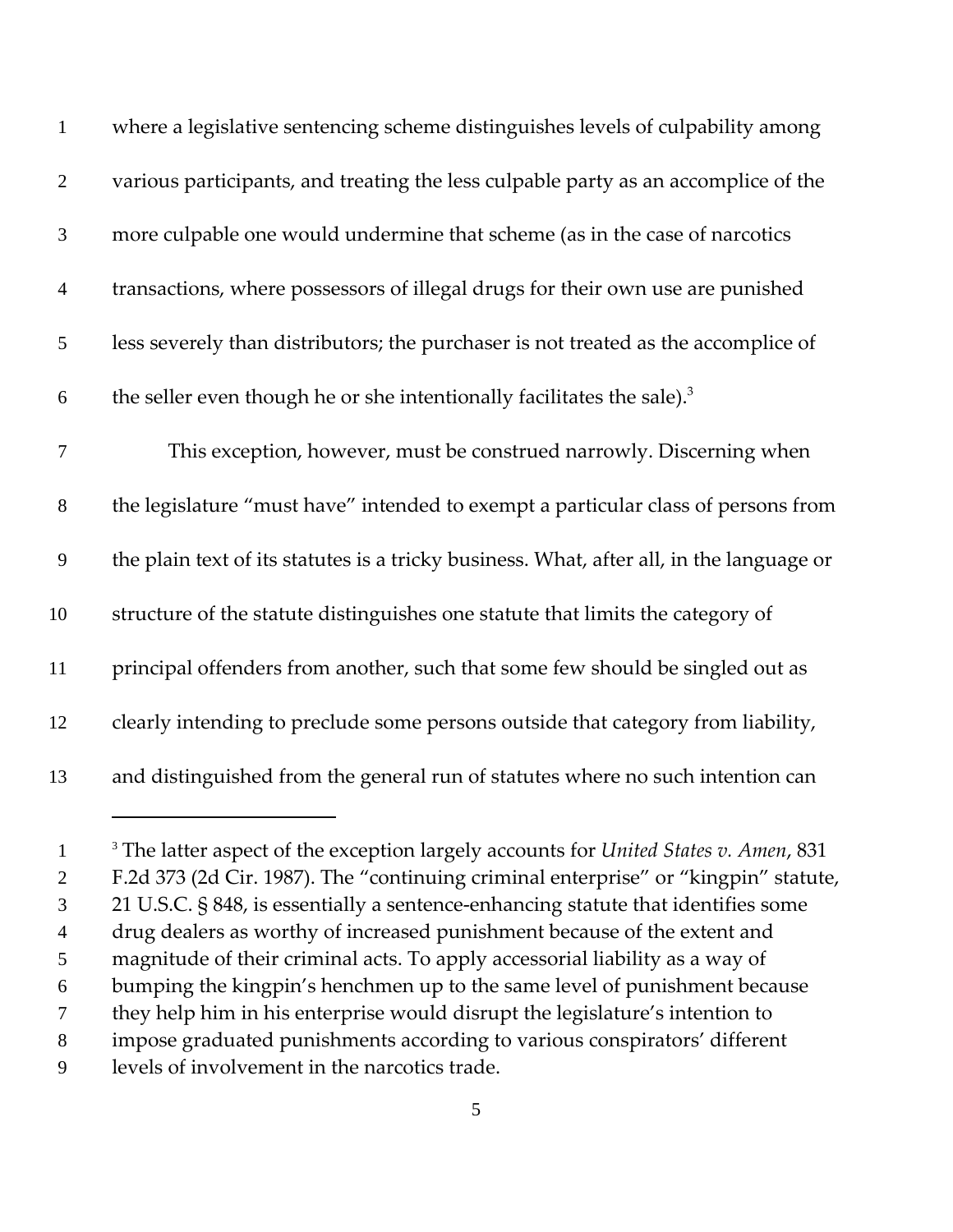be discerned? Nothing, or at least not much, in the statutes at issue tells us to exclude some or all persons not within the designated category from accomplice liability.

| $\overline{4}$   | In my view, it is helpful in most cases to look to the traditional principles        |
|------------------|--------------------------------------------------------------------------------------|
| 5                | derived from the common law, and embodied in the legislation and judicial            |
| $\boldsymbol{6}$ | decisions of the fifty states, which have the primary responsibility for enforcing   |
| $\tau$           | criminal law in this country. That is not an idiosyncratic position of my own; it    |
| $8\,$            | was the view expressed by Justice Jackson, writing for a unanimous Supreme           |
| $\overline{9}$   | Court in Morissette v. United States, 342 U.S. 246 (1952). The Morissette Court      |
| 10               | looked to the common law and the rulings of "[s]tate courts of last resort, on       |
| $11\,$           | whom fall the heaviest burden of interpreting criminal law in this country," to      |
| 12               | interpret a federal statute (the prohibition on theft of federal property, now       |
| 13               | codified at 18 U.S.C. § 641) that lacked "any express prescription of criminal       |
| 14               | intent." Id. at 260-61. Justice Jackson concluded that, since Congress acted against |
| 15               | the backdrop of "an unbroken course of judicial decision in all constituent states   |
| 16               | of the Union," its silence about mens rea reflected the adoption of common-law       |
| 17               | principles, rather than their rejection. Id. at 261-62.                              |

As our principal opinion today correctly points out, the Supreme Court in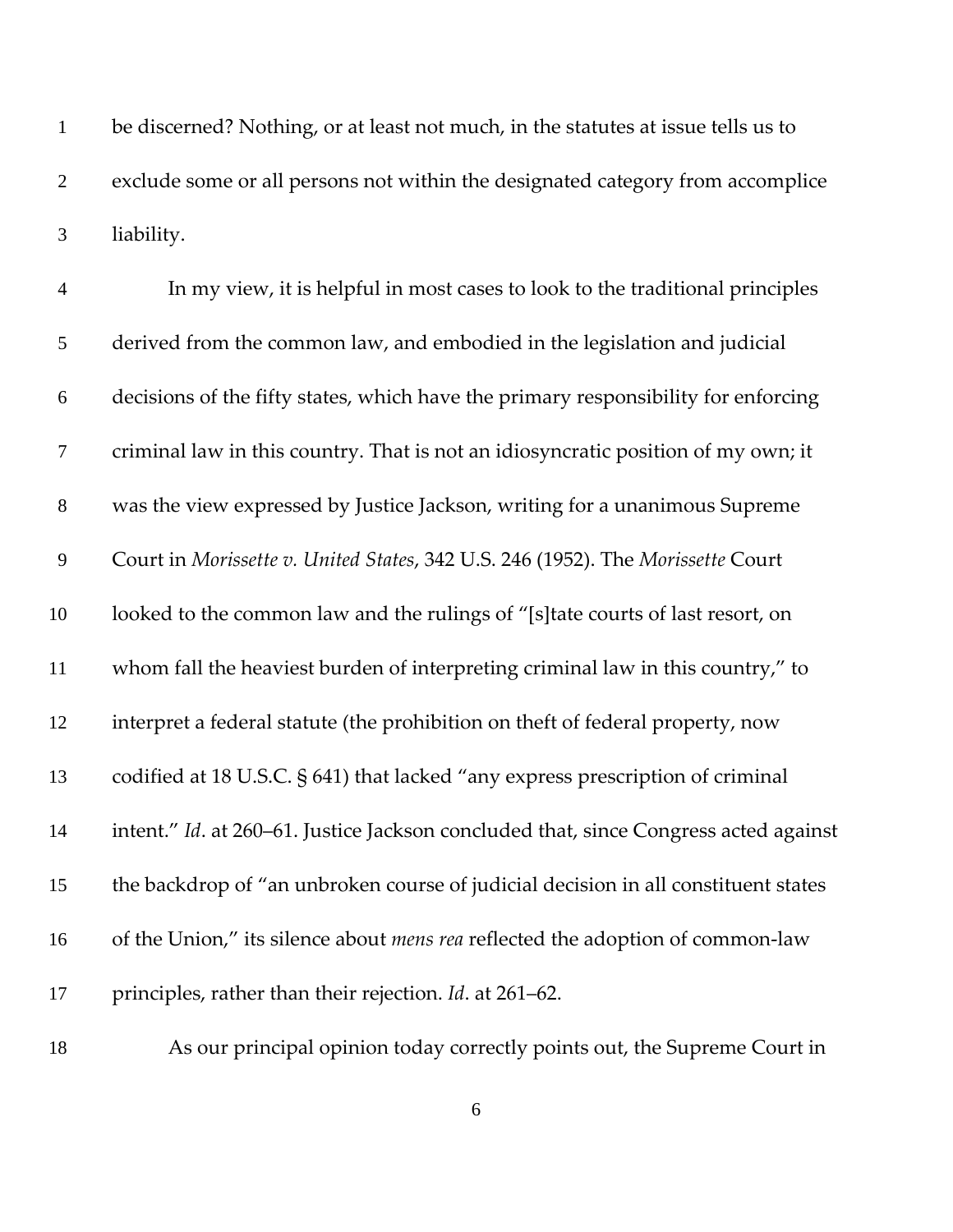| $\mathbf{1}$   | Gebardi seems to have considered its ruling, rejecting conspiratorial liability          |
|----------------|------------------------------------------------------------------------------------------|
| $\mathbf{2}$   | under the Mann Act for women who agreed to be transported across state lines,            |
| $\mathfrak{Z}$ | as a slight extension of the traditional common-law rules. Court Op. 26-27. But          |
| $\overline{4}$ | this fact alone would not persuade me that Gebardi opens a broad door to finding         |
| 5              | "legislative policy" exceptions to the general principle that persons outside            |
| 6              | defined legislative categories of principal liability may still be guilty of             |
| $\overline{7}$ | conspiracy and complicity. In codifying the general consensus of common-law              |
| $8\,$          | complicity principles, the Model Penal Code confined the exceptions to two               |
| 9              | closely related situations, proposing to exclude from accomplice liability only          |
| 10             | "victim[s] of [the] offense," MPC $\S$ 2.06(6)(a), and those whose "conduct is           |
| 11             | inevitably incident to its commission" in light of the definition of the offense, id.    |
| 12             | § 2.06(6)(b). The Commentary to these proposals, which extensively discusses the         |
| 13             | many decisions classifying persons as accomplices or not across a variety of             |
| 14             | crimes, treats Gebardi as an example of the latter exception. See American Law           |
| 15             | Institute, Model Penal Code and Commentaries, § 2.06 at 323–25 & nn.74, 82. <sup>4</sup> |

<sup>&</sup>lt;sup>4</sup> Indeed, the language of the second exception is closely derived from that of Justice Stone in *Gebardi*, who wrote:

We think it a necessary implication of that policy that when the Mann Act and the conspiracy statute came to be construed together, as they necessarily would be, the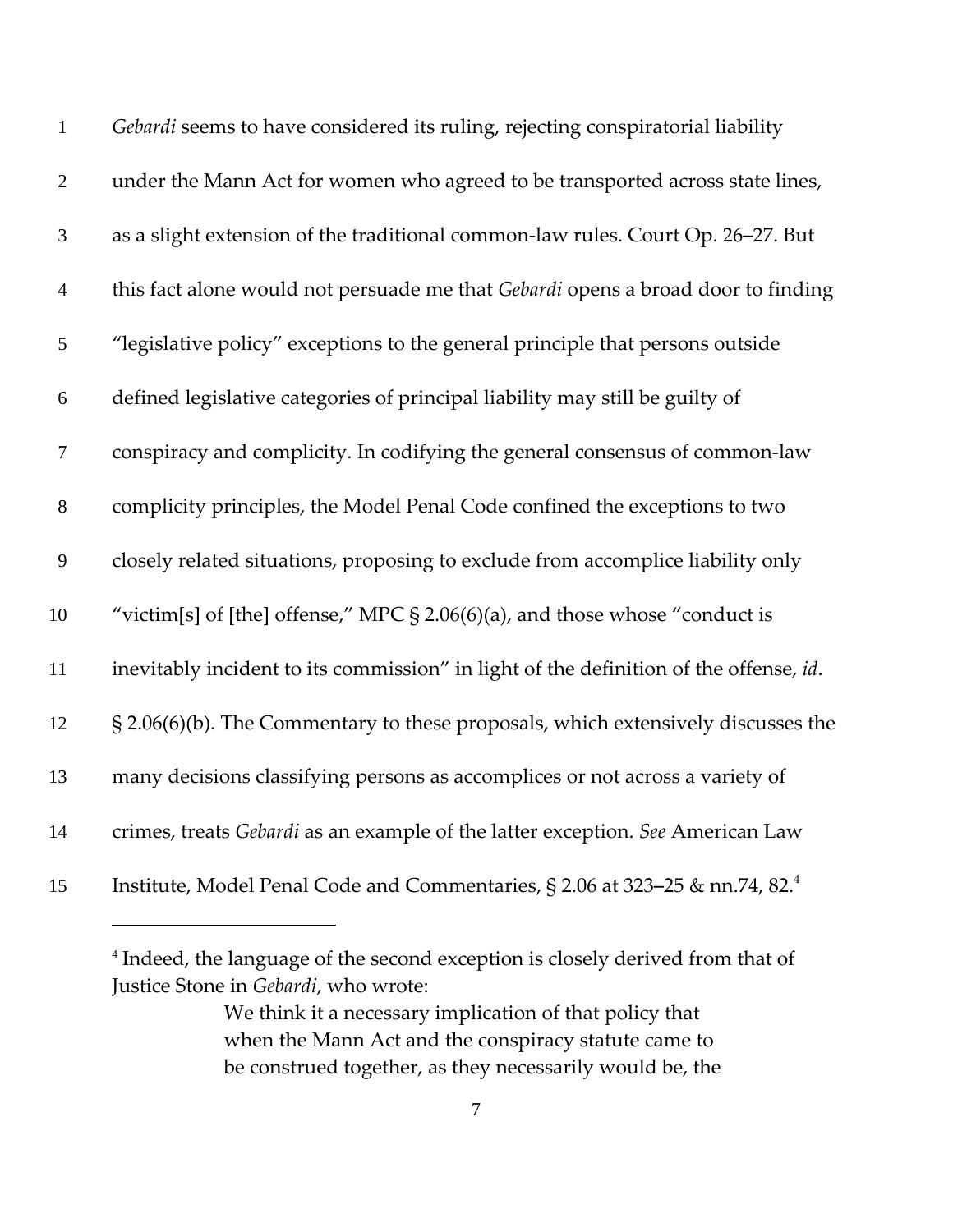| $\mathbf{1}$     | The Fifth Circuit's decision in United States v. Castle, 925 F.2d 831 (5th Cir.       |
|------------------|---------------------------------------------------------------------------------------|
| $\mathbf{2}$     | 1991), illustrates a classic application of the Gebardi principle to the FCPA. There, |
| 3                | the government attempted to prosecute the foreign official who received a bribe       |
| $\overline{4}$   | from representatives of a domestic concern for conspiracy to violate the FCPA.        |
| 5                | Such a prosecution runs directly in the face of Gebardi and its common-law            |
| $\boldsymbol{6}$ | predecessors. As the Fifth Circuit ruled, "Congress intended in both the FCPA         |
| $\overline{7}$   | and the Mann Act to deter and punish certain activities which necessarily             |
| $8\,$            | involved the agreement of at least two people, but Congress chose in both             |
| $\mathbf{9}$     | statutes to punish only one party to the agreement." Id. at 833. Thus, "the very      |
| 10               | individuals whose participation was required in every case $-$ the foreign            |
| 11               | officials accepting the bribe - were excluded from prosecution for the                |
| 12               | substantive offense." Id. at 835. In such a case, it makes sense to conclude that     |
| 13               | Congress must have intended to impose liability only on the American bribe            |
|                  | same participation which the former contemplates as an                                |

Act itself confers.

*inseparable incident* of all cases in which the woman is a voluntary agent at all, but does not punish, was not

automatically to be made punishable under the latter. It

would contravene that policy to hold that the very passage of the Mann Act effected a withdrawal by the conspiracy statute of that immunity which the Mann

U.S. at 123 (emphasis added).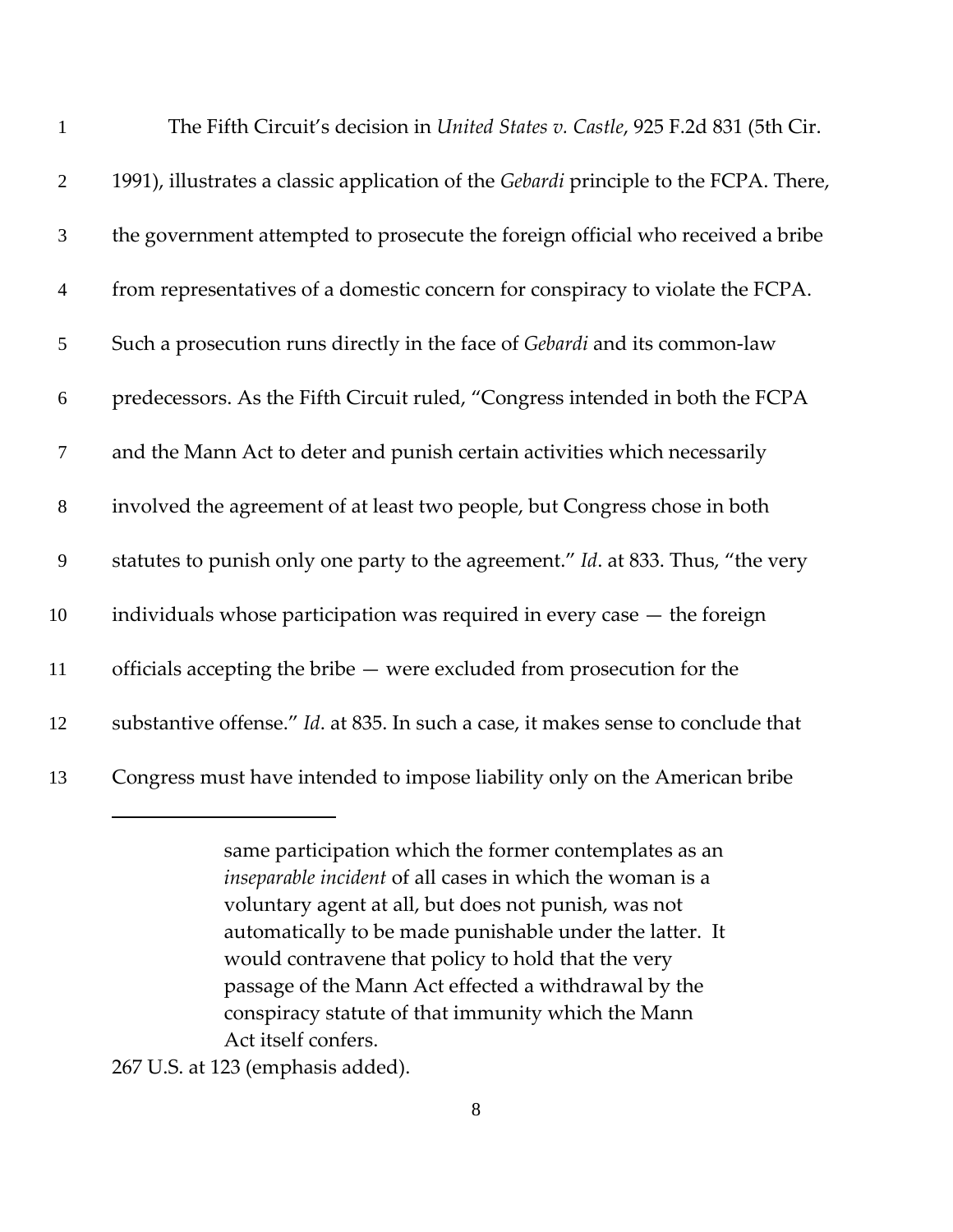| $\mathbf{1}$     | giver, and not on the foreign official who receives the bribe, even though the          |
|------------------|-----------------------------------------------------------------------------------------|
| $\mathbf{2}$     | latter plainly facilitates the criminal conduct of the bribe giver. The legislative     |
| $\mathfrak{Z}$   | history cited in the Court's opinion corroborates that intuition. If anything is clear  |
| $\overline{4}$   | from that history, it is that Congress was concerned about intruding into foreign       |
| 5                | sovereignty by attempting to punish under American law foreign officials taking         |
| 6                | bribes from Americans on their own soil.                                                |
| $\tau$           | It is not at all clear to me, however, that Hoskins benefits from the Gebardi           |
| $8\,$            | principle. Although every bribe given by an American company to a foreign               |
| $\boldsymbol{9}$ | government official in return for favorable official treatment inherently involves      |
| 10               | such a foreign official (the foreign official's receipt of the bribe is an "inseparable |
| 11               | incident," in Justice Stone's phrase, of the American bribe-giver's violation of the    |
| 12               | FCPA), not every such bribe involves the direction of the American company's            |
| 13               | action, or the provision of expert advice on how to execute the scheme, by an           |
| 14               | executive of a foreign parent of the American company. Thus, while Congress             |
| 15               | could not help but be aware that every bribe given abroad by an affiliate of an         |
| 16               | American entity involved by definition a foreign official who received the bribe,       |
| 17               | there is no particular reason to think that the conceivable (but somewhat arcane)       |
| 18               | case of a foreign parent company's executives who directed, supervised, or              |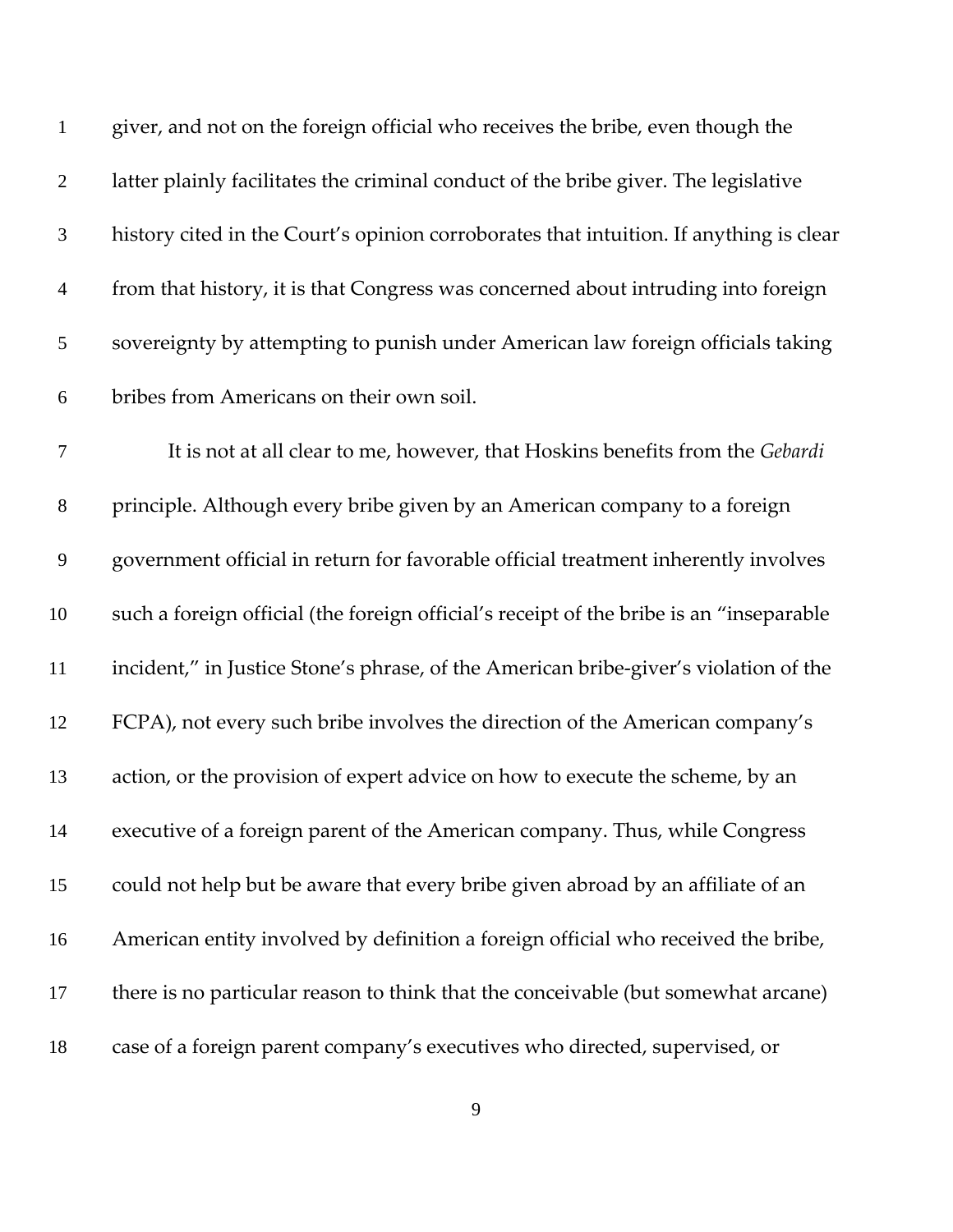| $\mathbf{1}$     | assisted an American company to pay a bribe was necessarily present to the           |
|------------------|--------------------------------------------------------------------------------------|
| $\mathfrak{2}$   | minds of the members of Congress who voted to adopt the FCPA.                        |
| 3                | $\mathbf{I}$                                                                         |
| $\overline{4}$   | If this case involved an ordinary criminal statute with purely domestic              |
| 5                | applications, then, I would likely reach a different conclusion here. But as Justice |
| 6                | Jackson also explained in Morissette, while in many cases Congress can best be       |
| $\boldsymbol{7}$ | understood to have created federal criminal law against the backdrop of              |
| $8\,$            | traditional common-law principles of criminal liability, in some instances           |
| $\mathbf{9}$     | Congress faces novel situations not anticipated by the common law of crimes,         |
| 10               | and legislates "to call into existence new duties and crimes." 342 U.S. at 253. In   |
| 11               | doing so, Congress may have to deal with issues that are unique to federal law.      |
| 12               | The FCPA, for example, is not an ordinary domestic criminal law, but a               |
| 13               | novel expansion of criminal liability to impose duties on American businesses to     |
| 14               | conform to domestic ethical standards even when they operate beyond our              |
| 15               | borders, in lands with different cultures, laws, and traditions. I agree with my     |
| 16               | colleagues that the extraterritorial effects of the FCPA require us to exercise      |
| 17               | particular caution before extending its reach even farther than that expressly       |
| 18               | declared by the statutory text. Although the FCPA explicitly and by design           |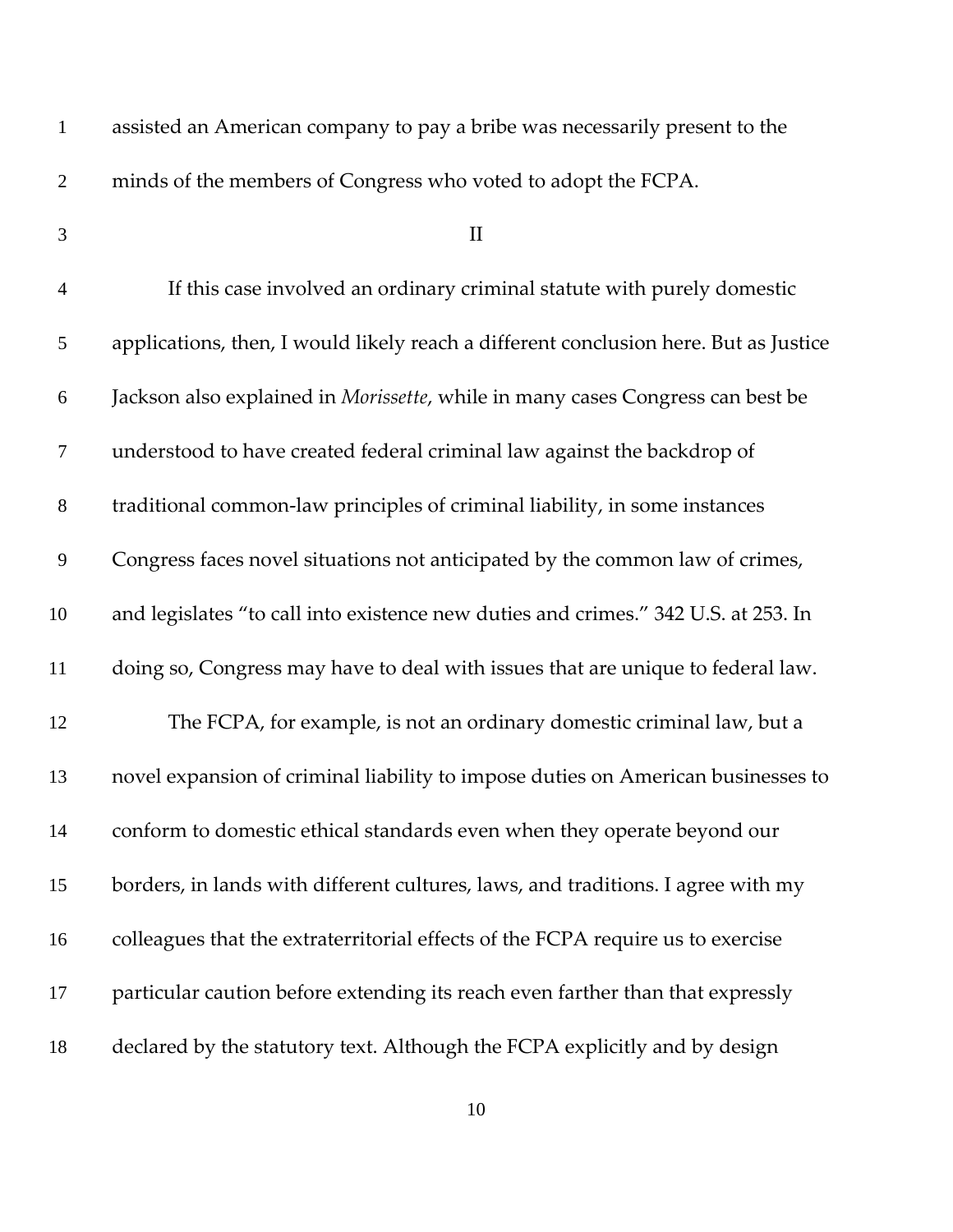| $\mathbf{1}$     | applies extraterritorially, the same concerns that generate a presumption against    |
|------------------|--------------------------------------------------------------------------------------|
| $\overline{2}$   | implying extraterritorial application of United States law, see Morrison v. National |
| $\mathfrak{Z}$   | Australia Bank, Ltd., 561 U.S. 247 (2010) warrant special caution in applying        |
| $\overline{4}$   | normal principles of accessorial liability when Congress has delineated the          |
| 5                | particular circumstances in which the statute applies abroad.                        |
| 6                | In adopting the FCPA, Congress sought to criminalize wrongful conduct                |
| $\boldsymbol{7}$ | by Americans and those who in various ways work with Americans, while                |
| $8\,$            | avoiding unnecessary imposition on the sovereignty of other countries whose          |
| 9                | traditions and laws may differ from our own. The legislative history described in    |
| 10               | the Court's opinion demonstrates that, in confronting the delicate line-drawing      |
| 11               | exercises involved in balancing these concerns, Congress intended to limit the       |
| 12               | overseas applications of the statute to those that it explicitly defined. The        |
| 13               | particular situation of someone like Hoskins, who is alleged to have participated    |
| 14               | in directing or assisting Americans to violate the FCPA, was not explicitly          |
| 15               | discussed by Congress, and such a case might well never have occurred to those       |
| 16               | drafting the law. The extraterritorial application that <i>primarily</i> concerned   |
| 17               | Congress was the potential intrusion into the sovereignty of the nations whose       |
| 18               | officials were bribed. But we do not sit to decide how Congress might have           |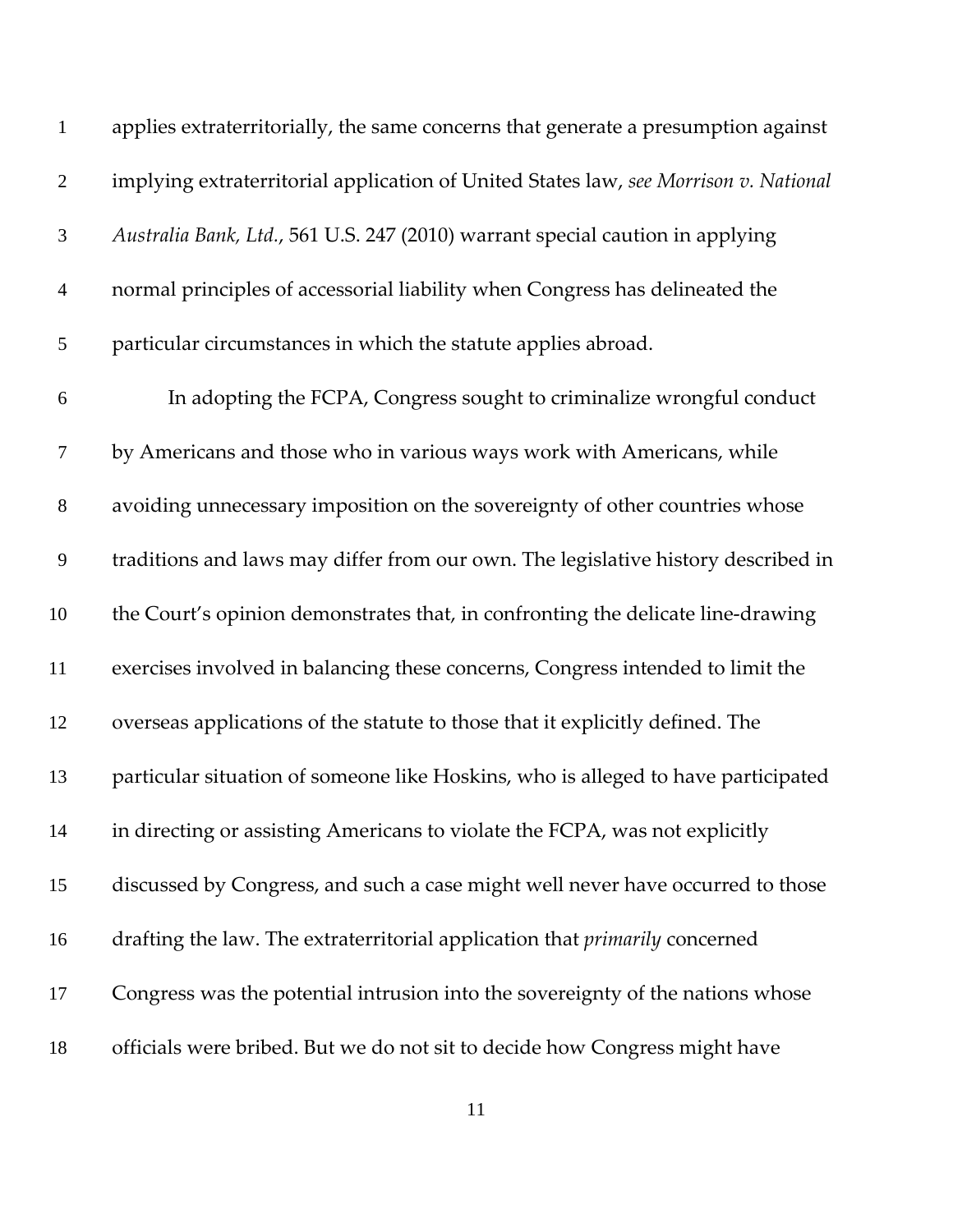| $\mathbf{1}$     | written the law if it had specifically considered this case. We can only apply the    |
|------------------|---------------------------------------------------------------------------------------|
| $\mathbf{2}$     | law that Congress did write, which limits the extraterritorial application of the     |
| $\mathfrak{Z}$   | FCPA to specific cases that do not include Hoskins's situation.                       |
| $\overline{4}$   | I therefore think that a combination of the presumption against                       |
| 5                | extraterritorial application of United States law generally discussed in Part II D of |
| 6                | the majority opinion, and the legislative history, discussed in Part II C 3           |
| $\boldsymbol{7}$ | demonstrating that Congress drew lines in the FCPA out of specific concern            |
| $8\,$            | about the scope of extraterritorial application of the statute, warrant affirmance of |
| 9                | the district court's partial dismissal of the indictment in this case.                |
| 10               | Ш                                                                                     |
| 11               | I would be remiss, finally, not to note that Congress might want to revisit           |
| 12               | the statute with this case in mind, as the result we reach today seems to me          |
| 13               | questionable as a matter of policy. The FCPA represents an effort by the United       |
| 14               | States to keep its own nationals free of corruption when dealing in foreign           |
| 15               | countries where corruption is endemic. Such corruption undermines the ethical         |
| 16               | foundations of American businesses, and risks accustoming American                    |
| 17               | businesspeople and corporations to corrupt practices that they encounter abroad,      |
| 18               | with the attendant possibility of importing back to the United States practices       |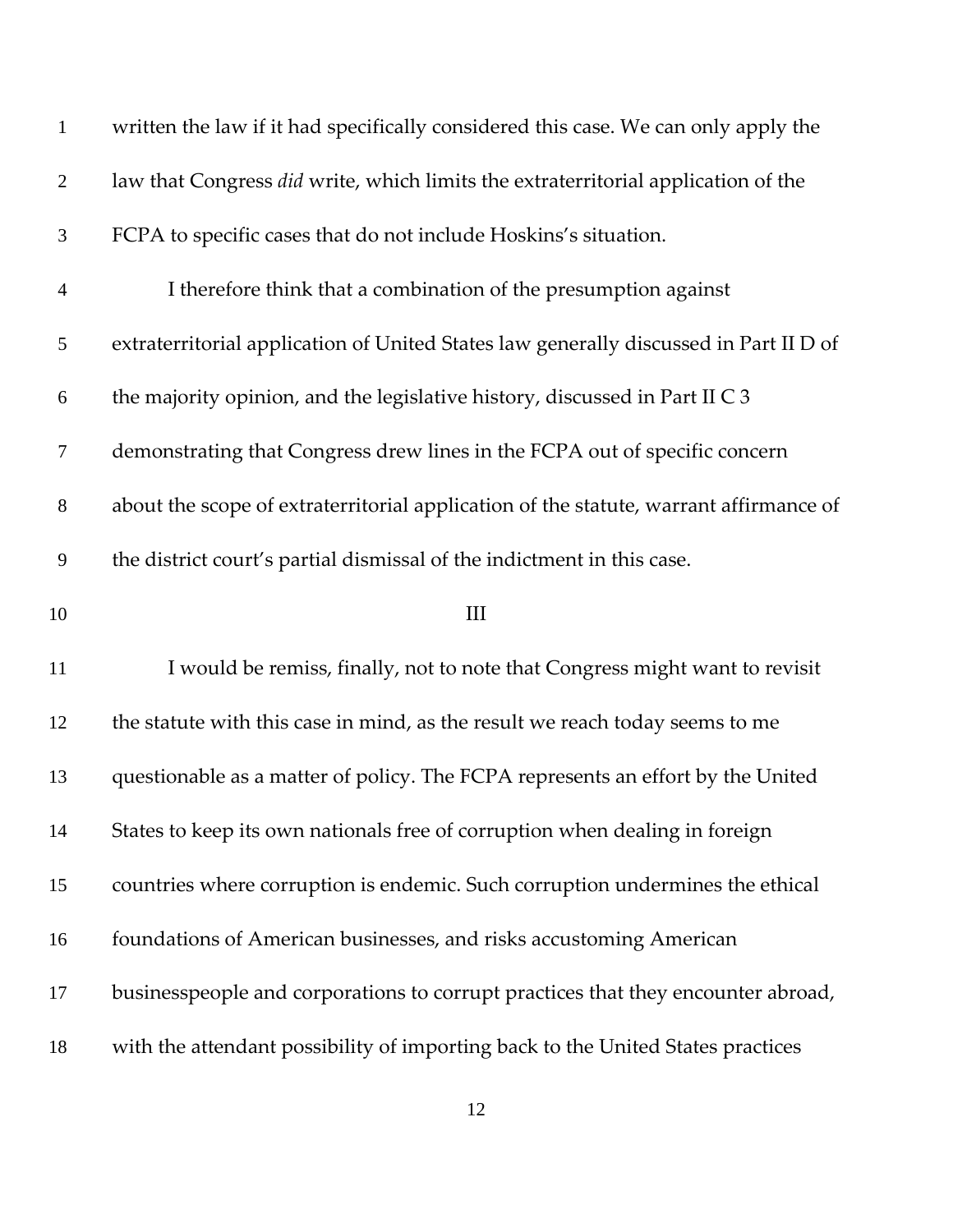| $\mathbf{1}$   | they become familiar with in countries with less developed principles of the rule |
|----------------|-----------------------------------------------------------------------------------|
| $\overline{2}$ | of law and the transparency and impartiality of government regulation.            |
| 3              | Moreover, by embroiling American companies in the corrupt activities of foreign   |
| $\overline{4}$ | officials, such bribery tends to perpetuate the corruption of developing nations, |
| 5              | to the long-run disadvantage of the United States both in foreign policy (by      |
| 6              | associating the United States and its citizens and businesses with unpopular      |
| $\overline{7}$ | corrupt regimes) and in commerce (by perpetuating the corruption "tax" levied     |
| $8\,$          | on all those who do business with such regimes). See Court Op. 50-51 & n.7        |
| $\mathbf{9}$   | (discussing purposes of the FCPA).                                                |
| 10             | As noted above, these important purposes must be balanced against a               |
| 11             | concern about intruding into foreign sovereignty. It is thus not surprising that  |
| 12             | Congress chose to stop American businesses from engaging in the corrupt           |
| 13             | cultures of countries where they may do business, but did not attempt to reform   |
| 14             | those countries themselves by punishing their public officers.                    |
| 15             | If the charges in the indictment are proved true, however, the prosecution        |
| 16             | of Hoskins does not implicate that concern. Hoskins was not an official of a      |
|                |                                                                                   |
| 17             | corrupt foreign government, operating in a legal and business culture distinct    |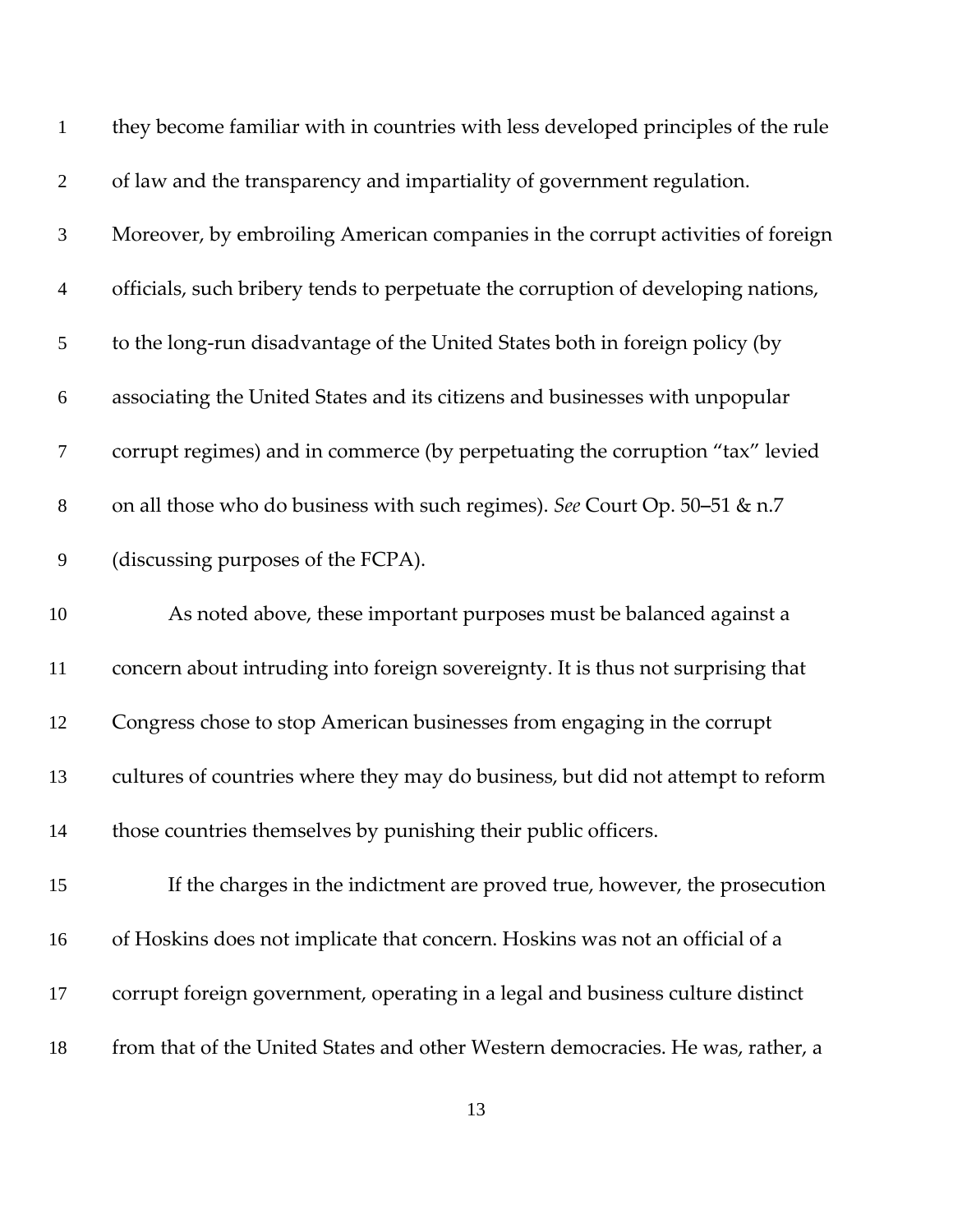| $\mathbf{1}$   | citizen of the United Kingdom, employed by a British subsidiary of the French                 |
|----------------|-----------------------------------------------------------------------------------------------|
| $\overline{2}$ | parent company of the American entity that allegedly paid bribes to Indonesian                |
| $\mathfrak{Z}$ | legislators to secure business for the American company, working in France from               |
| $\overline{4}$ | the offices of a French subsidiary of the same French parent. Both his country of             |
| 5              | citizenship (the United Kingdom) and the country where he worked and where                    |
| 6              | the company whose interests he was ultimately advancing was incorporated                      |
| $\overline{7}$ | (France) are signatories of the Organisation for Economic Co-operation and                    |
| $8\,$          | Development ("OECD") Convention on Combating Bribery of Foreign Public                        |
| $\mathbf{9}$   | Officials in International Business Transactions, and are thus committed, as is the           |
| 10             | United States, to enacting legislation along the lines of the FCPA. <sup>5</sup> Although any |
| 11             | prosecution of a foreign national for actions taken on foreign soil raises some               |
| 12             | concern about possible friction with other countries, the prosecution of someone              |
| 13             | in Hoskins's position does not threaten a foreign country's sovereign power to                |
| 14             | select, retain, and police the officials of its own government, nor does it conflict          |
| 15             | with the policies of the countries involved.                                                  |

<sup>&</sup>lt;sup>5</sup> As the Court's opinion describes, the OECD Convention was a diplomatic initiative of the United States to encourage its principal trading partners and competitors in international commerce to enact anti‐corruption laws similar to those of the FCPA. The 1998 FCPA amendments were adopted in part to conform American law to the Convention's requirements. See Court Op. 55-63.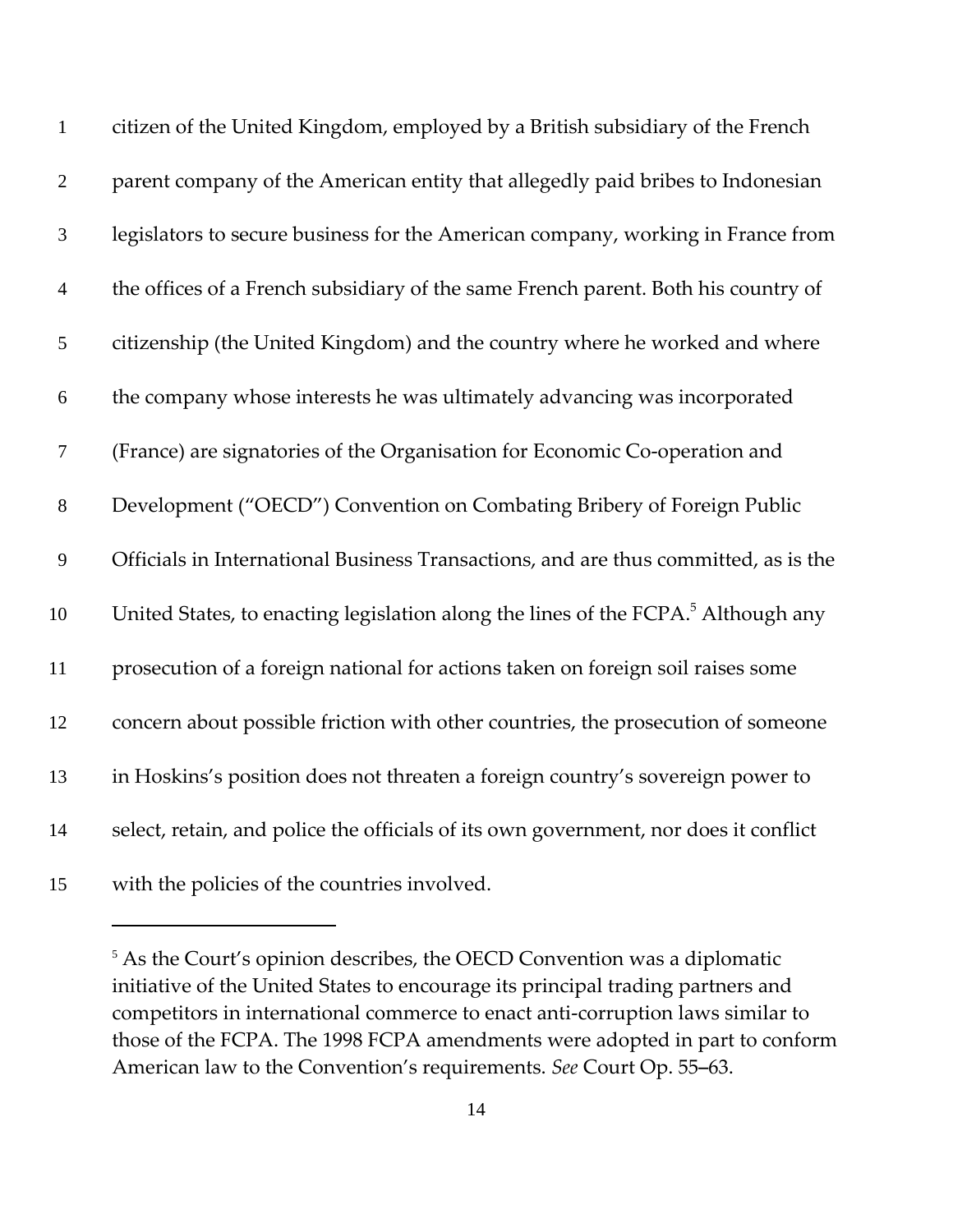| $\mathbf{1}$   | Nor were the effects of Hoskins's alleged actions felt only in his own                 |
|----------------|----------------------------------------------------------------------------------------|
| $\mathbf{2}$   | countries of citizenship and employment. Hoskins is alleged to have been part of       |
| 3              | the team that reached into the United States to counsel and procure the                |
| $\overline{4}$ | commission of an American crime by an American company, and to assist that             |
| 5              | company in executing bribes in violation of American law. A prosecution on             |
| 6              | these facts does not evince an effort by the United States to "rule the world," RJR    |
| $\tau$         | Nabisco, Inc. v. European Cmty., 136 S. Ct. 2090, 2100 (2016), but rather an effort to |
| $8\,$          | enforce American law against those who deliberately seek to undermine it.              |
| 9              | Moreover, the FCPA explicitly contemplates the prosecution of at least                 |
| 10             | some foreign nationals who operate entirely abroad, in that it penalizes foreign       |
| 11             | nationals who act as the <i>agents</i> of American companies in paying bribes abroad.  |
| 12             | Thus, for example, if Alstom U.S. had channeled its bribes to Indonesian officials     |
| 13             | through Indonesian citizens who were low-level Alstom employees in Indonesia,          |
| 14             | the FCPA would appear to penalize those employees. Indeed, our decision today          |
| 15             | leaves intact the possibility that Hoskins himself may be convicted under this         |
| 16             | indictment for violating the FCPA, if the government establishes that he               |
| 17             | functioned as the <i>agent</i> of the American company, rather than as one who         |
| 18             | directed the actions of the American company in the interests of its French parent     |